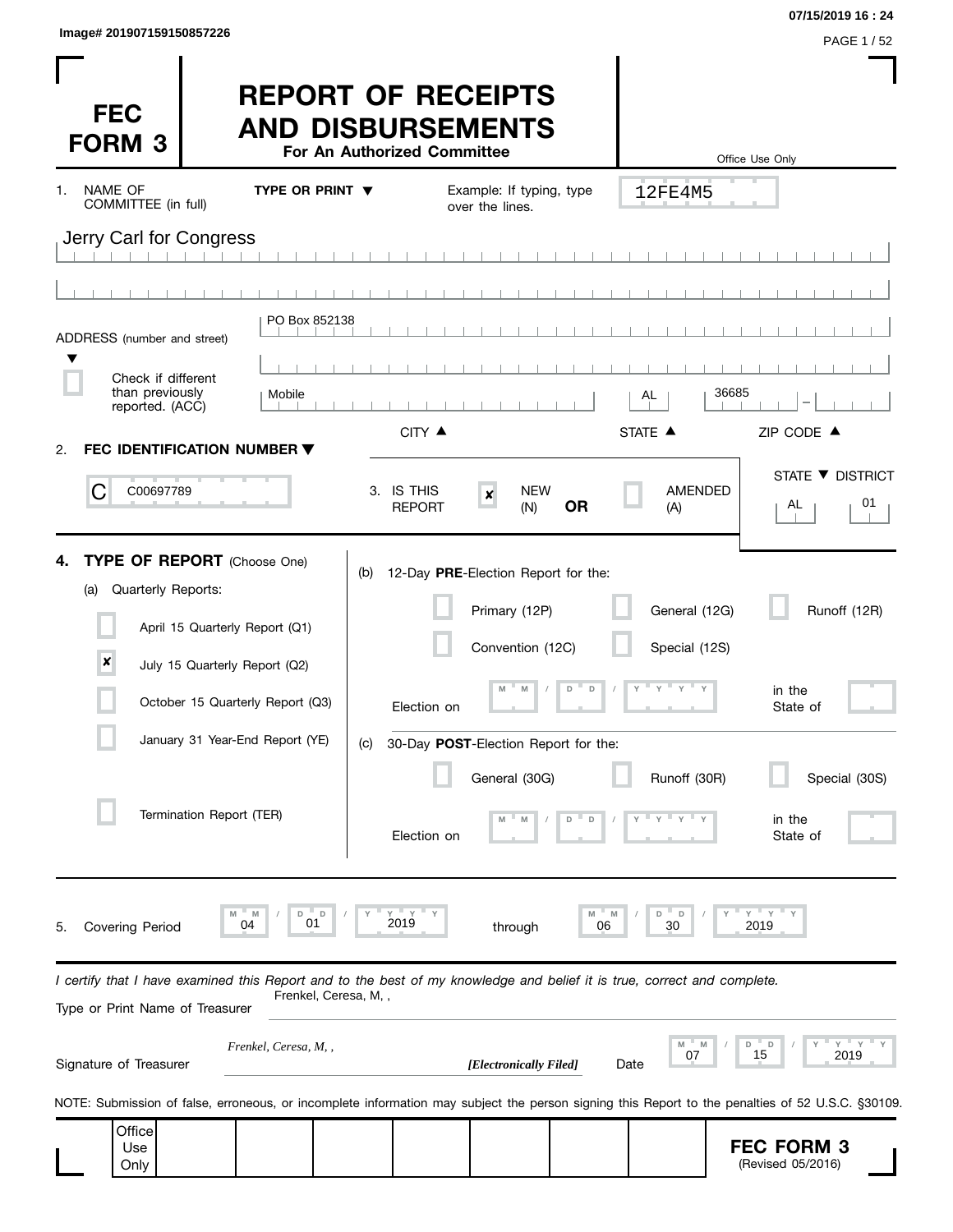| Image# 201907159150857227                                                                             |                                                        |                                                  |
|-------------------------------------------------------------------------------------------------------|--------------------------------------------------------|--------------------------------------------------|
| FEC Form 3 (Revised 05/2016)                                                                          | <b>SUMMARY PAGE</b><br>of Receipts and Disbursements   | PAGE 2/52                                        |
| Write or Type Committee Name<br>Jerry Carl for Congress                                               |                                                        |                                                  |
| Report Covering the Period:<br>From:                                                                  | $Y = Y$<br>M<br>M<br>D<br>D<br>2019<br>04<br>01<br>To: | D<br>D<br>M<br>M<br>2019<br>06<br>30             |
|                                                                                                       | <b>COLUMN A</b><br><b>This Period</b>                  | <b>COLUMN B</b><br><b>Election Cycle-to-Date</b> |
| Net Contributions (other than loans)<br>6.                                                            |                                                        |                                                  |
| <b>Total Contributions</b><br>(a)<br>(other than loans) (from Line 11(e))                             | 108026.10                                              | 295618.10                                        |
| <b>Total Contribution Refunds</b><br>(b)                                                              | 0.00                                                   | 0.00                                             |
| Net Contributions (other than loans)<br>(c)<br>(subtract Line 6(b) from Line 6(a))                    | 108026.10                                              | 295618.10                                        |
| Net Operating Expenditures<br>7.                                                                      |                                                        |                                                  |
| <b>Total Operating Expenditures</b><br>(a)                                                            | 52390.74                                               | 59919.19                                         |
| Total Offsets to Operating<br>(b)<br>Expenditures (from Line 14)                                      | 0.00                                                   | 0.00                                             |
| Net Operating Expenditures<br>(C)<br>(subtract Line 7(b) from Line 7(a))                              | 52390.74                                               | 59919.19                                         |
| Cash on Hand at Close of<br>8.<br>Reporting Period (from Line 27)                                     | 540698.91                                              |                                                  |
| Debts and Obligations Owed TO<br>9.<br>the Committee (Itemize all on<br>Schedule C and/or Schedule D) | 0.00                                                   |                                                  |
| 10. Debts and Obligations Owed BY                                                                     |                                                        |                                                  |

## **For further information contact:**

the Committee (Itemize all on

Schedule C and/or Schedule D) ................

, , . 305000.00

Federal Election Commission 999 E Street, NW Washington, DC 20463

> Toll Free 800-424-9530 Local 202-694-1100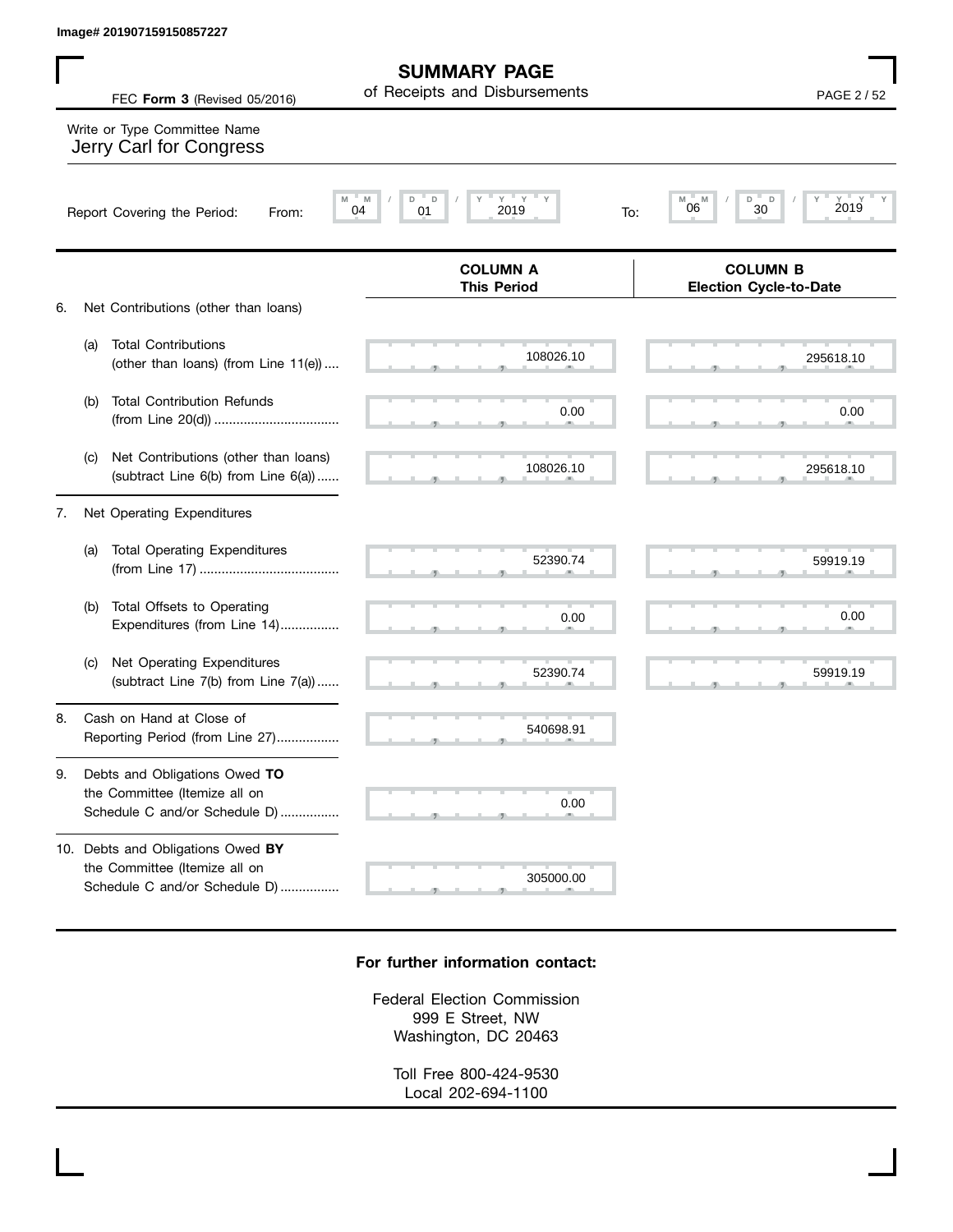| Image# 201907159150857228                                                                          |                                               |                                                  |
|----------------------------------------------------------------------------------------------------|-----------------------------------------------|--------------------------------------------------|
|                                                                                                    | <b>DETAILED SUMMARY PAGE</b>                  |                                                  |
| FEC Form 3 (Revised 05/2016)                                                                       | of Receipts                                   | PAGE 3/52                                        |
| Write or Type Committee Name                                                                       |                                               |                                                  |
| Jerry Carl for Congress                                                                            |                                               |                                                  |
| M<br>04<br>Report Covering the Period:<br>From:                                                    | $Y = Y =$<br>M<br>D<br>D<br>01<br>2019<br>To: | $Y$ $Y$<br>M<br>D<br>D<br>30<br>06<br>2019       |
| I. RECEIPTS                                                                                        | <b>COLUMN A</b><br><b>Total This Period</b>   | <b>COLUMN B</b><br><b>Election Cycle-to-Date</b> |
| 11. CONTRIBUTIONS (other than loans) FROM:                                                         |                                               |                                                  |
| Individuals/Persons Other Than<br>(a)<br><b>Political Committees</b>                               |                                               |                                                  |
| Itemized (use Schedule A)<br>(i)                                                                   | 102375.00                                     | 284009.00                                        |
| (ii)                                                                                               | 2995.60                                       | 6253.60                                          |
| (iii) TOTAL of contributions<br>from individuals                                                   | 105370.60                                     | 290262.60                                        |
| Political Party Committees<br>(b)                                                                  | 0.00                                          | 0.00                                             |
| <b>Other Political Committees</b><br>(c)                                                           | 1000.00                                       | 3700.00                                          |
| (d)                                                                                                | 1655.50                                       | 1655.50                                          |
| TOTAL CONTRIBUTIONS<br>(e)                                                                         |                                               |                                                  |
| (other than loans)<br>(add Lines 11(a)(iii), (b), (c), and (d))                                    | 108026.10                                     | 295618.10                                        |
| 12. TRANSFERS FROM OTHER<br>AUTHORIZED COMMITTEES                                                  | 0.00                                          | 0.00                                             |
| 13. LOANS:                                                                                         |                                               |                                                  |
| Made or Guaranteed by the<br>(a)                                                                   | 105000.00                                     | 305000.00                                        |
| (b)                                                                                                | 0.00                                          | 0.00                                             |
| TOTAL LOANS<br>(c)<br>(add Lines 13(a) and (b))                                                    | 105000.00                                     | 305000.00                                        |
| 14. OFFSETS TO OPERATING<br><b>EXPENDITURES</b>                                                    |                                               |                                                  |
| (Refunds, Rebates, etc.)                                                                           | 0.00                                          | 0.00                                             |
| 15. OTHER RECEIPTS<br>(Dividends, Interest, etc.)                                                  | 0.00                                          | 0.00                                             |
| 16. TOTAL RECEIPTS (add Lines<br>11(e), 12, 13(c), 14, and 15)<br>(Carry Total to Line 24, page 4) | 213026.10                                     | 600618.10                                        |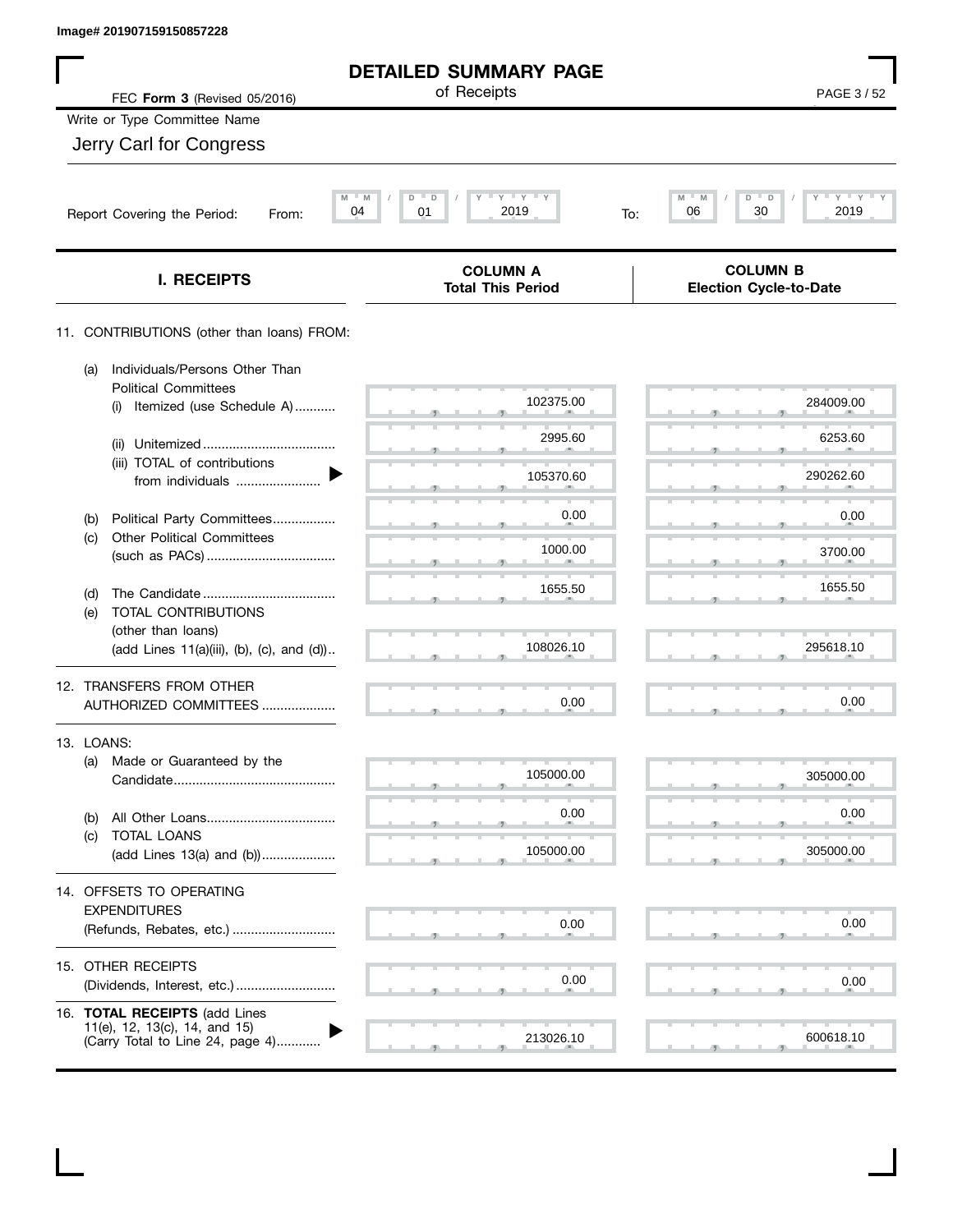**Image# 201907159150857229**

 $\mathbf{L}$ 

| FEC Form 3 (Revised 05/2016)                                                                   | <b>DETAILED SUMMARY PAGE</b><br>of Disbursements | PAGE 4/52                                        |  |  |
|------------------------------------------------------------------------------------------------|--------------------------------------------------|--------------------------------------------------|--|--|
| <b>II. DISBURSEMENTS</b>                                                                       | <b>COLUMN A</b><br><b>Total This Period</b>      | <b>COLUMN B</b><br><b>Election Cycle-to-Date</b> |  |  |
| 17. OPERATING EXPENDITURES                                                                     | 52390.74                                         | 59919.19                                         |  |  |
| 18. TRANSFERS TO OTHER<br>AUTHORIZED COMMITTEES                                                | 0.00                                             | 0.00                                             |  |  |
| 19. LOAN REPAYMENTS:<br>(a) Of Loans Made or Guaranteed<br>by the Candidate                    | 0.00                                             | 0.00                                             |  |  |
| (b)<br>(c) TOTAL LOAN REPAYMENTS<br>(add Lines 19(a) and (b))                                  | 0.00<br>0.00                                     | 0.00<br>0.00                                     |  |  |
| 20. REFUNDS OF CONTRIBUTIONS TO:<br>(a) Individuals/Persons Other<br>Than Political Committees | 0.00                                             | 0.00                                             |  |  |
| Political Party Committees<br>(b)<br><b>Other Political Committees</b><br>(C)                  | 0.00<br>0.00                                     | 0.00<br>0.00                                     |  |  |
| <b>TOTAL CONTRIBUTION REFUNDS</b><br>(d)<br>(add Lines 20(a), (b), and (c))                    | 0.00                                             | 0.00                                             |  |  |
| OTHER DISBURSEMENTS<br>21.                                                                     | 0.00                                             | 0.00                                             |  |  |
| 22. TOTAL DISBURSEMENTS<br>(add Lines 17, 18, 19(c), 20(d), and 21)                            | 52390.74                                         | 59919.19                                         |  |  |

## **III. CASH SUMMARY**

|                                               |  |  |  | 380063.55 |
|-----------------------------------------------|--|--|--|-----------|
|                                               |  |  |  | 213026.10 |
|                                               |  |  |  | 593089.65 |
|                                               |  |  |  | 52390.74  |
| 27. CASH ON HAND AT CLOSE OF REPORTING PERIOD |  |  |  | 540698.91 |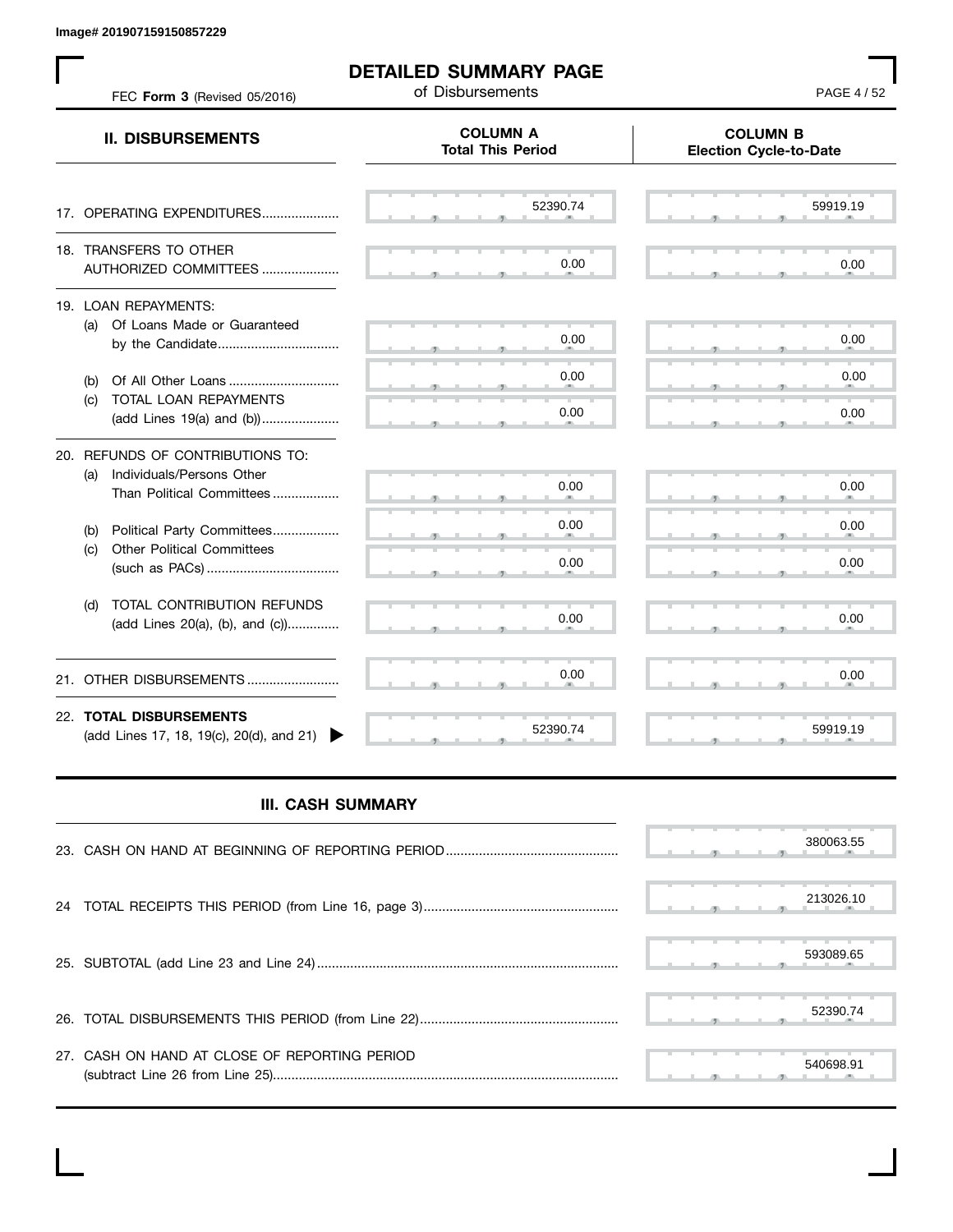|                                |                                                                                                                                                                       |                                                   |                                                   | 5<br>PAGE<br><b>OF</b>                                                                                                                     |  |  |  |  |  |
|--------------------------------|-----------------------------------------------------------------------------------------------------------------------------------------------------------------------|---------------------------------------------------|---------------------------------------------------|--------------------------------------------------------------------------------------------------------------------------------------------|--|--|--|--|--|
| <b>SCHEDULE A (FEC Form 3)</b> |                                                                                                                                                                       | Use separate schedule(s)                          | FOR LINE NUMBER:<br>52<br>(check only one)        |                                                                                                                                            |  |  |  |  |  |
|                                | <b>ITEMIZED RECEIPTS</b><br>Any information copied from such Reports and Statements may not be sold or used by any person for the purpose of soliciting contributions |                                                   | for each category of the                          | $x _{11a}$<br>11 <sub>b</sub><br>11c<br>11d                                                                                                |  |  |  |  |  |
|                                |                                                                                                                                                                       |                                                   | Detailed Summary Page                             | 12<br>13a<br>13 <sub>b</sub><br>14<br>15                                                                                                   |  |  |  |  |  |
|                                |                                                                                                                                                                       |                                                   |                                                   |                                                                                                                                            |  |  |  |  |  |
|                                |                                                                                                                                                                       |                                                   |                                                   | or for commercial purposes, other than using the name and address of any political committee to solicit contributions from such committee. |  |  |  |  |  |
|                                | NAME OF COMMITTEE (In Full)                                                                                                                                           |                                                   |                                                   |                                                                                                                                            |  |  |  |  |  |
|                                | Jerry Carl for Congress                                                                                                                                               |                                                   |                                                   |                                                                                                                                            |  |  |  |  |  |
|                                |                                                                                                                                                                       |                                                   |                                                   |                                                                                                                                            |  |  |  |  |  |
|                                | Full Name (Last, First, Middle Initial)                                                                                                                               |                                                   |                                                   |                                                                                                                                            |  |  |  |  |  |
| А.                             | ADAMS, ROBERT, , ,                                                                                                                                                    | Date of Receipt                                   |                                                   |                                                                                                                                            |  |  |  |  |  |
|                                | Mailing Address 1429 SUGAR CREEK PL                                                                                                                                   | $M - M$<br>$\sqrt{2}$<br>$D$ $D$<br>Y I Y I Y I Y |                                                   |                                                                                                                                            |  |  |  |  |  |
|                                |                                                                                                                                                                       |                                                   |                                                   | 06<br>2019<br>28                                                                                                                           |  |  |  |  |  |
|                                | City                                                                                                                                                                  | State<br>AL                                       | Zip Code                                          | Transaction ID: SA11A.305                                                                                                                  |  |  |  |  |  |
|                                | <b>MOBILE</b>                                                                                                                                                         |                                                   | 36695-2740                                        |                                                                                                                                            |  |  |  |  |  |
|                                | FEC ID number of contributing                                                                                                                                         | С                                                 |                                                   | Amount of Each Receipt this Period                                                                                                         |  |  |  |  |  |
|                                | federal political committee.                                                                                                                                          |                                                   |                                                   |                                                                                                                                            |  |  |  |  |  |
|                                | Name of Employer                                                                                                                                                      | Occupation                                        |                                                   | 250.00                                                                                                                                     |  |  |  |  |  |
|                                | <b>CONFLICT RESOLUTION</b>                                                                                                                                            | <b>ARBITRATION</b>                                |                                                   |                                                                                                                                            |  |  |  |  |  |
|                                | Receipt For: 2020                                                                                                                                                     |                                                   |                                                   | Memo Item                                                                                                                                  |  |  |  |  |  |
|                                | Primary<br>General<br>×                                                                                                                                               |                                                   | Election Cycle-to-Date                            | <b>CONTRIBUTION</b>                                                                                                                        |  |  |  |  |  |
|                                | Other (specify) $\blacktriangledown$                                                                                                                                  |                                                   | 275.00                                            |                                                                                                                                            |  |  |  |  |  |
|                                |                                                                                                                                                                       |                                                   |                                                   |                                                                                                                                            |  |  |  |  |  |
|                                | Full Name (Last, First, Middle Initial)                                                                                                                               |                                                   |                                                   |                                                                                                                                            |  |  |  |  |  |
| В.                             | ALVIS, BURNICE, THEODORE,,                                                                                                                                            |                                                   |                                                   | Date of Receipt                                                                                                                            |  |  |  |  |  |
|                                | Mailing Address 10700 SHEFFIELD RD                                                                                                                                    |                                                   |                                                   | $Y = Y = Y$<br>$M - M$<br>$D$ $D$                                                                                                          |  |  |  |  |  |
|                                |                                                                                                                                                                       |                                                   |                                                   | 28<br>2019<br>06                                                                                                                           |  |  |  |  |  |
|                                | City                                                                                                                                                                  | State                                             | Zip Code                                          | Transaction ID: SA11A.309                                                                                                                  |  |  |  |  |  |
|                                | <b>MOBILE</b>                                                                                                                                                         | AL                                                | 36695-8059                                        |                                                                                                                                            |  |  |  |  |  |
|                                | FEC ID number of contributing                                                                                                                                         |                                                   |                                                   |                                                                                                                                            |  |  |  |  |  |
|                                | federal political committee.                                                                                                                                          | С                                                 |                                                   | Amount of Each Receipt this Period<br>250.00                                                                                               |  |  |  |  |  |
|                                |                                                                                                                                                                       |                                                   |                                                   |                                                                                                                                            |  |  |  |  |  |
|                                | Name of Employer                                                                                                                                                      | Occupation<br><b>RETIRED</b>                      |                                                   | Memo Item                                                                                                                                  |  |  |  |  |  |
|                                | NA                                                                                                                                                                    |                                                   |                                                   |                                                                                                                                            |  |  |  |  |  |
|                                | Receipt For: 2020<br>Primary<br>General                                                                                                                               |                                                   | Election Cycle-to-Date<br>$\overline{\mathbf{v}}$ | <b>CONTRIBUTION</b>                                                                                                                        |  |  |  |  |  |
|                                | $\boldsymbol{x}$<br>Other (specify) $\blacktriangledown$                                                                                                              |                                                   | 250.00                                            |                                                                                                                                            |  |  |  |  |  |
|                                |                                                                                                                                                                       |                                                   |                                                   |                                                                                                                                            |  |  |  |  |  |
|                                | Full Name (Last, First, Middle Initial)                                                                                                                               |                                                   |                                                   |                                                                                                                                            |  |  |  |  |  |
| C.                             | BARCLIFT, MATTHEW, , ,                                                                                                                                                |                                                   |                                                   | Date of Receipt                                                                                                                            |  |  |  |  |  |
|                                | Mailing Address 205 COSGROVE DRIVE                                                                                                                                    |                                                   |                                                   | $M - M$<br>$\Box$ $\Upsilon$ $\Box$ $\Upsilon$ $\Upsilon$ $\Upsilon$<br>$D$ $D$                                                            |  |  |  |  |  |
|                                |                                                                                                                                                                       |                                                   |                                                   | 06<br>25<br>2019                                                                                                                           |  |  |  |  |  |
|                                | City                                                                                                                                                                  | State                                             | Zip Code                                          | Transaction ID: SA11A.344                                                                                                                  |  |  |  |  |  |
|                                | <b>MOBILE</b>                                                                                                                                                         | AL                                                | 36608-2762                                        |                                                                                                                                            |  |  |  |  |  |
|                                | FEC ID number of contributing                                                                                                                                         |                                                   |                                                   |                                                                                                                                            |  |  |  |  |  |
|                                | federal political committee.                                                                                                                                          | C                                                 |                                                   | Amount of Each Receipt this Period                                                                                                         |  |  |  |  |  |
|                                | Name of Employer                                                                                                                                                      | Occupation                                        |                                                   | 250.00                                                                                                                                     |  |  |  |  |  |
|                                | MOBILE COUNTY                                                                                                                                                         | <b>ENGINEER</b>                                   |                                                   |                                                                                                                                            |  |  |  |  |  |
|                                | Receipt For: 2020                                                                                                                                                     |                                                   |                                                   | Memo Item                                                                                                                                  |  |  |  |  |  |
|                                | Primary<br>General<br>$\mathbf{x}$                                                                                                                                    |                                                   | Election Cycle-to-Date                            | <b>CONTRIBUTION</b>                                                                                                                        |  |  |  |  |  |
|                                | Other (specify) $\blacktriangledown$                                                                                                                                  |                                                   | 250.00                                            |                                                                                                                                            |  |  |  |  |  |
|                                |                                                                                                                                                                       |                                                   |                                                   |                                                                                                                                            |  |  |  |  |  |
|                                |                                                                                                                                                                       |                                                   |                                                   |                                                                                                                                            |  |  |  |  |  |
|                                |                                                                                                                                                                       |                                                   |                                                   | 750.00                                                                                                                                     |  |  |  |  |  |
|                                |                                                                                                                                                                       |                                                   |                                                   |                                                                                                                                            |  |  |  |  |  |
|                                |                                                                                                                                                                       |                                                   |                                                   |                                                                                                                                            |  |  |  |  |  |
|                                |                                                                                                                                                                       |                                                   |                                                   |                                                                                                                                            |  |  |  |  |  |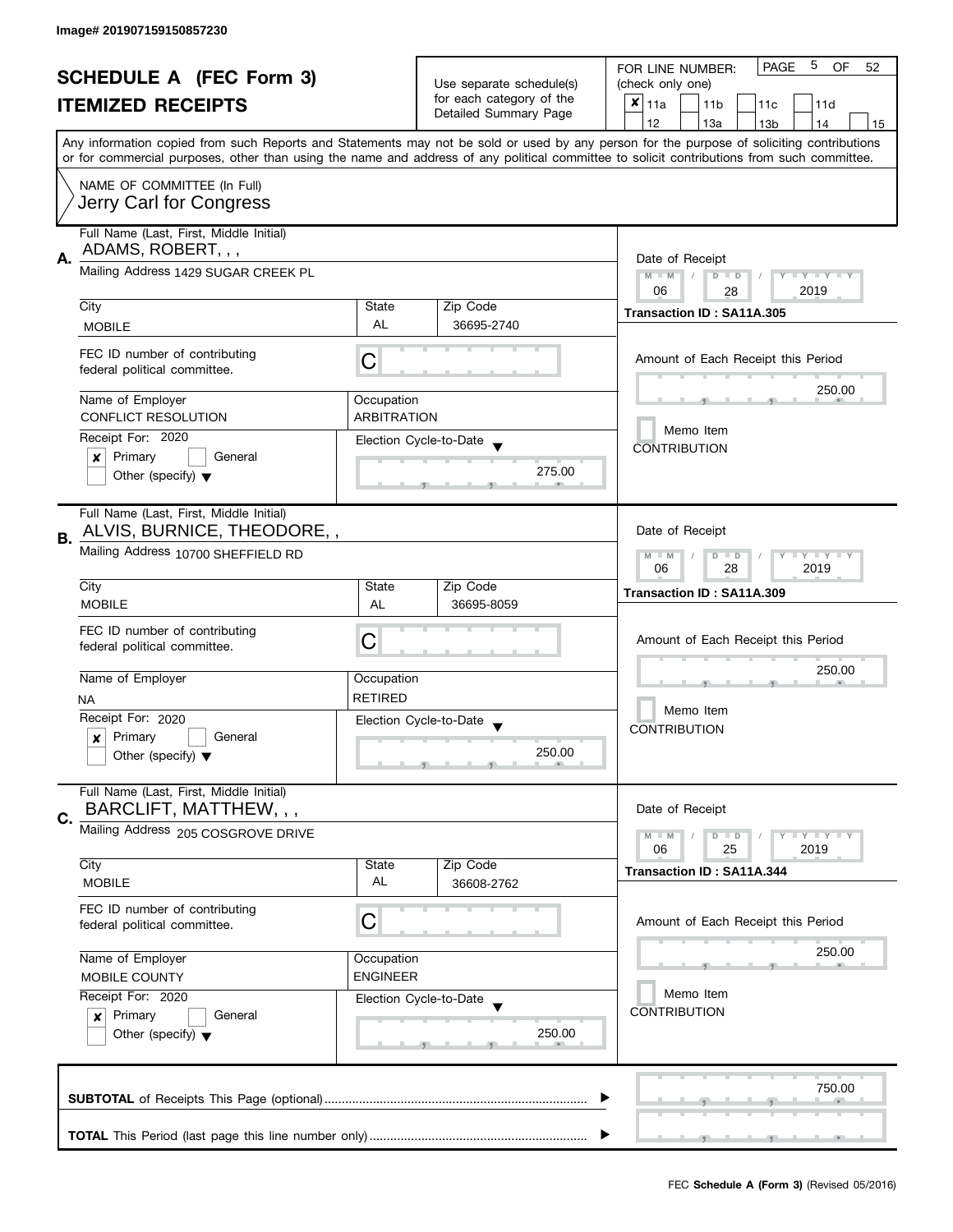| <b>SCHEDULE A (FEC Form 3)</b><br><b>ITEMIZED RECEIPTS</b> |                                                                                                                                           |                                     | <b>PAGE</b><br>6<br>OF<br>FOR LINE NUMBER:<br>52 |                                                                                                                                            |  |  |  |  |  |  |
|------------------------------------------------------------|-------------------------------------------------------------------------------------------------------------------------------------------|-------------------------------------|--------------------------------------------------|--------------------------------------------------------------------------------------------------------------------------------------------|--|--|--|--|--|--|
|                                                            |                                                                                                                                           | Use separate schedule(s)            | (check only one)                                 |                                                                                                                                            |  |  |  |  |  |  |
|                                                            |                                                                                                                                           | for each category of the            | $x _{11a}$<br>11 <sub>b</sub><br>11c<br>11d      |                                                                                                                                            |  |  |  |  |  |  |
|                                                            |                                                                                                                                           |                                     | Detailed Summary Page                            | 12<br>13a<br>14<br>13 <sub>b</sub><br>15                                                                                                   |  |  |  |  |  |  |
|                                                            | Any information copied from such Reports and Statements may not be sold or used by any person for the purpose of soliciting contributions |                                     |                                                  |                                                                                                                                            |  |  |  |  |  |  |
|                                                            |                                                                                                                                           |                                     |                                                  | or for commercial purposes, other than using the name and address of any political committee to solicit contributions from such committee. |  |  |  |  |  |  |
|                                                            |                                                                                                                                           |                                     |                                                  |                                                                                                                                            |  |  |  |  |  |  |
|                                                            | NAME OF COMMITTEE (In Full)                                                                                                               |                                     |                                                  |                                                                                                                                            |  |  |  |  |  |  |
|                                                            | Jerry Carl for Congress                                                                                                                   |                                     |                                                  |                                                                                                                                            |  |  |  |  |  |  |
|                                                            |                                                                                                                                           |                                     |                                                  |                                                                                                                                            |  |  |  |  |  |  |
|                                                            | Full Name (Last, First, Middle Initial)                                                                                                   |                                     |                                                  |                                                                                                                                            |  |  |  |  |  |  |
| Α.                                                         | BARNHILL, C WILLIAM, , , PH.D.                                                                                                            | Date of Receipt                     |                                                  |                                                                                                                                            |  |  |  |  |  |  |
|                                                            | Mailing Address 39 SIGNAL HILL RD                                                                                                         | $M - M$<br>$D$ $D$<br>Y I Y I Y I Y |                                                  |                                                                                                                                            |  |  |  |  |  |  |
|                                                            |                                                                                                                                           |                                     |                                                  | 04<br>2019<br>30                                                                                                                           |  |  |  |  |  |  |
|                                                            | City                                                                                                                                      | State                               | Zip Code                                         | Transaction ID: SA11A.206                                                                                                                  |  |  |  |  |  |  |
|                                                            | <b>SPANISH FORT</b>                                                                                                                       | AL                                  | 36527-3139                                       |                                                                                                                                            |  |  |  |  |  |  |
|                                                            |                                                                                                                                           |                                     |                                                  |                                                                                                                                            |  |  |  |  |  |  |
|                                                            | FEC ID number of contributing                                                                                                             | С                                   |                                                  | Amount of Each Receipt this Period                                                                                                         |  |  |  |  |  |  |
|                                                            | federal political committee.                                                                                                              |                                     |                                                  |                                                                                                                                            |  |  |  |  |  |  |
|                                                            | Name of Employer                                                                                                                          | Occupation                          |                                                  | 1000.00                                                                                                                                    |  |  |  |  |  |  |
|                                                            | <b>OMEGA PROPERTIES</b>                                                                                                                   | <b>PRESIDENT</b>                    |                                                  |                                                                                                                                            |  |  |  |  |  |  |
|                                                            |                                                                                                                                           |                                     |                                                  | Memo Item                                                                                                                                  |  |  |  |  |  |  |
|                                                            | Receipt For: 2020                                                                                                                         |                                     | Election Cycle-to-Date                           | <b>CONTRIBUTION</b>                                                                                                                        |  |  |  |  |  |  |
|                                                            | Primary<br>General<br>×                                                                                                                   |                                     |                                                  |                                                                                                                                            |  |  |  |  |  |  |
|                                                            | Other (specify) $\blacktriangledown$                                                                                                      |                                     | 1000.00                                          |                                                                                                                                            |  |  |  |  |  |  |
|                                                            |                                                                                                                                           |                                     |                                                  |                                                                                                                                            |  |  |  |  |  |  |
|                                                            | Full Name (Last, First, Middle Initial)                                                                                                   |                                     |                                                  |                                                                                                                                            |  |  |  |  |  |  |
|                                                            | BATAVIA, KUMI, , ,                                                                                                                        |                                     |                                                  | Date of Receipt                                                                                                                            |  |  |  |  |  |  |
| В.                                                         | Mailing Address 7271 WESTCHESTER LN S                                                                                                     |                                     |                                                  | <b>LYLYLY</b>                                                                                                                              |  |  |  |  |  |  |
|                                                            |                                                                                                                                           |                                     |                                                  | $D$ $D$<br>$M - M$<br>28<br>2019<br>06                                                                                                     |  |  |  |  |  |  |
|                                                            | City                                                                                                                                      | State                               | Zip Code                                         |                                                                                                                                            |  |  |  |  |  |  |
|                                                            | <b>MOBILE</b>                                                                                                                             | AL                                  | 36695-4379                                       | <b>Transaction ID: SA11A.317</b>                                                                                                           |  |  |  |  |  |  |
|                                                            |                                                                                                                                           |                                     |                                                  |                                                                                                                                            |  |  |  |  |  |  |
|                                                            | FEC ID number of contributing                                                                                                             |                                     |                                                  |                                                                                                                                            |  |  |  |  |  |  |
|                                                            | federal political committee.                                                                                                              | С                                   |                                                  | Amount of Each Receipt this Period                                                                                                         |  |  |  |  |  |  |
|                                                            |                                                                                                                                           |                                     |                                                  | 250.00                                                                                                                                     |  |  |  |  |  |  |
|                                                            | Name of Employer                                                                                                                          | Occupation                          |                                                  |                                                                                                                                            |  |  |  |  |  |  |
|                                                            | RAINBOW PACKAGE                                                                                                                           | <b>OWNER</b>                        |                                                  |                                                                                                                                            |  |  |  |  |  |  |
|                                                            | Receipt For: 2020                                                                                                                         |                                     | Election Cycle-to-Date                           | Memo Item                                                                                                                                  |  |  |  |  |  |  |
|                                                            | Primary<br>General<br>×                                                                                                                   |                                     |                                                  | <b>CONTRIBUTION</b>                                                                                                                        |  |  |  |  |  |  |
|                                                            | Other (specify) $\blacktriangledown$                                                                                                      |                                     | 250.00                                           |                                                                                                                                            |  |  |  |  |  |  |
|                                                            |                                                                                                                                           |                                     |                                                  |                                                                                                                                            |  |  |  |  |  |  |
|                                                            | Full Name (Last, First, Middle Initial)                                                                                                   |                                     |                                                  |                                                                                                                                            |  |  |  |  |  |  |
|                                                            | BINION, MACK, , ,                                                                                                                         |                                     |                                                  | Date of Receipt                                                                                                                            |  |  |  |  |  |  |
| C.                                                         | Mailing Address 205 CHURCH STREET                                                                                                         |                                     |                                                  |                                                                                                                                            |  |  |  |  |  |  |
|                                                            |                                                                                                                                           |                                     |                                                  | <b>LYLYLY</b><br>$M - M$<br>$D$ $D$                                                                                                        |  |  |  |  |  |  |
|                                                            | City                                                                                                                                      | State                               | Zip Code                                         | 06<br>04<br>2019                                                                                                                           |  |  |  |  |  |  |
|                                                            | <b>MOBILE</b>                                                                                                                             | AL                                  |                                                  | Transaction ID: SA11A.271                                                                                                                  |  |  |  |  |  |  |
|                                                            |                                                                                                                                           |                                     | 36602-2601                                       |                                                                                                                                            |  |  |  |  |  |  |
|                                                            | FEC ID number of contributing                                                                                                             |                                     |                                                  |                                                                                                                                            |  |  |  |  |  |  |
|                                                            | federal political committee.                                                                                                              | C                                   |                                                  | Amount of Each Receipt this Period                                                                                                         |  |  |  |  |  |  |
|                                                            |                                                                                                                                           |                                     |                                                  |                                                                                                                                            |  |  |  |  |  |  |
|                                                            | Name of Employer                                                                                                                          | Occupation                          |                                                  | 250.00                                                                                                                                     |  |  |  |  |  |  |
|                                                            | <b>BINION LAW</b>                                                                                                                         | <b>ATTORNEY</b>                     |                                                  |                                                                                                                                            |  |  |  |  |  |  |
|                                                            | Receipt For: 2020                                                                                                                         |                                     | Election Cycle-to-Date                           | Memo Item                                                                                                                                  |  |  |  |  |  |  |
|                                                            | Primary<br>General<br>$\mathbf{x}$                                                                                                        |                                     |                                                  | <b>CONTRIBUTION</b>                                                                                                                        |  |  |  |  |  |  |
|                                                            | Other (specify) $\blacktriangledown$                                                                                                      |                                     | 250.00                                           |                                                                                                                                            |  |  |  |  |  |  |
|                                                            |                                                                                                                                           |                                     |                                                  |                                                                                                                                            |  |  |  |  |  |  |
|                                                            |                                                                                                                                           |                                     |                                                  |                                                                                                                                            |  |  |  |  |  |  |
|                                                            |                                                                                                                                           |                                     |                                                  | 1500.00                                                                                                                                    |  |  |  |  |  |  |
|                                                            |                                                                                                                                           |                                     |                                                  |                                                                                                                                            |  |  |  |  |  |  |
|                                                            |                                                                                                                                           |                                     |                                                  |                                                                                                                                            |  |  |  |  |  |  |
|                                                            |                                                                                                                                           |                                     |                                                  |                                                                                                                                            |  |  |  |  |  |  |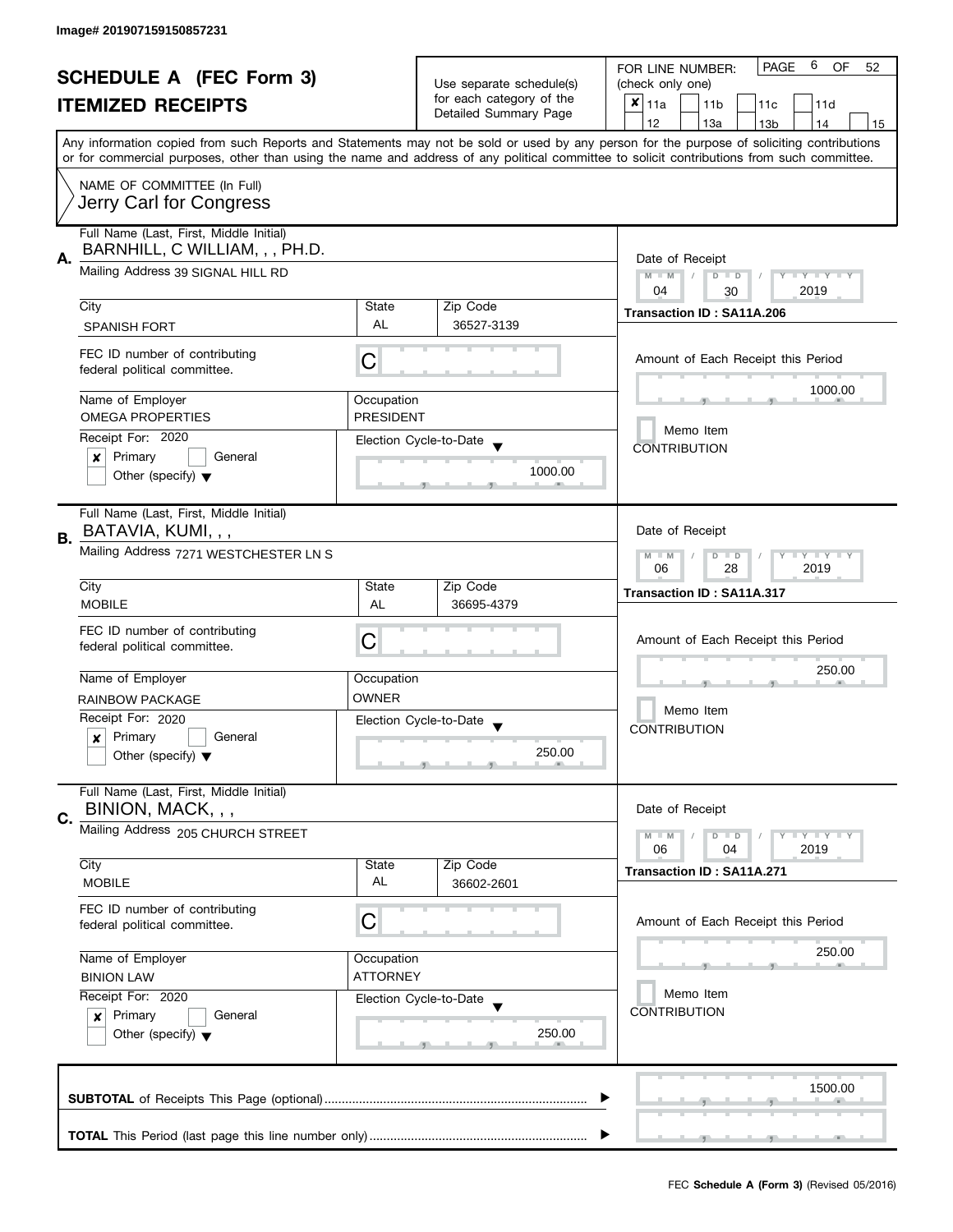| <b>SCHEDULE A (FEC Form 3)</b> |                                                                                                                                                                       |                                                           | 7<br><b>PAGE</b><br>OF<br>FOR LINE NUMBER:<br>52 |                                                                                                                                            |  |  |  |  |  |  |
|--------------------------------|-----------------------------------------------------------------------------------------------------------------------------------------------------------------------|-----------------------------------------------------------|--------------------------------------------------|--------------------------------------------------------------------------------------------------------------------------------------------|--|--|--|--|--|--|
|                                |                                                                                                                                                                       | Use separate schedule(s)                                  | (check only one)                                 |                                                                                                                                            |  |  |  |  |  |  |
|                                | <b>ITEMIZED RECEIPTS</b><br>Any information copied from such Reports and Statements may not be sold or used by any person for the purpose of soliciting contributions |                                                           | for each category of the                         | $x _{11a}$<br>11 <sub>b</sub><br>11c<br>11d                                                                                                |  |  |  |  |  |  |
|                                |                                                                                                                                                                       |                                                           | Detailed Summary Page                            | 12<br>13a<br>14<br>13 <sub>b</sub><br>15                                                                                                   |  |  |  |  |  |  |
|                                |                                                                                                                                                                       |                                                           |                                                  |                                                                                                                                            |  |  |  |  |  |  |
|                                |                                                                                                                                                                       |                                                           |                                                  | or for commercial purposes, other than using the name and address of any political committee to solicit contributions from such committee. |  |  |  |  |  |  |
|                                | NAME OF COMMITTEE (In Full)                                                                                                                                           |                                                           |                                                  |                                                                                                                                            |  |  |  |  |  |  |
|                                | Jerry Carl for Congress                                                                                                                                               |                                                           |                                                  |                                                                                                                                            |  |  |  |  |  |  |
|                                |                                                                                                                                                                       |                                                           |                                                  |                                                                                                                                            |  |  |  |  |  |  |
|                                | Full Name (Last, First, Middle Initial)                                                                                                                               |                                                           |                                                  |                                                                                                                                            |  |  |  |  |  |  |
| Α.                             | BOATMAN, $E L,$ ,                                                                                                                                                     | Date of Receipt                                           |                                                  |                                                                                                                                            |  |  |  |  |  |  |
|                                | Mailing Address 10375 KEARNS RD                                                                                                                                       | Y TY TY TY<br>$M - M$<br>$\sqrt{2}$<br>$D$ $D$            |                                                  |                                                                                                                                            |  |  |  |  |  |  |
|                                |                                                                                                                                                                       |                                                           |                                                  | 06<br>2019<br>28                                                                                                                           |  |  |  |  |  |  |
|                                | City                                                                                                                                                                  | State                                                     | Zip Code                                         | Transaction ID: SA11A.315                                                                                                                  |  |  |  |  |  |  |
|                                | <b>THEODORE</b>                                                                                                                                                       | AL                                                        | 36582-7471                                       |                                                                                                                                            |  |  |  |  |  |  |
|                                |                                                                                                                                                                       |                                                           |                                                  |                                                                                                                                            |  |  |  |  |  |  |
|                                | FEC ID number of contributing<br>federal political committee.                                                                                                         | C                                                         |                                                  | Amount of Each Receipt this Period                                                                                                         |  |  |  |  |  |  |
|                                |                                                                                                                                                                       |                                                           |                                                  |                                                                                                                                            |  |  |  |  |  |  |
|                                | Name of Employer                                                                                                                                                      | Occupation                                                |                                                  | 250.00                                                                                                                                     |  |  |  |  |  |  |
|                                | <b>SAK</b>                                                                                                                                                            |                                                           | <b>VP OF GOV RELATIONS</b>                       |                                                                                                                                            |  |  |  |  |  |  |
|                                | Receipt For: 2020                                                                                                                                                     |                                                           | Election Cycle-to-Date                           | Memo Item                                                                                                                                  |  |  |  |  |  |  |
|                                | Primary<br>General<br>x                                                                                                                                               |                                                           |                                                  | <b>CONTRIBUTION</b>                                                                                                                        |  |  |  |  |  |  |
|                                | Other (specify) $\blacktriangledown$                                                                                                                                  |                                                           | 1250.00                                          |                                                                                                                                            |  |  |  |  |  |  |
|                                |                                                                                                                                                                       |                                                           |                                                  |                                                                                                                                            |  |  |  |  |  |  |
|                                | Full Name (Last, First, Middle Initial)                                                                                                                               |                                                           |                                                  |                                                                                                                                            |  |  |  |  |  |  |
|                                | BOLT, R PRESTON, , , JR.                                                                                                                                              |                                                           |                                                  | Date of Receipt                                                                                                                            |  |  |  |  |  |  |
| В.                             | Mailing Address 108 LEVERT AVE                                                                                                                                        |                                                           |                                                  |                                                                                                                                            |  |  |  |  |  |  |
|                                |                                                                                                                                                                       | <b>LY LY LY</b><br>$D$ $D$<br>$M - M$<br>30<br>2019<br>06 |                                                  |                                                                                                                                            |  |  |  |  |  |  |
|                                | City                                                                                                                                                                  | State                                                     | Zip Code                                         |                                                                                                                                            |  |  |  |  |  |  |
|                                | <b>MOBILE</b>                                                                                                                                                         | AL                                                        | 36607-3218                                       | Transaction ID: SA11A.357                                                                                                                  |  |  |  |  |  |  |
|                                |                                                                                                                                                                       |                                                           |                                                  |                                                                                                                                            |  |  |  |  |  |  |
|                                | FEC ID number of contributing<br>federal political committee.                                                                                                         | С                                                         |                                                  | Amount of Each Receipt this Period<br>250.00                                                                                               |  |  |  |  |  |  |
|                                |                                                                                                                                                                       |                                                           |                                                  |                                                                                                                                            |  |  |  |  |  |  |
|                                | Name of Employer                                                                                                                                                      | Occupation                                                |                                                  |                                                                                                                                            |  |  |  |  |  |  |
|                                | <b>HAND ARENDALL</b>                                                                                                                                                  | LAWYER                                                    |                                                  |                                                                                                                                            |  |  |  |  |  |  |
|                                | Receipt For: 2020                                                                                                                                                     |                                                           | Election Cycle-to-Date                           | Memo Item                                                                                                                                  |  |  |  |  |  |  |
|                                | Primary<br>General<br>x                                                                                                                                               |                                                           |                                                  | <b>CONTRIBUTION</b>                                                                                                                        |  |  |  |  |  |  |
|                                | Other (specify) $\blacktriangledown$                                                                                                                                  |                                                           | 250.00                                           |                                                                                                                                            |  |  |  |  |  |  |
|                                |                                                                                                                                                                       |                                                           |                                                  |                                                                                                                                            |  |  |  |  |  |  |
|                                | Full Name (Last, First, Middle Initial)                                                                                                                               |                                                           |                                                  |                                                                                                                                            |  |  |  |  |  |  |
| C.                             | BRETT, THOMAS, E.,,                                                                                                                                                   |                                                           |                                                  | Date of Receipt                                                                                                                            |  |  |  |  |  |  |
|                                | Mailing Address 24325 PERDIDO BEACH BLVD                                                                                                                              |                                                           |                                                  | <b>LYLYLY</b><br>$M - M$<br>$D$ $D$                                                                                                        |  |  |  |  |  |  |
|                                |                                                                                                                                                                       |                                                           |                                                  | 06<br>28<br>2019                                                                                                                           |  |  |  |  |  |  |
|                                | City                                                                                                                                                                  | State                                                     | Zip Code                                         | Transaction ID: SA11A.329                                                                                                                  |  |  |  |  |  |  |
|                                | <b>ORANGE BEACH</b>                                                                                                                                                   | AL                                                        | 36561-6097                                       |                                                                                                                                            |  |  |  |  |  |  |
|                                | FEC ID number of contributing                                                                                                                                         |                                                           |                                                  |                                                                                                                                            |  |  |  |  |  |  |
|                                | federal political committee.                                                                                                                                          | С                                                         |                                                  | Amount of Each Receipt this Period                                                                                                         |  |  |  |  |  |  |
|                                | Name of Employer<br>Occupation                                                                                                                                        |                                                           |                                                  |                                                                                                                                            |  |  |  |  |  |  |
|                                |                                                                                                                                                                       |                                                           |                                                  | 5000.00                                                                                                                                    |  |  |  |  |  |  |
|                                | BRETT ROBINSON REAL ESTATE                                                                                                                                            | <b>OWNER</b>                                              |                                                  |                                                                                                                                            |  |  |  |  |  |  |
|                                | Receipt For: 2020                                                                                                                                                     |                                                           | Election Cycle-to-Date                           | Memo Item                                                                                                                                  |  |  |  |  |  |  |
|                                | Primary<br>General<br>$\boldsymbol{x}$                                                                                                                                |                                                           |                                                  | <b>CONTRIBUTION</b>                                                                                                                        |  |  |  |  |  |  |
|                                | Other (specify) $\blacktriangledown$                                                                                                                                  |                                                           | 5000.00                                          | SEE REDESIGNATION                                                                                                                          |  |  |  |  |  |  |
|                                |                                                                                                                                                                       |                                                           |                                                  |                                                                                                                                            |  |  |  |  |  |  |
|                                |                                                                                                                                                                       |                                                           |                                                  |                                                                                                                                            |  |  |  |  |  |  |
|                                |                                                                                                                                                                       |                                                           |                                                  | 5500.00                                                                                                                                    |  |  |  |  |  |  |
|                                |                                                                                                                                                                       |                                                           |                                                  |                                                                                                                                            |  |  |  |  |  |  |
|                                |                                                                                                                                                                       |                                                           |                                                  |                                                                                                                                            |  |  |  |  |  |  |
|                                |                                                                                                                                                                       |                                                           |                                                  |                                                                                                                                            |  |  |  |  |  |  |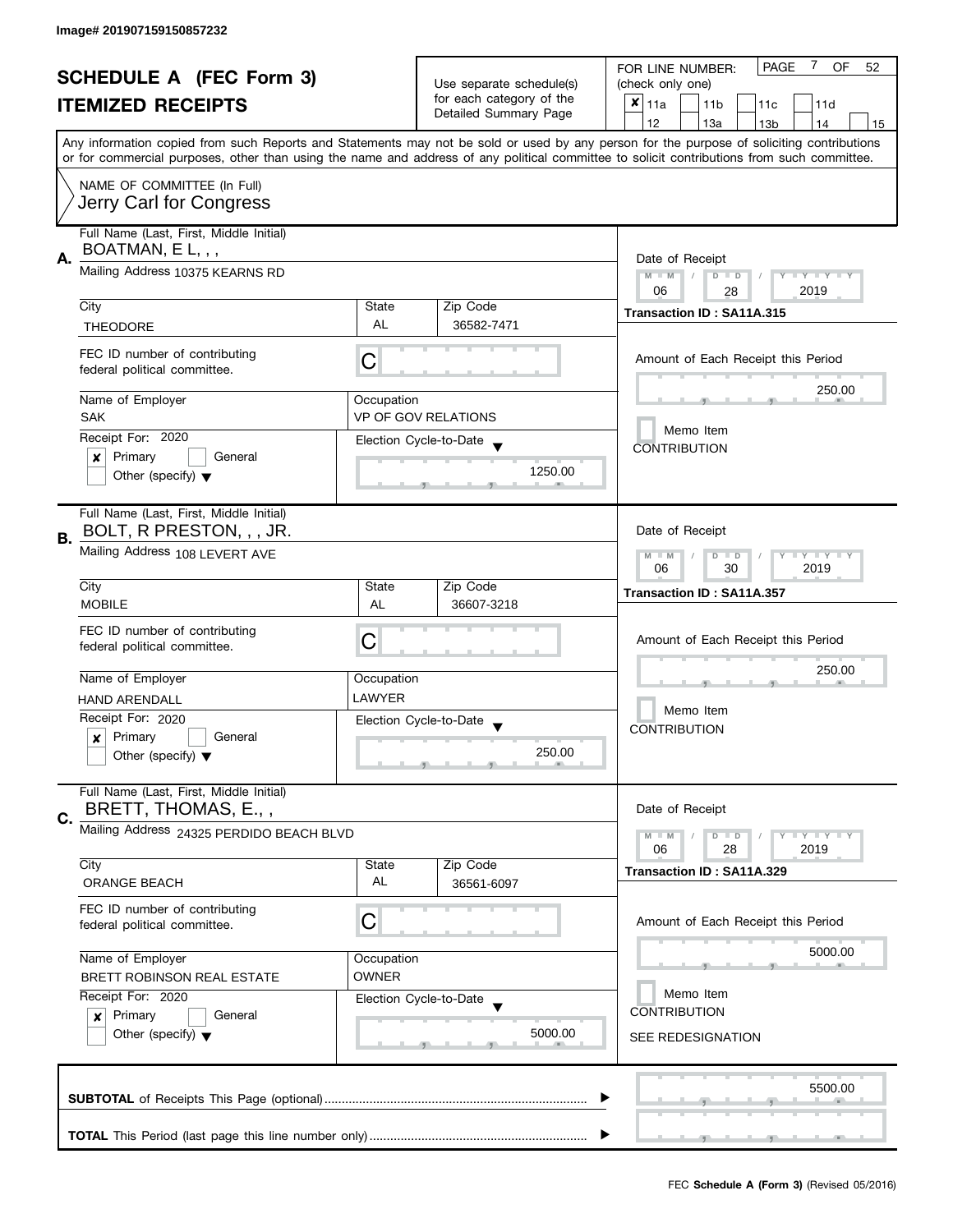|                                |                                                                |                          |                                                   | 8<br>PAGE<br>OF<br>FOR LINE NUMBER:<br>52                                                                                                                                                                                                                                               |  |  |  |  |
|--------------------------------|----------------------------------------------------------------|--------------------------|---------------------------------------------------|-----------------------------------------------------------------------------------------------------------------------------------------------------------------------------------------------------------------------------------------------------------------------------------------|--|--|--|--|
| <b>SCHEDULE A (FEC Form 3)</b> |                                                                | Use separate schedule(s) | (check only one)                                  |                                                                                                                                                                                                                                                                                         |  |  |  |  |
|                                | <b>ITEMIZED RECEIPTS</b>                                       |                          | for each category of the<br>Detailed Summary Page | ×<br>11a<br>11 <sub>b</sub><br>11c<br>11d                                                                                                                                                                                                                                               |  |  |  |  |
|                                |                                                                |                          |                                                   | 12<br>13a<br>13 <sub>b</sub><br>14<br>15                                                                                                                                                                                                                                                |  |  |  |  |
|                                |                                                                |                          |                                                   | Any information copied from such Reports and Statements may not be sold or used by any person for the purpose of soliciting contributions<br>or for commercial purposes, other than using the name and address of any political committee to solicit contributions from such committee. |  |  |  |  |
|                                | NAME OF COMMITTEE (In Full)                                    |                          |                                                   |                                                                                                                                                                                                                                                                                         |  |  |  |  |
|                                | Jerry Carl for Congress                                        |                          |                                                   |                                                                                                                                                                                                                                                                                         |  |  |  |  |
|                                | Full Name (Last, First, Middle Initial)                        |                          |                                                   |                                                                                                                                                                                                                                                                                         |  |  |  |  |
| Α.                             | BRETT, THOMAS, E.,,                                            |                          |                                                   | Date of Receipt                                                                                                                                                                                                                                                                         |  |  |  |  |
|                                | Mailing Address 24325 PERDIDO BEACH BLVD                       |                          |                                                   | $D$ $D$<br>$M$ $M$ $/$<br>Y FY FY F                                                                                                                                                                                                                                                     |  |  |  |  |
|                                |                                                                |                          |                                                   | 06<br>2019<br>28                                                                                                                                                                                                                                                                        |  |  |  |  |
|                                | City                                                           | State<br>AL              | Zip Code                                          | Transaction ID: SA11A.330                                                                                                                                                                                                                                                               |  |  |  |  |
|                                | ORANGE BEACH                                                   |                          | 36561-6097                                        |                                                                                                                                                                                                                                                                                         |  |  |  |  |
|                                | FEC ID number of contributing<br>federal political committee.  | C                        |                                                   | Amount of Each Receipt this Period                                                                                                                                                                                                                                                      |  |  |  |  |
|                                | Name of Employer                                               | Occupation               |                                                   | 2200.00                                                                                                                                                                                                                                                                                 |  |  |  |  |
|                                | BRETT ROBINSON REAL ESTATE                                     | <b>OWNER</b>             |                                                   |                                                                                                                                                                                                                                                                                         |  |  |  |  |
|                                | Receipt For: 2020                                              |                          |                                                   | x<br>Memo Item                                                                                                                                                                                                                                                                          |  |  |  |  |
|                                | Primary<br>General                                             |                          | Election Cycle-to-Date                            | <b>CONTRIBUTION</b>                                                                                                                                                                                                                                                                     |  |  |  |  |
|                                | Other (specify) $\blacktriangledown$<br>x                      |                          | 5000.00                                           | <b>REDESIGNATION FROM PRIMARY</b>                                                                                                                                                                                                                                                       |  |  |  |  |
|                                | <b>RUNOFF</b>                                                  |                          |                                                   |                                                                                                                                                                                                                                                                                         |  |  |  |  |
|                                | Full Name (Last, First, Middle Initial)<br>BRETT, THOMAS, E.,, |                          |                                                   | Date of Receipt                                                                                                                                                                                                                                                                         |  |  |  |  |
| <b>B.</b>                      | Mailing Address 24325 PERDIDO BEACH BLVD                       |                          |                                                   |                                                                                                                                                                                                                                                                                         |  |  |  |  |
|                                |                                                                |                          |                                                   | $M - M$<br>$D$ $D$<br>$\bot$ $\gamma$ $\bot$ $\gamma$ $\bot$ $\gamma$<br>06<br>28<br>2019                                                                                                                                                                                               |  |  |  |  |
|                                | City                                                           | State                    | Zip Code                                          | Transaction ID: SA11A.336                                                                                                                                                                                                                                                               |  |  |  |  |
|                                | <b>ORANGE BEACH</b>                                            | AL                       | 36561-6097                                        |                                                                                                                                                                                                                                                                                         |  |  |  |  |
|                                | FEC ID number of contributing                                  |                          |                                                   |                                                                                                                                                                                                                                                                                         |  |  |  |  |
|                                | federal political committee.                                   | С                        |                                                   | Amount of Each Receipt this Period                                                                                                                                                                                                                                                      |  |  |  |  |
|                                |                                                                |                          |                                                   | – 2200.00                                                                                                                                                                                                                                                                               |  |  |  |  |
|                                | Name of Employer                                               | Occupation               |                                                   |                                                                                                                                                                                                                                                                                         |  |  |  |  |
|                                | BRETT ROBINSON REAL ESTATE                                     | <b>OWNER</b>             |                                                   | ×<br>Memo Item                                                                                                                                                                                                                                                                          |  |  |  |  |
|                                | Receipt For: 2020                                              |                          | Election Cycle-to-Date                            | <b>CONTRIBUTION</b>                                                                                                                                                                                                                                                                     |  |  |  |  |
|                                | $\mathbf{x}$ Primary<br>General                                |                          | 5000.00                                           |                                                                                                                                                                                                                                                                                         |  |  |  |  |
|                                | Other (specify) $\blacktriangledown$                           |                          | m                                                 | <b>REDESIGNATION TO RUNOFF</b>                                                                                                                                                                                                                                                          |  |  |  |  |
|                                | Full Name (Last, First, Middle Initial)                        |                          |                                                   |                                                                                                                                                                                                                                                                                         |  |  |  |  |
| С.                             | BRISKMAN, DONALD, , ,                                          |                          |                                                   | Date of Receipt                                                                                                                                                                                                                                                                         |  |  |  |  |
|                                | Mailing Address 205 CHURCH STREET                              |                          |                                                   | $T+Y$ $T+Y$ $T+Y$<br>$M - M$<br>$D$ $D$                                                                                                                                                                                                                                                 |  |  |  |  |
|                                |                                                                |                          |                                                   | 06<br>04<br>2019                                                                                                                                                                                                                                                                        |  |  |  |  |
|                                | City                                                           | State                    | Zip Code                                          | Transaction ID: SA11A.270                                                                                                                                                                                                                                                               |  |  |  |  |
|                                | <b>MOBILE</b>                                                  | AL                       | 36602-2601                                        |                                                                                                                                                                                                                                                                                         |  |  |  |  |
|                                | FEC ID number of contributing                                  |                          |                                                   |                                                                                                                                                                                                                                                                                         |  |  |  |  |
|                                | federal political committee.                                   | C                        |                                                   | Amount of Each Receipt this Period                                                                                                                                                                                                                                                      |  |  |  |  |
|                                | Name of Employer                                               | Occupation               |                                                   | 250.00                                                                                                                                                                                                                                                                                  |  |  |  |  |
|                                | <b>BRISKMAN AND BINION</b>                                     | <b>ATTORNEY</b>          |                                                   |                                                                                                                                                                                                                                                                                         |  |  |  |  |
|                                | Receipt For: 2020                                              |                          |                                                   | Memo Item                                                                                                                                                                                                                                                                               |  |  |  |  |
|                                | Primary<br>General<br>x                                        |                          | Election Cycle-to-Date                            | <b>CONTRIBUTION</b>                                                                                                                                                                                                                                                                     |  |  |  |  |
|                                | Other (specify) $\blacktriangledown$                           |                          | 250.00                                            |                                                                                                                                                                                                                                                                                         |  |  |  |  |
|                                |                                                                |                          |                                                   |                                                                                                                                                                                                                                                                                         |  |  |  |  |
|                                |                                                                |                          |                                                   |                                                                                                                                                                                                                                                                                         |  |  |  |  |
|                                |                                                                |                          |                                                   | 250.00                                                                                                                                                                                                                                                                                  |  |  |  |  |
|                                |                                                                |                          |                                                   |                                                                                                                                                                                                                                                                                         |  |  |  |  |
|                                |                                                                |                          |                                                   |                                                                                                                                                                                                                                                                                         |  |  |  |  |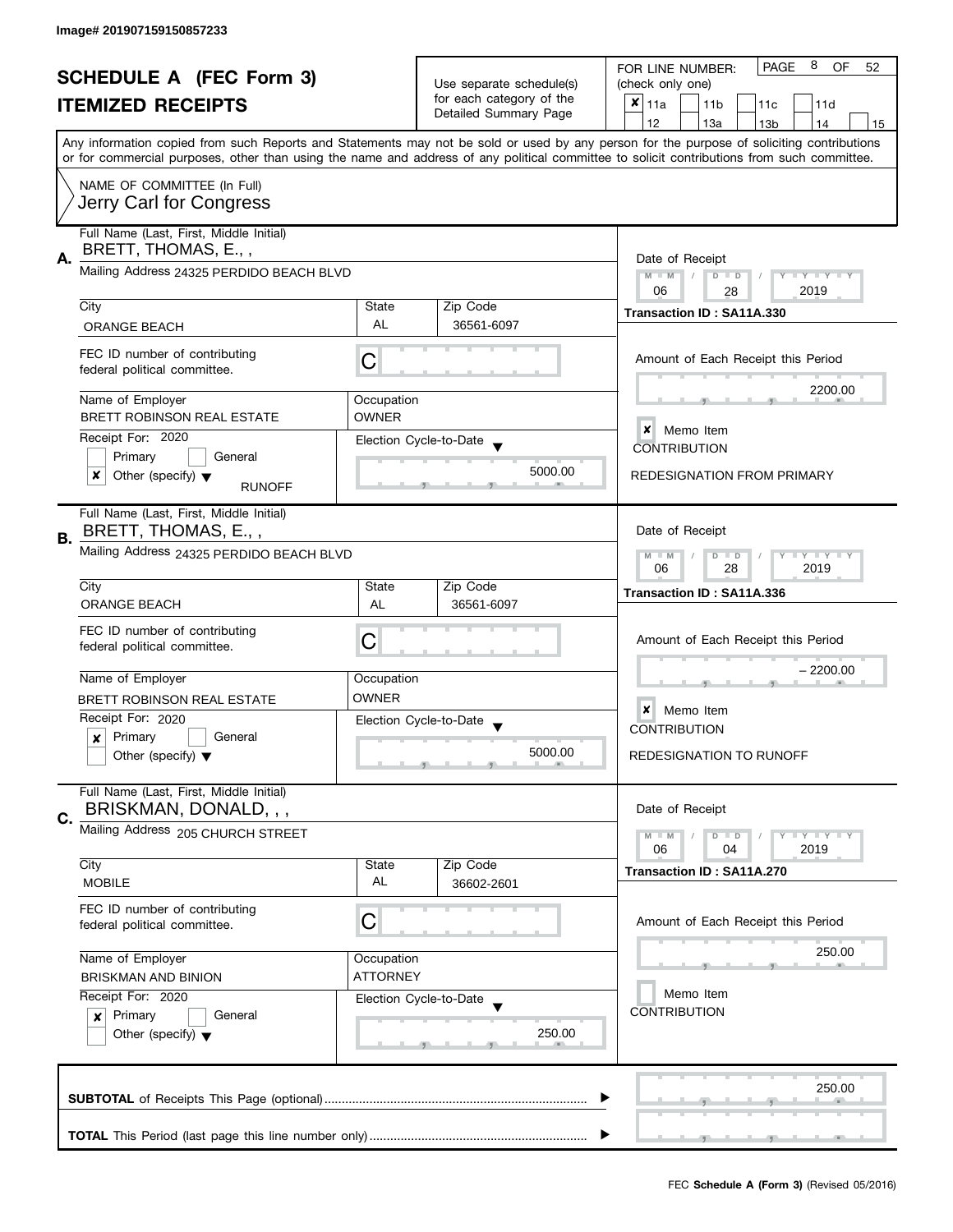| <b>SCHEDULE A (FEC Form 3)</b> |                                                                 |                                                      | 9<br><b>PAGE</b><br><b>OF</b><br>52<br>FOR LINE NUMBER: |                                                                                                                                                                                                                                                                                         |  |  |  |  |
|--------------------------------|-----------------------------------------------------------------|------------------------------------------------------|---------------------------------------------------------|-----------------------------------------------------------------------------------------------------------------------------------------------------------------------------------------------------------------------------------------------------------------------------------------|--|--|--|--|
|                                |                                                                 | Use separate schedule(s)<br>for each category of the | (check only one)                                        |                                                                                                                                                                                                                                                                                         |  |  |  |  |
|                                | <b>ITEMIZED RECEIPTS</b>                                        |                                                      | Detailed Summary Page                                   | X<br>11a<br>11 <sub>b</sub><br>11d<br>11c                                                                                                                                                                                                                                               |  |  |  |  |
|                                |                                                                 |                                                      |                                                         | 12<br>13a<br>13 <sub>b</sub><br>14<br>15                                                                                                                                                                                                                                                |  |  |  |  |
|                                |                                                                 |                                                      |                                                         | Any information copied from such Reports and Statements may not be sold or used by any person for the purpose of soliciting contributions<br>or for commercial purposes, other than using the name and address of any political committee to solicit contributions from such committee. |  |  |  |  |
|                                | NAME OF COMMITTEE (In Full)                                     |                                                      |                                                         |                                                                                                                                                                                                                                                                                         |  |  |  |  |
|                                | Jerry Carl for Congress                                         |                                                      |                                                         |                                                                                                                                                                                                                                                                                         |  |  |  |  |
|                                | Full Name (Last, First, Middle Initial)                         |                                                      |                                                         |                                                                                                                                                                                                                                                                                         |  |  |  |  |
| Α.                             | BURCH, PAUL, , , JR.                                            |                                                      |                                                         | Date of Receipt                                                                                                                                                                                                                                                                         |  |  |  |  |
|                                | Mailing Address 1954 OLD GOVERNMENT ST                          |                                                      |                                                         | $M - M$<br>$D$ $D$<br>$Y \perp Y \perp$                                                                                                                                                                                                                                                 |  |  |  |  |
|                                | City                                                            | State                                                | Zip Code                                                | 06<br>2019<br>28                                                                                                                                                                                                                                                                        |  |  |  |  |
|                                | <b>MOBILE</b>                                                   | AL                                                   | 36606-1346                                              | Transaction ID: SA11A.308                                                                                                                                                                                                                                                               |  |  |  |  |
|                                |                                                                 |                                                      |                                                         |                                                                                                                                                                                                                                                                                         |  |  |  |  |
|                                | FEC ID number of contributing<br>federal political committee.   | C                                                    |                                                         | Amount of Each Receipt this Period                                                                                                                                                                                                                                                      |  |  |  |  |
|                                |                                                                 |                                                      |                                                         | 300.00                                                                                                                                                                                                                                                                                  |  |  |  |  |
|                                | Name of Employer<br>MOBILE SHERIFF DEPARTMENT                   | Occupation<br><b>DETECTIVE</b>                       |                                                         |                                                                                                                                                                                                                                                                                         |  |  |  |  |
|                                | Receipt For: 2020                                               |                                                      |                                                         | Memo Item                                                                                                                                                                                                                                                                               |  |  |  |  |
|                                | Primary<br>General<br>×                                         |                                                      | Election Cycle-to-Date                                  | <b>CONTRIBUTION</b>                                                                                                                                                                                                                                                                     |  |  |  |  |
|                                | Other (specify) $\blacktriangledown$                            |                                                      | 300.00                                                  |                                                                                                                                                                                                                                                                                         |  |  |  |  |
|                                |                                                                 |                                                      |                                                         |                                                                                                                                                                                                                                                                                         |  |  |  |  |
|                                | Full Name (Last, First, Middle Initial)                         |                                                      |                                                         |                                                                                                                                                                                                                                                                                         |  |  |  |  |
| <b>B.</b>                      | BURTON, J ROE, , ,                                              |                                                      |                                                         | Date of Receipt                                                                                                                                                                                                                                                                         |  |  |  |  |
|                                | Mailing Address p.O. BOX 16167                                  |                                                      |                                                         | $\Box$ $\Upsilon$ $\Box$ $\Upsilon$ $\Box$<br>$M - M$<br>D<br>$\blacksquare$<br>2019<br>06<br>28                                                                                                                                                                                        |  |  |  |  |
|                                | City                                                            | State                                                | Zip Code                                                |                                                                                                                                                                                                                                                                                         |  |  |  |  |
|                                | <b>MOBILE</b>                                                   | AL                                                   | 36616-0167                                              | Transaction ID: SA11A.337                                                                                                                                                                                                                                                               |  |  |  |  |
|                                | FEC ID number of contributing                                   |                                                      |                                                         |                                                                                                                                                                                                                                                                                         |  |  |  |  |
|                                | federal political committee.                                    | С                                                    |                                                         | Amount of Each Receipt this Period                                                                                                                                                                                                                                                      |  |  |  |  |
|                                | Name of Employer                                                | Occupation                                           |                                                         | 5000.00<br>Memo Item                                                                                                                                                                                                                                                                    |  |  |  |  |
|                                | BURTON PROPERTY GROUP                                           | <b>CFO</b>                                           |                                                         |                                                                                                                                                                                                                                                                                         |  |  |  |  |
|                                | Receipt For: 2020                                               |                                                      | Election Cycle-to-Date                                  |                                                                                                                                                                                                                                                                                         |  |  |  |  |
|                                | $\mathbf{x}$ Primary<br>General                                 |                                                      |                                                         | <b>CONTRIBUTION</b>                                                                                                                                                                                                                                                                     |  |  |  |  |
|                                | Other (specify) $\blacktriangledown$                            |                                                      | 5000.00                                                 | SEE REDESIGNATION                                                                                                                                                                                                                                                                       |  |  |  |  |
|                                | Full Name (Last, First, Middle Initial)                         |                                                      |                                                         |                                                                                                                                                                                                                                                                                         |  |  |  |  |
|                                | BURTON, J ROE, , ,                                              |                                                      |                                                         | Date of Receipt                                                                                                                                                                                                                                                                         |  |  |  |  |
| C.                             | Mailing Address P.O. BOX 16167                                  |                                                      |                                                         | $\bot$ $\gamma$ $\bot$ $\gamma$ $\bot$ $\gamma$<br>$\Box$                                                                                                                                                                                                                               |  |  |  |  |
|                                |                                                                 |                                                      |                                                         | 2019<br>06<br>28                                                                                                                                                                                                                                                                        |  |  |  |  |
|                                | City                                                            | State                                                | Zip Code                                                | Transaction ID: SA11A.338                                                                                                                                                                                                                                                               |  |  |  |  |
|                                | <b>MOBILE</b>                                                   | AL                                                   | 36616-0167                                              |                                                                                                                                                                                                                                                                                         |  |  |  |  |
|                                | FEC ID number of contributing<br>federal political committee.   | C                                                    |                                                         | Amount of Each Receipt this Period                                                                                                                                                                                                                                                      |  |  |  |  |
|                                |                                                                 |                                                      |                                                         |                                                                                                                                                                                                                                                                                         |  |  |  |  |
|                                | Name of Employer                                                | Occupation                                           |                                                         | 2200.00                                                                                                                                                                                                                                                                                 |  |  |  |  |
|                                | <b>BURTON PROPERTY GROUP</b>                                    | <b>CFO</b>                                           |                                                         |                                                                                                                                                                                                                                                                                         |  |  |  |  |
|                                | Receipt For: 2020                                               |                                                      | Election Cycle-to-Date                                  | Memo Item<br>×<br><b>CONTRIBUTION</b>                                                                                                                                                                                                                                                   |  |  |  |  |
|                                | Primary<br>General<br>Other (specify) $\blacktriangledown$<br>× |                                                      | 5000.00                                                 |                                                                                                                                                                                                                                                                                         |  |  |  |  |
|                                | <b>RUNOFF</b>                                                   |                                                      |                                                         | <b>REDESIGNATION FROM PRIMARY</b>                                                                                                                                                                                                                                                       |  |  |  |  |
|                                |                                                                 |                                                      |                                                         |                                                                                                                                                                                                                                                                                         |  |  |  |  |
|                                |                                                                 |                                                      |                                                         | 5300.00                                                                                                                                                                                                                                                                                 |  |  |  |  |
|                                |                                                                 |                                                      |                                                         |                                                                                                                                                                                                                                                                                         |  |  |  |  |
|                                |                                                                 |                                                      |                                                         |                                                                                                                                                                                                                                                                                         |  |  |  |  |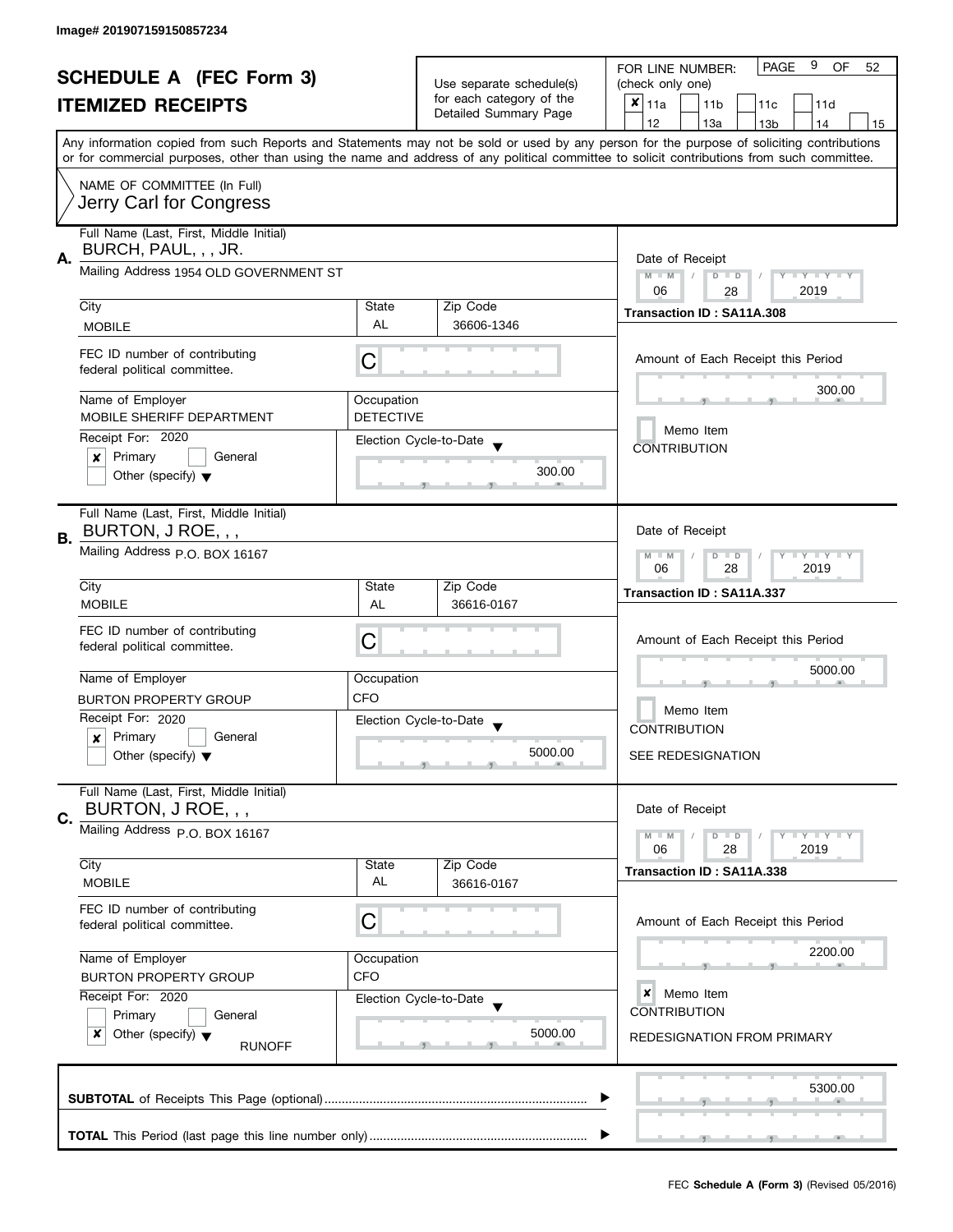| <b>SCHEDULE A (FEC Form 3)</b><br><b>ITEMIZED RECEIPTS</b> |                                                                                  |                                                                         | Use separate schedule(s)<br>for each category of the | PAGE 10 OF<br>FOR LINE NUMBER:<br>52<br>(check only one)<br>$x _{11a}$<br>11 <sub>b</sub><br>11c<br>11d                                                                                                                                                                                 |  |  |
|------------------------------------------------------------|----------------------------------------------------------------------------------|-------------------------------------------------------------------------|------------------------------------------------------|-----------------------------------------------------------------------------------------------------------------------------------------------------------------------------------------------------------------------------------------------------------------------------------------|--|--|
|                                                            |                                                                                  |                                                                         | Detailed Summary Page                                | 12<br>13a<br>13 <sub>b</sub><br>14<br>15                                                                                                                                                                                                                                                |  |  |
|                                                            |                                                                                  |                                                                         |                                                      | Any information copied from such Reports and Statements may not be sold or used by any person for the purpose of soliciting contributions<br>or for commercial purposes, other than using the name and address of any political committee to solicit contributions from such committee. |  |  |
|                                                            | NAME OF COMMITTEE (In Full)<br>Jerry Carl for Congress                           |                                                                         |                                                      |                                                                                                                                                                                                                                                                                         |  |  |
|                                                            | Full Name (Last, First, Middle Initial)<br>BURTON, J ROE, , ,                    |                                                                         |                                                      |                                                                                                                                                                                                                                                                                         |  |  |
| А.                                                         | Mailing Address P.O. BOX 16167                                                   | Date of Receipt<br>$M - M$<br>Y TY TY TY<br>$D$ $D$<br>2019<br>06<br>28 |                                                      |                                                                                                                                                                                                                                                                                         |  |  |
|                                                            | City<br><b>MOBILE</b>                                                            | State<br>AL                                                             | Zip Code<br>36616-0167                               | Transaction ID: SA11A.339                                                                                                                                                                                                                                                               |  |  |
|                                                            | FEC ID number of contributing<br>federal political committee.                    | C                                                                       |                                                      | Amount of Each Receipt this Period                                                                                                                                                                                                                                                      |  |  |
|                                                            | Name of Employer                                                                 | Occupation                                                              |                                                      | $-2200.00$                                                                                                                                                                                                                                                                              |  |  |
|                                                            | <b>BURTON PROPERTY GROUP</b><br>Receipt For: 2020                                | <b>CFO</b>                                                              | Election Cycle-to-Date                               | $\boldsymbol{x}$<br>Memo Item<br><b>CONTRIBUTION</b>                                                                                                                                                                                                                                    |  |  |
|                                                            | Primary<br>General<br>x<br>Other (specify) $\blacktriangledown$                  |                                                                         | 5000.00                                              | <b>REDESIGNATION TO RUNOFF</b>                                                                                                                                                                                                                                                          |  |  |
| В.                                                         | Full Name (Last, First, Middle Initial)<br>BURTON, JOE, ROE, , JR.               |                                                                         |                                                      | Date of Receipt                                                                                                                                                                                                                                                                         |  |  |
|                                                            | Mailing Address p.O. BOX 16167                                                   |                                                                         |                                                      | $T$ $Y$ $T$ $Y$ $T$ $Y$<br>$M - M$<br>$D$ $D$<br>30<br>2019<br>06                                                                                                                                                                                                                       |  |  |
|                                                            | City<br><b>MOBILE</b>                                                            | State<br>AL                                                             | Zip Code<br>36616-0167                               | Transaction ID: SA11A.359                                                                                                                                                                                                                                                               |  |  |
|                                                            | FEC ID number of contributing<br>federal political committee.                    | С                                                                       |                                                      | Amount of Each Receipt this Period                                                                                                                                                                                                                                                      |  |  |
|                                                            | Name of Employer                                                                 | Occupation                                                              |                                                      | 5000.00                                                                                                                                                                                                                                                                                 |  |  |
|                                                            | <b>NA</b><br>Receipt For: 2020                                                   | <b>RETIRED</b>                                                          |                                                      | Memo Item                                                                                                                                                                                                                                                                               |  |  |
|                                                            | Primary<br>General<br>$\boldsymbol{x}$                                           |                                                                         | Election Cycle-to-Date<br>$\overline{\phantom{a}}$   | <b>CONTRIBUTION</b>                                                                                                                                                                                                                                                                     |  |  |
|                                                            | Other (specify) $\blacktriangledown$                                             |                                                                         | 5000.00                                              | <b>SEE REDESIGNATION</b>                                                                                                                                                                                                                                                                |  |  |
| C.                                                         | Full Name (Last, First, Middle Initial)<br>BURTON, JOE, ROE, , JR.               |                                                                         |                                                      | Date of Receipt                                                                                                                                                                                                                                                                         |  |  |
|                                                            | Mailing Address P.O. BOX 16167                                                   |                                                                         |                                                      | $T - Y = T - Y$<br>$M - M$<br>$D$ $D$<br>2019<br>06<br>30                                                                                                                                                                                                                               |  |  |
|                                                            | City<br><b>MOBILE</b>                                                            | State<br>AL                                                             | Zip Code<br>36616-0167                               | Transaction ID: SA11A.360                                                                                                                                                                                                                                                               |  |  |
|                                                            | FEC ID number of contributing<br>federal political committee.                    | C                                                                       |                                                      | Amount of Each Receipt this Period                                                                                                                                                                                                                                                      |  |  |
|                                                            | Name of Employer<br><b>NA</b>                                                    | Occupation<br><b>RETIRED</b>                                            |                                                      | 2200.00                                                                                                                                                                                                                                                                                 |  |  |
|                                                            | Receipt For: 2020                                                                |                                                                         | Election Cycle-to-Date                               | ×<br>Memo Item<br><b>CONTRIBUTION</b>                                                                                                                                                                                                                                                   |  |  |
|                                                            | Primary<br>General<br>Other (specify) $\blacktriangledown$<br>x<br><b>RUNOFF</b> |                                                                         | 5000.00                                              | REDESIGNATION FROM PRIMARY                                                                                                                                                                                                                                                              |  |  |
|                                                            |                                                                                  |                                                                         |                                                      | 5000.00                                                                                                                                                                                                                                                                                 |  |  |
|                                                            |                                                                                  |                                                                         |                                                      |                                                                                                                                                                                                                                                                                         |  |  |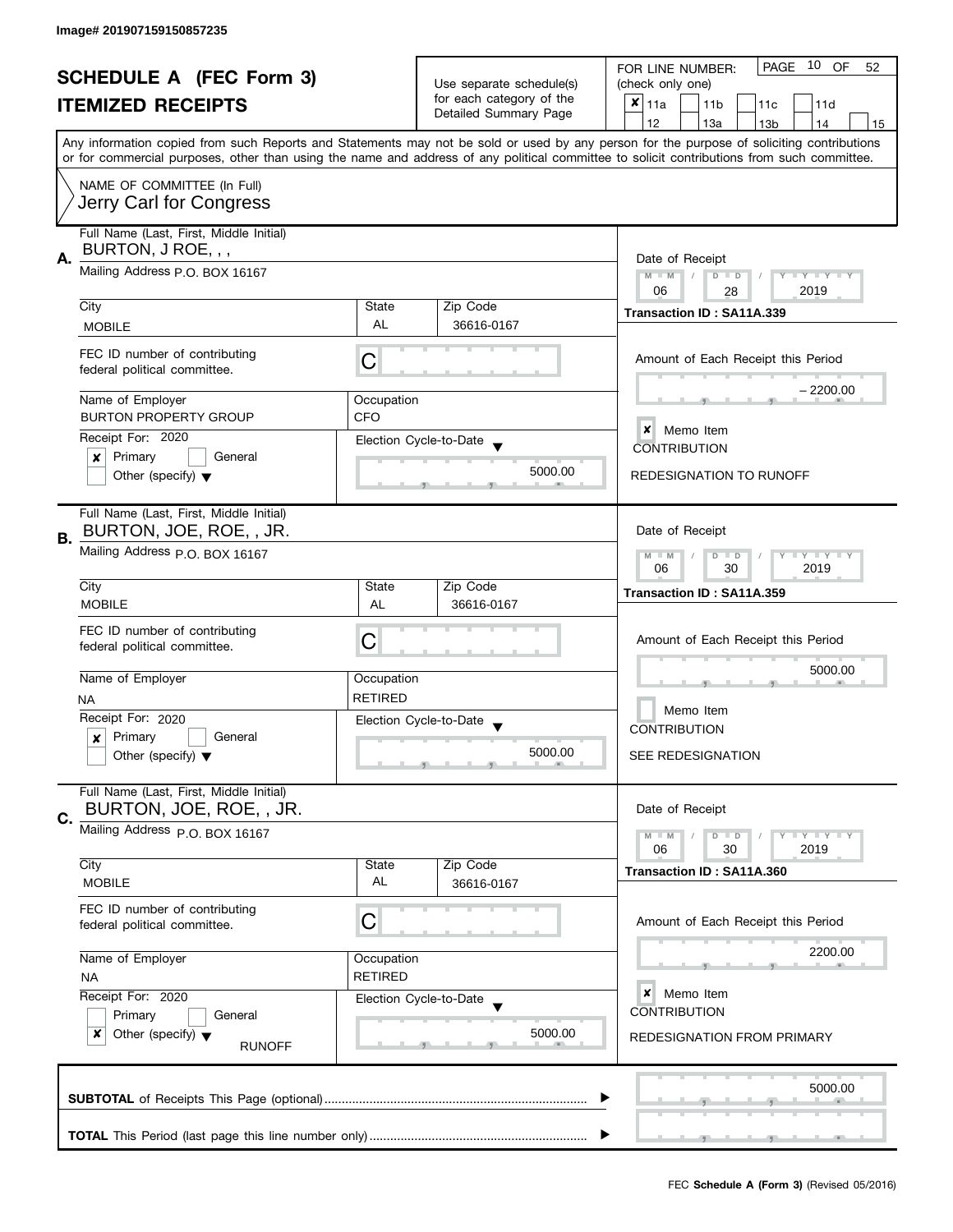| <b>SCHEDULE A (FEC Form 3)</b> |                                                                                |                                                                    | PAGE 11<br>OF<br>FOR LINE NUMBER:<br>52                       |                                                                                                                                                                                                                                                                                         |
|--------------------------------|--------------------------------------------------------------------------------|--------------------------------------------------------------------|---------------------------------------------------------------|-----------------------------------------------------------------------------------------------------------------------------------------------------------------------------------------------------------------------------------------------------------------------------------------|
|                                |                                                                                | Use separate schedule(s)                                           | (check only one)                                              |                                                                                                                                                                                                                                                                                         |
|                                | <b>ITEMIZED RECEIPTS</b>                                                       |                                                                    | for each category of the<br>Detailed Summary Page             | $x _{11a}$<br>11 <sub>b</sub><br>11c<br>11d                                                                                                                                                                                                                                             |
|                                |                                                                                |                                                                    |                                                               | 12<br>13a<br>13 <sub>b</sub><br>14<br>15                                                                                                                                                                                                                                                |
|                                |                                                                                |                                                                    |                                                               | Any information copied from such Reports and Statements may not be sold or used by any person for the purpose of soliciting contributions<br>or for commercial purposes, other than using the name and address of any political committee to solicit contributions from such committee. |
|                                | NAME OF COMMITTEE (In Full)<br>Jerry Carl for Congress                         |                                                                    |                                                               |                                                                                                                                                                                                                                                                                         |
| А.                             | Full Name (Last, First, Middle Initial)<br>BURTON, JOE, ROE, , JR.             |                                                                    |                                                               | Date of Receipt                                                                                                                                                                                                                                                                         |
|                                | Mailing Address P.O. BOX 16167                                                 | Y TY TY TY<br>$M - M$<br>$\sqrt{2}$<br>$D$ $D$<br>06<br>2019<br>30 |                                                               |                                                                                                                                                                                                                                                                                         |
|                                | City                                                                           | State                                                              | Zip Code                                                      | Transaction ID: SA11A.361                                                                                                                                                                                                                                                               |
|                                | <b>MOBILE</b>                                                                  | AL                                                                 | 36616-0167                                                    |                                                                                                                                                                                                                                                                                         |
|                                | FEC ID number of contributing<br>federal political committee.                  | С                                                                  |                                                               | Amount of Each Receipt this Period                                                                                                                                                                                                                                                      |
|                                | Name of Employer<br><b>NA</b>                                                  | Occupation<br><b>RETIRED</b>                                       |                                                               | – 2200.00                                                                                                                                                                                                                                                                               |
|                                | Receipt For: 2020                                                              |                                                                    | Election Cycle-to-Date                                        | $\boldsymbol{x}$<br>Memo Item<br><b>CONTRIBUTION</b>                                                                                                                                                                                                                                    |
|                                | Primary<br>General<br>×<br>Other (specify) $\blacktriangledown$                |                                                                    | 5000.00                                                       | REDESIGNATION TO RUNOFF                                                                                                                                                                                                                                                                 |
| В.                             | Full Name (Last, First, Middle Initial)<br>BYRUM, GENE, , ,                    |                                                                    |                                                               | Date of Receipt                                                                                                                                                                                                                                                                         |
|                                | Mailing Address 2613 CHARLESTON OAKS DR W                                      |                                                                    | $Y - Y - Y - Y - Y$<br>$M - M$<br>$D$ $D$<br>04<br>30<br>2019 |                                                                                                                                                                                                                                                                                         |
|                                | City                                                                           | State                                                              | Zip Code                                                      | Transaction ID: SA11A.203                                                                                                                                                                                                                                                               |
|                                | <b>MOBILE</b>                                                                  | AL                                                                 | 36695-2515                                                    |                                                                                                                                                                                                                                                                                         |
|                                | FEC ID number of contributing<br>federal political committee.                  | С                                                                  |                                                               | Amount of Each Receipt this Period                                                                                                                                                                                                                                                      |
|                                | Name of Employer                                                               | Occupation                                                         |                                                               | 2500.00                                                                                                                                                                                                                                                                                 |
|                                | <b>NONE</b>                                                                    | <b>HOSEWIFE</b>                                                    |                                                               |                                                                                                                                                                                                                                                                                         |
|                                | Receipt For: 2020                                                              |                                                                    | Election Cycle-to-Date                                        | Memo Item                                                                                                                                                                                                                                                                               |
|                                | Primary<br>General<br>×                                                        |                                                                    |                                                               | <b>CONTRIBUTION</b>                                                                                                                                                                                                                                                                     |
|                                | Other (specify) $\blacktriangledown$                                           |                                                                    | 2500.00                                                       |                                                                                                                                                                                                                                                                                         |
|                                | Full Name (Last, First, Middle Initial)<br>BYRUM, JOE, BURNS,,                 |                                                                    |                                                               | Date of Receipt                                                                                                                                                                                                                                                                         |
| C.                             | Mailing Address 2613 CHARLESTON OAKS DR W                                      |                                                                    |                                                               | $M - M$<br>$D$ $D$<br>04<br>30<br>2019                                                                                                                                                                                                                                                  |
|                                | City                                                                           | State                                                              | Zip Code                                                      | Transaction ID: SA11A.210                                                                                                                                                                                                                                                               |
|                                | <b>MOBILE</b>                                                                  | AL                                                                 | 36695-2515                                                    |                                                                                                                                                                                                                                                                                         |
|                                | FEC ID number of contributing<br>federal political committee.                  | С                                                                  |                                                               | Amount of Each Receipt this Period                                                                                                                                                                                                                                                      |
|                                | Name of Employer<br>ORMED                                                      | Occupation<br>CHAIRMAN                                             |                                                               | 2500.00                                                                                                                                                                                                                                                                                 |
|                                | Receipt For: 2020                                                              |                                                                    | Election Cycle-to-Date                                        | Memo Item                                                                                                                                                                                                                                                                               |
|                                | Primary<br>General<br>$\boldsymbol{x}$<br>Other (specify) $\blacktriangledown$ |                                                                    | 2500.00                                                       | <b>CONTRIBUTION</b>                                                                                                                                                                                                                                                                     |
|                                |                                                                                |                                                                    |                                                               | 5000.00                                                                                                                                                                                                                                                                                 |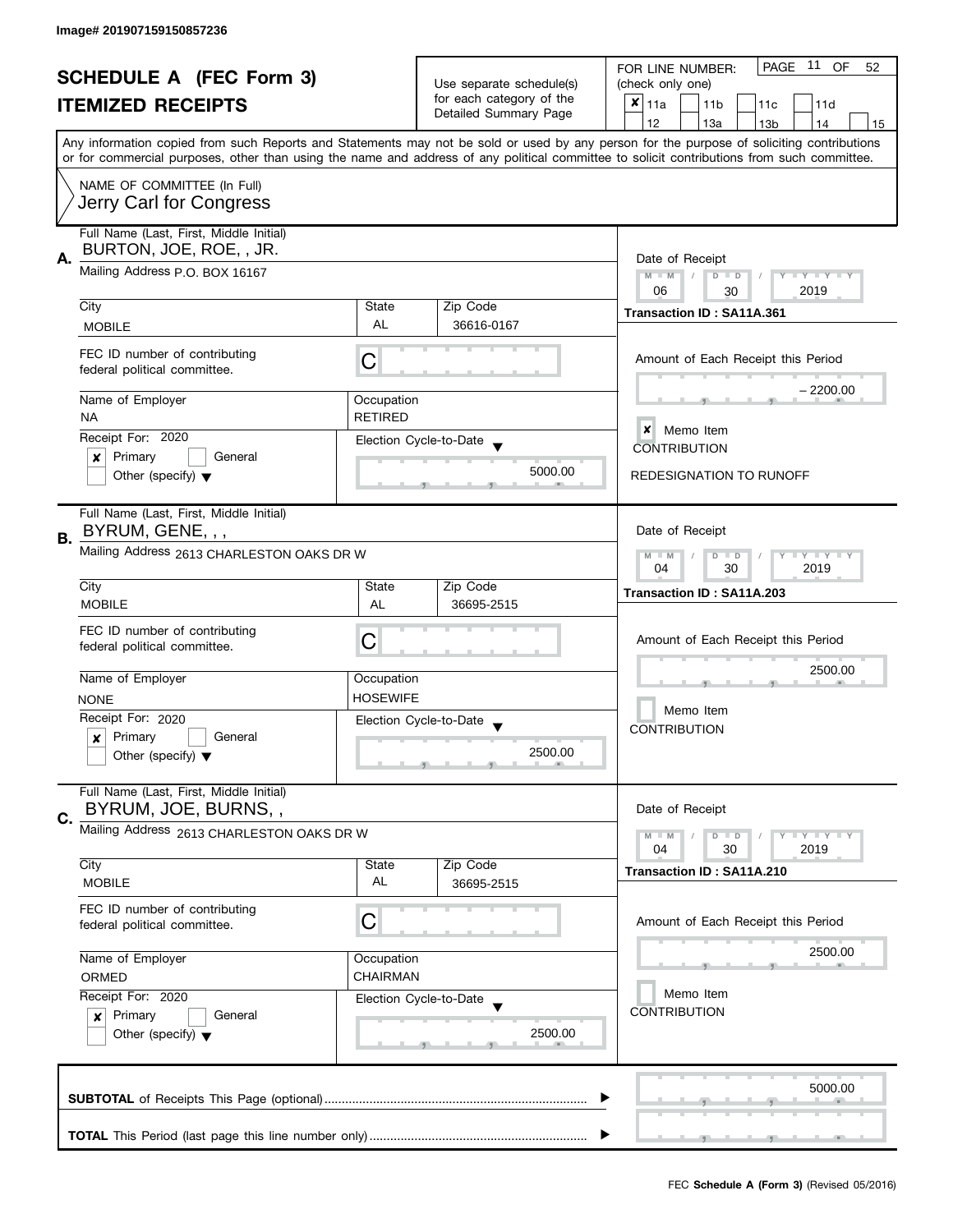| <b>SCHEDULE A (FEC Form 3)</b> |                                                                       |                                                                         | 12 OF<br>PAGE<br>FOR LINE NUMBER:<br>52        |                                                                                                                                                                                                                                                                                         |  |
|--------------------------------|-----------------------------------------------------------------------|-------------------------------------------------------------------------|------------------------------------------------|-----------------------------------------------------------------------------------------------------------------------------------------------------------------------------------------------------------------------------------------------------------------------------------------|--|
|                                |                                                                       |                                                                         | Use separate schedule(s)                       | (check only one)                                                                                                                                                                                                                                                                        |  |
| <b>ITEMIZED RECEIPTS</b>       |                                                                       | for each category of the                                                | $x _{11a}$<br>11 <sub>b</sub><br>11c<br>11d    |                                                                                                                                                                                                                                                                                         |  |
|                                |                                                                       |                                                                         | Detailed Summary Page                          | 12<br>13a<br>13 <sub>b</sub><br>14<br>15                                                                                                                                                                                                                                                |  |
|                                |                                                                       |                                                                         |                                                | Any information copied from such Reports and Statements may not be sold or used by any person for the purpose of soliciting contributions<br>or for commercial purposes, other than using the name and address of any political committee to solicit contributions from such committee. |  |
|                                | NAME OF COMMITTEE (In Full)                                           |                                                                         |                                                |                                                                                                                                                                                                                                                                                         |  |
|                                | Jerry Carl for Congress                                               |                                                                         |                                                |                                                                                                                                                                                                                                                                                         |  |
|                                | Full Name (Last, First, Middle Initial)<br>CARMICHAEL, RALPH, , , SR. |                                                                         |                                                |                                                                                                                                                                                                                                                                                         |  |
| А.                             | Mailing Address 4071 LEIGHTON PLACE                                   | Date of Receipt<br>Y TY TY TY<br>$M - M$<br>$D$ $D$<br>2019<br>04<br>03 |                                                |                                                                                                                                                                                                                                                                                         |  |
|                                | City                                                                  | State                                                                   | Zip Code                                       |                                                                                                                                                                                                                                                                                         |  |
|                                | <b>MOBILE</b>                                                         | AL                                                                      | 36693-5419                                     | Transaction ID: SA11A.189                                                                                                                                                                                                                                                               |  |
|                                | FEC ID number of contributing                                         |                                                                         |                                                | Amount of Each Receipt this Period                                                                                                                                                                                                                                                      |  |
|                                | federal political committee.                                          | С                                                                       |                                                | 1000.00                                                                                                                                                                                                                                                                                 |  |
|                                | Name of Employer                                                      | Occupation                                                              |                                                |                                                                                                                                                                                                                                                                                         |  |
|                                | <b>SELF EMPLOYED</b>                                                  | <b>SELF EMPLOYED</b>                                                    |                                                | Memo Item                                                                                                                                                                                                                                                                               |  |
|                                | Receipt For: 2020                                                     |                                                                         | Election Cycle-to-Date                         | <b>CONTRIBUTION</b>                                                                                                                                                                                                                                                                     |  |
|                                | Primary<br>General<br>×                                               |                                                                         |                                                |                                                                                                                                                                                                                                                                                         |  |
|                                | Other (specify) $\blacktriangledown$                                  |                                                                         | 1000.00                                        |                                                                                                                                                                                                                                                                                         |  |
|                                | Full Name (Last, First, Middle Initial)                               |                                                                         |                                                |                                                                                                                                                                                                                                                                                         |  |
| В.                             | CIEUTAT, RONALD, , ,                                                  |                                                                         |                                                | Date of Receipt                                                                                                                                                                                                                                                                         |  |
|                                | Mailing Address 63 ROYAL ST                                           |                                                                         |                                                | <b>LYLYLY</b><br>$M - M$<br>$D$ $D$<br>24<br>2019<br>05                                                                                                                                                                                                                                 |  |
|                                | SUITE 800<br>City                                                     | State                                                                   | Zip Code                                       | Transaction ID: SA11A.263                                                                                                                                                                                                                                                               |  |
|                                | <b>MOBILE</b>                                                         | AL                                                                      | 36602-3235                                     |                                                                                                                                                                                                                                                                                         |  |
|                                | FEC ID number of contributing                                         |                                                                         |                                                |                                                                                                                                                                                                                                                                                         |  |
|                                | federal political committee.                                          | C                                                                       |                                                | Amount of Each Receipt this Period                                                                                                                                                                                                                                                      |  |
|                                |                                                                       |                                                                         |                                                | 2500.00                                                                                                                                                                                                                                                                                 |  |
|                                | Name of Employer                                                      | Occupation<br><b>OWNER</b>                                              |                                                |                                                                                                                                                                                                                                                                                         |  |
|                                | <b>HPC PHARMACY</b>                                                   |                                                                         |                                                | Memo Item                                                                                                                                                                                                                                                                               |  |
|                                | Receipt For: 2020                                                     |                                                                         | Election Cycle-to-Date<br>$\blacktriangledown$ | <b>CONTRIBUTION</b>                                                                                                                                                                                                                                                                     |  |
|                                | Primary<br>General<br>x<br>Other (specify) $\blacktriangledown$       |                                                                         | 2500.00                                        |                                                                                                                                                                                                                                                                                         |  |
|                                |                                                                       |                                                                         |                                                |                                                                                                                                                                                                                                                                                         |  |
|                                | Full Name (Last, First, Middle Initial)<br>CLAUNCH, JEFF, , ,         |                                                                         |                                                | Date of Receipt                                                                                                                                                                                                                                                                         |  |
| C.                             | Mailing Address 8998 LAKE VIEW DRIVE                                  |                                                                         |                                                |                                                                                                                                                                                                                                                                                         |  |
|                                |                                                                       |                                                                         |                                                | <b>LEY LEY LEY</b><br>$M - M$<br>$D$ $D$<br>06<br>28<br>2019                                                                                                                                                                                                                            |  |
|                                | City                                                                  | State                                                                   | Zip Code                                       | Transaction ID: SA11A.332                                                                                                                                                                                                                                                               |  |
|                                | <b>FAIRHOPE</b>                                                       | AL                                                                      | 36532-6977                                     |                                                                                                                                                                                                                                                                                         |  |
|                                | FEC ID number of contributing<br>federal political committee.         | С                                                                       |                                                | Amount of Each Receipt this Period                                                                                                                                                                                                                                                      |  |
|                                | Name of Employer                                                      |                                                                         |                                                | 1500.00                                                                                                                                                                                                                                                                                 |  |
|                                | Occupation<br><b>OWNER</b><br><b>ECO SOUTH SERVICES</b>               |                                                                         |                                                |                                                                                                                                                                                                                                                                                         |  |
|                                | Receipt For: 2020                                                     |                                                                         | Election Cycle-to-Date                         | Memo Item                                                                                                                                                                                                                                                                               |  |
|                                | Primary<br>General<br>$\mathsf{x}$                                    |                                                                         |                                                | <b>CONTRIBUTION</b>                                                                                                                                                                                                                                                                     |  |
|                                | Other (specify) $\blacktriangledown$                                  |                                                                         | 1500.00                                        |                                                                                                                                                                                                                                                                                         |  |
|                                |                                                                       |                                                                         |                                                |                                                                                                                                                                                                                                                                                         |  |
|                                |                                                                       |                                                                         |                                                |                                                                                                                                                                                                                                                                                         |  |
|                                |                                                                       |                                                                         |                                                | 5000.00                                                                                                                                                                                                                                                                                 |  |
|                                |                                                                       |                                                                         |                                                |                                                                                                                                                                                                                                                                                         |  |
|                                |                                                                       |                                                                         |                                                |                                                                                                                                                                                                                                                                                         |  |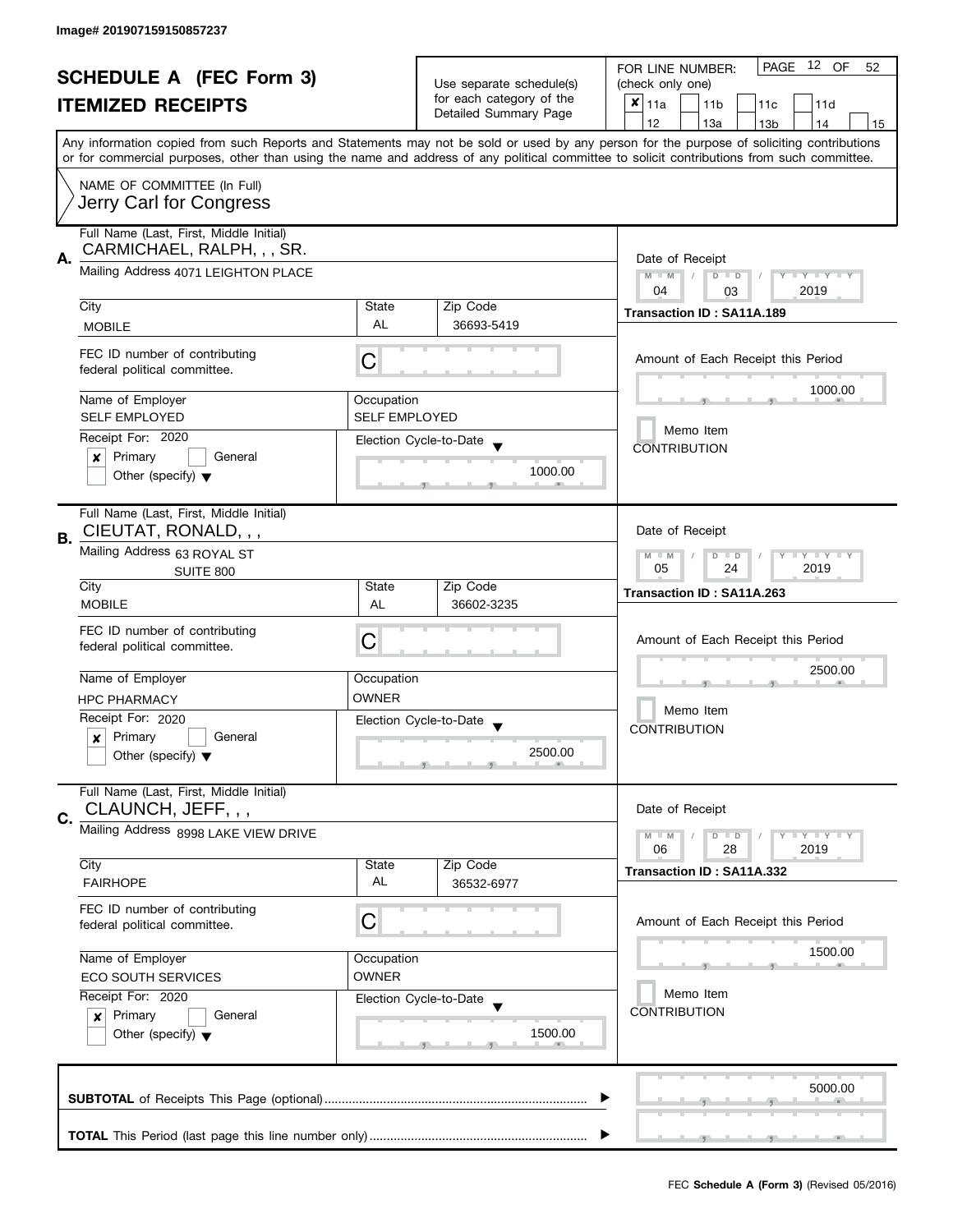| <b>SCHEDULE A (FEC Form 3)</b> |                                                               |                                | 13 OF<br>PAGE<br>FOR LINE NUMBER:<br>52              |                                                                                                                                                                                                                                                                                         |  |  |
|--------------------------------|---------------------------------------------------------------|--------------------------------|------------------------------------------------------|-----------------------------------------------------------------------------------------------------------------------------------------------------------------------------------------------------------------------------------------------------------------------------------------|--|--|
|                                |                                                               |                                | Use separate schedule(s)<br>for each category of the | (check only one)                                                                                                                                                                                                                                                                        |  |  |
|                                | <b>ITEMIZED RECEIPTS</b>                                      |                                | Detailed Summary Page                                | $x _{11a}$<br>11 <sub>b</sub><br>11c<br>11d                                                                                                                                                                                                                                             |  |  |
|                                |                                                               |                                |                                                      | 12<br>13a<br>13 <sub>b</sub><br>14<br>15                                                                                                                                                                                                                                                |  |  |
|                                |                                                               |                                |                                                      | Any information copied from such Reports and Statements may not be sold or used by any person for the purpose of soliciting contributions<br>or for commercial purposes, other than using the name and address of any political committee to solicit contributions from such committee. |  |  |
|                                | NAME OF COMMITTEE (In Full)                                   |                                |                                                      |                                                                                                                                                                                                                                                                                         |  |  |
|                                | Jerry Carl for Congress                                       |                                |                                                      |                                                                                                                                                                                                                                                                                         |  |  |
|                                | Full Name (Last, First, Middle Initial)                       |                                |                                                      |                                                                                                                                                                                                                                                                                         |  |  |
| А.                             | CONKEN, DAVID, W.,,                                           |                                |                                                      |                                                                                                                                                                                                                                                                                         |  |  |
|                                | Mailing Address 2109 CEDAR KNOT CT                            |                                |                                                      | Y TY TY TY<br>$M - M$<br>$D$ $D$                                                                                                                                                                                                                                                        |  |  |
|                                |                                                               | State                          | Zip Code                                             | 06<br>2019<br>28                                                                                                                                                                                                                                                                        |  |  |
|                                | City<br><b>MOBILE</b>                                         | AL                             | 36609-2713                                           | Transaction ID: SA11A.334                                                                                                                                                                                                                                                               |  |  |
|                                |                                                               |                                |                                                      |                                                                                                                                                                                                                                                                                         |  |  |
|                                | FEC ID number of contributing<br>federal political committee. | С                              |                                                      | Amount of Each Receipt this Period                                                                                                                                                                                                                                                      |  |  |
|                                |                                                               |                                |                                                      | 1400.00                                                                                                                                                                                                                                                                                 |  |  |
|                                | Name of Employer<br><b>RETIRED</b>                            | Occupation<br><b>RETIRED</b>   |                                                      |                                                                                                                                                                                                                                                                                         |  |  |
|                                | Receipt For: 2020                                             |                                | Election Cycle-to-Date                               | Memo Item                                                                                                                                                                                                                                                                               |  |  |
|                                | Primary<br>General<br>×                                       |                                |                                                      | <b>CONTRIBUTION</b>                                                                                                                                                                                                                                                                     |  |  |
|                                | Other (specify) $\blacktriangledown$                          |                                | 1500.00                                              |                                                                                                                                                                                                                                                                                         |  |  |
|                                |                                                               |                                |                                                      |                                                                                                                                                                                                                                                                                         |  |  |
|                                | Full Name (Last, First, Middle Initial)                       |                                |                                                      |                                                                                                                                                                                                                                                                                         |  |  |
| В.                             | CONKEN, JUDY, B.,,                                            |                                |                                                      | Date of Receipt                                                                                                                                                                                                                                                                         |  |  |
|                                | Mailing Address 2109 CEDAR KNOT CT                            |                                |                                                      | $Y - Y - Y - Y - Y$<br>$M - M$<br>$D$ $D$<br>28<br>2019<br>06                                                                                                                                                                                                                           |  |  |
|                                | City                                                          | State                          | Zip Code                                             | Transaction ID: SA11A.323                                                                                                                                                                                                                                                               |  |  |
|                                | <b>MOBILE</b>                                                 | AL                             | 36609-2713                                           |                                                                                                                                                                                                                                                                                         |  |  |
|                                | FEC ID number of contributing                                 |                                |                                                      |                                                                                                                                                                                                                                                                                         |  |  |
|                                | federal political committee.                                  | С                              |                                                      | Amount of Each Receipt this Period                                                                                                                                                                                                                                                      |  |  |
|                                | Name of Employer                                              | Occupation                     |                                                      | 1400.00                                                                                                                                                                                                                                                                                 |  |  |
|                                | NA.                                                           | <b>HOMEMAKER</b>               |                                                      |                                                                                                                                                                                                                                                                                         |  |  |
|                                | Receipt For: 2020                                             |                                | Election Cycle-to-Date<br>$\overline{\phantom{a}}$   | Memo Item                                                                                                                                                                                                                                                                               |  |  |
|                                | Primary<br>General<br>$\boldsymbol{x}$                        |                                |                                                      | <b>CONTRIBUTION</b>                                                                                                                                                                                                                                                                     |  |  |
|                                | Other (specify) $\blacktriangledown$                          |                                | 1400.00                                              |                                                                                                                                                                                                                                                                                         |  |  |
|                                | Full Name (Last, First, Middle Initial)                       |                                |                                                      |                                                                                                                                                                                                                                                                                         |  |  |
| C.                             | COOPER, DAVID, , , SR.                                        |                                |                                                      | Date of Receipt                                                                                                                                                                                                                                                                         |  |  |
|                                | Mailing Address P.O. BOX 1566                                 |                                |                                                      | Y I Y I Y I Y<br>$M - M$<br>$D$ $D$                                                                                                                                                                                                                                                     |  |  |
|                                | City                                                          | State                          | Zip Code                                             | 04<br>2019<br>11                                                                                                                                                                                                                                                                        |  |  |
|                                | <b>MOBILE</b>                                                 | AL                             | 36633-1566                                           | Transaction ID: SA11A.193                                                                                                                                                                                                                                                               |  |  |
|                                | FEC ID number of contributing                                 |                                |                                                      |                                                                                                                                                                                                                                                                                         |  |  |
|                                | federal political committee.                                  | С                              |                                                      | Amount of Each Receipt this Period                                                                                                                                                                                                                                                      |  |  |
|                                |                                                               |                                |                                                      | 1000.00                                                                                                                                                                                                                                                                                 |  |  |
|                                | Name of Employer<br><b>COOPER T SMITH</b>                     | Occupation<br><b>PRESIDENT</b> |                                                      |                                                                                                                                                                                                                                                                                         |  |  |
|                                | Receipt For: 2020                                             |                                | Election Cycle-to-Date                               | Memo Item                                                                                                                                                                                                                                                                               |  |  |
|                                | Primary<br>General<br>$\boldsymbol{x}$                        |                                |                                                      | <b>CONTRIBUTION</b>                                                                                                                                                                                                                                                                     |  |  |
|                                | Other (specify) $\blacktriangledown$                          |                                | 1500.00                                              |                                                                                                                                                                                                                                                                                         |  |  |
|                                |                                                               |                                |                                                      |                                                                                                                                                                                                                                                                                         |  |  |
|                                |                                                               |                                |                                                      |                                                                                                                                                                                                                                                                                         |  |  |
|                                |                                                               |                                |                                                      | 3800.00                                                                                                                                                                                                                                                                                 |  |  |
|                                |                                                               |                                |                                                      |                                                                                                                                                                                                                                                                                         |  |  |
|                                |                                                               |                                |                                                      |                                                                                                                                                                                                                                                                                         |  |  |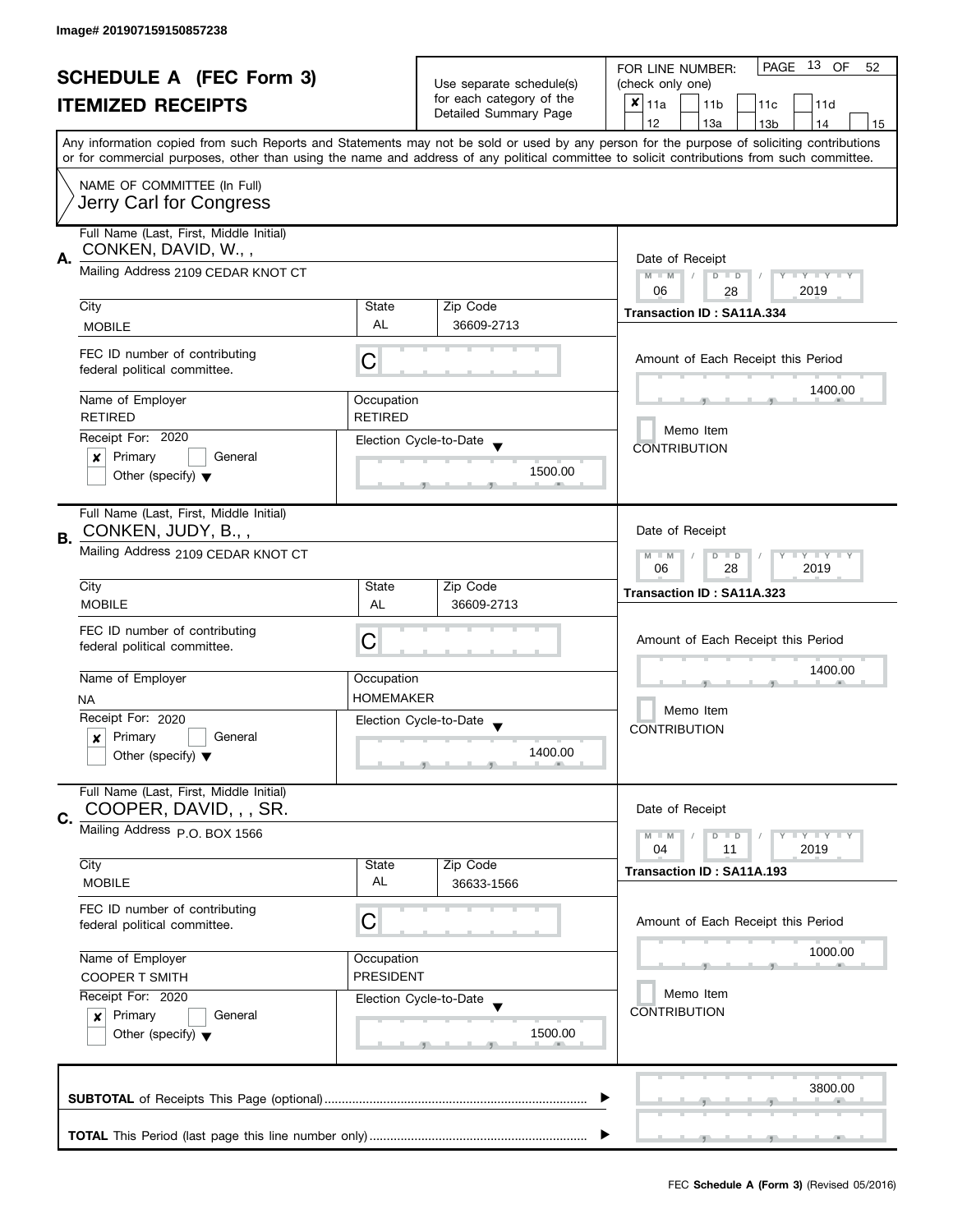| <b>SCHEDULE A (FEC Form 3)</b><br><b>ITEMIZED RECEIPTS</b> |                                                                                                     | Use separate schedule(s)<br>for each category of the | PAGE 14 OF<br>FOR LINE NUMBER:<br>52        |                                                                                                                                            |  |
|------------------------------------------------------------|-----------------------------------------------------------------------------------------------------|------------------------------------------------------|---------------------------------------------|--------------------------------------------------------------------------------------------------------------------------------------------|--|
|                                                            |                                                                                                     |                                                      | (check only one)                            |                                                                                                                                            |  |
|                                                            |                                                                                                     |                                                      | $x _{11a}$<br>11 <sub>b</sub><br>11c<br>11d |                                                                                                                                            |  |
|                                                            |                                                                                                     |                                                      | Detailed Summary Page                       | 12<br>13a<br>13 <sub>b</sub><br>14<br>15                                                                                                   |  |
|                                                            |                                                                                                     |                                                      |                                             | Any information copied from such Reports and Statements may not be sold or used by any person for the purpose of soliciting contributions  |  |
|                                                            |                                                                                                     |                                                      |                                             | or for commercial purposes, other than using the name and address of any political committee to solicit contributions from such committee. |  |
|                                                            | NAME OF COMMITTEE (In Full)                                                                         |                                                      |                                             |                                                                                                                                            |  |
|                                                            | Jerry Carl for Congress                                                                             |                                                      |                                             |                                                                                                                                            |  |
|                                                            |                                                                                                     |                                                      |                                             |                                                                                                                                            |  |
|                                                            | Full Name (Last, First, Middle Initial)                                                             |                                                      |                                             |                                                                                                                                            |  |
|                                                            | COOPER, DAVID, , , SR.                                                                              |                                                      |                                             |                                                                                                                                            |  |
| Α.                                                         | Mailing Address P.O. BOX 1566                                                                       |                                                      |                                             | Date of Receipt<br>$M - M$<br>$D$ $D$<br>Y I Y I Y I Y<br>$\sqrt{2}$                                                                       |  |
|                                                            |                                                                                                     |                                                      |                                             | 06<br>2019<br>21                                                                                                                           |  |
|                                                            | City                                                                                                | State                                                | Zip Code                                    | Transaction ID: SA11A.285                                                                                                                  |  |
|                                                            | <b>MOBILE</b>                                                                                       | <b>AL</b>                                            | 36633-1566                                  |                                                                                                                                            |  |
|                                                            |                                                                                                     |                                                      |                                             |                                                                                                                                            |  |
|                                                            | FEC ID number of contributing                                                                       | С                                                    |                                             | Amount of Each Receipt this Period                                                                                                         |  |
|                                                            | federal political committee.                                                                        |                                                      |                                             |                                                                                                                                            |  |
|                                                            | Name of Employer                                                                                    | Occupation                                           |                                             | 500.00                                                                                                                                     |  |
|                                                            | <b>COOPER T SMITH</b>                                                                               | <b>PRESIDENT</b>                                     |                                             |                                                                                                                                            |  |
|                                                            | Receipt For: 2020                                                                                   |                                                      | Election Cycle-to-Date                      | Memo Item                                                                                                                                  |  |
|                                                            | Primary<br>General<br>x                                                                             |                                                      |                                             | <b>CONTRIBUTION</b>                                                                                                                        |  |
|                                                            | Other (specify) $\blacktriangledown$                                                                |                                                      | 1500.00                                     |                                                                                                                                            |  |
|                                                            |                                                                                                     |                                                      |                                             |                                                                                                                                            |  |
|                                                            | Full Name (Last, First, Middle Initial)                                                             |                                                      |                                             |                                                                                                                                            |  |
|                                                            | COVAN, LANCE, , ,                                                                                   |                                                      |                                             | Date of Receipt                                                                                                                            |  |
| В.                                                         | Mailing Address 101 LLEWELYN COURT                                                                  |                                                      |                                             |                                                                                                                                            |  |
|                                                            |                                                                                                     |                                                      |                                             | $Y - Y - Y$<br>$M - M$<br>D<br>$\Box$<br>2019<br>04<br>01                                                                                  |  |
|                                                            | City                                                                                                | State                                                | Zip Code                                    |                                                                                                                                            |  |
|                                                            | <b>MOBILE</b>                                                                                       | AL                                                   | 36608-1730                                  | Transaction ID: SA11A.251                                                                                                                  |  |
|                                                            |                                                                                                     |                                                      |                                             |                                                                                                                                            |  |
|                                                            | FEC ID number of contributing<br>federal political committee.                                       | С                                                    |                                             | Amount of Each Receipt this Period                                                                                                         |  |
|                                                            |                                                                                                     |                                                      |                                             |                                                                                                                                            |  |
|                                                            | Name of Employer                                                                                    | Occupation                                           |                                             | 500.00                                                                                                                                     |  |
|                                                            | MITTERNIGHT BOILER WORKS                                                                            | <b>CHAIRMAN</b>                                      |                                             |                                                                                                                                            |  |
|                                                            | Receipt For: 2020                                                                                   |                                                      | Election Cycle-to-Date                      | Memo Item                                                                                                                                  |  |
|                                                            | Primary<br>General<br>x                                                                             |                                                      |                                             | <b>CONTRIBUTION</b>                                                                                                                        |  |
|                                                            | Other (specify) $\blacktriangledown$                                                                |                                                      | 500.00                                      |                                                                                                                                            |  |
|                                                            |                                                                                                     |                                                      |                                             |                                                                                                                                            |  |
|                                                            | Full Name (Last, First, Middle Initial)                                                             |                                                      |                                             |                                                                                                                                            |  |
|                                                            | COX, NATHAN, LUKE,,                                                                                 |                                                      |                                             | Date of Receipt                                                                                                                            |  |
| C.                                                         | Mailing Address 32128 BROKEN BRANCH CIRCLE                                                          |                                                      |                                             | $M - M$<br>$Y = Y + Y$<br>$D$ $D$                                                                                                          |  |
|                                                            |                                                                                                     |                                                      |                                             | 06<br>2019<br>21                                                                                                                           |  |
|                                                            | City                                                                                                | State                                                | Zip Code                                    | Transaction ID: SA11A.289                                                                                                                  |  |
|                                                            | <b>SPANISH FORT</b>                                                                                 | AL                                                   | 36527-6000                                  |                                                                                                                                            |  |
|                                                            | FEC ID number of contributing                                                                       |                                                      |                                             |                                                                                                                                            |  |
|                                                            | federal political committee.                                                                        | C                                                    |                                             | Amount of Each Receipt this Period                                                                                                         |  |
|                                                            |                                                                                                     |                                                      |                                             |                                                                                                                                            |  |
|                                                            | Name of Employer<br>Occupation                                                                      |                                                      |                                             | 1000.00                                                                                                                                    |  |
|                                                            | 68 VENTURES CO                                                                                      | CEO                                                  |                                             |                                                                                                                                            |  |
|                                                            | Receipt For: 2020<br>Primary<br>General<br>$\boldsymbol{x}$<br>Other (specify) $\blacktriangledown$ |                                                      | Election Cycle-to-Date                      | Memo Item                                                                                                                                  |  |
|                                                            |                                                                                                     |                                                      |                                             | <b>CONTRIBUTION</b>                                                                                                                        |  |
|                                                            |                                                                                                     |                                                      | 1000.00                                     |                                                                                                                                            |  |
|                                                            |                                                                                                     |                                                      |                                             |                                                                                                                                            |  |
|                                                            |                                                                                                     |                                                      |                                             |                                                                                                                                            |  |
|                                                            |                                                                                                     |                                                      |                                             | 2000.00                                                                                                                                    |  |
|                                                            |                                                                                                     |                                                      |                                             |                                                                                                                                            |  |
|                                                            |                                                                                                     |                                                      |                                             |                                                                                                                                            |  |
|                                                            |                                                                                                     |                                                      |                                             |                                                                                                                                            |  |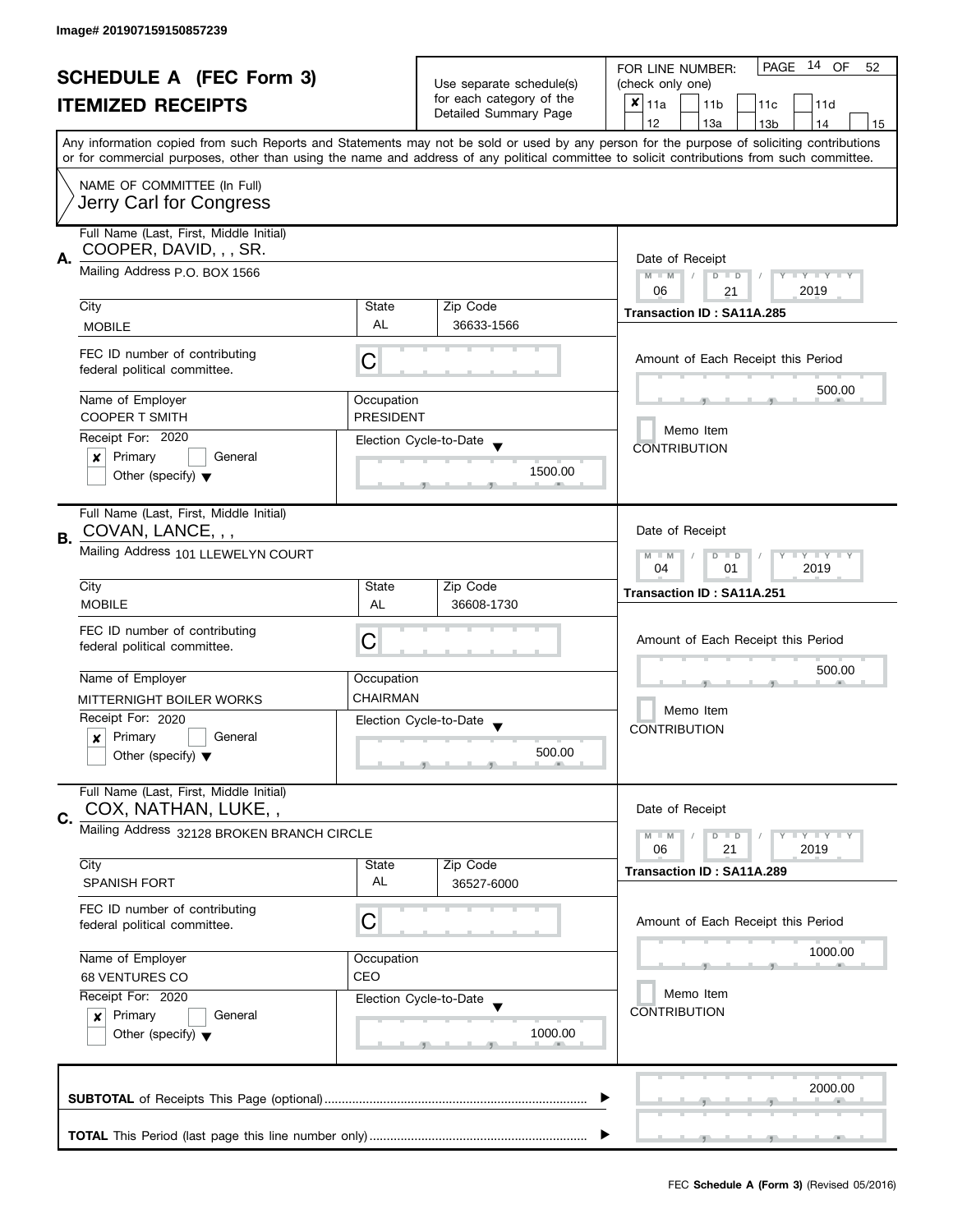|    |                                                                                                                               |                         | 15 OF<br>PAGE<br>FOR LINE NUMBER:<br>52 |                                                                                                                                            |
|----|-------------------------------------------------------------------------------------------------------------------------------|-------------------------|-----------------------------------------|--------------------------------------------------------------------------------------------------------------------------------------------|
|    | <b>SCHEDULE A (FEC Form 3)</b>                                                                                                |                         | Use separate schedule(s)                | (check only one)                                                                                                                           |
|    | <b>ITEMIZED RECEIPTS</b>                                                                                                      |                         | for each category of the                | $x _{11a}$<br>11 <sub>b</sub><br>11c<br>11d                                                                                                |
|    |                                                                                                                               |                         | Detailed Summary Page                   | 12<br>13a<br>14<br>13 <sub>b</sub><br>15                                                                                                   |
|    |                                                                                                                               |                         |                                         | Any information copied from such Reports and Statements may not be sold or used by any person for the purpose of soliciting contributions  |
|    |                                                                                                                               |                         |                                         | or for commercial purposes, other than using the name and address of any political committee to solicit contributions from such committee. |
|    | NAME OF COMMITTEE (In Full)                                                                                                   |                         |                                         |                                                                                                                                            |
|    | Jerry Carl for Congress                                                                                                       |                         |                                         |                                                                                                                                            |
|    |                                                                                                                               |                         |                                         |                                                                                                                                            |
|    | Full Name (Last, First, Middle Initial)                                                                                       |                         |                                         |                                                                                                                                            |
| Α. | CROSS, J.R., , , JR                                                                                                           |                         |                                         | Date of Receipt                                                                                                                            |
|    | Mailing Address P.O. BOX 6267                                                                                                 |                         |                                         | $M - M$<br>$\sqrt{2}$<br>$D$ $D$<br>Y FY FY FY                                                                                             |
|    |                                                                                                                               |                         |                                         | 06<br>2019<br>04                                                                                                                           |
|    | City                                                                                                                          | State                   | Zip Code                                | Transaction ID: SA11A.266                                                                                                                  |
|    | <b>MOBILE</b>                                                                                                                 | <b>AL</b>               | 36660-0267                              |                                                                                                                                            |
|    | FEC ID number of contributing                                                                                                 |                         |                                         |                                                                                                                                            |
|    | federal political committee.                                                                                                  | С                       |                                         | Amount of Each Receipt this Period                                                                                                         |
|    |                                                                                                                               |                         |                                         | 250.00                                                                                                                                     |
|    | Name of Employer                                                                                                              | Occupation              |                                         |                                                                                                                                            |
|    | <b>GULF COAST TRUCK</b>                                                                                                       | <b>OWNER</b>            |                                         | Memo Item                                                                                                                                  |
|    | Receipt For: 2020                                                                                                             |                         | Election Cycle-to-Date                  | <b>CONTRIBUTION</b>                                                                                                                        |
|    | Primary<br>General<br>X                                                                                                       |                         |                                         |                                                                                                                                            |
|    | Other (specify) $\blacktriangledown$                                                                                          |                         | 250.00                                  |                                                                                                                                            |
|    |                                                                                                                               |                         |                                         |                                                                                                                                            |
|    | Full Name (Last, First, Middle Initial)                                                                                       |                         |                                         |                                                                                                                                            |
| В. | DAVIS, TINA, G.,,                                                                                                             |                         |                                         | Date of Receipt                                                                                                                            |
|    | Mailing Address 3336 BENYARD DRIVE                                                                                            |                         |                                         | $Y = Y + Y$<br>D<br>$\Box$<br>$M - M$                                                                                                      |
|    |                                                                                                                               | 30<br>2019<br>04        |                                         |                                                                                                                                            |
|    | City                                                                                                                          | State                   | Zip Code                                | Transaction ID: SA11A.207                                                                                                                  |
|    | <b>MOBILE</b>                                                                                                                 | AL                      | 36619-4312                              |                                                                                                                                            |
|    | FEC ID number of contributing                                                                                                 |                         |                                         |                                                                                                                                            |
|    | federal political committee.                                                                                                  | С                       |                                         | Amount of Each Receipt this Period                                                                                                         |
|    |                                                                                                                               |                         |                                         | 1000.00                                                                                                                                    |
|    | Name of Employer                                                                                                              | Occupation              |                                         |                                                                                                                                            |
|    | REALTY CO                                                                                                                     | <b>OWNER</b>            |                                         | Memo Item                                                                                                                                  |
|    | Receipt For: 2020                                                                                                             |                         | Election Cycle-to-Date                  | <b>CONTRIBUTION</b>                                                                                                                        |
|    | Primary<br>General<br>x                                                                                                       |                         |                                         |                                                                                                                                            |
|    | Other (specify) $\blacktriangledown$                                                                                          |                         | 1000.00                                 |                                                                                                                                            |
|    |                                                                                                                               |                         |                                         |                                                                                                                                            |
|    | Full Name (Last, First, Middle Initial)                                                                                       |                         |                                         |                                                                                                                                            |
| C. | DEBLASIO, PAMELA, , ,                                                                                                         |                         |                                         | Date of Receipt                                                                                                                            |
|    | Mailing Address 26 TRUMAN CT                                                                                                  |                         |                                         | $Y = Y = Y$<br>$M - M$<br>$D$ $D$                                                                                                          |
|    | City                                                                                                                          | State                   | Zip Code                                | 05<br>2019<br>24                                                                                                                           |
|    | <b>CLOSTER</b>                                                                                                                | NJ                      | 07624-2712                              | Transaction ID: SA11A.262                                                                                                                  |
|    |                                                                                                                               |                         |                                         |                                                                                                                                            |
|    | FEC ID number of contributing                                                                                                 | C                       |                                         | Amount of Each Receipt this Period                                                                                                         |
|    | federal political committee.                                                                                                  |                         |                                         |                                                                                                                                            |
|    | Name of Employer                                                                                                              | Occupation              |                                         | 300.00                                                                                                                                     |
|    | <b>NA</b>                                                                                                                     | <b>STAY AT HOME MOM</b> |                                         |                                                                                                                                            |
|    | Receipt For: 2020<br>Election Cycle-to-Date<br>Primary<br>General<br>$\boldsymbol{x}$<br>Other (specify) $\blacktriangledown$ |                         |                                         | Memo Item                                                                                                                                  |
|    |                                                                                                                               |                         |                                         | <b>CONTRIBUTION</b>                                                                                                                        |
|    |                                                                                                                               |                         | 300.00                                  |                                                                                                                                            |
|    |                                                                                                                               |                         |                                         |                                                                                                                                            |
|    |                                                                                                                               |                         |                                         |                                                                                                                                            |
|    |                                                                                                                               |                         |                                         | 1550.00                                                                                                                                    |
|    |                                                                                                                               |                         |                                         |                                                                                                                                            |
|    |                                                                                                                               |                         |                                         |                                                                                                                                            |
|    |                                                                                                                               |                         |                                         |                                                                                                                                            |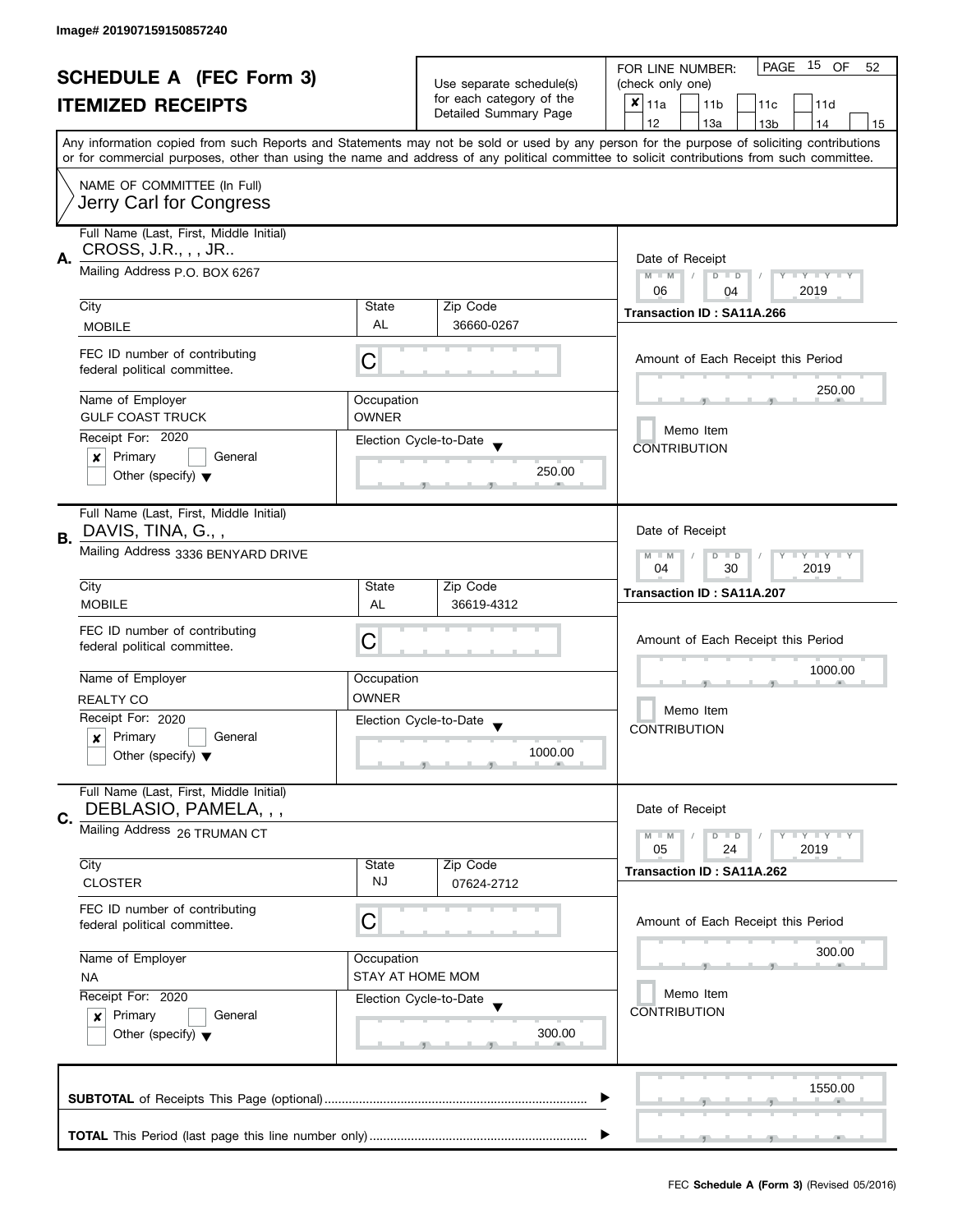| <b>SCHEDULE A (FEC Form 3)</b> |                                                                                                        |                                                      | 16 OF<br>PAGE<br>FOR LINE NUMBER:<br>52                   |                                                                                                                                                                                                                                                                                         |
|--------------------------------|--------------------------------------------------------------------------------------------------------|------------------------------------------------------|-----------------------------------------------------------|-----------------------------------------------------------------------------------------------------------------------------------------------------------------------------------------------------------------------------------------------------------------------------------------|
|                                |                                                                                                        |                                                      | Use separate schedule(s)                                  | (check only one)                                                                                                                                                                                                                                                                        |
|                                | <b>ITEMIZED RECEIPTS</b>                                                                               |                                                      | for each category of the<br>Detailed Summary Page         | $x _{11a}$<br>11 <sub>b</sub><br>11c<br>11d                                                                                                                                                                                                                                             |
|                                |                                                                                                        |                                                      |                                                           | 12<br>13a<br>13 <sub>b</sub><br>14<br>15                                                                                                                                                                                                                                                |
|                                |                                                                                                        |                                                      |                                                           | Any information copied from such Reports and Statements may not be sold or used by any person for the purpose of soliciting contributions<br>or for commercial purposes, other than using the name and address of any political committee to solicit contributions from such committee. |
|                                | NAME OF COMMITTEE (In Full)                                                                            |                                                      |                                                           |                                                                                                                                                                                                                                                                                         |
|                                | Jerry Carl for Congress                                                                                |                                                      |                                                           |                                                                                                                                                                                                                                                                                         |
| А.                             | Full Name (Last, First, Middle Initial)<br>DENO, TRYSON, , ,                                           |                                                      |                                                           | Date of Receipt                                                                                                                                                                                                                                                                         |
|                                | Mailing Address 3650 SHERBROOK DRIVE                                                                   | Y TY TY TY<br>$M - M$<br>$D$ $D$<br>2019<br>04<br>29 |                                                           |                                                                                                                                                                                                                                                                                         |
|                                | City                                                                                                   | State                                                | Zip Code                                                  | Transaction ID: SA11A.221                                                                                                                                                                                                                                                               |
|                                | <b>WILMER</b>                                                                                          | AL                                                   | 36587-8108                                                |                                                                                                                                                                                                                                                                                         |
|                                | FEC ID number of contributing<br>federal political committee.                                          | С                                                    |                                                           | Amount of Each Receipt this Period                                                                                                                                                                                                                                                      |
|                                | Name of Employer                                                                                       | Occupation                                           |                                                           | 500.00                                                                                                                                                                                                                                                                                  |
|                                | <b>DENO REFRIGERATION</b>                                                                              | <b>SELF EMPLOYED</b>                                 |                                                           |                                                                                                                                                                                                                                                                                         |
|                                | Receipt For: 2020                                                                                      |                                                      | Election Cycle-to-Date                                    | Memo Item                                                                                                                                                                                                                                                                               |
|                                | Primary<br>General<br>x                                                                                |                                                      |                                                           | <b>CONTRIBUTION</b>                                                                                                                                                                                                                                                                     |
|                                | Other (specify) $\blacktriangledown$                                                                   |                                                      | 500.00                                                    |                                                                                                                                                                                                                                                                                         |
|                                | Full Name (Last, First, Middle Initial)                                                                |                                                      |                                                           |                                                                                                                                                                                                                                                                                         |
| В.                             | DEVITO, DEBRA, GARSEE,,                                                                                |                                                      |                                                           | Date of Receipt                                                                                                                                                                                                                                                                         |
|                                | Mailing Address 3904 CAMELLIA DRIVE                                                                    |                                                      | <b>LY LY LY</b><br>$M - M$<br>$D$ $D$<br>28<br>2019<br>06 |                                                                                                                                                                                                                                                                                         |
|                                | City                                                                                                   | State                                                | Zip Code                                                  | Transaction ID: SA11A.327                                                                                                                                                                                                                                                               |
|                                | <b>MOBILE</b>                                                                                          | AL                                                   | 36693-2814                                                |                                                                                                                                                                                                                                                                                         |
|                                | FEC ID number of contributing                                                                          |                                                      |                                                           |                                                                                                                                                                                                                                                                                         |
|                                | federal political committee.                                                                           | С                                                    |                                                           | Amount of Each Receipt this Period                                                                                                                                                                                                                                                      |
|                                |                                                                                                        |                                                      |                                                           | 500.00                                                                                                                                                                                                                                                                                  |
|                                | Name of Employer                                                                                       | Occupation                                           |                                                           |                                                                                                                                                                                                                                                                                         |
|                                | <b>SELF EMPLOYED</b>                                                                                   | <b>REAL ESTATE</b>                                   |                                                           | Memo Item                                                                                                                                                                                                                                                                               |
|                                | Receipt For: 2020                                                                                      |                                                      | Election Cycle-to-Date<br>$\overline{\phantom{a}}$        | <b>CONTRIBUTION</b>                                                                                                                                                                                                                                                                     |
|                                | Primary<br>General<br>×                                                                                |                                                      |                                                           |                                                                                                                                                                                                                                                                                         |
|                                | Other (specify) $\blacktriangledown$                                                                   |                                                      | 500.00                                                    |                                                                                                                                                                                                                                                                                         |
| C.                             | Full Name (Last, First, Middle Initial)<br>Dorland, John, Edward,,                                     |                                                      |                                                           | Date of Receipt                                                                                                                                                                                                                                                                         |
|                                | Mailing Address 28320 Burkart Rd                                                                       |                                                      |                                                           | <b>LYLY LY</b><br>$M - M$<br>$D$ $D$                                                                                                                                                                                                                                                    |
|                                | City                                                                                                   | State                                                | Zip Code                                                  | 06<br>28<br>2019                                                                                                                                                                                                                                                                        |
|                                | Orange Beach                                                                                           | AL                                                   | 36561                                                     | Transaction ID: D190204                                                                                                                                                                                                                                                                 |
|                                | FEC ID number of contributing<br>federal political committee.                                          | С                                                    |                                                           | Amount of Each Receipt this Period                                                                                                                                                                                                                                                      |
|                                |                                                                                                        |                                                      |                                                           | 500.00                                                                                                                                                                                                                                                                                  |
|                                | Name of Employer                                                                                       | Occupation<br>Farmer                                 |                                                           |                                                                                                                                                                                                                                                                                         |
|                                | Self Employed<br>Receipt For: 2020<br>Election Cycle-to-Date<br>Primary<br>General<br>$\boldsymbol{x}$ |                                                      |                                                           | Memo Item                                                                                                                                                                                                                                                                               |
|                                |                                                                                                        |                                                      |                                                           |                                                                                                                                                                                                                                                                                         |
|                                |                                                                                                        |                                                      |                                                           |                                                                                                                                                                                                                                                                                         |
|                                | Other (specify) $\blacktriangledown$                                                                   |                                                      | 500.00                                                    |                                                                                                                                                                                                                                                                                         |
|                                |                                                                                                        |                                                      |                                                           | 1500.00                                                                                                                                                                                                                                                                                 |
|                                |                                                                                                        |                                                      |                                                           |                                                                                                                                                                                                                                                                                         |
|                                |                                                                                                        |                                                      |                                                           |                                                                                                                                                                                                                                                                                         |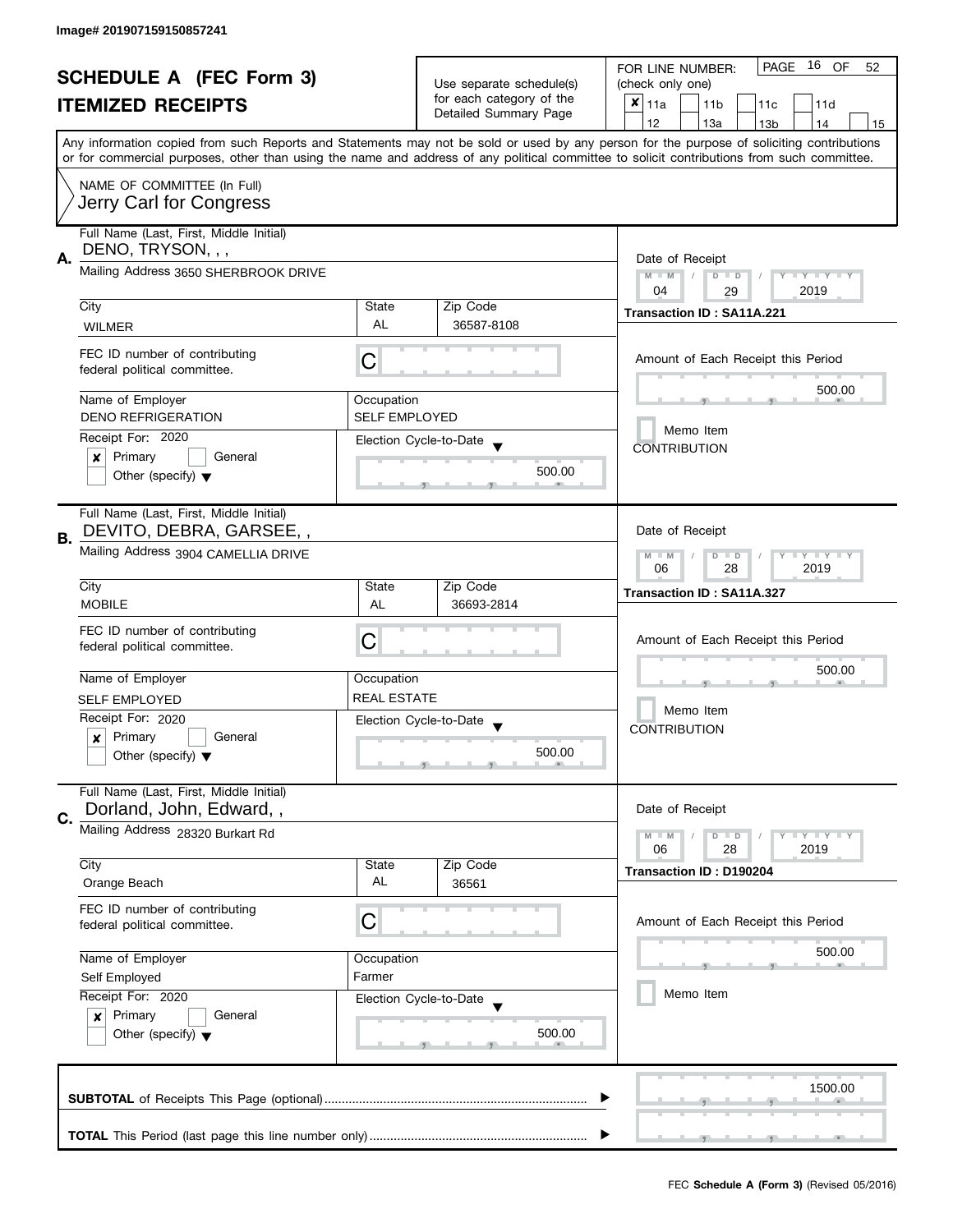| <b>SCHEDULE A (FEC Form 3)</b> |                                                                                                                                                                             |                          | 17<br>PAGE<br>OF<br>FOR LINE NUMBER:<br>52        |                                                                                                                                                                                                                                                                                         |  |  |  |
|--------------------------------|-----------------------------------------------------------------------------------------------------------------------------------------------------------------------------|--------------------------|---------------------------------------------------|-----------------------------------------------------------------------------------------------------------------------------------------------------------------------------------------------------------------------------------------------------------------------------------------|--|--|--|
|                                |                                                                                                                                                                             | Use separate schedule(s) | (check only one)                                  |                                                                                                                                                                                                                                                                                         |  |  |  |
|                                | <b>ITEMIZED RECEIPTS</b>                                                                                                                                                    |                          | for each category of the                          | $x _{11a}$<br>11 <sub>b</sub><br>11c<br>11d                                                                                                                                                                                                                                             |  |  |  |
|                                |                                                                                                                                                                             |                          | Detailed Summary Page                             | 12<br>13a<br>14<br>13 <sub>b</sub><br>15                                                                                                                                                                                                                                                |  |  |  |
|                                |                                                                                                                                                                             |                          |                                                   | Any information copied from such Reports and Statements may not be sold or used by any person for the purpose of soliciting contributions<br>or for commercial purposes, other than using the name and address of any political committee to solicit contributions from such committee. |  |  |  |
|                                |                                                                                                                                                                             |                          |                                                   |                                                                                                                                                                                                                                                                                         |  |  |  |
|                                | NAME OF COMMITTEE (In Full)<br>Jerry Carl for Congress                                                                                                                      |                          |                                                   |                                                                                                                                                                                                                                                                                         |  |  |  |
|                                | Full Name (Last, First, Middle Initial)                                                                                                                                     |                          |                                                   |                                                                                                                                                                                                                                                                                         |  |  |  |
|                                | Dunning, Paul, , ,<br>Α.<br>Mailing Address PO Box 850926                                                                                                                   |                          |                                                   | Date of Receipt                                                                                                                                                                                                                                                                         |  |  |  |
|                                |                                                                                                                                                                             |                          |                                                   | $M - M$<br>$\sqrt{2}$<br>$D$ $D$<br>Y I Y I Y I Y                                                                                                                                                                                                                                       |  |  |  |
|                                | City                                                                                                                                                                        | State                    | Zip Code                                          | 06<br>2019<br>29                                                                                                                                                                                                                                                                        |  |  |  |
|                                | Mobile                                                                                                                                                                      | AL                       | 36685                                             | Transaction ID: C1902010                                                                                                                                                                                                                                                                |  |  |  |
|                                |                                                                                                                                                                             |                          |                                                   |                                                                                                                                                                                                                                                                                         |  |  |  |
|                                | FEC ID number of contributing<br>federal political committee.                                                                                                               | C                        |                                                   | Amount of Each Receipt this Period                                                                                                                                                                                                                                                      |  |  |  |
|                                | Name of Employer                                                                                                                                                            | Occupation               |                                                   | 300.00                                                                                                                                                                                                                                                                                  |  |  |  |
|                                | Self Employed                                                                                                                                                               | Security                 |                                                   |                                                                                                                                                                                                                                                                                         |  |  |  |
|                                | Receipt For: 2020                                                                                                                                                           |                          | Election Cycle-to-Date                            | Memo Item                                                                                                                                                                                                                                                                               |  |  |  |
|                                | Primary<br>General<br>X                                                                                                                                                     |                          |                                                   |                                                                                                                                                                                                                                                                                         |  |  |  |
|                                | Other (specify) $\blacktriangledown$                                                                                                                                        |                          | 300.00                                            |                                                                                                                                                                                                                                                                                         |  |  |  |
|                                | Full Name (Last, First, Middle Initial)                                                                                                                                     |                          |                                                   |                                                                                                                                                                                                                                                                                         |  |  |  |
| В.                             | FRENKEL, PAUL, A.,,                                                                                                                                                         |                          |                                                   | Date of Receipt                                                                                                                                                                                                                                                                         |  |  |  |
|                                | Mailing Address 474 WINSLOW DRIVE                                                                                                                                           |                          |                                                   |                                                                                                                                                                                                                                                                                         |  |  |  |
|                                | City                                                                                                                                                                        | State                    | Zip Code                                          | Transaction ID: SA11A.331                                                                                                                                                                                                                                                               |  |  |  |
|                                | <b>MOBILE</b>                                                                                                                                                               | AL                       | 36608-2430                                        |                                                                                                                                                                                                                                                                                         |  |  |  |
|                                | FEC ID number of contributing                                                                                                                                               |                          |                                                   |                                                                                                                                                                                                                                                                                         |  |  |  |
|                                | federal political committee.                                                                                                                                                | С                        |                                                   | Amount of Each Receipt this Period                                                                                                                                                                                                                                                      |  |  |  |
|                                |                                                                                                                                                                             |                          |                                                   | 500.00                                                                                                                                                                                                                                                                                  |  |  |  |
|                                | Name of Employer                                                                                                                                                            | Occupation               |                                                   |                                                                                                                                                                                                                                                                                         |  |  |  |
|                                | <b>BEN RADCLIFF CONSTRUCTION</b>                                                                                                                                            | OWNER                    |                                                   | Memo Item                                                                                                                                                                                                                                                                               |  |  |  |
|                                | Receipt For: 2020                                                                                                                                                           |                          | Election Cycle-to-Date<br>$\overline{\mathbf{v}}$ | <b>CONTRIBUTION</b>                                                                                                                                                                                                                                                                     |  |  |  |
|                                | Primary<br>General<br>x                                                                                                                                                     |                          | 500.00                                            |                                                                                                                                                                                                                                                                                         |  |  |  |
|                                | Other (specify) $\blacktriangledown$                                                                                                                                        |                          |                                                   |                                                                                                                                                                                                                                                                                         |  |  |  |
|                                | Full Name (Last, First, Middle Initial)<br>FRY, ROLAND, G., , JR.                                                                                                           |                          |                                                   | Date of Receipt                                                                                                                                                                                                                                                                         |  |  |  |
| C.                             | Mailing Address 27038 CREEKWOOD DR                                                                                                                                          |                          |                                                   |                                                                                                                                                                                                                                                                                         |  |  |  |
|                                |                                                                                                                                                                             |                          |                                                   | $Y = Y = Y$<br>$M - M$<br>$D$ $D$<br>04<br>30<br>2019                                                                                                                                                                                                                                   |  |  |  |
|                                | City                                                                                                                                                                        | State                    | Zip Code                                          | Transaction ID: SA11A.205                                                                                                                                                                                                                                                               |  |  |  |
|                                | <b>DAPHNE</b>                                                                                                                                                               | AL                       | 36526-6127                                        |                                                                                                                                                                                                                                                                                         |  |  |  |
|                                | FEC ID number of contributing                                                                                                                                               |                          |                                                   |                                                                                                                                                                                                                                                                                         |  |  |  |
|                                | federal political committee.                                                                                                                                                | С                        |                                                   | Amount of Each Receipt this Period                                                                                                                                                                                                                                                      |  |  |  |
|                                |                                                                                                                                                                             |                          |                                                   | 1000.00                                                                                                                                                                                                                                                                                 |  |  |  |
|                                | Name of Employer                                                                                                                                                            | Occupation               |                                                   |                                                                                                                                                                                                                                                                                         |  |  |  |
|                                | <b>INSURANCE</b><br><b>LYON FRY CADDEN</b><br>Receipt For: 2020<br>Election Cycle-to-Date<br>Primary<br>General<br>$\boldsymbol{x}$<br>Other (specify) $\blacktriangledown$ |                          |                                                   | Memo Item                                                                                                                                                                                                                                                                               |  |  |  |
|                                |                                                                                                                                                                             |                          |                                                   | <b>CONTRIBUTION</b>                                                                                                                                                                                                                                                                     |  |  |  |
|                                |                                                                                                                                                                             |                          | 1000.00                                           |                                                                                                                                                                                                                                                                                         |  |  |  |
|                                |                                                                                                                                                                             |                          |                                                   |                                                                                                                                                                                                                                                                                         |  |  |  |
|                                |                                                                                                                                                                             |                          |                                                   |                                                                                                                                                                                                                                                                                         |  |  |  |
|                                |                                                                                                                                                                             |                          |                                                   | 1800.00                                                                                                                                                                                                                                                                                 |  |  |  |
|                                |                                                                                                                                                                             |                          |                                                   |                                                                                                                                                                                                                                                                                         |  |  |  |
|                                |                                                                                                                                                                             |                          |                                                   |                                                                                                                                                                                                                                                                                         |  |  |  |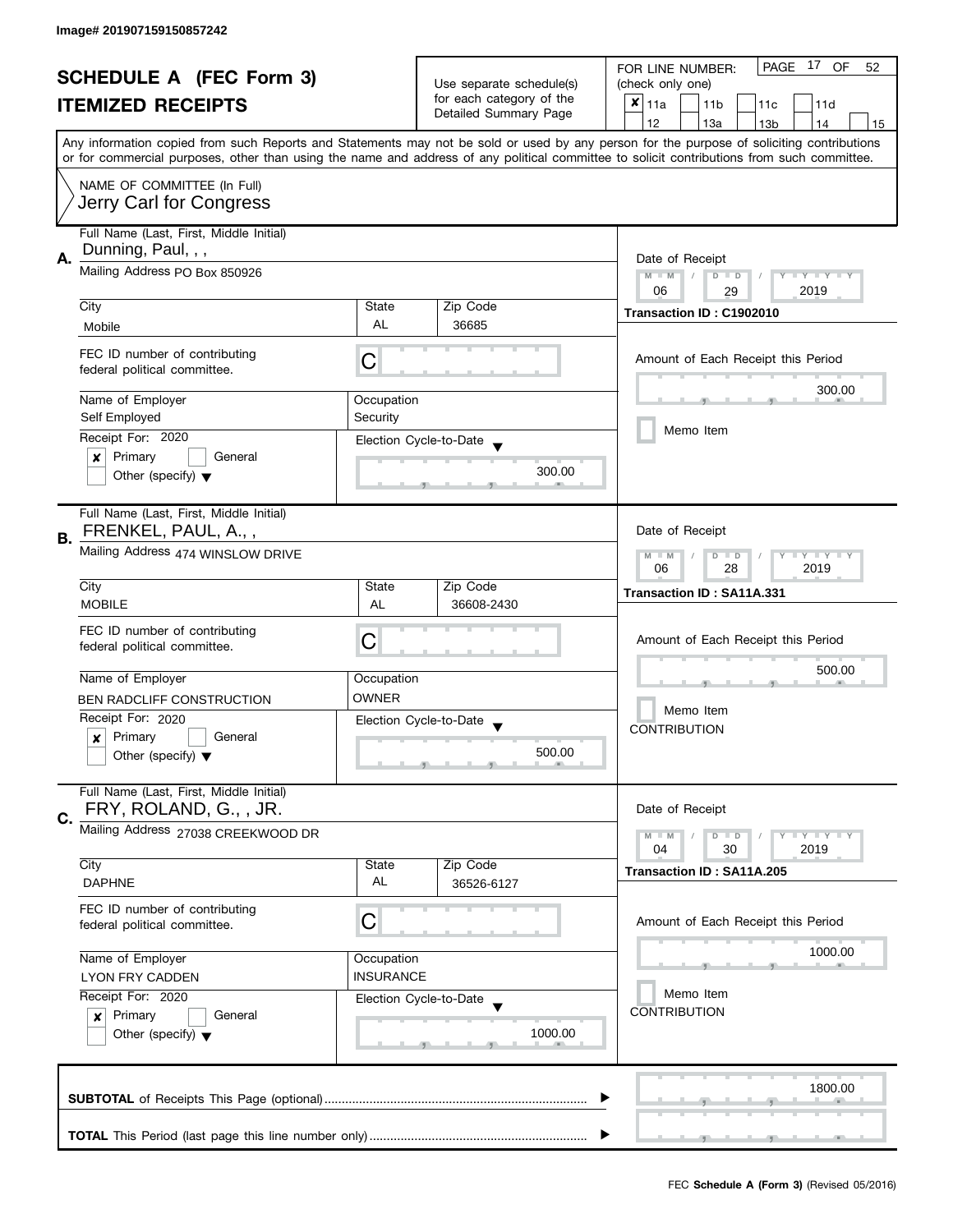|    | <b>SCHEDULE A</b> (FEC Form 3)<br><b>ITEMIZED RECEIPTS</b>                                                   |                        | Use separate schedule(s)<br>for each category of the<br>Detailed Summary Page | PAGE 18 OF<br>FOR LINE NUMBER:<br>52<br>(check only one)<br>$\boldsymbol{x}$<br>11a<br>11 <sub>b</sub><br>11c<br>11d                                                                  |
|----|--------------------------------------------------------------------------------------------------------------|------------------------|-------------------------------------------------------------------------------|---------------------------------------------------------------------------------------------------------------------------------------------------------------------------------------|
|    |                                                                                                              |                        |                                                                               | 12<br>13a<br>14<br>13 <sub>b</sub><br>15<br>Any information copied from such Reports and Statements may not be sold or used by any person for the purpose of soliciting contributions |
|    | NAME OF COMMITTEE (In Full)<br>Jerry Carl for Congress                                                       |                        |                                                                               | or for commercial purposes, other than using the name and address of any political committee to solicit contributions from such committee.                                            |
| А. | Full Name (Last, First, Middle Initial)<br>GORRIE, MAGNUS, M.ILLER,,<br>Mailing Address 54 COUNTRY CLUB BLVD |                        |                                                                               | Date of Receipt<br>Y TY TY TY<br>$M - M$<br>$D$ $D$                                                                                                                                   |
|    |                                                                                                              |                        |                                                                               | 2019<br>06<br>12                                                                                                                                                                      |
|    | City<br><b>BIRMINGHAM</b>                                                                                    | State<br>AL            | Zip Code<br>35213-4228                                                        | <b>Transaction ID: SA11A.281</b>                                                                                                                                                      |
|    | FEC ID number of contributing<br>federal political committee.                                                | C                      |                                                                               | Amount of Each Receipt this Period                                                                                                                                                    |
|    | Name of Employer                                                                                             | Occupation             |                                                                               | 5000.00                                                                                                                                                                               |
|    | <b>BRASFIELD &amp; GORRIE</b>                                                                                | CHAIRMAN               |                                                                               | Memo Item                                                                                                                                                                             |
|    | Receipt For: 2020                                                                                            |                        | Election Cycle-to-Date                                                        | <b>CONTRIBUTION</b>                                                                                                                                                                   |
|    | Primary<br>General<br>×<br>Other (specify) $\blacktriangledown$                                              |                        | 5000.00                                                                       | <b>SEE REDESIGNATION</b>                                                                                                                                                              |
|    | Full Name (Last, First, Middle Initial)<br>GORRIE, MAGNUS, M.ILLER,,                                         |                        |                                                                               | Date of Receipt                                                                                                                                                                       |
| В. | Mailing Address 54 COUNTRY CLUB BLVD                                                                         |                        |                                                                               | $T - Y = T - Y$<br>$M - M$<br>$D$ $D$<br>12<br>2019<br>06                                                                                                                             |
|    | City                                                                                                         | State                  | Zip Code                                                                      | Transaction ID: SA11A.282                                                                                                                                                             |
|    | <b>BIRMINGHAM</b><br>FEC ID number of contributing<br>federal political committee.                           | AL<br>С                | 35213-4228                                                                    | Amount of Each Receipt this Period                                                                                                                                                    |
|    | Name of Employer                                                                                             | Occupation             |                                                                               | 2200.00                                                                                                                                                                               |
|    | <b>BRASFIELD &amp; GORRIE</b>                                                                                | <b>CHAIRMAN</b>        |                                                                               |                                                                                                                                                                                       |
|    | Receipt For: 2020                                                                                            |                        | Election Cycle-to-Date<br>$\overline{\phantom{a}}$                            | ×<br>Memo Item<br><b>CONTRIBUTION</b>                                                                                                                                                 |
|    | Primary<br>General<br>Other (specify) $\blacktriangledown$<br>x<br><b>RUNOFF</b>                             |                        | 5000.00                                                                       | <b>REDESIGNATION FROM PRIMARY</b>                                                                                                                                                     |
|    | Full Name (Last, First, Middle Initial)<br>GORRIE, MAGNUS, M.ILLER,,                                         |                        |                                                                               | Date of Receipt                                                                                                                                                                       |
| C. | Mailing Address 54 COUNTRY CLUB BLVD                                                                         |                        |                                                                               | Y FY FY FY<br>$M - M$<br>$D$ $D$                                                                                                                                                      |
|    | City                                                                                                         | State                  | Zip Code                                                                      | 2019<br>06<br>12<br>Transaction ID: SA11A.284                                                                                                                                         |
|    | <b>BIRMINGHAM</b>                                                                                            | AL                     | 35213-4228                                                                    |                                                                                                                                                                                       |
|    | FEC ID number of contributing<br>federal political committee.                                                | C                      |                                                                               | Amount of Each Receipt this Period                                                                                                                                                    |
|    | Name of Employer<br><b>BRASFIELD &amp; GORRIE</b>                                                            | Occupation<br>CHAIRMAN |                                                                               | – 2200.00                                                                                                                                                                             |
|    | Receipt For: 2020                                                                                            |                        | Election Cycle-to-Date                                                        | ×<br>Memo Item                                                                                                                                                                        |
|    | Primary<br>General<br>x<br>Other (specify) $\blacktriangledown$                                              |                        | 5000.00                                                                       | <b>CONTRIBUTION</b><br><b>REDESIGNATION TO RUNOFF</b>                                                                                                                                 |
|    |                                                                                                              |                        |                                                                               | 5000.00                                                                                                                                                                               |
|    |                                                                                                              |                        |                                                                               |                                                                                                                                                                                       |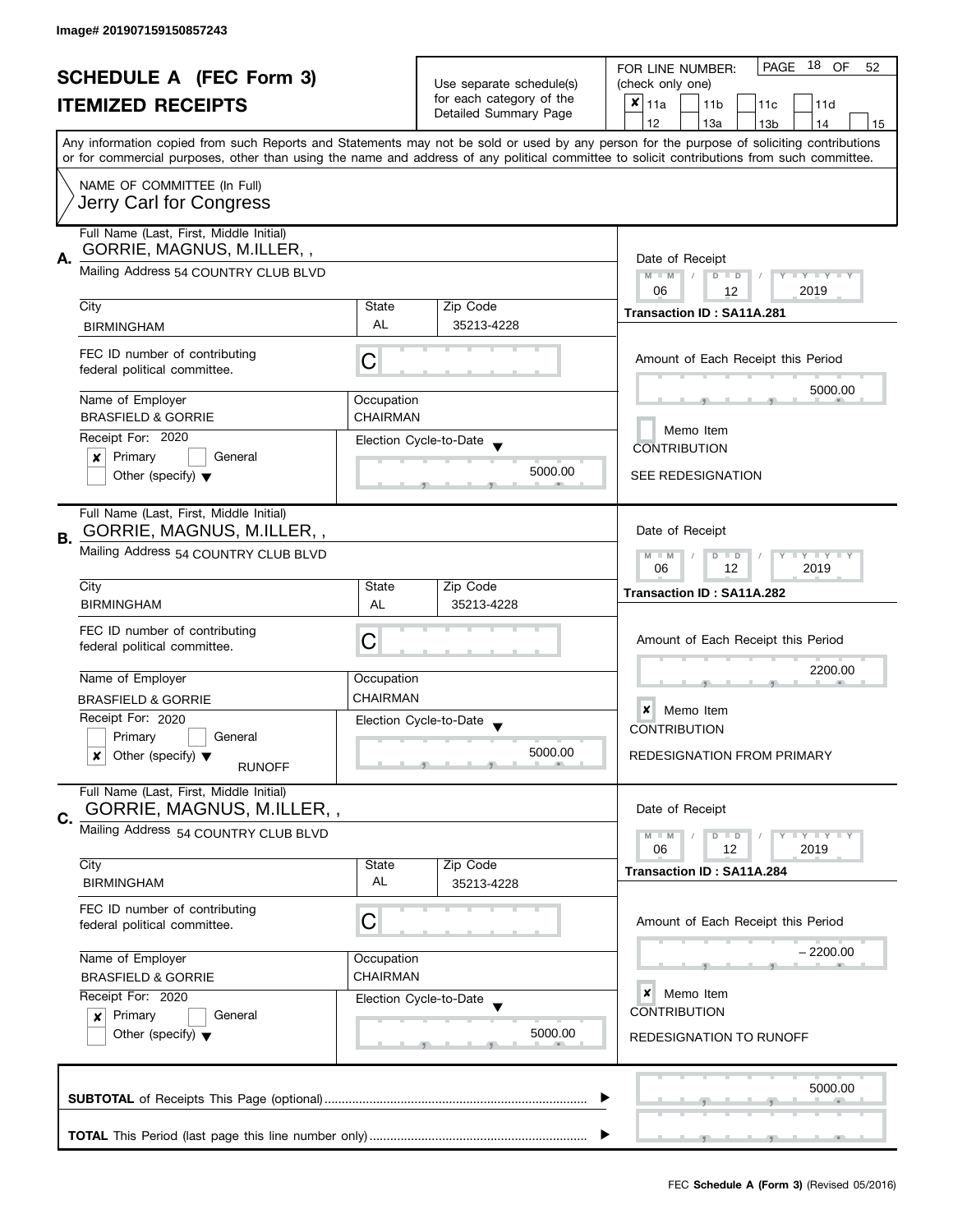| <b>SCHEDULE A (FEC Form 3)</b><br><b>ITEMIZED RECEIPTS</b> |                                                                                |                      | Use separate schedule(s)                           | PAGE 19 OF<br>FOR LINE NUMBER:<br>52<br>(check only one)                                                                                                                              |  |
|------------------------------------------------------------|--------------------------------------------------------------------------------|----------------------|----------------------------------------------------|---------------------------------------------------------------------------------------------------------------------------------------------------------------------------------------|--|
|                                                            |                                                                                |                      | for each category of the<br>Detailed Summary Page  | $x _{11a}$<br>11 <sub>b</sub><br>11c<br>11d                                                                                                                                           |  |
|                                                            |                                                                                |                      |                                                    | 12<br>13a<br>13 <sub>b</sub><br>14<br>15<br>Any information copied from such Reports and Statements may not be sold or used by any person for the purpose of soliciting contributions |  |
|                                                            |                                                                                |                      |                                                    | or for commercial purposes, other than using the name and address of any political committee to solicit contributions from such committee.                                            |  |
|                                                            | NAME OF COMMITTEE (In Full)<br>Jerry Carl for Congress                         |                      |                                                    |                                                                                                                                                                                       |  |
| А.                                                         | Full Name (Last, First, Middle Initial)<br>GRAHAM, RUFFIN, , , III             |                      |                                                    | Date of Receipt                                                                                                                                                                       |  |
|                                                            | Mailing Address P.O. BOX 8348                                                  |                      |                                                    | Y TY TY TY<br>$M - M$<br>$D$ $D$<br>05<br>2019<br>20                                                                                                                                  |  |
|                                                            | City                                                                           | State                | Zip Code                                           | Transaction ID: SA11A.256                                                                                                                                                             |  |
|                                                            | <b>MOBILE</b>                                                                  | AL                   | 36689-0348                                         |                                                                                                                                                                                       |  |
|                                                            | FEC ID number of contributing<br>federal political committee.                  | C                    |                                                    | Amount of Each Receipt this Period                                                                                                                                                    |  |
|                                                            | Name of Employer                                                               | Occupation           |                                                    | 250.00                                                                                                                                                                                |  |
|                                                            | <b>RJG REAL ESTATE</b>                                                         | <b>REAL ESTATE</b>   |                                                    | Memo Item                                                                                                                                                                             |  |
|                                                            | Receipt For: 2020                                                              |                      | Election Cycle-to-Date                             | <b>CONTRIBUTION</b>                                                                                                                                                                   |  |
|                                                            | Primary<br>General<br>x<br>Other (specify) $\blacktriangledown$                |                      | 250.00                                             |                                                                                                                                                                                       |  |
| В.                                                         | Full Name (Last, First, Middle Initial)<br>HOFFMAN, DENISE, K.,,               |                      |                                                    | Date of Receipt                                                                                                                                                                       |  |
|                                                            | Mailing Address 3050 BRIDGVIEW TR                                              |                      |                                                    | $T - Y = T - Y$<br>$M - M$<br>$D$ $D$<br>06<br>28<br>2019                                                                                                                             |  |
|                                                            | City                                                                           | State                | Zip Code                                           | Transaction ID: SA11A.320                                                                                                                                                             |  |
|                                                            | <b>THEODORE</b>                                                                | AL                   | 36582-2537                                         |                                                                                                                                                                                       |  |
|                                                            | FEC ID number of contributing<br>federal political committee.                  | С                    |                                                    | Amount of Each Receipt this Period                                                                                                                                                    |  |
|                                                            | Name of Employer                                                               | Occupation           |                                                    | 500.00                                                                                                                                                                                |  |
|                                                            | <b>HOFFMAN PETRO</b>                                                           | <b>OWNER</b>         |                                                    | Memo Item                                                                                                                                                                             |  |
|                                                            | Receipt For: 2020                                                              |                      | Election Cycle-to-Date<br>$\overline{\phantom{a}}$ | <b>CONTRIBUTION</b>                                                                                                                                                                   |  |
|                                                            | Primary<br>General<br>$\boldsymbol{x}$<br>Other (specify) $\blacktriangledown$ |                      | 1500.00                                            |                                                                                                                                                                                       |  |
|                                                            | Full Name (Last, First, Middle Initial)<br>INGE, CLIFTON, C., , JR.            |                      |                                                    | Date of Receipt                                                                                                                                                                       |  |
| C.                                                         | Mailing Address P.O. BOX 1354                                                  |                      |                                                    | Y FY FY FY<br>$M - M$<br>$D$ $D$<br>2019<br>04<br>30                                                                                                                                  |  |
|                                                            | City                                                                           | State                | Zip Code                                           | Transaction ID: SA11A.204                                                                                                                                                             |  |
|                                                            | <b>MOBILE</b>                                                                  | AL                   | 36633-1354                                         |                                                                                                                                                                                       |  |
|                                                            | FEC ID number of contributing<br>federal political committee.                  | C                    |                                                    | Amount of Each Receipt this Period                                                                                                                                                    |  |
|                                                            | Name of Employer                                                               | Occupation           |                                                    | 500.00                                                                                                                                                                                |  |
|                                                            | <b>IPC CAPITAL</b>                                                             | <b>MANG DIRECTOR</b> |                                                    |                                                                                                                                                                                       |  |
|                                                            | Receipt For: 2020                                                              |                      | Election Cycle-to-Date                             | Memo Item<br><b>CONTRIBUTION</b>                                                                                                                                                      |  |
|                                                            | Primary<br>General<br>$\boldsymbol{x}$<br>Other (specify) $\blacktriangledown$ |                      | 500.00                                             |                                                                                                                                                                                       |  |
|                                                            |                                                                                |                      |                                                    | 1250.00                                                                                                                                                                               |  |
|                                                            |                                                                                |                      |                                                    |                                                                                                                                                                                       |  |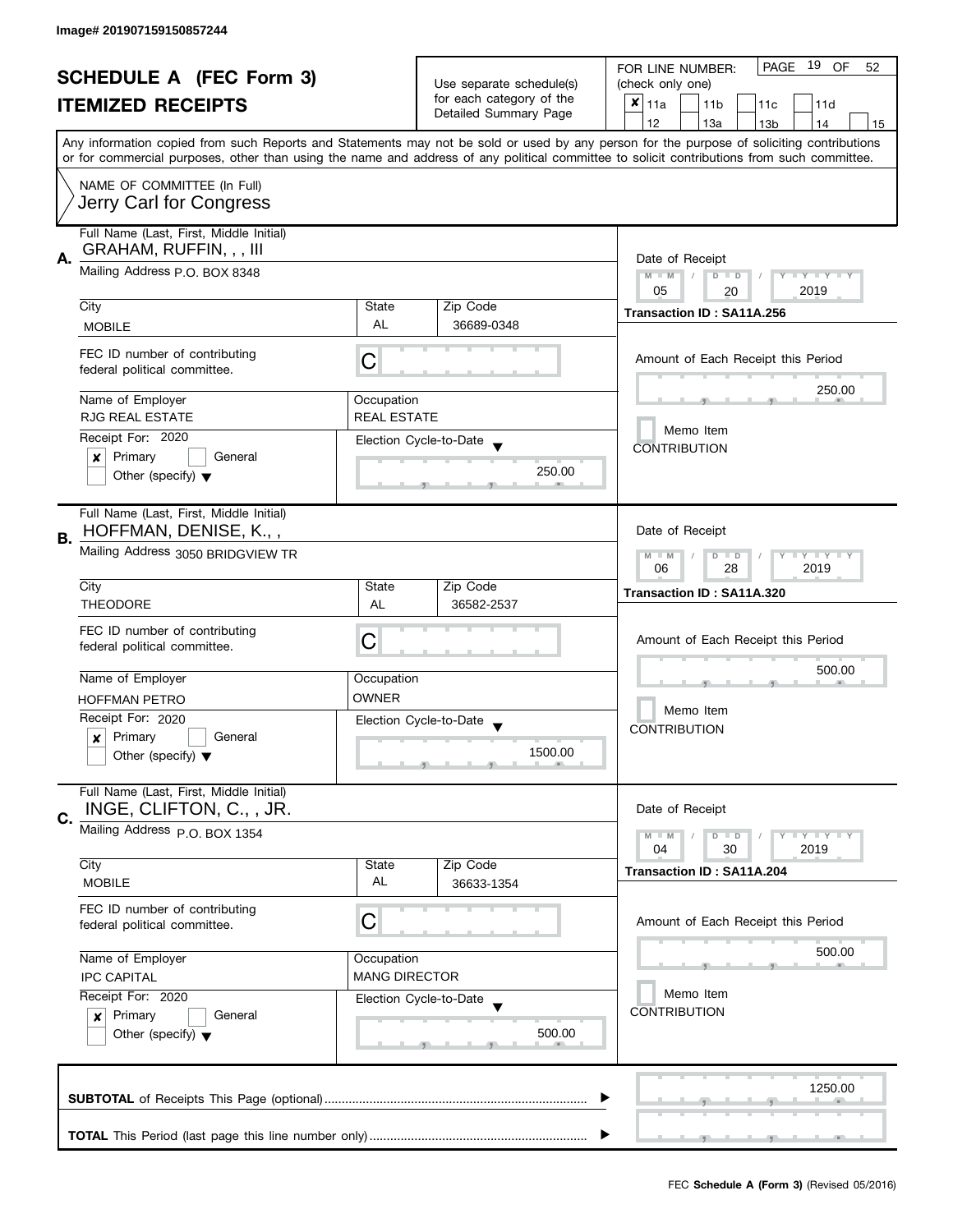| <b>SCHEDULE A (FEC Form 3)</b> |                                                            |                          | PAGE 20 OF<br>FOR LINE NUMBER:<br>52               |                                                                                                                                            |  |  |
|--------------------------------|------------------------------------------------------------|--------------------------|----------------------------------------------------|--------------------------------------------------------------------------------------------------------------------------------------------|--|--|
|                                |                                                            |                          | Use separate schedule(s)                           | (check only one)                                                                                                                           |  |  |
| <b>ITEMIZED RECEIPTS</b>       |                                                            | for each category of the | $x _{11a}$<br>11 <sub>b</sub><br>11c<br>11d        |                                                                                                                                            |  |  |
|                                |                                                            |                          | Detailed Summary Page                              | 12<br>13a<br>13 <sub>b</sub><br>14<br>15                                                                                                   |  |  |
|                                |                                                            |                          |                                                    | Any information copied from such Reports and Statements may not be sold or used by any person for the purpose of soliciting contributions  |  |  |
|                                |                                                            |                          |                                                    | or for commercial purposes, other than using the name and address of any political committee to solicit contributions from such committee. |  |  |
|                                | NAME OF COMMITTEE (In Full)                                |                          |                                                    |                                                                                                                                            |  |  |
|                                | Jerry Carl for Congress                                    |                          |                                                    |                                                                                                                                            |  |  |
|                                |                                                            |                          |                                                    |                                                                                                                                            |  |  |
|                                | Full Name (Last, First, Middle Initial)                    |                          |                                                    |                                                                                                                                            |  |  |
| А.                             | ISAKSON, ROBERT, , ,                                       |                          |                                                    | Date of Receipt                                                                                                                            |  |  |
|                                | Mailing Address 740 MUSEUM DRIVE                           |                          |                                                    | $M - M$<br>Y I Y I Y I Y<br>$D$ $D$                                                                                                        |  |  |
|                                |                                                            |                          |                                                    | 2019<br>04<br>30                                                                                                                           |  |  |
|                                | City                                                       | State                    | Zip Code                                           | Transaction ID: SA11A.208                                                                                                                  |  |  |
|                                | <b>MOBILE</b>                                              | AL                       | 36608-1940                                         |                                                                                                                                            |  |  |
|                                | FEC ID number of contributing                              |                          |                                                    |                                                                                                                                            |  |  |
|                                | federal political committee.                               | С                        |                                                    | Amount of Each Receipt this Period                                                                                                         |  |  |
|                                |                                                            |                          |                                                    | 2800.00                                                                                                                                    |  |  |
|                                | Name of Employer                                           | Occupation               |                                                    |                                                                                                                                            |  |  |
|                                | LAFAYETTE LAND CO                                          | <b>CHAIRMAN</b>          |                                                    |                                                                                                                                            |  |  |
|                                | Receipt For: 2020                                          |                          | Election Cycle-to-Date                             | Memo Item                                                                                                                                  |  |  |
|                                | Primary<br>General<br>×                                    |                          |                                                    | <b>CONTRIBUTION</b>                                                                                                                        |  |  |
|                                | Other (specify) $\blacktriangledown$                       |                          | 5600.00                                            |                                                                                                                                            |  |  |
|                                |                                                            |                          |                                                    |                                                                                                                                            |  |  |
|                                | Full Name (Last, First, Middle Initial)                    |                          |                                                    |                                                                                                                                            |  |  |
|                                | ISAKSON, ROBERT, , ,                                       |                          |                                                    | Date of Receipt                                                                                                                            |  |  |
| В.                             |                                                            |                          |                                                    | <b>LYLYLY</b><br>$M - M$                                                                                                                   |  |  |
|                                | Mailing Address 740 MUSEUM DRIVE                           |                          |                                                    |                                                                                                                                            |  |  |
|                                |                                                            | State                    |                                                    | 26<br>2019<br>06                                                                                                                           |  |  |
|                                | City<br><b>MOBILE</b>                                      | AL                       | Zip Code                                           | Transaction ID: SA11A.346                                                                                                                  |  |  |
|                                |                                                            |                          | 36608-1940                                         |                                                                                                                                            |  |  |
|                                | FEC ID number of contributing                              |                          |                                                    | Amount of Each Receipt this Period                                                                                                         |  |  |
|                                | federal political committee.                               | С                        |                                                    |                                                                                                                                            |  |  |
|                                |                                                            |                          |                                                    | 2800.00                                                                                                                                    |  |  |
|                                | Name of Employer                                           | Occupation               |                                                    |                                                                                                                                            |  |  |
|                                | LAFAYETTE LAND CO                                          | <b>CHAIRMAN</b>          |                                                    | Memo Item                                                                                                                                  |  |  |
|                                | Receipt For: 2020                                          |                          | Election Cycle-to-Date<br>$\overline{\phantom{a}}$ | <b>CONTRIBUTION</b>                                                                                                                        |  |  |
|                                | Primary<br>General                                         |                          |                                                    |                                                                                                                                            |  |  |
|                                | Other (specify) $\blacktriangledown$<br>x<br><b>RUNOFF</b> |                          | 5600.00                                            |                                                                                                                                            |  |  |
|                                |                                                            |                          |                                                    |                                                                                                                                            |  |  |
|                                | Full Name (Last, First, Middle Initial)                    |                          |                                                    |                                                                                                                                            |  |  |
| C.                             | ISON, M HARLAND, , , JR.                                   |                          |                                                    | Date of Receipt                                                                                                                            |  |  |
|                                | Mailing Address 6567 BAY ROAD                              |                          |                                                    | <b>LYLYLY</b><br>$M - M$<br>$D$ $D$                                                                                                        |  |  |
|                                |                                                            |                          |                                                    | 06<br>28<br>2019                                                                                                                           |  |  |
|                                | City                                                       | State                    | Zip Code                                           | Transaction ID: SA11A.311                                                                                                                  |  |  |
|                                | <b>MOBILE</b>                                              | AL                       | 36605-9690                                         |                                                                                                                                            |  |  |
|                                | FEC ID number of contributing                              |                          |                                                    |                                                                                                                                            |  |  |
|                                | federal political committee.                               | С                        |                                                    | Amount of Each Receipt this Period                                                                                                         |  |  |
|                                |                                                            |                          |                                                    |                                                                                                                                            |  |  |
|                                | Name of Employer                                           | Occupation               |                                                    | 250.00                                                                                                                                     |  |  |
|                                | <b>INSURANCE</b><br><b>LYON FRY CADDEN</b>                 |                          |                                                    |                                                                                                                                            |  |  |
|                                | Receipt For: 2020                                          |                          | Election Cycle-to-Date                             | Memo Item                                                                                                                                  |  |  |
|                                | Primary<br>General<br>$\mathsf{x}$                         |                          |                                                    | <b>CONTRIBUTION</b>                                                                                                                        |  |  |
|                                | Other (specify) $\blacktriangledown$                       |                          | 250.00                                             |                                                                                                                                            |  |  |
|                                |                                                            |                          |                                                    |                                                                                                                                            |  |  |
|                                |                                                            |                          |                                                    |                                                                                                                                            |  |  |
|                                |                                                            |                          |                                                    | 5850.00                                                                                                                                    |  |  |
|                                |                                                            |                          |                                                    |                                                                                                                                            |  |  |
|                                |                                                            |                          |                                                    |                                                                                                                                            |  |  |
|                                |                                                            |                          |                                                    |                                                                                                                                            |  |  |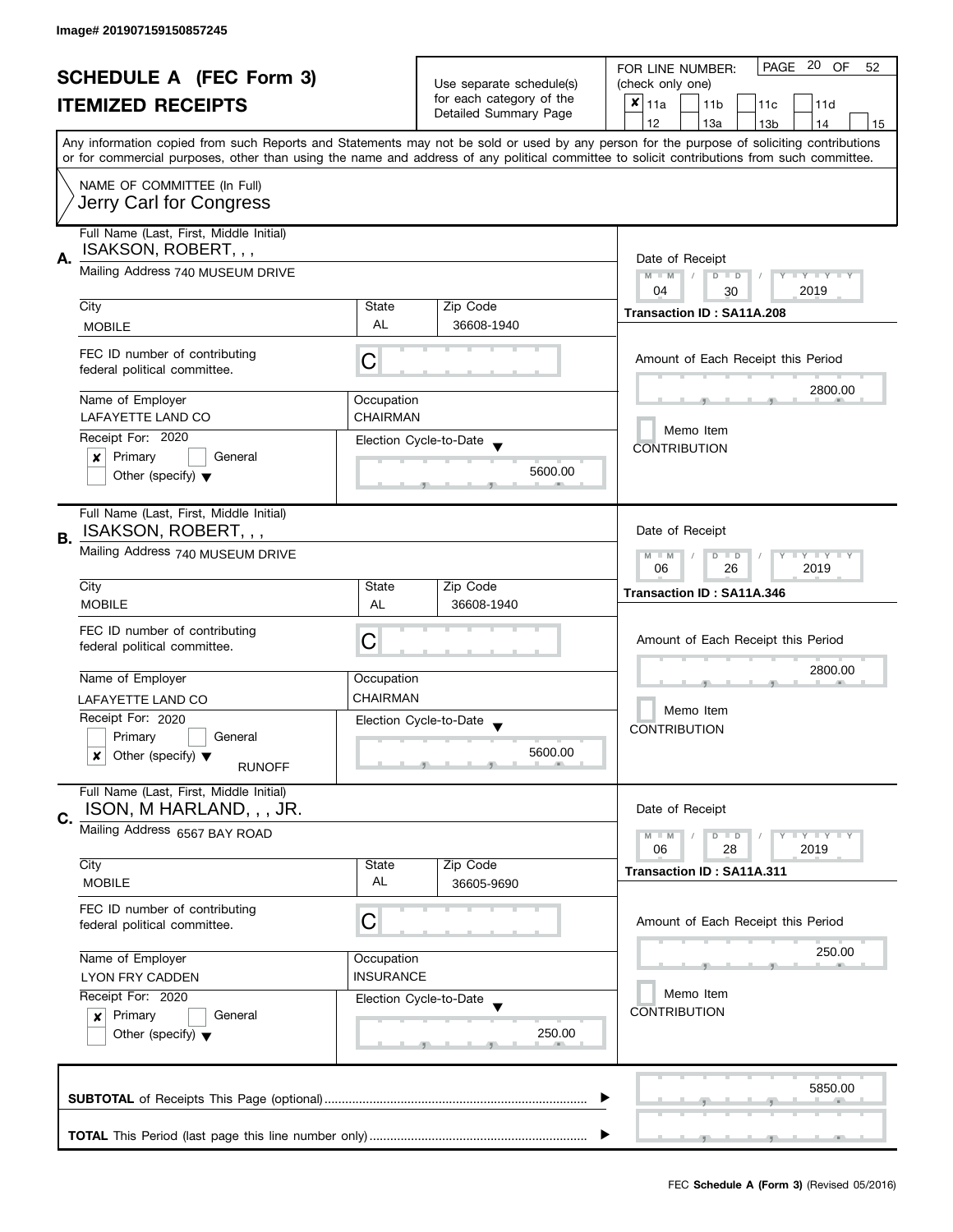| <b>SCHEDULE A (FEC Form 3)</b> |                                                                                                                           |                                                                                                                                            | PAGE 21<br>OF<br>FOR LINE NUMBER:<br>52                                       |                                                                                                                                           |  |
|--------------------------------|---------------------------------------------------------------------------------------------------------------------------|--------------------------------------------------------------------------------------------------------------------------------------------|-------------------------------------------------------------------------------|-------------------------------------------------------------------------------------------------------------------------------------------|--|
|                                |                                                                                                                           |                                                                                                                                            | Use separate schedule(s)<br>for each category of the<br>Detailed Summary Page | (check only one)                                                                                                                          |  |
|                                | <b>ITEMIZED RECEIPTS</b>                                                                                                  |                                                                                                                                            |                                                                               | $x _{11a}$<br>11 <sub>b</sub><br>11c<br>11d                                                                                               |  |
|                                |                                                                                                                           |                                                                                                                                            |                                                                               | 12<br>13a<br>13 <sub>b</sub><br>14<br>15                                                                                                  |  |
|                                |                                                                                                                           |                                                                                                                                            |                                                                               | Any information copied from such Reports and Statements may not be sold or used by any person for the purpose of soliciting contributions |  |
|                                |                                                                                                                           | or for commercial purposes, other than using the name and address of any political committee to solicit contributions from such committee. |                                                                               |                                                                                                                                           |  |
|                                | NAME OF COMMITTEE (In Full)                                                                                               |                                                                                                                                            |                                                                               |                                                                                                                                           |  |
|                                | Jerry Carl for Congress                                                                                                   |                                                                                                                                            |                                                                               |                                                                                                                                           |  |
|                                | Full Name (Last, First, Middle Initial)                                                                                   |                                                                                                                                            |                                                                               |                                                                                                                                           |  |
|                                | KEARNS, NUMA, F.,, JR.                                                                                                    |                                                                                                                                            |                                                                               |                                                                                                                                           |  |
| А.                             | Mailing Address 164 SOUTH ST                                                                                              |                                                                                                                                            |                                                                               | Date of Receipt<br>Y TY TY TY<br>$M - M$<br>$\sqrt{2}$<br>$D$ $D$                                                                         |  |
|                                |                                                                                                                           |                                                                                                                                            |                                                                               | 06<br>2019<br>12                                                                                                                          |  |
|                                | City                                                                                                                      | State                                                                                                                                      | Zip Code                                                                      | Transaction ID: SA11A.279                                                                                                                 |  |
|                                | <b>MOBILE</b>                                                                                                             | <b>AL</b>                                                                                                                                  | 36606-1425                                                                    |                                                                                                                                           |  |
|                                |                                                                                                                           |                                                                                                                                            |                                                                               |                                                                                                                                           |  |
|                                | FEC ID number of contributing<br>federal political committee.                                                             | С                                                                                                                                          |                                                                               | Amount of Each Receipt this Period                                                                                                        |  |
|                                |                                                                                                                           |                                                                                                                                            |                                                                               | 1000.00                                                                                                                                   |  |
|                                | Name of Employer                                                                                                          | Occupation                                                                                                                                 |                                                                               |                                                                                                                                           |  |
|                                | <b>NA</b>                                                                                                                 | <b>RETIRED</b>                                                                                                                             |                                                                               | Memo Item                                                                                                                                 |  |
|                                | Receipt For: 2020                                                                                                         |                                                                                                                                            | Election Cycle-to-Date                                                        | <b>CONTRIBUTION</b>                                                                                                                       |  |
|                                | Primary<br>General<br>×                                                                                                   |                                                                                                                                            |                                                                               |                                                                                                                                           |  |
|                                | Other (specify) $\blacktriangledown$                                                                                      |                                                                                                                                            | 1000.00                                                                       |                                                                                                                                           |  |
|                                |                                                                                                                           |                                                                                                                                            |                                                                               |                                                                                                                                           |  |
|                                | Full Name (Last, First, Middle Initial)<br>KELLY, DON, , ,                                                                |                                                                                                                                            |                                                                               | Date of Receipt                                                                                                                           |  |
| В.                             |                                                                                                                           |                                                                                                                                            |                                                                               |                                                                                                                                           |  |
|                                | Mailing Address 370 SOUTH SAGE AVENUE                                                                                     |                                                                                                                                            |                                                                               | $Y = Y + Y$<br>$M - M$<br>$D$ $D$<br>29<br>2019<br>04                                                                                     |  |
|                                | City                                                                                                                      | State                                                                                                                                      | Zip Code                                                                      |                                                                                                                                           |  |
|                                | <b>MOBILE</b>                                                                                                             | AL                                                                                                                                         | 36606-2905                                                                    | Transaction ID: SA11A.222                                                                                                                 |  |
|                                |                                                                                                                           |                                                                                                                                            |                                                                               |                                                                                                                                           |  |
|                                | FEC ID number of contributing<br>federal political committee.                                                             | С                                                                                                                                          |                                                                               | Amount of Each Receipt this Period                                                                                                        |  |
|                                |                                                                                                                           |                                                                                                                                            |                                                                               |                                                                                                                                           |  |
|                                | Name of Employer                                                                                                          | Occupation                                                                                                                                 |                                                                               | 250.00                                                                                                                                    |  |
|                                | MITCHELL COMPANY                                                                                                          | <b>VICE PRESIDENT</b>                                                                                                                      |                                                                               |                                                                                                                                           |  |
|                                | Receipt For: 2020                                                                                                         |                                                                                                                                            | Election Cycle-to-Date                                                        | Memo Item                                                                                                                                 |  |
|                                | Primary<br>General<br>$\boldsymbol{x}$                                                                                    |                                                                                                                                            |                                                                               | <b>CONTRIBUTION</b>                                                                                                                       |  |
|                                | Other (specify) $\blacktriangledown$                                                                                      |                                                                                                                                            | 250.00                                                                        |                                                                                                                                           |  |
|                                |                                                                                                                           |                                                                                                                                            |                                                                               |                                                                                                                                           |  |
|                                | Full Name (Last, First, Middle Initial)                                                                                   |                                                                                                                                            |                                                                               |                                                                                                                                           |  |
| C.                             | Latham, Thomas, E,,                                                                                                       |                                                                                                                                            |                                                                               | Date of Receipt                                                                                                                           |  |
|                                | Mailing Address 6553 Bay Road                                                                                             |                                                                                                                                            |                                                                               | $Y = Y = Y$<br>$M - M$<br>$D$ $D$                                                                                                         |  |
|                                | City                                                                                                                      | State                                                                                                                                      | Zip Code                                                                      | 06<br>28<br>2019                                                                                                                          |  |
|                                | Mobile                                                                                                                    | AL                                                                                                                                         | 36605                                                                         | Transaction ID: D190201                                                                                                                   |  |
|                                |                                                                                                                           |                                                                                                                                            |                                                                               |                                                                                                                                           |  |
|                                | FEC ID number of contributing<br>federal political committee.                                                             | C                                                                                                                                          |                                                                               | Amount of Each Receipt this Period                                                                                                        |  |
|                                |                                                                                                                           |                                                                                                                                            |                                                                               |                                                                                                                                           |  |
|                                | Name of Employer                                                                                                          | Occupation                                                                                                                                 |                                                                               | 250.00                                                                                                                                    |  |
|                                | Clark, Greer, Latham                                                                                                      | Engineer                                                                                                                                   |                                                                               |                                                                                                                                           |  |
|                                | Receipt For: 2020<br>Election Cycle-to-Date<br>Primary<br>General<br>$\mathbf{x}$<br>Other (specify) $\blacktriangledown$ |                                                                                                                                            |                                                                               | Memo Item                                                                                                                                 |  |
|                                |                                                                                                                           |                                                                                                                                            |                                                                               |                                                                                                                                           |  |
|                                |                                                                                                                           |                                                                                                                                            | 250.00                                                                        |                                                                                                                                           |  |
|                                |                                                                                                                           |                                                                                                                                            |                                                                               |                                                                                                                                           |  |
|                                |                                                                                                                           |                                                                                                                                            |                                                                               |                                                                                                                                           |  |
|                                |                                                                                                                           |                                                                                                                                            |                                                                               | 1500.00                                                                                                                                   |  |
|                                |                                                                                                                           |                                                                                                                                            |                                                                               |                                                                                                                                           |  |
|                                |                                                                                                                           |                                                                                                                                            |                                                                               |                                                                                                                                           |  |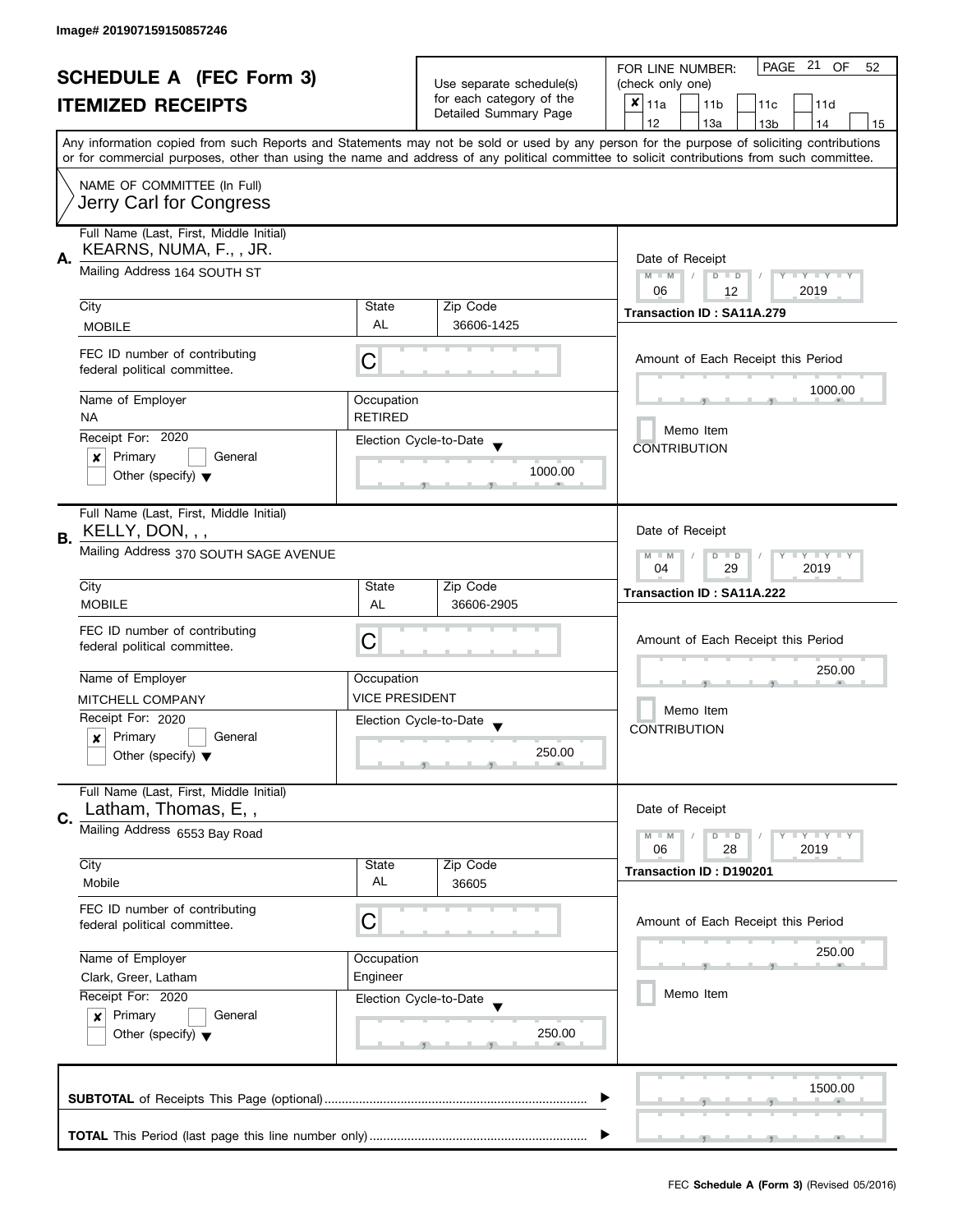| <b>SCHEDULE A (FEC Form 3)</b> |                                                               |                          | PAGE 22 OF<br>FOR LINE NUMBER:<br>52 |                                                                                                                                                                                                                                                                                         |  |  |  |
|--------------------------------|---------------------------------------------------------------|--------------------------|--------------------------------------|-----------------------------------------------------------------------------------------------------------------------------------------------------------------------------------------------------------------------------------------------------------------------------------------|--|--|--|
|                                |                                                               | Use separate schedule(s) | (check only one)                     |                                                                                                                                                                                                                                                                                         |  |  |  |
|                                | <b>ITEMIZED RECEIPTS</b>                                      |                          | for each category of the             | $x _{11a}$<br>11 <sub>b</sub><br>11c<br>11d                                                                                                                                                                                                                                             |  |  |  |
|                                |                                                               |                          | Detailed Summary Page                | 12<br>13a<br>13 <sub>b</sub><br>14<br>15                                                                                                                                                                                                                                                |  |  |  |
|                                |                                                               |                          |                                      | Any information copied from such Reports and Statements may not be sold or used by any person for the purpose of soliciting contributions<br>or for commercial purposes, other than using the name and address of any political committee to solicit contributions from such committee. |  |  |  |
|                                |                                                               |                          |                                      |                                                                                                                                                                                                                                                                                         |  |  |  |
|                                | NAME OF COMMITTEE (In Full)<br>Jerry Carl for Congress        |                          |                                      |                                                                                                                                                                                                                                                                                         |  |  |  |
|                                | Full Name (Last, First, Middle Initial)                       |                          |                                      |                                                                                                                                                                                                                                                                                         |  |  |  |
|                                | LEDYARD, GOODMAN, G.,,                                        |                          |                                      |                                                                                                                                                                                                                                                                                         |  |  |  |
| А.                             | Mailing Address P.O. BOX 161389                               | Date of Receipt          |                                      |                                                                                                                                                                                                                                                                                         |  |  |  |
|                                |                                                               |                          |                                      | $M - M$<br>$D$ $D$<br>Y TY TY TY<br>06<br>2019<br>30                                                                                                                                                                                                                                    |  |  |  |
|                                | City                                                          | State                    | Zip Code                             |                                                                                                                                                                                                                                                                                         |  |  |  |
|                                | <b>MOBILE</b>                                                 | <b>AL</b>                | 36616-2389                           | Transaction ID: SA11A.358                                                                                                                                                                                                                                                               |  |  |  |
|                                |                                                               |                          |                                      |                                                                                                                                                                                                                                                                                         |  |  |  |
|                                | FEC ID number of contributing<br>federal political committee. | C                        |                                      | Amount of Each Receipt this Period                                                                                                                                                                                                                                                      |  |  |  |
|                                | Name of Employer                                              | Occupation               |                                      | 500.00                                                                                                                                                                                                                                                                                  |  |  |  |
|                                | PIERCE LEDYARD ATTORNEY                                       | <b>PRESIDENT</b>         |                                      |                                                                                                                                                                                                                                                                                         |  |  |  |
|                                | Receipt For: 2020                                             |                          | Election Cycle-to-Date               | Memo Item                                                                                                                                                                                                                                                                               |  |  |  |
|                                | Primary<br>General<br>×                                       |                          |                                      | <b>CONTRIBUTION</b>                                                                                                                                                                                                                                                                     |  |  |  |
|                                | Other (specify) $\blacktriangledown$                          |                          | 500.00                               |                                                                                                                                                                                                                                                                                         |  |  |  |
|                                |                                                               |                          |                                      |                                                                                                                                                                                                                                                                                         |  |  |  |
|                                | Full Name (Last, First, Middle Initial)                       |                          |                                      |                                                                                                                                                                                                                                                                                         |  |  |  |
| В.                             | MAISEL, ELLIOT, , ,                                           |                          |                                      | Date of Receipt                                                                                                                                                                                                                                                                         |  |  |  |
|                                | Mailing Address 117 PINEBROOK DR W                            |                          |                                      | Y LY LY<br>$M - M$<br>$D$ $D$<br>12<br>2019<br>06                                                                                                                                                                                                                                       |  |  |  |
|                                | City<br>State                                                 |                          | Zip Code                             |                                                                                                                                                                                                                                                                                         |  |  |  |
|                                | <b>MOBILE</b>                                                 | AL                       | 36608-2316                           | Transaction ID: SA11A.283                                                                                                                                                                                                                                                               |  |  |  |
|                                |                                                               |                          |                                      |                                                                                                                                                                                                                                                                                         |  |  |  |
|                                | FEC ID number of contributing<br>federal political committee. | C                        |                                      | Amount of Each Receipt this Period                                                                                                                                                                                                                                                      |  |  |  |
|                                |                                                               |                          |                                      |                                                                                                                                                                                                                                                                                         |  |  |  |
|                                | Name of Employer                                              | Occupation               |                                      | 2500.00                                                                                                                                                                                                                                                                                 |  |  |  |
|                                | <b>GULF DISTRIBUTING</b>                                      | CEO                      |                                      |                                                                                                                                                                                                                                                                                         |  |  |  |
|                                | Receipt For: 2020                                             |                          | Election Cycle-to-Date               | Memo Item                                                                                                                                                                                                                                                                               |  |  |  |
|                                | Primary<br>General<br>x                                       |                          |                                      | <b>CONTRIBUTION</b>                                                                                                                                                                                                                                                                     |  |  |  |
|                                | Other (specify) $\blacktriangledown$                          |                          | 2500.00                              |                                                                                                                                                                                                                                                                                         |  |  |  |
|                                |                                                               |                          |                                      |                                                                                                                                                                                                                                                                                         |  |  |  |
|                                | Full Name (Last, First, Middle Initial)                       |                          |                                      |                                                                                                                                                                                                                                                                                         |  |  |  |
|                                | MAISEL, NELL, , ,                                             |                          |                                      | Date of Receipt                                                                                                                                                                                                                                                                         |  |  |  |
| C.                             | Mailing Address 117 PINEBROOK DR W                            |                          |                                      | $M - M$<br>$Y \perp Y \perp Y$<br>$D$ $D$                                                                                                                                                                                                                                               |  |  |  |
|                                |                                                               |                          |                                      | 06<br>12<br>2019                                                                                                                                                                                                                                                                        |  |  |  |
|                                | City                                                          | State                    | Zip Code                             | Transaction ID: SA11A.278                                                                                                                                                                                                                                                               |  |  |  |
|                                | <b>MOBILE</b>                                                 | AL                       | 36608-2316                           |                                                                                                                                                                                                                                                                                         |  |  |  |
|                                | FEC ID number of contributing                                 |                          |                                      |                                                                                                                                                                                                                                                                                         |  |  |  |
|                                | federal political committee.                                  | С                        |                                      | Amount of Each Receipt this Period                                                                                                                                                                                                                                                      |  |  |  |
|                                |                                                               |                          |                                      |                                                                                                                                                                                                                                                                                         |  |  |  |
|                                | Name of Employer                                              | Occupation               |                                      | 2500.00                                                                                                                                                                                                                                                                                 |  |  |  |
|                                | <b>NA</b>                                                     | <b>HOMEMAKER</b>         |                                      |                                                                                                                                                                                                                                                                                         |  |  |  |
|                                | Receipt For: 2020                                             |                          | Election Cycle-to-Date               | Memo Item                                                                                                                                                                                                                                                                               |  |  |  |
|                                | Primary<br>General<br>$\boldsymbol{x}$                        |                          |                                      | <b>CONTRIBUTION</b>                                                                                                                                                                                                                                                                     |  |  |  |
|                                | Other (specify) $\blacktriangledown$                          |                          | 2500.00                              |                                                                                                                                                                                                                                                                                         |  |  |  |
|                                |                                                               |                          |                                      |                                                                                                                                                                                                                                                                                         |  |  |  |
|                                |                                                               |                          |                                      |                                                                                                                                                                                                                                                                                         |  |  |  |
|                                |                                                               |                          |                                      | 5500.00                                                                                                                                                                                                                                                                                 |  |  |  |
|                                |                                                               |                          |                                      |                                                                                                                                                                                                                                                                                         |  |  |  |
|                                |                                                               |                          |                                      |                                                                                                                                                                                                                                                                                         |  |  |  |
|                                |                                                               |                          |                                      |                                                                                                                                                                                                                                                                                         |  |  |  |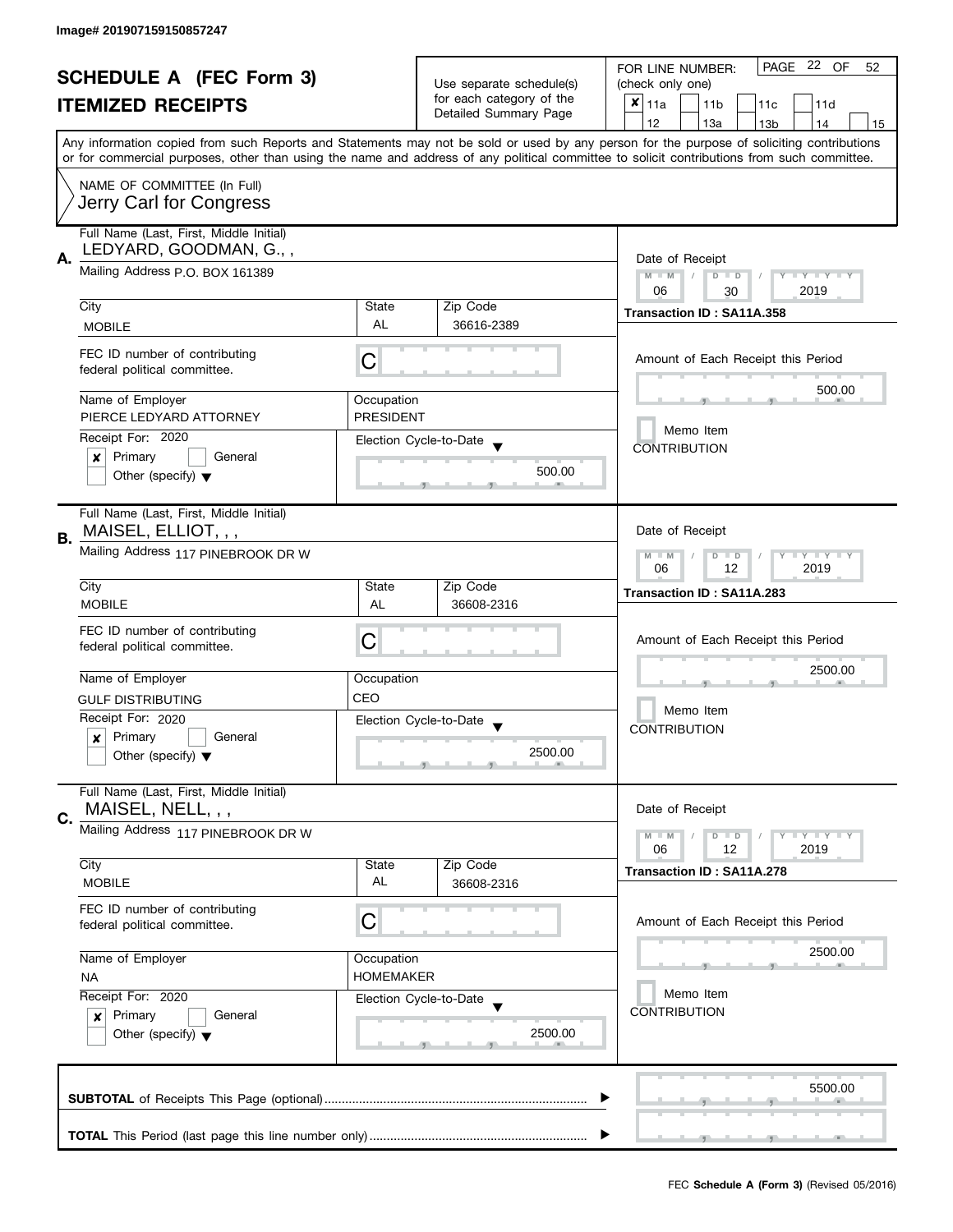| <b>SCHEDULE A</b> (FEC Form 3) |                                                               |                          | PAGE 23 OF<br>52<br>FOR LINE NUMBER:              |                                                                                                                                                                                                                                                                                         |  |  |  |
|--------------------------------|---------------------------------------------------------------|--------------------------|---------------------------------------------------|-----------------------------------------------------------------------------------------------------------------------------------------------------------------------------------------------------------------------------------------------------------------------------------------|--|--|--|
|                                |                                                               | Use separate schedule(s) | (check only one)                                  |                                                                                                                                                                                                                                                                                         |  |  |  |
|                                | <b>ITEMIZED RECEIPTS</b>                                      |                          | for each category of the<br>Detailed Summary Page | ×<br>11a<br>11d<br>11 <sub>b</sub><br>11c                                                                                                                                                                                                                                               |  |  |  |
|                                |                                                               |                          |                                                   | 12<br>13a<br>13 <sub>b</sub><br>14<br>15                                                                                                                                                                                                                                                |  |  |  |
|                                |                                                               |                          |                                                   | Any information copied from such Reports and Statements may not be sold or used by any person for the purpose of soliciting contributions<br>or for commercial purposes, other than using the name and address of any political committee to solicit contributions from such committee. |  |  |  |
|                                | NAME OF COMMITTEE (In Full)                                   |                          |                                                   |                                                                                                                                                                                                                                                                                         |  |  |  |
|                                | Jerry Carl for Congress                                       |                          |                                                   |                                                                                                                                                                                                                                                                                         |  |  |  |
|                                | Full Name (Last, First, Middle Initial)<br>MARTIN, JANET, , , |                          |                                                   |                                                                                                                                                                                                                                                                                         |  |  |  |
| А.                             | Mailing Address 7495 STONE HEDGE DRIVE SOUTH                  |                          |                                                   | Date of Receipt<br>$Y = Y + Y$<br>$M - M$<br>D<br>$\Box$                                                                                                                                                                                                                                |  |  |  |
|                                |                                                               |                          |                                                   | 2019<br>04<br>01                                                                                                                                                                                                                                                                        |  |  |  |
|                                | City                                                          | State<br><b>AL</b>       | Zip Code                                          | Transaction ID: SA11A.244                                                                                                                                                                                                                                                               |  |  |  |
|                                | <b>MOBILE</b>                                                 |                          | 36695-4569                                        |                                                                                                                                                                                                                                                                                         |  |  |  |
|                                | FEC ID number of contributing<br>federal political committee. | С                        |                                                   | Amount of Each Receipt this Period                                                                                                                                                                                                                                                      |  |  |  |
|                                | Name of Employer                                              | Occupation               |                                                   | 250.00                                                                                                                                                                                                                                                                                  |  |  |  |
|                                | <b>NA</b>                                                     | <b>NA</b>                |                                                   |                                                                                                                                                                                                                                                                                         |  |  |  |
|                                | Receipt For: 2020                                             |                          | Election Cycle-to-Date                            | Memo Item                                                                                                                                                                                                                                                                               |  |  |  |
|                                | Primary<br>General<br>×                                       |                          |                                                   | <b>CONTRIBUTION</b>                                                                                                                                                                                                                                                                     |  |  |  |
|                                | Other (specify) $\blacktriangledown$                          |                          | 250.00                                            |                                                                                                                                                                                                                                                                                         |  |  |  |
|                                | Full Name (Last, First, Middle Initial)                       |                          |                                                   |                                                                                                                                                                                                                                                                                         |  |  |  |
| В.                             | MCDONALD, MATTHEW, C.,,                                       |                          |                                                   | Date of Receipt                                                                                                                                                                                                                                                                         |  |  |  |
|                                | Mailing Address 1260 SELMA ST                                 |                          |                                                   | $\bot$ $\gamma$ $\bot$ $\gamma$ $\bot$ $\gamma$<br>$M - M$<br>$D$ $D$<br>2019<br>06<br>28                                                                                                                                                                                               |  |  |  |
|                                | City                                                          | State                    | Zip Code                                          | Transaction ID: SA11A.316                                                                                                                                                                                                                                                               |  |  |  |
|                                | <b>MOBILE</b>                                                 | <b>AL</b>                | 36604-2339                                        |                                                                                                                                                                                                                                                                                         |  |  |  |
|                                | FEC ID number of contributing                                 |                          |                                                   |                                                                                                                                                                                                                                                                                         |  |  |  |
|                                | federal political committee.                                  | С                        |                                                   | Amount of Each Receipt this Period                                                                                                                                                                                                                                                      |  |  |  |
|                                |                                                               |                          |                                                   | 250.00                                                                                                                                                                                                                                                                                  |  |  |  |
|                                | Name of Employer                                              | Occupation<br>LAWYER     |                                                   |                                                                                                                                                                                                                                                                                         |  |  |  |
|                                | JONES-WALKER LAW                                              |                          |                                                   | Memo Item<br><b>CONTRIBUTION</b>                                                                                                                                                                                                                                                        |  |  |  |
|                                | Receipt For: 2020<br>Primary<br>General                       |                          | Election Cycle-to-Date                            |                                                                                                                                                                                                                                                                                         |  |  |  |
|                                | $\boldsymbol{x}$<br>Other (specify) $\blacktriangledown$      |                          | 250.00                                            |                                                                                                                                                                                                                                                                                         |  |  |  |
|                                |                                                               |                          |                                                   |                                                                                                                                                                                                                                                                                         |  |  |  |
|                                | Full Name (Last, First, Middle Initial)                       |                          |                                                   |                                                                                                                                                                                                                                                                                         |  |  |  |
| С.                             | MCNICHOL, CHARLIE, , ,                                        |                          |                                                   | Date of Receipt                                                                                                                                                                                                                                                                         |  |  |  |
|                                | Mailing Address P.O. BOX 649                                  |                          |                                                   | Y TY TY TY<br>$M - M$<br>D<br>$\Box$                                                                                                                                                                                                                                                    |  |  |  |
|                                | City                                                          | State                    | Zip Code                                          | 2019<br>28<br>06                                                                                                                                                                                                                                                                        |  |  |  |
|                                | <b>MOBILE</b>                                                 | AL                       | 36601-0649                                        | Transaction ID: SA11A.319                                                                                                                                                                                                                                                               |  |  |  |
|                                | FEC ID number of contributing                                 |                          |                                                   |                                                                                                                                                                                                                                                                                         |  |  |  |
|                                | federal political committee.                                  | С                        |                                                   | Amount of Each Receipt this Period                                                                                                                                                                                                                                                      |  |  |  |
|                                | Name of Employer                                              | Occupation               |                                                   | 250.00                                                                                                                                                                                                                                                                                  |  |  |  |
|                                | 911 CENTER                                                    | <b>DIRECTOR</b>          |                                                   |                                                                                                                                                                                                                                                                                         |  |  |  |
|                                | Receipt For: 2020                                             |                          | Election Cycle-to-Date                            | Memo Item                                                                                                                                                                                                                                                                               |  |  |  |
|                                | Primary<br>General<br>$\pmb{\times}$                          |                          |                                                   | <b>CONTRIBUTION</b>                                                                                                                                                                                                                                                                     |  |  |  |
|                                | Other (specify) $\blacktriangledown$                          |                          | 250.00                                            |                                                                                                                                                                                                                                                                                         |  |  |  |
|                                |                                                               |                          |                                                   |                                                                                                                                                                                                                                                                                         |  |  |  |
|                                |                                                               |                          |                                                   |                                                                                                                                                                                                                                                                                         |  |  |  |
|                                |                                                               |                          |                                                   | 750.00                                                                                                                                                                                                                                                                                  |  |  |  |
|                                |                                                               |                          |                                                   |                                                                                                                                                                                                                                                                                         |  |  |  |
|                                | ___                                                           |                          |                                                   |                                                                                                                                                                                                                                                                                         |  |  |  |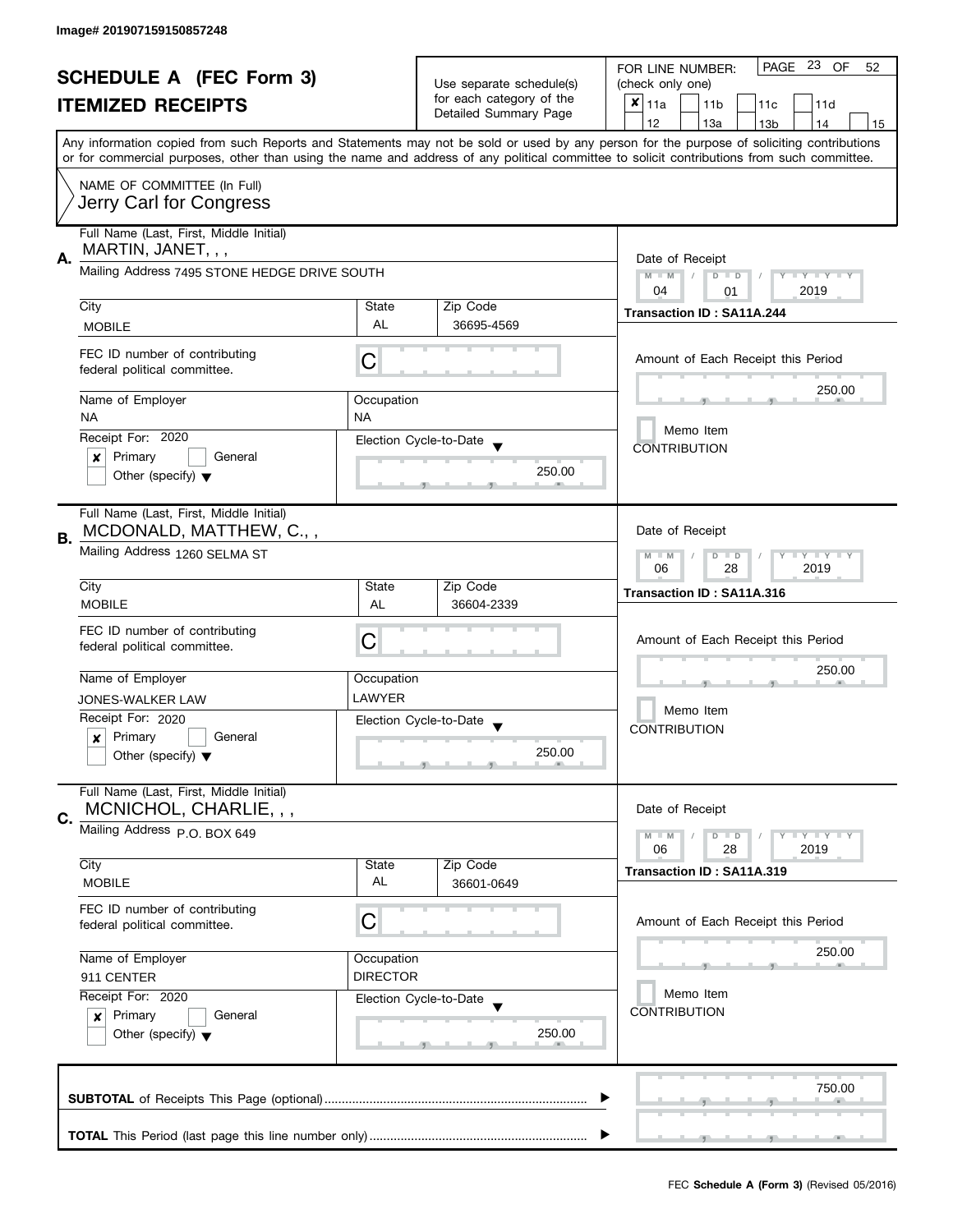| <b>SCHEDULE A (FEC Form 3)</b><br><b>ITEMIZED RECEIPTS</b> |                                                                 | Use separate schedule(s)<br>for each category of the<br>Detailed Summary Page | PAGE 24 OF<br>FOR LINE NUMBER:<br>52           |                                                                                                                                                                                                                                                                                         |  |
|------------------------------------------------------------|-----------------------------------------------------------------|-------------------------------------------------------------------------------|------------------------------------------------|-----------------------------------------------------------------------------------------------------------------------------------------------------------------------------------------------------------------------------------------------------------------------------------------|--|
|                                                            |                                                                 |                                                                               | (check only one)                               |                                                                                                                                                                                                                                                                                         |  |
|                                                            |                                                                 |                                                                               | $x _{11a}$<br>11 <sub>b</sub><br>11c<br>11d    |                                                                                                                                                                                                                                                                                         |  |
|                                                            |                                                                 |                                                                               |                                                | 12<br>13a<br>13 <sub>b</sub><br>14<br>15                                                                                                                                                                                                                                                |  |
|                                                            |                                                                 |                                                                               |                                                | Any information copied from such Reports and Statements may not be sold or used by any person for the purpose of soliciting contributions<br>or for commercial purposes, other than using the name and address of any political committee to solicit contributions from such committee. |  |
|                                                            | NAME OF COMMITTEE (In Full)                                     |                                                                               |                                                |                                                                                                                                                                                                                                                                                         |  |
|                                                            | Jerry Carl for Congress                                         |                                                                               |                                                |                                                                                                                                                                                                                                                                                         |  |
| А.                                                         | Full Name (Last, First, Middle Initial)<br>MCRAE, JAY, , ,      |                                                                               |                                                | Date of Receipt                                                                                                                                                                                                                                                                         |  |
|                                                            | Mailing Address 735 DURBIN COURT                                | $M - M$<br>$D$ $D$<br>Y I Y I Y I Y<br>06<br>2019<br>04                       |                                                |                                                                                                                                                                                                                                                                                         |  |
|                                                            | City                                                            | State                                                                         | Zip Code                                       | Transaction ID: SA11A.268                                                                                                                                                                                                                                                               |  |
|                                                            | <b>MOBILE</b>                                                   | AL                                                                            | 36608-4813                                     |                                                                                                                                                                                                                                                                                         |  |
|                                                            | FEC ID number of contributing<br>federal political committee.   | С                                                                             |                                                | Amount of Each Receipt this Period                                                                                                                                                                                                                                                      |  |
|                                                            | Name of Employer                                                | Occupation                                                                    |                                                | 1000.00                                                                                                                                                                                                                                                                                 |  |
|                                                            | <b>CEDAR POINT IMPORTS</b>                                      | OWNER                                                                         |                                                |                                                                                                                                                                                                                                                                                         |  |
|                                                            | Receipt For: 2020                                               |                                                                               | Election Cycle-to-Date                         | Memo Item<br><b>CONTRIBUTION</b>                                                                                                                                                                                                                                                        |  |
|                                                            | Primary<br>General<br>×                                         |                                                                               |                                                |                                                                                                                                                                                                                                                                                         |  |
|                                                            | Other (specify) $\blacktriangledown$                            |                                                                               | 1000.00                                        |                                                                                                                                                                                                                                                                                         |  |
|                                                            | Full Name (Last, First, Middle Initial)<br>MCRAE, JOURD, A.,,   |                                                                               |                                                | Date of Receipt                                                                                                                                                                                                                                                                         |  |
| В.                                                         | Mailing Address 2601 CHARLESTON OAKS DR E                       |                                                                               |                                                | <b>LY LY LY</b><br>$M - M$<br>$D$ $D$<br>28<br>2019<br>06                                                                                                                                                                                                                               |  |
|                                                            | City                                                            | State                                                                         | Zip Code                                       | Transaction ID: SA11A.322                                                                                                                                                                                                                                                               |  |
|                                                            | <b>MOBILE</b>                                                   | AL                                                                            | 36695-2521                                     |                                                                                                                                                                                                                                                                                         |  |
|                                                            | FEC ID number of contributing                                   |                                                                               |                                                |                                                                                                                                                                                                                                                                                         |  |
|                                                            | federal political committee.                                    | С                                                                             |                                                | Amount of Each Receipt this Period                                                                                                                                                                                                                                                      |  |
|                                                            |                                                                 |                                                                               |                                                | 250.00                                                                                                                                                                                                                                                                                  |  |
|                                                            | Name of Employer                                                | Occupation                                                                    |                                                |                                                                                                                                                                                                                                                                                         |  |
|                                                            | <b>CEDAR POINT PIERS</b>                                        | <b>OWNER</b>                                                                  |                                                | Memo Item                                                                                                                                                                                                                                                                               |  |
|                                                            | Receipt For: 2020                                               |                                                                               | Election Cycle-to-Date<br>$\blacktriangledown$ | <b>CONTRIBUTION</b>                                                                                                                                                                                                                                                                     |  |
|                                                            | Primary<br>General<br>x                                         |                                                                               | 250.00                                         |                                                                                                                                                                                                                                                                                         |  |
|                                                            | Other (specify) $\blacktriangledown$                            |                                                                               |                                                |                                                                                                                                                                                                                                                                                         |  |
|                                                            | Full Name (Last, First, Middle Initial)<br>MEAHER, ROBERT, H.,, |                                                                               |                                                | Date of Receipt                                                                                                                                                                                                                                                                         |  |
| C.                                                         | Mailing Address 97 SOOST COURT                                  |                                                                               |                                                | <b>LEY LEY LEY</b><br>$M - M$<br>$D$ $D$                                                                                                                                                                                                                                                |  |
|                                                            |                                                                 |                                                                               |                                                | 06<br>28<br>2019                                                                                                                                                                                                                                                                        |  |
|                                                            | City                                                            | State                                                                         | Zip Code                                       | Transaction ID: SA11A.328                                                                                                                                                                                                                                                               |  |
|                                                            | <b>MOBILE</b>                                                   | AL                                                                            | 36608-3362                                     |                                                                                                                                                                                                                                                                                         |  |
|                                                            | FEC ID number of contributing<br>federal political committee.   | C                                                                             |                                                | Amount of Each Receipt this Period                                                                                                                                                                                                                                                      |  |
|                                                            |                                                                 |                                                                               |                                                |                                                                                                                                                                                                                                                                                         |  |
|                                                            | Name of Employer                                                | Occupation                                                                    |                                                | 1000.00                                                                                                                                                                                                                                                                                 |  |
|                                                            | <b>NA</b>                                                       | <b>RETIRED</b>                                                                |                                                | Memo Item                                                                                                                                                                                                                                                                               |  |
|                                                            | Receipt For: 2020                                               |                                                                               | Election Cycle-to-Date                         | <b>CONTRIBUTION</b>                                                                                                                                                                                                                                                                     |  |
|                                                            | Primary<br>General<br>x                                         |                                                                               |                                                |                                                                                                                                                                                                                                                                                         |  |
|                                                            | Other (specify) $\blacktriangledown$                            |                                                                               | 1000.00                                        |                                                                                                                                                                                                                                                                                         |  |
|                                                            |                                                                 |                                                                               |                                                | 2250.00                                                                                                                                                                                                                                                                                 |  |
|                                                            |                                                                 |                                                                               |                                                |                                                                                                                                                                                                                                                                                         |  |
|                                                            |                                                                 |                                                                               |                                                |                                                                                                                                                                                                                                                                                         |  |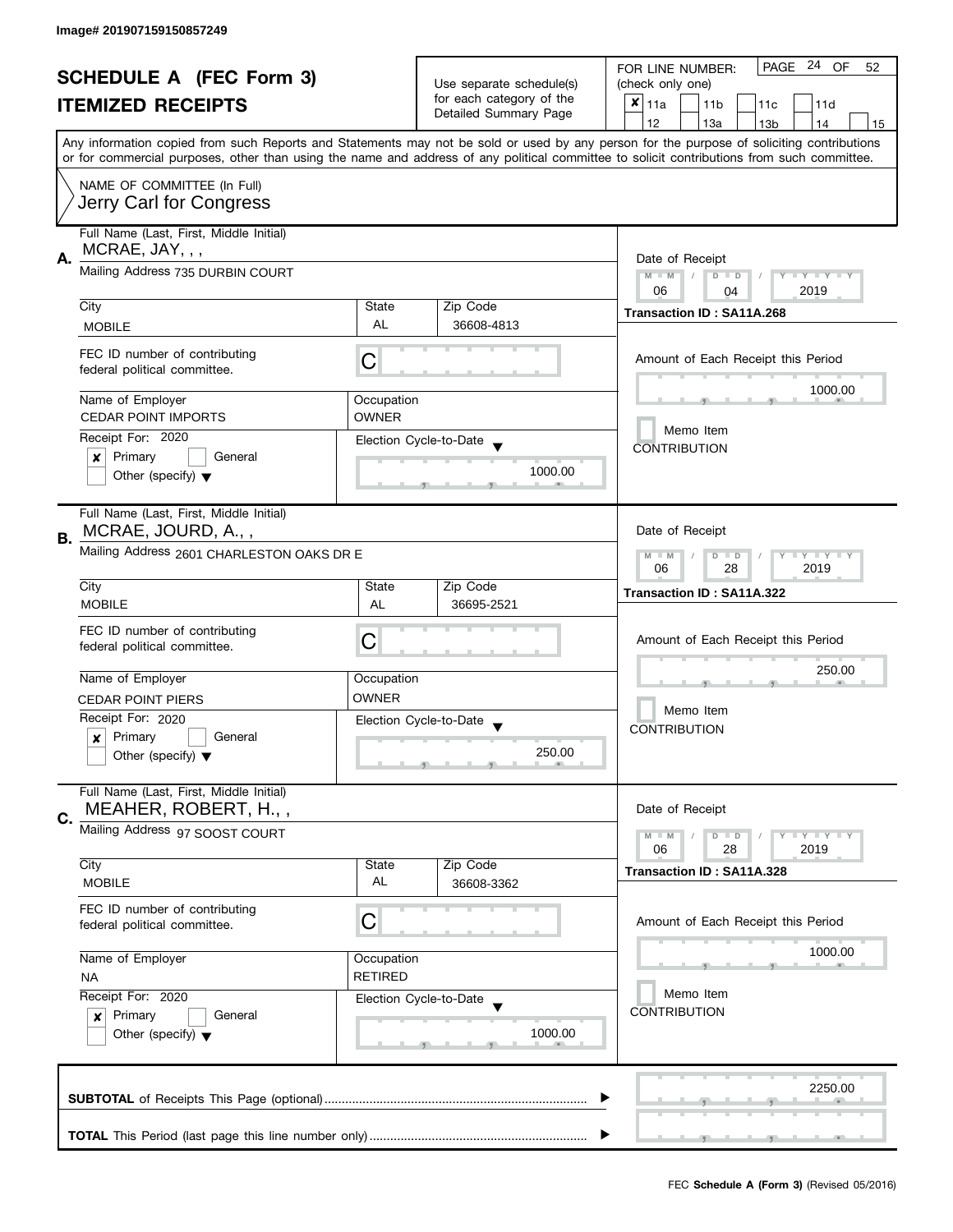| <b>SCHEDULE A (FEC Form 3)</b> |                                                               |                  | PAGE 25<br>OF<br>FOR LINE NUMBER:<br>52              |                                                                                                                                            |  |
|--------------------------------|---------------------------------------------------------------|------------------|------------------------------------------------------|--------------------------------------------------------------------------------------------------------------------------------------------|--|
|                                | <b>ITEMIZED RECEIPTS</b>                                      |                  | Use separate schedule(s)<br>for each category of the | (check only one)                                                                                                                           |  |
|                                |                                                               |                  |                                                      | $x _{11a}$<br>11 <sub>b</sub><br>11c<br>11d                                                                                                |  |
|                                |                                                               |                  | Detailed Summary Page                                | 12<br>13a<br>14<br>13 <sub>b</sub><br>15                                                                                                   |  |
|                                |                                                               |                  |                                                      | Any information copied from such Reports and Statements may not be sold or used by any person for the purpose of soliciting contributions  |  |
|                                |                                                               |                  |                                                      | or for commercial purposes, other than using the name and address of any political committee to solicit contributions from such committee. |  |
|                                | NAME OF COMMITTEE (In Full)                                   |                  |                                                      |                                                                                                                                            |  |
|                                |                                                               |                  |                                                      |                                                                                                                                            |  |
| Jerry Carl for Congress        |                                                               |                  |                                                      |                                                                                                                                            |  |
|                                | Full Name (Last, First, Middle Initial)                       |                  |                                                      |                                                                                                                                            |  |
|                                | MEYERS, LARRY, R.,,                                           |                  |                                                      |                                                                                                                                            |  |
| А.                             | Mailing Address 411 W FOURTH ST                               |                  |                                                      | Date of Receipt<br>$M - M$<br>$D$ $D$<br>Y I Y I Y I Y                                                                                     |  |
|                                |                                                               |                  |                                                      | 06<br>2019<br>12                                                                                                                           |  |
|                                | City                                                          | State            | Zip Code                                             |                                                                                                                                            |  |
|                                | <b>EDWARDSVILLE</b>                                           | IL               | 62025-1457                                           | Transaction ID: SA11A.276                                                                                                                  |  |
|                                |                                                               |                  |                                                      |                                                                                                                                            |  |
|                                | FEC ID number of contributing                                 | С                |                                                      | Amount of Each Receipt this Period                                                                                                         |  |
|                                | federal political committee.                                  |                  |                                                      |                                                                                                                                            |  |
|                                | Name of Employer                                              | Occupation       |                                                      | 300.00                                                                                                                                     |  |
|                                | SELF-EMPLOYED                                                 |                  | <b>ELECTRICAL SUPPLIES</b>                           |                                                                                                                                            |  |
|                                |                                                               |                  |                                                      | Memo Item                                                                                                                                  |  |
|                                | Receipt For: 2020                                             |                  | Election Cycle-to-Date                               | <b>CONTRIBUTION</b>                                                                                                                        |  |
|                                | Primary<br>General<br>×                                       |                  | 300.00                                               |                                                                                                                                            |  |
|                                | Other (specify) $\blacktriangledown$                          |                  |                                                      |                                                                                                                                            |  |
|                                |                                                               |                  |                                                      |                                                                                                                                            |  |
|                                | Full Name (Last, First, Middle Initial)                       |                  |                                                      |                                                                                                                                            |  |
| В.                             | MIDDLETON, ROB, , ,                                           |                  |                                                      | Date of Receipt                                                                                                                            |  |
|                                | Mailing Address 1087 SOUTHERN WAY COURT                       |                  |                                                      | Y LY LY<br>$M - M$<br>$D$ $D$                                                                                                              |  |
|                                |                                                               |                  |                                                      | 19<br>2019<br>06                                                                                                                           |  |
|                                | City                                                          | State            | Zip Code                                             | Transaction ID: SA11A.300                                                                                                                  |  |
|                                | <b>MOBILE</b>                                                 | AL               | 36609-                                               |                                                                                                                                            |  |
|                                | FEC ID number of contributing                                 |                  |                                                      | Amount of Each Receipt this Period                                                                                                         |  |
|                                | federal political committee.                                  | C                |                                                      |                                                                                                                                            |  |
|                                | Name of Employer                                              | Occupation       |                                                      | 250.00                                                                                                                                     |  |
|                                |                                                               | <b>OWNER</b>     |                                                      |                                                                                                                                            |  |
|                                | RM CONSTRUCTION                                               |                  |                                                      | Memo Item                                                                                                                                  |  |
|                                | Receipt For: 2020                                             |                  | Election Cycle-to-Date                               | <b>CONTRIBUTION</b>                                                                                                                        |  |
|                                | Primary<br>General<br>$\boldsymbol{x}$                        |                  | 250.00                                               |                                                                                                                                            |  |
|                                | Other (specify) $\blacktriangledown$                          |                  |                                                      |                                                                                                                                            |  |
|                                | Full Name (Last, First, Middle Initial)                       |                  |                                                      |                                                                                                                                            |  |
|                                | MORRISSETTE, HARRIS, V.,,                                     |                  |                                                      | Date of Receipt                                                                                                                            |  |
| C.                             | Mailing Address 100 JACINTOPORT BLVD                          |                  |                                                      |                                                                                                                                            |  |
|                                |                                                               |                  |                                                      | $M - M$<br>$Y \perp Y \perp Y$<br>$D$ $D$<br>06<br>12<br>2019                                                                              |  |
|                                | City                                                          | State            | Zip Code                                             |                                                                                                                                            |  |
|                                | <b>SARALAND</b>                                               | AL               | 36571-3304                                           | Transaction ID: SA11A.280                                                                                                                  |  |
|                                |                                                               |                  |                                                      |                                                                                                                                            |  |
|                                | FEC ID number of contributing<br>federal political committee. | С                |                                                      | Amount of Each Receipt this Period                                                                                                         |  |
|                                |                                                               |                  |                                                      |                                                                                                                                            |  |
|                                | Name of Employer                                              | Occupation       |                                                      | 500.00                                                                                                                                     |  |
|                                | CHINA DOLL RICE                                               | <b>PRESIDENT</b> |                                                      |                                                                                                                                            |  |
|                                | Receipt For: 2020                                             |                  | Election Cycle-to-Date                               | Memo Item                                                                                                                                  |  |
|                                | Primary<br>General<br>$\mathbf{x}$                            |                  |                                                      | <b>CONTRIBUTION</b>                                                                                                                        |  |
|                                | Other (specify) $\blacktriangledown$                          |                  | 500.00                                               |                                                                                                                                            |  |
|                                |                                                               |                  |                                                      |                                                                                                                                            |  |
|                                |                                                               |                  |                                                      |                                                                                                                                            |  |
|                                |                                                               |                  |                                                      | 1050.00                                                                                                                                    |  |
|                                |                                                               |                  |                                                      |                                                                                                                                            |  |
|                                |                                                               |                  |                                                      |                                                                                                                                            |  |
|                                |                                                               |                  |                                                      |                                                                                                                                            |  |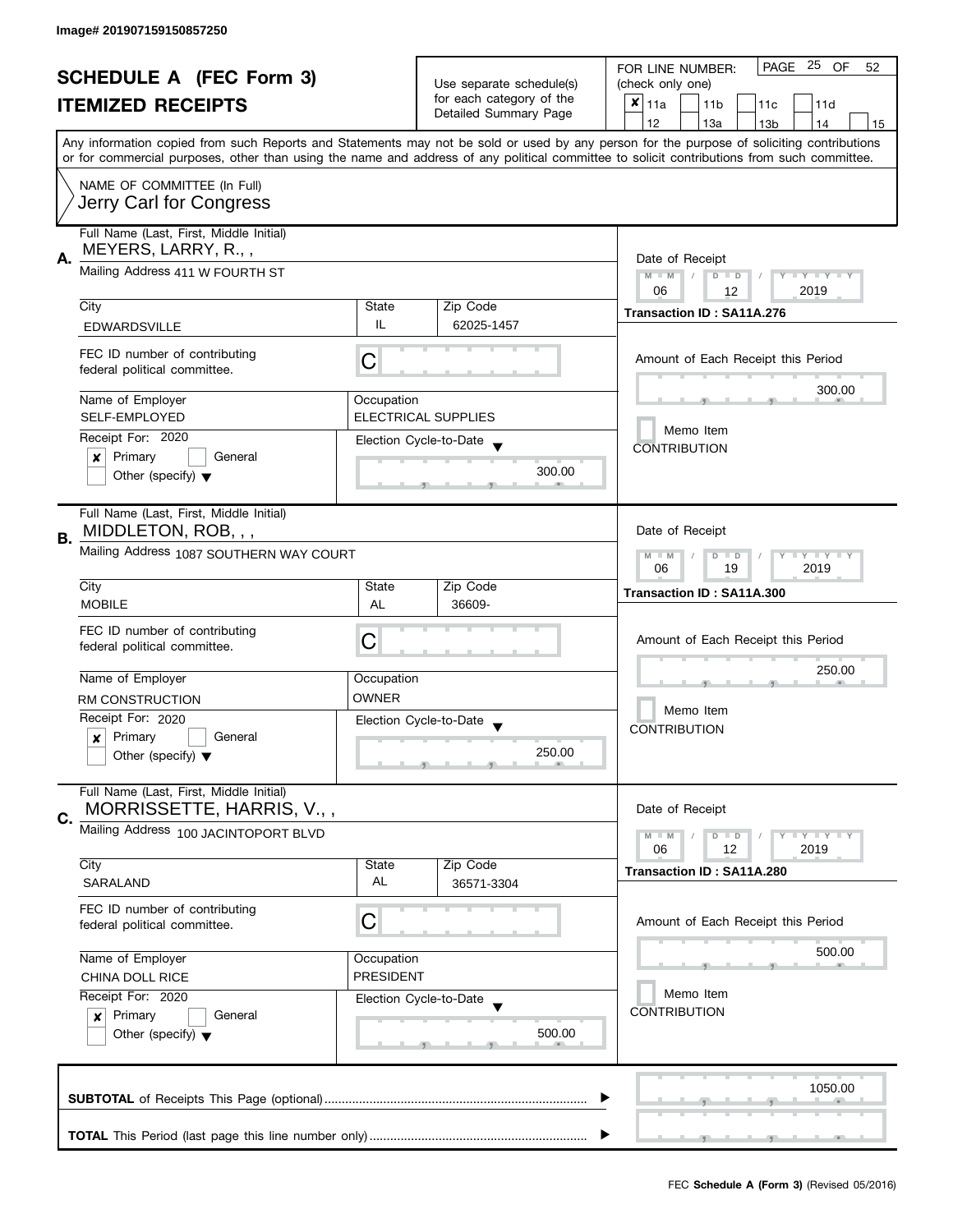| <b>SCHEDULE A (FEC Form 3)</b> |                                         |                            | PAGE 26<br>OF<br>FOR LINE NUMBER:<br>52           |                                                                                                                                            |  |
|--------------------------------|-----------------------------------------|----------------------------|---------------------------------------------------|--------------------------------------------------------------------------------------------------------------------------------------------|--|
|                                |                                         |                            | Use separate schedule(s)                          | (check only one)                                                                                                                           |  |
|                                | <b>ITEMIZED RECEIPTS</b>                |                            | for each category of the<br>Detailed Summary Page | $x _{11a}$<br>11 <sub>b</sub><br>11c<br>11d                                                                                                |  |
|                                |                                         |                            |                                                   | 12<br>13a<br>14<br>13 <sub>b</sub><br>15                                                                                                   |  |
|                                |                                         |                            |                                                   | Any information copied from such Reports and Statements may not be sold or used by any person for the purpose of soliciting contributions  |  |
|                                |                                         |                            |                                                   | or for commercial purposes, other than using the name and address of any political committee to solicit contributions from such committee. |  |
|                                | NAME OF COMMITTEE (In Full)             |                            |                                                   |                                                                                                                                            |  |
|                                | Jerry Carl for Congress                 |                            |                                                   |                                                                                                                                            |  |
|                                |                                         |                            |                                                   |                                                                                                                                            |  |
|                                | Full Name (Last, First, Middle Initial) |                            |                                                   |                                                                                                                                            |  |
|                                | MOSTELLAR, MARK, , ,                    | Date of Receipt            |                                                   |                                                                                                                                            |  |
| А.                             | Mailing Address 3 KINGSWAY              |                            |                                                   | $M - M$<br>$D$ $D$<br>Y TY TY TY                                                                                                           |  |
|                                |                                         |                            |                                                   | 05<br>2019<br>15                                                                                                                           |  |
|                                | City                                    | State                      | Zip Code                                          |                                                                                                                                            |  |
|                                | <b>MOBILE</b>                           | AL                         | 36608-2630                                        | Transaction ID: SA11A.258                                                                                                                  |  |
|                                |                                         |                            |                                                   |                                                                                                                                            |  |
|                                | FEC ID number of contributing           | С                          |                                                   | Amount of Each Receipt this Period                                                                                                         |  |
|                                | federal political committee.            |                            |                                                   |                                                                                                                                            |  |
|                                |                                         |                            |                                                   | 1000.00                                                                                                                                    |  |
|                                | Name of Employer<br>MOBILE ASPHALT CO   | Occupation<br><b>OWNER</b> |                                                   |                                                                                                                                            |  |
|                                |                                         |                            |                                                   | Memo Item                                                                                                                                  |  |
|                                | Receipt For: 2020                       |                            | Election Cycle-to-Date                            | <b>CONTRIBUTION</b>                                                                                                                        |  |
|                                | Primary<br>General<br>×                 |                            |                                                   |                                                                                                                                            |  |
|                                | Other (specify) $\blacktriangledown$    |                            | 1000.00                                           |                                                                                                                                            |  |
|                                |                                         |                            |                                                   |                                                                                                                                            |  |
|                                | Full Name (Last, First, Middle Initial) |                            |                                                   |                                                                                                                                            |  |
| В.                             | MYLES, NANCY, J.,,                      |                            |                                                   | Date of Receipt                                                                                                                            |  |
|                                | Mailing Address 5000 NANCY LANE         |                            |                                                   | Y LY LY<br>$M - M$<br>$D$ $D$                                                                                                              |  |
|                                |                                         |                            |                                                   | 28<br>2019<br>06                                                                                                                           |  |
|                                | City                                    | State                      | Zip Code                                          | Transaction ID: SA11A.304                                                                                                                  |  |
|                                | <b>GRAND BAY</b>                        | AL                         | 36541-3118                                        |                                                                                                                                            |  |
|                                | FEC ID number of contributing           |                            |                                                   |                                                                                                                                            |  |
|                                | federal political committee.            | C                          |                                                   | Amount of Each Receipt this Period                                                                                                         |  |
|                                |                                         |                            |                                                   |                                                                                                                                            |  |
|                                | Name of Employer                        | Occupation                 |                                                   | 2800.00                                                                                                                                    |  |
|                                | <b>RETIRED</b>                          | <b>RETIRED</b>             |                                                   |                                                                                                                                            |  |
|                                | Receipt For: 2020                       |                            |                                                   | Memo Item                                                                                                                                  |  |
|                                | Primary<br>General<br>x                 |                            | Election Cycle-to-Date                            | <b>CONTRIBUTION</b>                                                                                                                        |  |
|                                | Other (specify) $\blacktriangledown$    |                            | 8400.00                                           |                                                                                                                                            |  |
|                                |                                         |                            |                                                   |                                                                                                                                            |  |
|                                | Full Name (Last, First, Middle Initial) |                            |                                                   |                                                                                                                                            |  |
|                                | NEEL, W HIBBETT,,,                      |                            |                                                   | Date of Receipt                                                                                                                            |  |
| C.                             |                                         |                            |                                                   |                                                                                                                                            |  |
|                                | Mailing Address P.O. BOX 22625          |                            |                                                   | $M - M$<br>T Y T Y T Y<br>$D$ $D$                                                                                                          |  |
|                                | City                                    | State                      | Zip Code                                          | 06<br>21<br>2019                                                                                                                           |  |
|                                | <b>JACKSON</b>                          | <b>MS</b>                  | 39225-2625                                        | Transaction ID: SA11A.286                                                                                                                  |  |
|                                |                                         |                            |                                                   |                                                                                                                                            |  |
|                                | FEC ID number of contributing           |                            |                                                   |                                                                                                                                            |  |
|                                | federal political committee.            | С                          |                                                   | Amount of Each Receipt this Period                                                                                                         |  |
|                                |                                         |                            |                                                   | 1000.00                                                                                                                                    |  |
|                                | Name of Employer                        | Occupation                 |                                                   |                                                                                                                                            |  |
|                                | NEEL-SCHAFFER ENG CO                    | <b>OWNER</b>               |                                                   |                                                                                                                                            |  |
|                                | Receipt For: 2020                       |                            | Election Cycle-to-Date                            | Memo Item                                                                                                                                  |  |
|                                | Primary<br>General<br>$\mathbf{x}$      |                            |                                                   | <b>CONTRIBUTION</b>                                                                                                                        |  |
|                                | Other (specify) $\blacktriangledown$    |                            | 1000.00                                           |                                                                                                                                            |  |
|                                |                                         |                            |                                                   |                                                                                                                                            |  |
|                                |                                         |                            |                                                   |                                                                                                                                            |  |
|                                |                                         |                            |                                                   | 4800.00                                                                                                                                    |  |
|                                |                                         |                            |                                                   |                                                                                                                                            |  |
|                                |                                         |                            |                                                   |                                                                                                                                            |  |
|                                |                                         |                            |                                                   |                                                                                                                                            |  |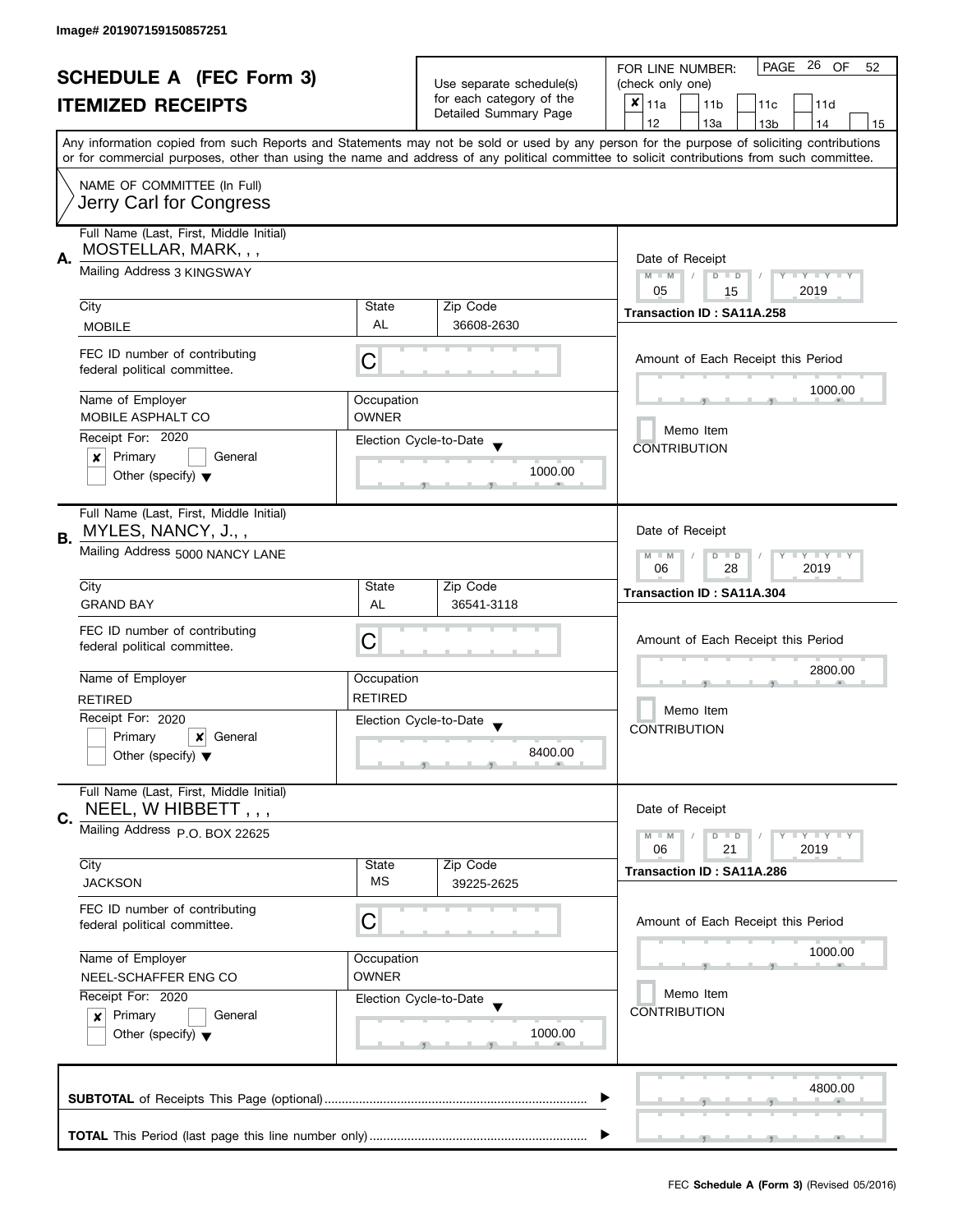|    | <b>SCHEDULE A (FEC Form 3)</b><br><b>ITEMIZED RECEIPTS</b>                                                                                                                                                           |                                | Use separate schedule(s)<br>for each category of the<br>Detailed Summary Page | PAGE 27 OF<br>FOR LINE NUMBER:<br>52<br>(check only one)<br>$\boldsymbol{x}$<br>  11a<br>11 <sub>b</sub><br>11 <sub>c</sub><br>11d<br>12<br>13a<br>13 <sub>b</sub><br>14<br>15                                                                                                          |
|----|----------------------------------------------------------------------------------------------------------------------------------------------------------------------------------------------------------------------|--------------------------------|-------------------------------------------------------------------------------|-----------------------------------------------------------------------------------------------------------------------------------------------------------------------------------------------------------------------------------------------------------------------------------------|
|    | NAME OF COMMITTEE (In Full)<br>Jerry Carl for Congress                                                                                                                                                               |                                |                                                                               | Any information copied from such Reports and Statements may not be sold or used by any person for the purpose of soliciting contributions<br>or for commercial purposes, other than using the name and address of any political committee to solicit contributions from such committee. |
| А. | Full Name (Last, First, Middle Initial)<br>NIX, MERSEY, , ,<br>Mailing Address 15 KINGSWAY                                                                                                                           |                                |                                                                               | Date of Receipt<br>Y TY TY TY<br>$M - M$<br>$D$ $D$<br>2019<br>06<br>10                                                                                                                                                                                                                 |
|    | City                                                                                                                                                                                                                 | State                          | Zip Code                                                                      | Transaction ID: SA11A.293                                                                                                                                                                                                                                                               |
|    | <b>MOBILE</b><br>FEC ID number of contributing<br>federal political committee.                                                                                                                                       | AL<br>C                        | 36608-2630                                                                    | Amount of Each Receipt this Period                                                                                                                                                                                                                                                      |
|    | Name of Employer<br><b>NA</b><br>Receipt For: 2020<br>General<br>Primary<br>x<br>Other (specify) $\blacktriangledown$                                                                                                | Occupation<br><b>HOMEMAKER</b> | Election Cycle-to-Date<br>300.00                                              | 300.00<br>Memo Item<br><b>CONTRIBUTION</b>                                                                                                                                                                                                                                              |
| В. | Full Name (Last, First, Middle Initial)<br>O'BRIEN, JEANNENE, , ,<br>Mailing Address 2707 HIGHWAY 52<br>City                                                                                                         | State                          | Zip Code                                                                      | Date of Receipt<br>$Y - Y - Y - Y - Y$<br>$M - M$<br>$D$ $D$<br>28<br>2019<br>06                                                                                                                                                                                                        |
|    | <b>HELENA</b>                                                                                                                                                                                                        | AL                             | 35080-7101                                                                    | Transaction ID: SA11A.310                                                                                                                                                                                                                                                               |
|    | FEC ID number of contributing<br>federal political committee.<br>Name of Employer<br>J L O'BRIEN & ASSOCIATES<br>Receipt For: 2020<br>Primary<br>General<br>$\boldsymbol{x}$<br>Other (specify) $\blacktriangledown$ | C<br>Occupation<br><b>CFO</b>  | Election Cycle-to-Date<br>$\overline{\phantom{a}}$<br>250.00                  | Amount of Each Receipt this Period<br>250.00<br>Memo Item<br><b>CONTRIBUTION</b>                                                                                                                                                                                                        |
| C. | Full Name (Last, First, Middle Initial)<br>O'NEILL, GINA, , ,                                                                                                                                                        |                                |                                                                               | Date of Receipt                                                                                                                                                                                                                                                                         |
|    | Mailing Address 30530 MIDDLE CREEK CIRCLE                                                                                                                                                                            |                                |                                                                               | Y X Y X Y X<br>$M - M$<br>$D$ $D$                                                                                                                                                                                                                                                       |
|    | City<br><b>SPANISH FORT</b>                                                                                                                                                                                          | State<br>AL                    | Zip Code<br>36527-5686                                                        | 2019<br>05<br>28<br>Transaction ID: SA11A.273                                                                                                                                                                                                                                           |
|    | FEC ID number of contributing<br>federal political committee.                                                                                                                                                        | C                              |                                                                               | Amount of Each Receipt this Period                                                                                                                                                                                                                                                      |
|    | Name of Employer<br><b>NA</b>                                                                                                                                                                                        | Occupation<br><b>HOMEMAKER</b> |                                                                               | 1250.00                                                                                                                                                                                                                                                                                 |
|    | Receipt For: 2020<br>Primary<br>General<br>$\boldsymbol{x}$<br>Other (specify) $\blacktriangledown$                                                                                                                  |                                | Election Cycle-to-Date<br>1250.00                                             | Memo Item<br><b>CONTRIBUTION</b>                                                                                                                                                                                                                                                        |
|    |                                                                                                                                                                                                                      |                                |                                                                               | 1800.00                                                                                                                                                                                                                                                                                 |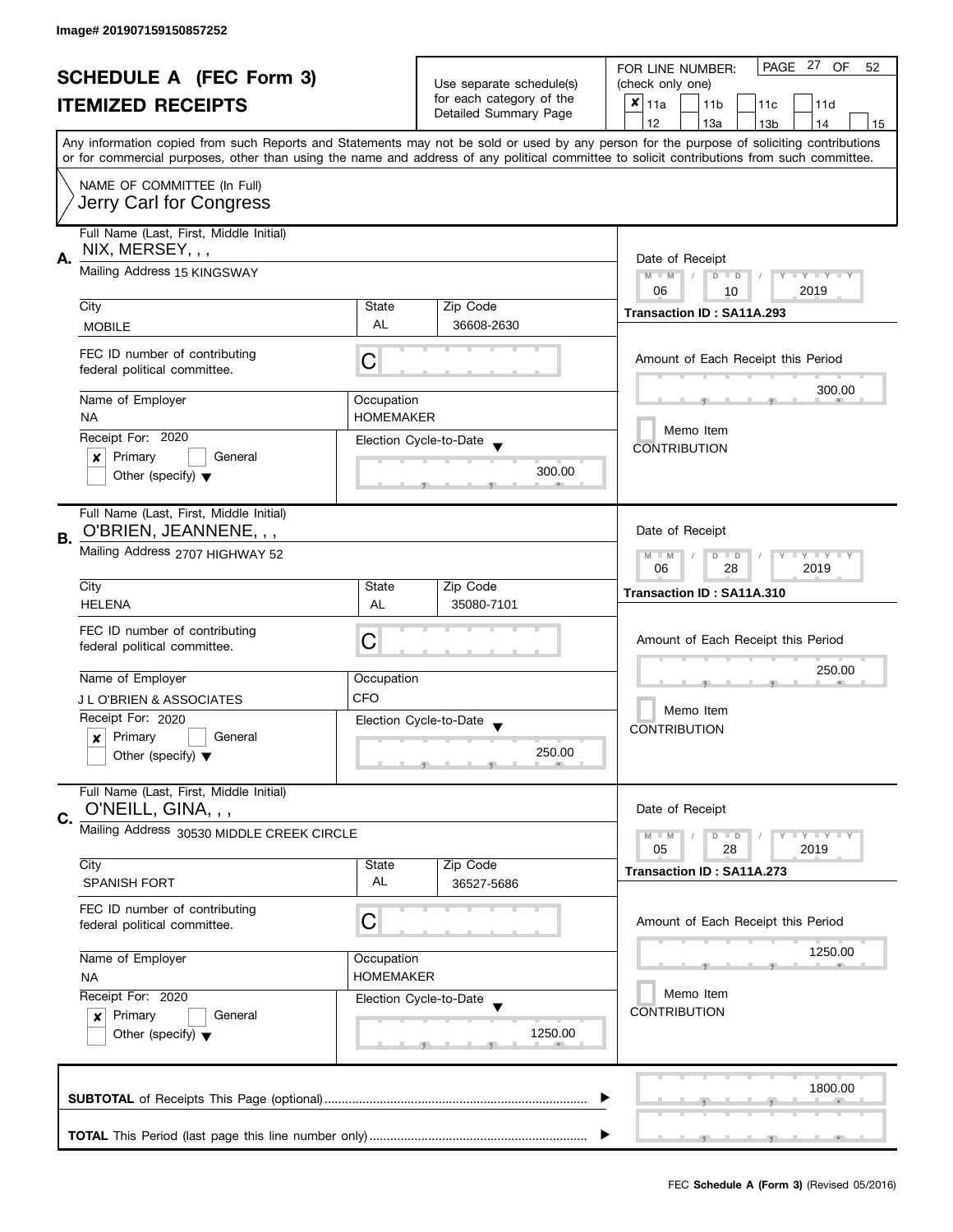| <b>SCHEDULE A (FEC Form 3)</b> |                                                               |                                                               | PAGE 28 OF<br>FOR LINE NUMBER:<br>52               |                                                                                                                                                                                                                                                                                         |  |
|--------------------------------|---------------------------------------------------------------|---------------------------------------------------------------|----------------------------------------------------|-----------------------------------------------------------------------------------------------------------------------------------------------------------------------------------------------------------------------------------------------------------------------------------------|--|
|                                |                                                               | Use separate schedule(s)                                      | (check only one)                                   |                                                                                                                                                                                                                                                                                         |  |
|                                | <b>ITEMIZED RECEIPTS</b>                                      |                                                               | for each category of the                           | $x _{11a}$<br>11 <sub>b</sub><br>11c<br>11d                                                                                                                                                                                                                                             |  |
|                                |                                                               |                                                               | Detailed Summary Page                              | 12<br>13a<br>13 <sub>b</sub><br>14<br>15                                                                                                                                                                                                                                                |  |
|                                |                                                               |                                                               |                                                    | Any information copied from such Reports and Statements may not be sold or used by any person for the purpose of soliciting contributions<br>or for commercial purposes, other than using the name and address of any political committee to solicit contributions from such committee. |  |
|                                | NAME OF COMMITTEE (In Full)                                   |                                                               |                                                    |                                                                                                                                                                                                                                                                                         |  |
|                                | Jerry Carl for Congress                                       |                                                               |                                                    |                                                                                                                                                                                                                                                                                         |  |
|                                | Full Name (Last, First, Middle Initial)                       |                                                               |                                                    |                                                                                                                                                                                                                                                                                         |  |
| А.                             | O'NEILL, MIKE, , ,                                            |                                                               |                                                    | Date of Receipt                                                                                                                                                                                                                                                                         |  |
|                                | Mailing Address 30530 MIDDLE CREEK CIRCLE                     |                                                               | Y TY TY TY<br>$M - M$<br>$\sqrt{2}$<br>$D$ $D$     |                                                                                                                                                                                                                                                                                         |  |
|                                | City                                                          | State                                                         | Zip Code                                           | 05<br>2019<br>28                                                                                                                                                                                                                                                                        |  |
|                                | <b>SPANISH FORT</b>                                           | AL                                                            | 36527-5686                                         | Transaction ID: SA11A.274                                                                                                                                                                                                                                                               |  |
|                                |                                                               |                                                               |                                                    |                                                                                                                                                                                                                                                                                         |  |
|                                | FEC ID number of contributing<br>federal political committee. | C                                                             |                                                    | Amount of Each Receipt this Period                                                                                                                                                                                                                                                      |  |
|                                | Name of Employer                                              | Occupation                                                    |                                                    | 1250.00                                                                                                                                                                                                                                                                                 |  |
|                                | KJS SUPPLY CO                                                 | <b>OWNER</b>                                                  |                                                    |                                                                                                                                                                                                                                                                                         |  |
|                                | Receipt For: 2020                                             |                                                               | Election Cycle-to-Date                             | Memo Item<br><b>CONTRIBUTION</b>                                                                                                                                                                                                                                                        |  |
|                                | Primary<br>General<br>×                                       |                                                               | 1250.00                                            |                                                                                                                                                                                                                                                                                         |  |
|                                | Other (specify) $\blacktriangledown$                          |                                                               |                                                    |                                                                                                                                                                                                                                                                                         |  |
|                                | Full Name (Last, First, Middle Initial)                       |                                                               |                                                    |                                                                                                                                                                                                                                                                                         |  |
| В.                             | ORRELL, JEREMY, BRETT,,                                       |                                                               |                                                    | Date of Receipt                                                                                                                                                                                                                                                                         |  |
|                                | Mailing Address 8315 OROURKE CT                               | $Y - Y - Y - Y - Y$<br>$M - M$<br>$D$ $D$<br>21<br>2019<br>06 |                                                    |                                                                                                                                                                                                                                                                                         |  |
|                                | City                                                          | State                                                         | Zip Code                                           | Transaction ID: SA11A.288                                                                                                                                                                                                                                                               |  |
|                                | <b>MOBILE</b>                                                 | AL                                                            | 36695-6308                                         |                                                                                                                                                                                                                                                                                         |  |
|                                | FEC ID number of contributing                                 | C                                                             |                                                    | Amount of Each Receipt this Period                                                                                                                                                                                                                                                      |  |
|                                | federal political committee.                                  |                                                               |                                                    |                                                                                                                                                                                                                                                                                         |  |
|                                | Name of Employer                                              | Occupation                                                    |                                                    | 1500.00                                                                                                                                                                                                                                                                                 |  |
|                                | POLY SURVEYING CO                                             | <b>VICE PRESIDENT</b>                                         |                                                    |                                                                                                                                                                                                                                                                                         |  |
|                                | Receipt For: 2020                                             |                                                               |                                                    | Memo Item                                                                                                                                                                                                                                                                               |  |
|                                | Primary<br>General<br>×                                       |                                                               | Election Cycle-to-Date<br>$\overline{\phantom{a}}$ | <b>CONTRIBUTION</b>                                                                                                                                                                                                                                                                     |  |
|                                | Other (specify) $\blacktriangledown$                          |                                                               | 1500.00                                            |                                                                                                                                                                                                                                                                                         |  |
|                                |                                                               |                                                               |                                                    |                                                                                                                                                                                                                                                                                         |  |
|                                | Full Name (Last, First, Middle Initial)                       |                                                               |                                                    |                                                                                                                                                                                                                                                                                         |  |
| C.                             | OYLER, RICHARD, , ,                                           |                                                               |                                                    | Date of Receipt                                                                                                                                                                                                                                                                         |  |
|                                | Mailing Address 1835 HOLLEY BRANCH COURT                      |                                                               |                                                    | <b>LYLYLY</b><br>$M - M$<br>$D$ $D$<br>05<br>15<br>2019                                                                                                                                                                                                                                 |  |
|                                | City                                                          | State                                                         | Zip Code                                           | Transaction ID: SA11A.257                                                                                                                                                                                                                                                               |  |
|                                | <b>MOBILE</b>                                                 | AL                                                            | 36695-9591                                         |                                                                                                                                                                                                                                                                                         |  |
|                                | FEC ID number of contributing                                 |                                                               |                                                    |                                                                                                                                                                                                                                                                                         |  |
|                                | federal political committee.                                  | С                                                             |                                                    | Amount of Each Receipt this Period                                                                                                                                                                                                                                                      |  |
|                                | Name of Employer                                              | Occupation                                                    |                                                    | 2500.00                                                                                                                                                                                                                                                                                 |  |
|                                | <b>COMPASS URGENT CARE</b>                                    | <b>DOCTOR</b>                                                 |                                                    |                                                                                                                                                                                                                                                                                         |  |
|                                | Receipt For: 2020                                             |                                                               | Election Cycle-to-Date                             | Memo Item                                                                                                                                                                                                                                                                               |  |
|                                | Primary<br>General<br>$\boldsymbol{x}$                        |                                                               |                                                    | <b>CONTRIBUTION</b>                                                                                                                                                                                                                                                                     |  |
|                                | Other (specify) $\blacktriangledown$                          |                                                               | 2500.00                                            |                                                                                                                                                                                                                                                                                         |  |
|                                |                                                               |                                                               |                                                    |                                                                                                                                                                                                                                                                                         |  |
|                                |                                                               |                                                               |                                                    |                                                                                                                                                                                                                                                                                         |  |
|                                |                                                               |                                                               |                                                    | 5250.00                                                                                                                                                                                                                                                                                 |  |
|                                |                                                               |                                                               |                                                    |                                                                                                                                                                                                                                                                                         |  |
|                                |                                                               |                                                               |                                                    |                                                                                                                                                                                                                                                                                         |  |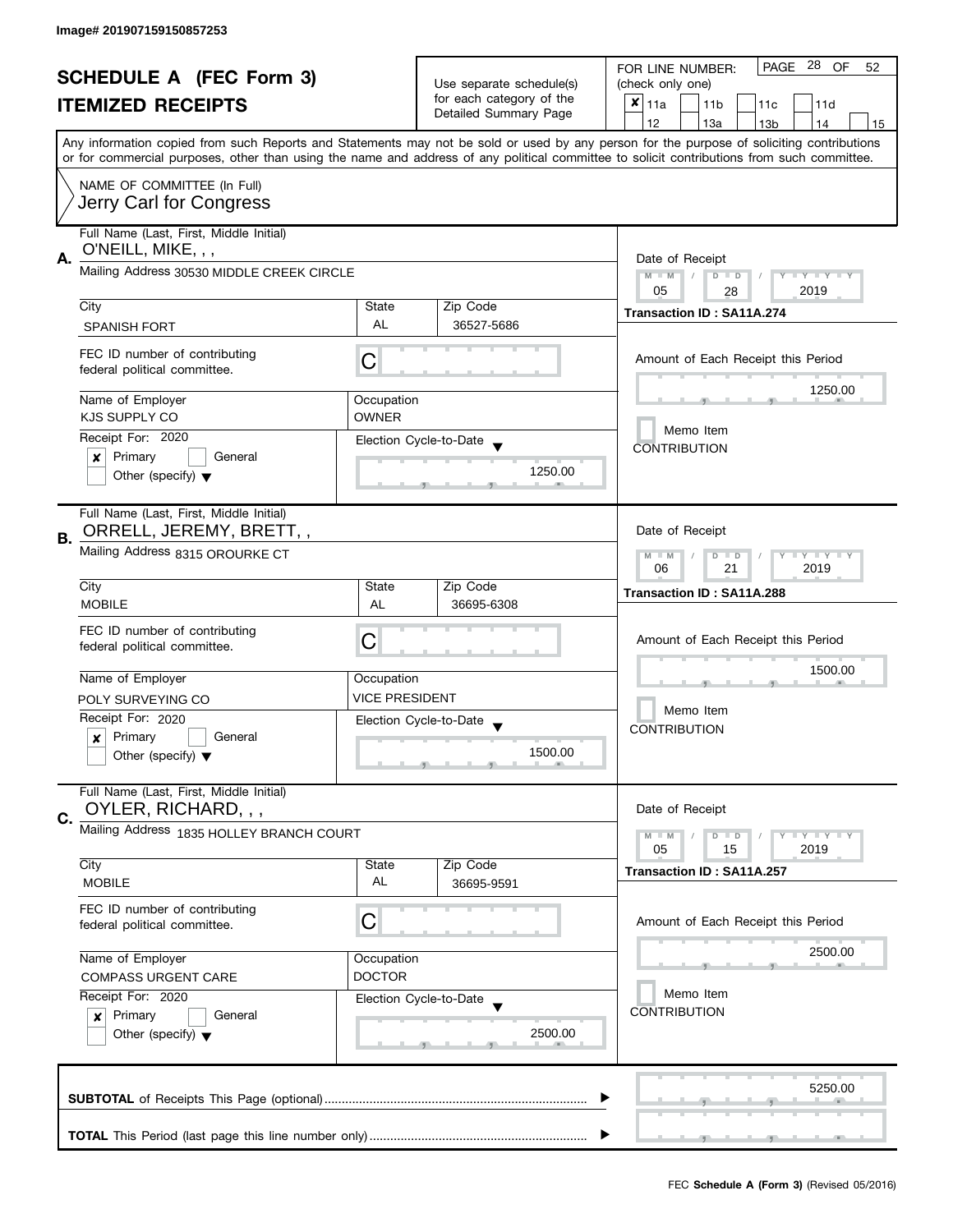|                          |                                         |                                    | PAGE 29 OF<br>FOR LINE NUMBER:<br>52               |                                                                                                                                            |  |
|--------------------------|-----------------------------------------|------------------------------------|----------------------------------------------------|--------------------------------------------------------------------------------------------------------------------------------------------|--|
|                          | <b>SCHEDULE A (FEC Form 3)</b>          |                                    | Use separate schedule(s)                           | (check only one)                                                                                                                           |  |
| <b>ITEMIZED RECEIPTS</b> |                                         | for each category of the           | $x _{11a}$<br>11 <sub>b</sub><br>11c<br>11d        |                                                                                                                                            |  |
|                          |                                         |                                    | Detailed Summary Page                              | 12<br>13a<br>13 <sub>b</sub><br>14<br>15                                                                                                   |  |
|                          |                                         |                                    |                                                    | Any information copied from such Reports and Statements may not be sold or used by any person for the purpose of soliciting contributions  |  |
|                          |                                         |                                    |                                                    | or for commercial purposes, other than using the name and address of any political committee to solicit contributions from such committee. |  |
|                          | NAME OF COMMITTEE (In Full)             |                                    |                                                    |                                                                                                                                            |  |
|                          |                                         |                                    |                                                    |                                                                                                                                            |  |
|                          | Jerry Carl for Congress                 |                                    |                                                    |                                                                                                                                            |  |
|                          | Full Name (Last, First, Middle Initial) |                                    |                                                    |                                                                                                                                            |  |
|                          | PILOT, E GRACE, ,,                      |                                    |                                                    |                                                                                                                                            |  |
| А.                       | Mailing Address P.O. BOX 91206          |                                    |                                                    | Date of Receipt                                                                                                                            |  |
|                          |                                         |                                    |                                                    | Y TY TY TY<br>$M - M$<br>$D$ $D$<br>2019<br>04<br>30                                                                                       |  |
|                          | City                                    | State                              | Zip Code                                           |                                                                                                                                            |  |
|                          | <b>MOBILE</b>                           | AL                                 | 36691-1206                                         | Transaction ID: SA11A.209                                                                                                                  |  |
|                          |                                         |                                    |                                                    |                                                                                                                                            |  |
|                          | FEC ID number of contributing           | С                                  |                                                    | Amount of Each Receipt this Period                                                                                                         |  |
|                          | federal political committee.            |                                    |                                                    |                                                                                                                                            |  |
|                          | Name of Employer                        |                                    |                                                    | 2800.00                                                                                                                                    |  |
|                          | PILOT INSURANCE                         | Occupation<br><b>SELF EMPLOYED</b> |                                                    |                                                                                                                                            |  |
|                          |                                         |                                    |                                                    | Memo Item                                                                                                                                  |  |
|                          | Receipt For: 2020                       |                                    | Election Cycle-to-Date                             | <b>CONTRIBUTION</b>                                                                                                                        |  |
|                          | Primary<br>General<br>×                 |                                    | 2800.00                                            |                                                                                                                                            |  |
|                          | Other (specify) $\blacktriangledown$    |                                    |                                                    |                                                                                                                                            |  |
|                          |                                         |                                    |                                                    |                                                                                                                                            |  |
|                          | Full Name (Last, First, Middle Initial) |                                    |                                                    |                                                                                                                                            |  |
| В.                       | PILOT, RODNEY, , ,                      |                                    |                                                    | Date of Receipt                                                                                                                            |  |
|                          | Mailing Address p.O. BOX 91206          |                                    |                                                    | $T + Y = Y + Y$<br>$M - M$<br>$D$ $D$                                                                                                      |  |
|                          |                                         |                                    |                                                    | 13<br>2019<br>06                                                                                                                           |  |
|                          | City                                    | State                              | Zip Code                                           | Transaction ID: SA11A.296                                                                                                                  |  |
|                          | <b>MOBILE</b>                           | AL                                 | 36691-1206                                         |                                                                                                                                            |  |
|                          | FEC ID number of contributing           |                                    |                                                    |                                                                                                                                            |  |
|                          | federal political committee.            | С                                  |                                                    | Amount of Each Receipt this Period                                                                                                         |  |
|                          |                                         |                                    |                                                    | 2000.00                                                                                                                                    |  |
|                          | Name of Employer                        | Occupation                         |                                                    |                                                                                                                                            |  |
|                          | PILOT INSURANCE                         | <b>OWNER</b>                       |                                                    |                                                                                                                                            |  |
|                          | Receipt For: 2020                       |                                    | Election Cycle-to-Date<br>$\overline{\phantom{a}}$ | Memo Item                                                                                                                                  |  |
|                          | Primary<br>General<br>x                 |                                    |                                                    | <b>CONTRIBUTION</b>                                                                                                                        |  |
|                          | Other (specify) $\blacktriangledown$    |                                    | 2000.00                                            |                                                                                                                                            |  |
|                          |                                         |                                    |                                                    |                                                                                                                                            |  |
|                          | Full Name (Last, First, Middle Initial) |                                    |                                                    |                                                                                                                                            |  |
| C.                       | Pursell, James, T,,                     |                                    |                                                    | Date of Receipt                                                                                                                            |  |
|                          | Mailing Address 2101 Marble Valley Rd   |                                    |                                                    | <b>LYLYLY</b><br>$M - M$<br>$D$ $D$                                                                                                        |  |
|                          |                                         |                                    |                                                    | 06<br>28<br>2019                                                                                                                           |  |
|                          | City                                    | State                              | Zip Code                                           | Transaction ID: D190202                                                                                                                    |  |
|                          | Sylacauga                               | AL                                 | 35151                                              |                                                                                                                                            |  |
|                          | FEC ID number of contributing           |                                    |                                                    |                                                                                                                                            |  |
|                          | federal political committee.            | С                                  |                                                    | Amount of Each Receipt this Period                                                                                                         |  |
|                          |                                         |                                    |                                                    |                                                                                                                                            |  |
|                          | Name of Employer                        | Occupation                         |                                                    | 2800.00                                                                                                                                    |  |
|                          | Retired                                 | Manufacturing                      |                                                    |                                                                                                                                            |  |
|                          | Receipt For: 2020                       |                                    | Election Cycle-to-Date                             | Memo Item                                                                                                                                  |  |
|                          | Primary<br>General<br>$\mathsf{x}$      |                                    |                                                    |                                                                                                                                            |  |
|                          | Other (specify) $\blacktriangledown$    |                                    | 3000.00                                            |                                                                                                                                            |  |
|                          |                                         |                                    |                                                    |                                                                                                                                            |  |
|                          |                                         |                                    |                                                    |                                                                                                                                            |  |
|                          |                                         |                                    |                                                    | 7600.00                                                                                                                                    |  |
|                          |                                         |                                    |                                                    |                                                                                                                                            |  |
|                          |                                         |                                    |                                                    |                                                                                                                                            |  |
|                          |                                         |                                    |                                                    |                                                                                                                                            |  |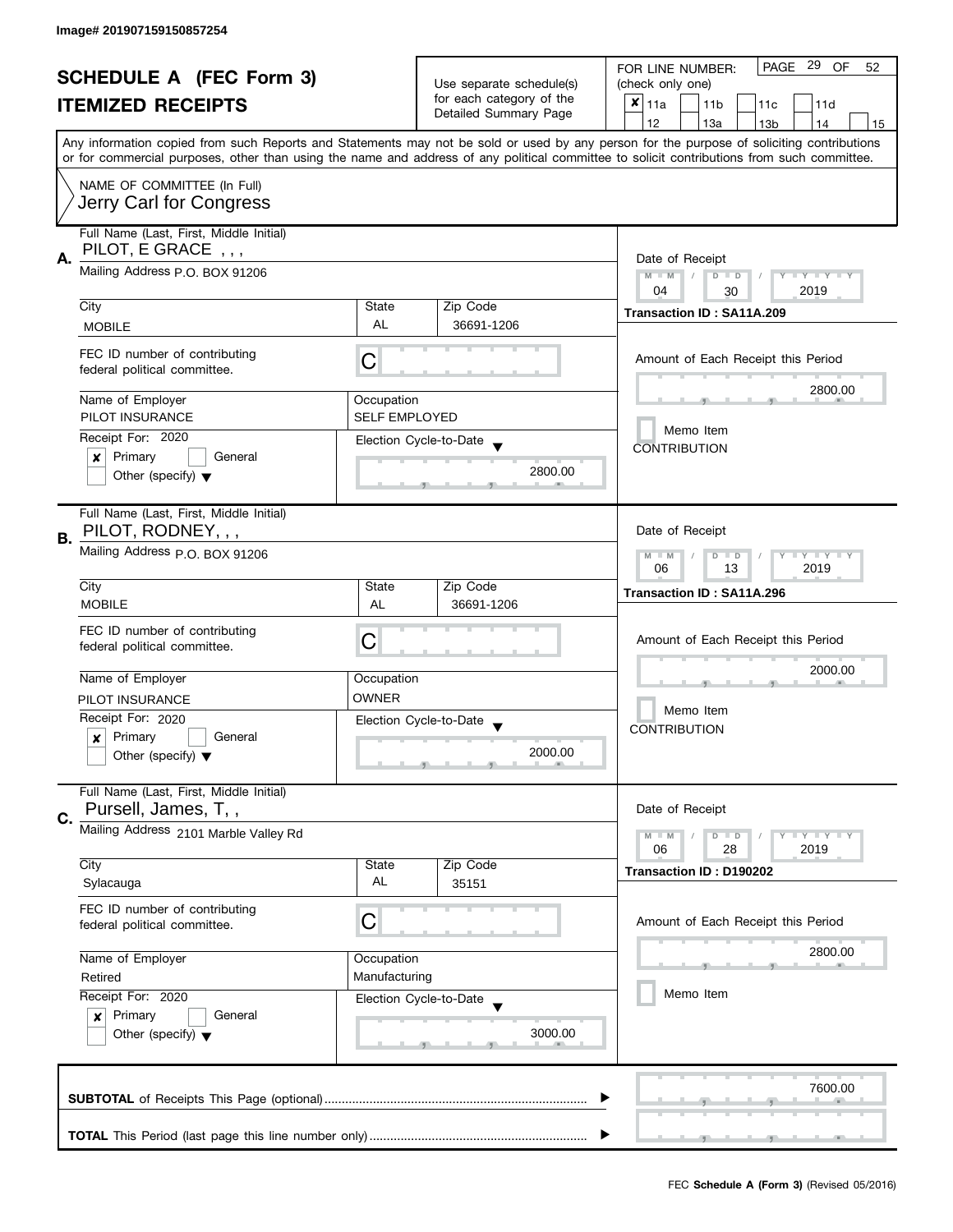| <b>SCHEDULE A (FEC Form 3)</b>                         |                                                                     |                                                               | PAGE 30 OF<br>FOR LINE NUMBER:<br>52           |                                                                                                                                                                                                                                                                                         |  |
|--------------------------------------------------------|---------------------------------------------------------------------|---------------------------------------------------------------|------------------------------------------------|-----------------------------------------------------------------------------------------------------------------------------------------------------------------------------------------------------------------------------------------------------------------------------------------|--|
|                                                        |                                                                     | Use separate schedule(s)                                      | (check only one)                               |                                                                                                                                                                                                                                                                                         |  |
|                                                        | <b>ITEMIZED RECEIPTS</b>                                            |                                                               | for each category of the                       | $x _{11a}$<br>11 <sub>b</sub><br>11d<br>11c                                                                                                                                                                                                                                             |  |
|                                                        |                                                                     |                                                               | Detailed Summary Page                          | 12<br>13a<br>13 <sub>b</sub><br>14<br>15                                                                                                                                                                                                                                                |  |
|                                                        |                                                                     |                                                               |                                                | Any information copied from such Reports and Statements may not be sold or used by any person for the purpose of soliciting contributions<br>or for commercial purposes, other than using the name and address of any political committee to solicit contributions from such committee. |  |
|                                                        |                                                                     |                                                               |                                                |                                                                                                                                                                                                                                                                                         |  |
| NAME OF COMMITTEE (In Full)<br>Jerry Carl for Congress |                                                                     |                                                               |                                                |                                                                                                                                                                                                                                                                                         |  |
| Full Name (Last, First, Middle Initial)                |                                                                     |                                                               |                                                |                                                                                                                                                                                                                                                                                         |  |
| А.                                                     | Pursell, James, T,,                                                 |                                                               |                                                | Date of Receipt                                                                                                                                                                                                                                                                         |  |
|                                                        | Mailing Address 2101 Marble Valley Rd                               | Y TY TY TY<br>$M - M$<br>$D$ $D$<br>06<br>2019<br>28          |                                                |                                                                                                                                                                                                                                                                                         |  |
|                                                        | City                                                                | State                                                         | Zip Code                                       | Transaction ID: D190203                                                                                                                                                                                                                                                                 |  |
|                                                        | Sylacauga                                                           | AL                                                            | 35151                                          |                                                                                                                                                                                                                                                                                         |  |
|                                                        | FEC ID number of contributing<br>federal political committee.       | С                                                             |                                                | Amount of Each Receipt this Period                                                                                                                                                                                                                                                      |  |
|                                                        | Name of Employer                                                    | Occupation                                                    |                                                | 200.00                                                                                                                                                                                                                                                                                  |  |
|                                                        | Retired                                                             | Manufacturing                                                 |                                                |                                                                                                                                                                                                                                                                                         |  |
|                                                        | Receipt For: 2020                                                   |                                                               |                                                | Memo Item                                                                                                                                                                                                                                                                               |  |
|                                                        | Primary<br>General                                                  |                                                               | Election Cycle-to-Date                         |                                                                                                                                                                                                                                                                                         |  |
|                                                        | x<br>Other (specify) $\blacktriangledown$                           |                                                               | 3000.00                                        |                                                                                                                                                                                                                                                                                         |  |
| В.                                                     | Full Name (Last, First, Middle Initial)<br>PURSELL, TAYLOR, , ,     |                                                               |                                                | Date of Receipt                                                                                                                                                                                                                                                                         |  |
|                                                        | Mailing Address 4116 ABINGDON LN                                    | $Y - Y - Y - Y - Y$<br>$M - M$<br>$D$ $D$<br>28<br>2019<br>06 |                                                |                                                                                                                                                                                                                                                                                         |  |
|                                                        | City                                                                | State                                                         | Zip Code                                       | Transaction ID: SA11A.325                                                                                                                                                                                                                                                               |  |
|                                                        | <b>MOUNTAIN BRK</b>                                                 | AL                                                            | 35243-1706                                     |                                                                                                                                                                                                                                                                                         |  |
|                                                        | FEC ID number of contributing                                       |                                                               |                                                |                                                                                                                                                                                                                                                                                         |  |
|                                                        | federal political committee.                                        | C                                                             |                                                | Amount of Each Receipt this Period                                                                                                                                                                                                                                                      |  |
|                                                        |                                                                     |                                                               |                                                | 1000.00                                                                                                                                                                                                                                                                                 |  |
|                                                        | Name of Employer                                                    | Occupation                                                    |                                                |                                                                                                                                                                                                                                                                                         |  |
|                                                        | PURSELL TECHNOLOGIES                                                | <b>OWNER</b>                                                  |                                                | Memo Item                                                                                                                                                                                                                                                                               |  |
|                                                        | Receipt For: 2020                                                   |                                                               | Election Cycle-to-Date<br>$\blacktriangledown$ | <b>CONTRIBUTION</b>                                                                                                                                                                                                                                                                     |  |
|                                                        | Primary<br>General<br>x                                             |                                                               | 1000.00                                        |                                                                                                                                                                                                                                                                                         |  |
|                                                        | Other (specify) $\blacktriangledown$                                |                                                               |                                                |                                                                                                                                                                                                                                                                                         |  |
|                                                        | Full Name (Last, First, Middle Initial)<br>RADCLIFF, BEN, N., , JR. |                                                               |                                                | Date of Receipt                                                                                                                                                                                                                                                                         |  |
| C.                                                     | Mailing Address 62 KINGSWAY                                         |                                                               |                                                | <b>LYLYLY</b><br>$M - M$<br>$D$ $D$                                                                                                                                                                                                                                                     |  |
|                                                        |                                                                     |                                                               |                                                | 04<br>19<br>2019                                                                                                                                                                                                                                                                        |  |
|                                                        | City                                                                | State                                                         | Zip Code                                       | Transaction ID: SA11A.199                                                                                                                                                                                                                                                               |  |
|                                                        | <b>MOBILE</b>                                                       | AL                                                            | 36608-2629                                     |                                                                                                                                                                                                                                                                                         |  |
|                                                        | FEC ID number of contributing<br>federal political committee.       | C                                                             |                                                | Amount of Each Receipt this Period                                                                                                                                                                                                                                                      |  |
|                                                        | Name of Employer                                                    | Occupation                                                    |                                                | 2000.00                                                                                                                                                                                                                                                                                 |  |
|                                                        | SELF-EMPLOYED                                                       | <b>CONTRACTOR</b>                                             |                                                |                                                                                                                                                                                                                                                                                         |  |
|                                                        | Receipt For: 2020                                                   |                                                               | Election Cycle-to-Date                         | Memo Item                                                                                                                                                                                                                                                                               |  |
|                                                        | Primary<br>General<br>$\mathsf{x}$                                  |                                                               |                                                | <b>CONTRIBUTION</b>                                                                                                                                                                                                                                                                     |  |
|                                                        | Other (specify) $\blacktriangledown$                                |                                                               | 2000.00                                        |                                                                                                                                                                                                                                                                                         |  |
|                                                        |                                                                     |                                                               |                                                | 3200.00                                                                                                                                                                                                                                                                                 |  |
|                                                        |                                                                     |                                                               |                                                |                                                                                                                                                                                                                                                                                         |  |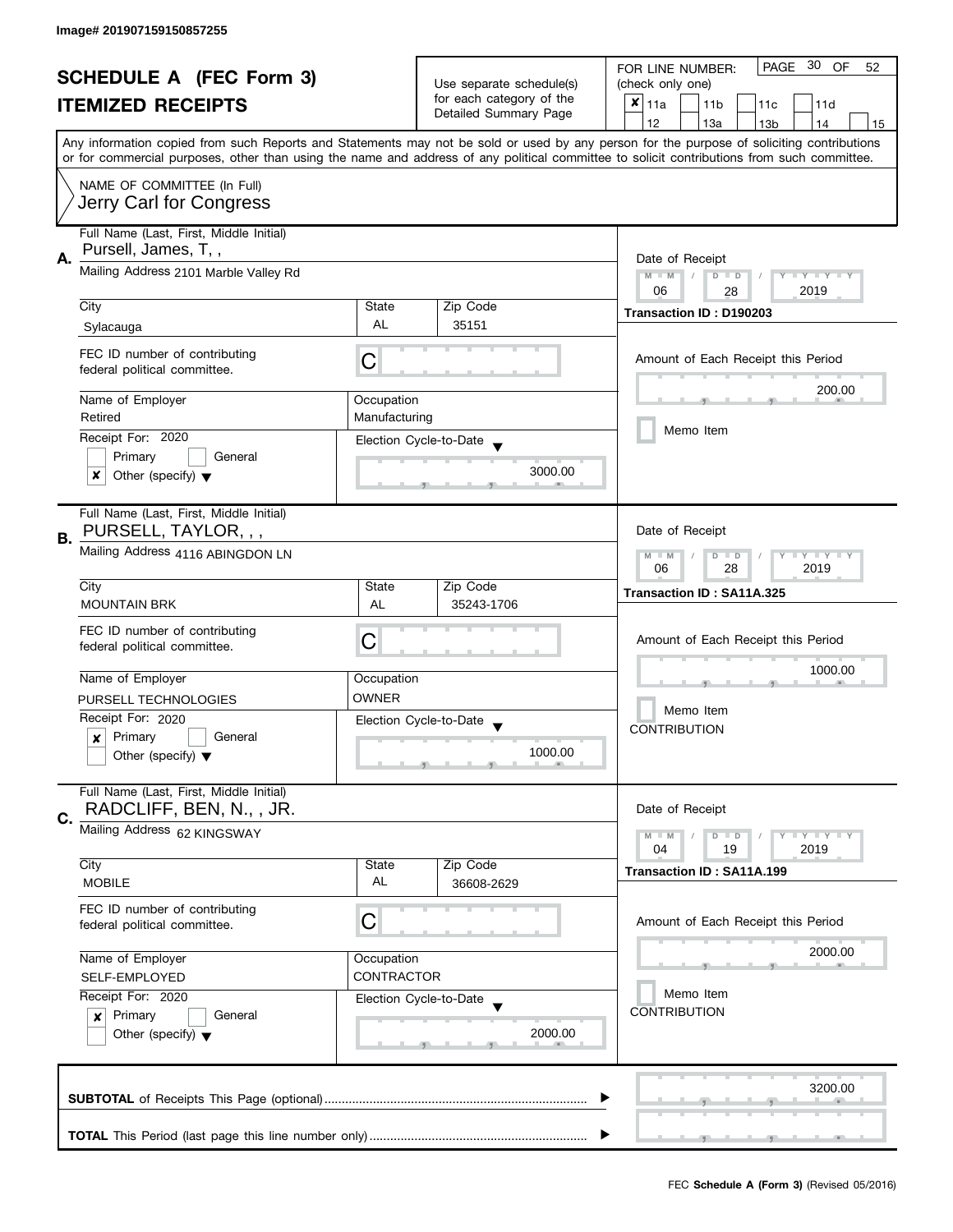| <b>SCHEDULE A (FEC Form 3)</b> |                                                               |                          | PAGE 31 OF<br>FOR LINE NUMBER:<br>52 |                                                                                                                                            |  |
|--------------------------------|---------------------------------------------------------------|--------------------------|--------------------------------------|--------------------------------------------------------------------------------------------------------------------------------------------|--|
|                                |                                                               | Use separate schedule(s) | (check only one)                     |                                                                                                                                            |  |
|                                | <b>ITEMIZED RECEIPTS</b>                                      |                          | for each category of the             | $x _{11a}$<br>11 <sub>b</sub><br>11c<br>11d                                                                                                |  |
|                                |                                                               |                          | Detailed Summary Page                | 12<br>13a<br>14<br>13 <sub>b</sub><br>15                                                                                                   |  |
|                                |                                                               |                          |                                      | Any information copied from such Reports and Statements may not be sold or used by any person for the purpose of soliciting contributions  |  |
|                                |                                                               |                          |                                      | or for commercial purposes, other than using the name and address of any political committee to solicit contributions from such committee. |  |
|                                | NAME OF COMMITTEE (In Full)                                   |                          |                                      |                                                                                                                                            |  |
|                                |                                                               |                          |                                      |                                                                                                                                            |  |
| Jerry Carl for Congress        |                                                               |                          |                                      |                                                                                                                                            |  |
|                                | Full Name (Last, First, Middle Initial)                       |                          |                                      |                                                                                                                                            |  |
| А.                             | ROBERTS, DOUGLAS, , ,                                         |                          |                                      | Date of Receipt                                                                                                                            |  |
|                                | Mailing Address 31836 MEADE COURT                             |                          |                                      | $M - M$<br>$D$ $D$<br>Y TY TY TY                                                                                                           |  |
|                                |                                                               |                          |                                      | 06<br>2019<br>28                                                                                                                           |  |
|                                | City                                                          | State                    | Zip Code                             | Transaction ID: SA11A.307                                                                                                                  |  |
|                                | <b>SPANISH FORT</b>                                           | AL                       | 36527-4043                           |                                                                                                                                            |  |
|                                |                                                               |                          |                                      |                                                                                                                                            |  |
|                                | FEC ID number of contributing                                 | С                        |                                      | Amount of Each Receipt this Period                                                                                                         |  |
|                                | federal political committee.                                  |                          |                                      |                                                                                                                                            |  |
|                                | Name of Employer                                              | Occupation               |                                      | 1000.00                                                                                                                                    |  |
|                                | COAL CO                                                       | CEO                      |                                      |                                                                                                                                            |  |
|                                | Receipt For: 2020                                             |                          | Election Cycle-to-Date               | Memo Item                                                                                                                                  |  |
|                                | Primary<br>General<br>×                                       |                          |                                      | <b>CONTRIBUTION</b>                                                                                                                        |  |
|                                | Other (specify) $\blacktriangledown$                          |                          | 1000.00                              |                                                                                                                                            |  |
|                                |                                                               |                          |                                      |                                                                                                                                            |  |
|                                | Full Name (Last, First, Middle Initial)                       |                          |                                      |                                                                                                                                            |  |
|                                | ROBINSON, WILLIAM, T.,,                                       |                          |                                      | Date of Receipt                                                                                                                            |  |
| В.                             | Mailing Address P.O. BOX 886                                  |                          |                                      | Y LY LY                                                                                                                                    |  |
|                                |                                                               |                          |                                      | $M - M$<br>$D$ $D$<br>28<br>2019<br>06                                                                                                     |  |
|                                | City                                                          | State                    | Zip Code                             | Transaction ID: SA11A.313                                                                                                                  |  |
|                                | <b>ORANGE BEACH</b>                                           | AL                       | 36561-0886                           |                                                                                                                                            |  |
|                                |                                                               |                          |                                      |                                                                                                                                            |  |
|                                | FEC ID number of contributing<br>federal political committee. | C                        |                                      | Amount of Each Receipt this Period                                                                                                         |  |
|                                |                                                               |                          |                                      |                                                                                                                                            |  |
|                                | Name of Employer                                              | Occupation               |                                      | 5000.00                                                                                                                                    |  |
|                                | <b>BRETT ROBINSON REAL ESTATE</b>                             | <b>OWNER</b>             |                                      |                                                                                                                                            |  |
|                                | Receipt For: 2020                                             |                          | Election Cycle-to-Date               | Memo Item                                                                                                                                  |  |
|                                | Primary<br>General<br>$\boldsymbol{x}$                        |                          |                                      | <b>CONTRIBUTION</b>                                                                                                                        |  |
|                                | Other (specify) $\blacktriangledown$                          |                          | 5000.00                              | <b>SEE REDESIGNATION</b>                                                                                                                   |  |
|                                |                                                               |                          |                                      |                                                                                                                                            |  |
|                                | Full Name (Last, First, Middle Initial)                       |                          |                                      |                                                                                                                                            |  |
| C.                             | ROBINSON, WILLIAM, T.,,                                       |                          |                                      | Date of Receipt                                                                                                                            |  |
|                                | Mailing Address P.O. BOX 886                                  |                          |                                      | $M - M$<br>$D$ $D$<br><b>LYLYLY</b>                                                                                                        |  |
|                                |                                                               |                          |                                      | 06<br>28<br>2019                                                                                                                           |  |
|                                | City                                                          | State                    | Zip Code                             | Transaction ID: SA11A.314                                                                                                                  |  |
|                                | <b>ORANGE BEACH</b>                                           | AL                       | 36561-0886                           |                                                                                                                                            |  |
|                                | FEC ID number of contributing                                 |                          |                                      |                                                                                                                                            |  |
|                                | federal political committee.                                  | С                        |                                      | Amount of Each Receipt this Period                                                                                                         |  |
|                                |                                                               |                          |                                      |                                                                                                                                            |  |
|                                | Name of Employer                                              | Occupation               |                                      | 2200.00                                                                                                                                    |  |
|                                | BRETT ROBINSON REAL ESTATE                                    | <b>OWNER</b>             |                                      |                                                                                                                                            |  |
|                                | Receipt For: 2020<br>Election Cycle-to-Date                   |                          |                                      | ×<br>Memo Item                                                                                                                             |  |
|                                | Primary<br>General                                            |                          |                                      | <b>CONTRIBUTION</b>                                                                                                                        |  |
|                                | x<br>Other (specify) $\blacktriangledown$<br><b>RUNOFF</b>    |                          | 5000.00                              | <b>REDESIGNATION FROM PRIMARY</b>                                                                                                          |  |
|                                |                                                               |                          |                                      |                                                                                                                                            |  |
|                                |                                                               |                          |                                      |                                                                                                                                            |  |
|                                |                                                               |                          |                                      | 6000.00                                                                                                                                    |  |
|                                |                                                               |                          |                                      |                                                                                                                                            |  |
|                                |                                                               |                          |                                      |                                                                                                                                            |  |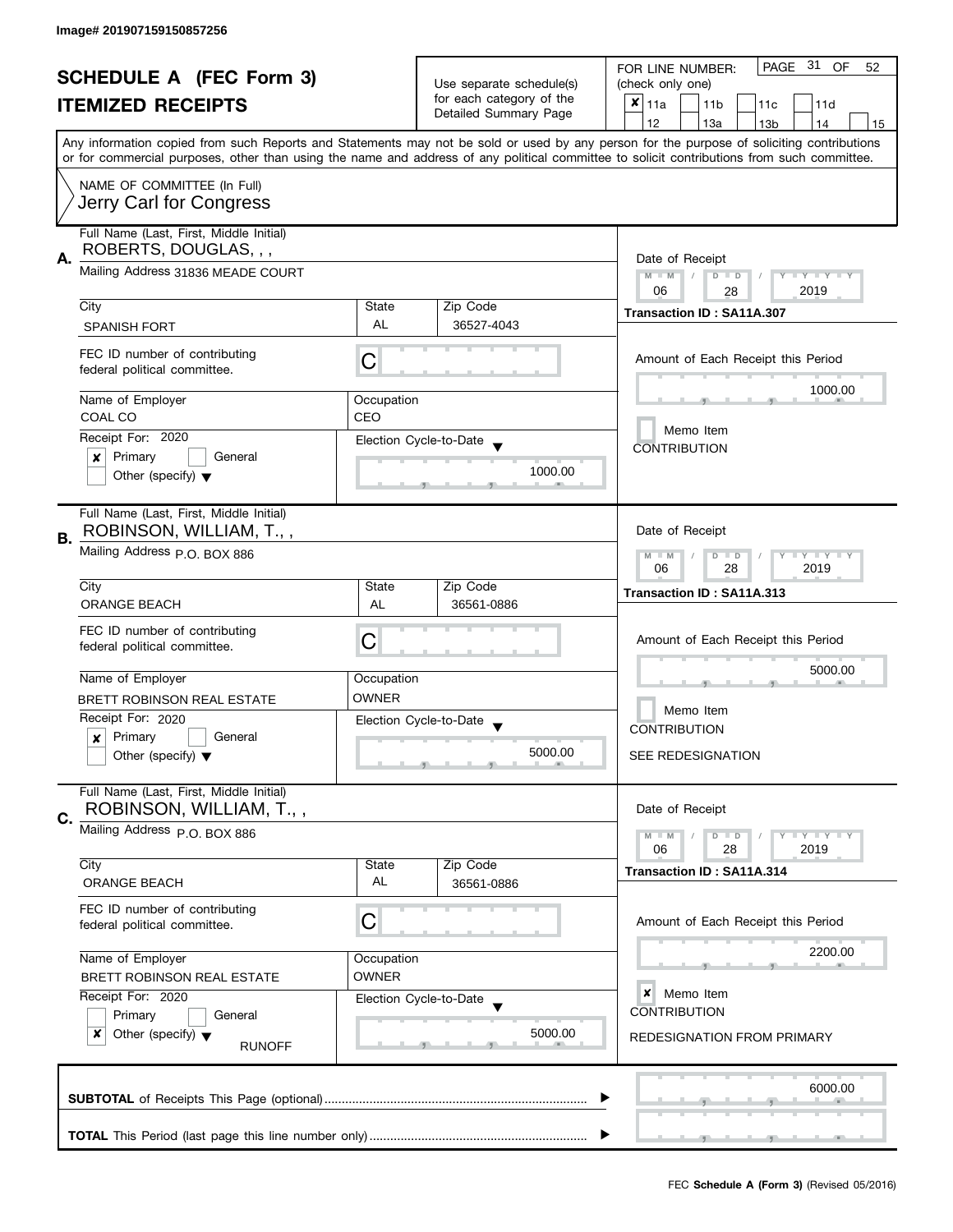| <b>SCHEDULE A (FEC Form 3)</b><br><b>ITEMIZED RECEIPTS</b>                                                                             |                                | Use separate schedule(s)<br>for each category of the<br>Detailed Summary Page | PAGE 32 OF<br>FOR LINE NUMBER:<br>52<br>(check only one)<br>$x _{11a}$<br>11 <sub>b</sub><br>11d<br>11c<br>12<br>13a<br>14                                                                                                                                                                                       |
|----------------------------------------------------------------------------------------------------------------------------------------|--------------------------------|-------------------------------------------------------------------------------|------------------------------------------------------------------------------------------------------------------------------------------------------------------------------------------------------------------------------------------------------------------------------------------------------------------|
|                                                                                                                                        |                                |                                                                               | 13 <sub>b</sub><br>15<br>Any information copied from such Reports and Statements may not be sold or used by any person for the purpose of soliciting contributions<br>or for commercial purposes, other than using the name and address of any political committee to solicit contributions from such committee. |
| NAME OF COMMITTEE (In Full)<br>Jerry Carl for Congress                                                                                 |                                |                                                                               |                                                                                                                                                                                                                                                                                                                  |
| Full Name (Last, First, Middle Initial)<br>ROBINSON, WILLIAM, T.,,<br>Α.<br>Mailing Address P.O. BOX 886                               |                                |                                                                               | Date of Receipt<br>$M - M$<br>$\sqrt{2}$<br>$D$ $D$<br>Y - Y - Y -                                                                                                                                                                                                                                               |
| City                                                                                                                                   | State                          | Zip Code                                                                      | 06<br>2019<br>28<br>Transaction ID: SA11A.335                                                                                                                                                                                                                                                                    |
| <b>ORANGE BEACH</b><br>FEC ID number of contributing<br>federal political committee.                                                   | AL<br>С                        | 36561-0886                                                                    | Amount of Each Receipt this Period                                                                                                                                                                                                                                                                               |
| Name of Employer<br>BRETT ROBINSON REAL ESTATE<br>Receipt For: 2020<br>Primary<br>General<br>x<br>Other (specify) $\blacktriangledown$ | Occupation<br><b>OWNER</b>     | Election Cycle-to-Date<br>5000.00                                             | – 2200.00<br>×<br>Memo Item<br><b>CONTRIBUTION</b><br><b>REDESIGNATION TO RUNOFF</b>                                                                                                                                                                                                                             |
| Full Name (Last, First, Middle Initial)<br>RODRIGUEZ, PATRICIA, S.,,<br>В.<br>Mailing Address 7630 DEAKLE LN<br>City                   | State                          | Zip Code                                                                      | Date of Receipt<br>$Y = Y = Y$<br>$M - M$<br>D<br>$\Box$<br>06<br>30<br>2019<br>Transaction ID: SA11A.356                                                                                                                                                                                                        |
| <b>IRVINGTON</b><br>FEC ID number of contributing<br>federal political committee.                                                      | AL<br>С                        | 36544-4040                                                                    | Amount of Each Receipt this Period                                                                                                                                                                                                                                                                               |
| Name of Employer<br>N/A<br>Receipt For: 2020<br>$\vert x \vert$ Primary<br>General<br>Other (specify) $\blacktriangledown$             | Occupation<br><b>HOUSEWIFE</b> | Election Cycle-to-Date<br>1000.00                                             | 500.00<br>Memo Item<br><b>CONTRIBUTION</b>                                                                                                                                                                                                                                                                       |
| Full Name (Last, First, Middle Initial)<br>RUTLEDGE, TIM, , ,<br>C.<br>Mailing Address 7432 SUMMER COURT                               |                                | Date of Receipt<br>Y FY FY FY<br>$D$ $D$<br>06<br>12<br>2019                  |                                                                                                                                                                                                                                                                                                                  |
| City<br><b>MOBILE</b>                                                                                                                  | State<br><b>AL</b>             | Zip Code<br>36695-3588                                                        | Transaction ID: SA11A.295                                                                                                                                                                                                                                                                                        |
|                                                                                                                                        |                                |                                                                               |                                                                                                                                                                                                                                                                                                                  |
| FEC ID number of contributing<br>federal political committee.                                                                          | С                              |                                                                               | Amount of Each Receipt this Period                                                                                                                                                                                                                                                                               |
| Name of Employer<br><b>KBA</b>                                                                                                         | Occupation<br><b>ENGINEER</b>  |                                                                               | 250.00                                                                                                                                                                                                                                                                                                           |
| Receipt For: 2020<br>Primary<br>General<br>×<br>Other (specify) $\blacktriangledown$                                                   |                                | Election Cycle-to-Date<br>250.00                                              | Memo Item<br><b>CONTRIBUTION</b>                                                                                                                                                                                                                                                                                 |
|                                                                                                                                        |                                |                                                                               | 750.00                                                                                                                                                                                                                                                                                                           |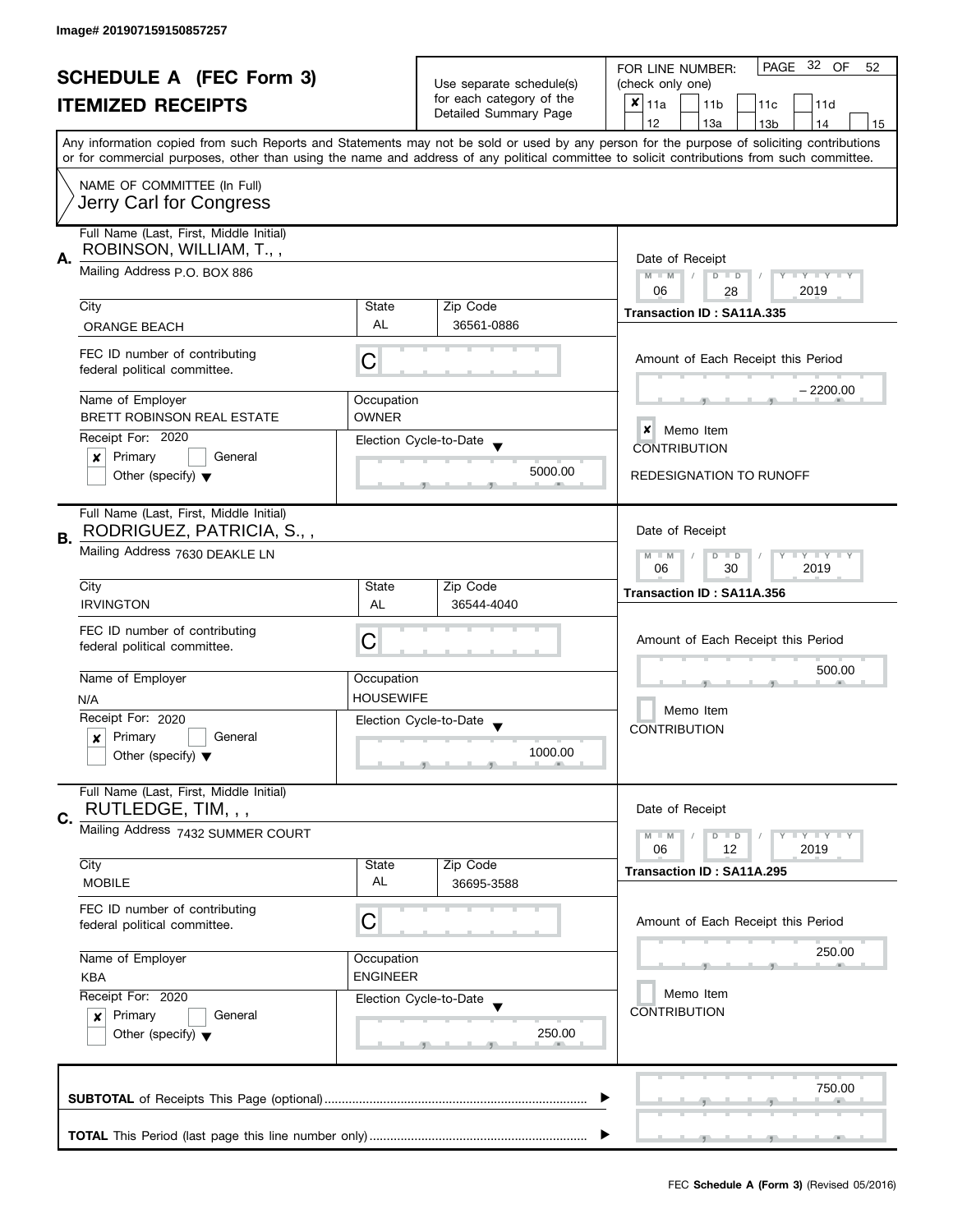| <b>SCHEDULE A (FEC Form 3)</b><br><b>ITEMIZED RECEIPTS</b> |                                                              |                          | PAGE 33 OF<br>FOR LINE NUMBER:<br>52        |                                                                                                                                            |  |  |
|------------------------------------------------------------|--------------------------------------------------------------|--------------------------|---------------------------------------------|--------------------------------------------------------------------------------------------------------------------------------------------|--|--|
|                                                            |                                                              | Use separate schedule(s) | (check only one)                            |                                                                                                                                            |  |  |
|                                                            |                                                              | for each category of the | $x _{11a}$<br>11 <sub>b</sub><br>11c<br>11d |                                                                                                                                            |  |  |
|                                                            |                                                              |                          | Detailed Summary Page                       | 12<br>13a<br>14<br>13 <sub>b</sub><br>15                                                                                                   |  |  |
|                                                            |                                                              |                          |                                             | Any information copied from such Reports and Statements may not be sold or used by any person for the purpose of soliciting contributions  |  |  |
|                                                            |                                                              |                          |                                             | or for commercial purposes, other than using the name and address of any political committee to solicit contributions from such committee. |  |  |
|                                                            |                                                              |                          |                                             |                                                                                                                                            |  |  |
|                                                            | NAME OF COMMITTEE (In Full)                                  |                          |                                             |                                                                                                                                            |  |  |
|                                                            | Jerry Carl for Congress                                      |                          |                                             |                                                                                                                                            |  |  |
|                                                            | Full Name (Last, First, Middle Initial)                      |                          |                                             |                                                                                                                                            |  |  |
|                                                            | SCHLESINGER, J TUERK, , ,                                    |                          |                                             |                                                                                                                                            |  |  |
| А.                                                         |                                                              |                          |                                             | Date of Receipt                                                                                                                            |  |  |
|                                                            | Mailing Address 57 N BAYVIEW STREET                          |                          |                                             | Y TY TY TY<br>$M - M$<br>$D$ $D$                                                                                                           |  |  |
|                                                            |                                                              |                          |                                             | 2019<br>05<br>20                                                                                                                           |  |  |
|                                                            | City                                                         | State                    | Zip Code                                    | Transaction ID: SA11A.253                                                                                                                  |  |  |
|                                                            | <b>FAIRHOPE</b>                                              | AL                       | 36532-2537                                  |                                                                                                                                            |  |  |
|                                                            | FEC ID number of contributing                                |                          |                                             |                                                                                                                                            |  |  |
|                                                            | federal political committee.                                 | С                        |                                             | Amount of Each Receipt this Period                                                                                                         |  |  |
|                                                            |                                                              |                          |                                             | 1500.00                                                                                                                                    |  |  |
|                                                            | Name of Employer                                             | Occupation               |                                             |                                                                                                                                            |  |  |
|                                                            | <b>ALTA POINTE HEALTHCARE</b>                                | CEO                      |                                             |                                                                                                                                            |  |  |
|                                                            | Receipt For: 2020                                            |                          | Election Cycle-to-Date                      | Memo Item                                                                                                                                  |  |  |
|                                                            | Primary<br>General<br>×                                      |                          |                                             | <b>CONTRIBUTION</b>                                                                                                                        |  |  |
|                                                            | Other (specify) $\blacktriangledown$                         |                          | 1500.00                                     |                                                                                                                                            |  |  |
|                                                            |                                                              |                          |                                             |                                                                                                                                            |  |  |
|                                                            |                                                              |                          |                                             |                                                                                                                                            |  |  |
|                                                            | Full Name (Last, First, Middle Initial)<br>SCOTT, DAVID, , , |                          |                                             |                                                                                                                                            |  |  |
| В.                                                         |                                                              |                          |                                             | Date of Receipt                                                                                                                            |  |  |
|                                                            | Mailing Address p.O. BOX 160432                              |                          |                                             | <b>LYLYLY</b><br>$M - M$<br>$D$ $D$                                                                                                        |  |  |
|                                                            |                                                              |                          |                                             | 18<br>2019<br>06                                                                                                                           |  |  |
|                                                            | City                                                         | State                    | Zip Code                                    | Transaction ID: SA11A.299                                                                                                                  |  |  |
|                                                            | <b>MOBILE</b>                                                | AL                       | 36616-1432                                  |                                                                                                                                            |  |  |
|                                                            | FEC ID number of contributing                                |                          |                                             |                                                                                                                                            |  |  |
|                                                            | federal political committee.                                 | С                        |                                             | Amount of Each Receipt this Period                                                                                                         |  |  |
|                                                            |                                                              |                          |                                             |                                                                                                                                            |  |  |
|                                                            | Name of Employer                                             | Occupation               |                                             | 250.00                                                                                                                                     |  |  |
|                                                            | <b>SCOTT ELECTRIC</b>                                        | <b>OWNER</b>             |                                             |                                                                                                                                            |  |  |
|                                                            | Receipt For: 2020                                            |                          | Election Cycle-to-Date                      | Memo Item                                                                                                                                  |  |  |
|                                                            | Primary<br>General<br>×                                      |                          |                                             | <b>CONTRIBUTION</b>                                                                                                                        |  |  |
|                                                            | Other (specify) $\blacktriangledown$                         |                          | 250.00                                      |                                                                                                                                            |  |  |
|                                                            |                                                              |                          |                                             |                                                                                                                                            |  |  |
|                                                            | Full Name (Last, First, Middle Initial)                      |                          |                                             |                                                                                                                                            |  |  |
|                                                            | SMITH, BRITTANY, L.,,                                        |                          |                                             | Date of Receipt                                                                                                                            |  |  |
| C.                                                         |                                                              |                          |                                             |                                                                                                                                            |  |  |
|                                                            | Mailing Address 8245 GRARY AVE                               |                          |                                             | <b>LYLYLY</b><br>$M - M$<br>$D$ $D$                                                                                                        |  |  |
|                                                            |                                                              |                          |                                             | 06<br>28<br>2019                                                                                                                           |  |  |
|                                                            | City                                                         | State<br>AL              | Zip Code                                    | Transaction ID: SA11A.324                                                                                                                  |  |  |
|                                                            | <b>SEMMES</b>                                                |                          | 36575-6401                                  |                                                                                                                                            |  |  |
|                                                            | FEC ID number of contributing                                |                          |                                             |                                                                                                                                            |  |  |
|                                                            | federal political committee.                                 | C                        |                                             | Amount of Each Receipt this Period                                                                                                         |  |  |
|                                                            |                                                              |                          |                                             |                                                                                                                                            |  |  |
|                                                            | Name of Employer                                             | Occupation               |                                             | 1500.00                                                                                                                                    |  |  |
|                                                            | <b>TRUCKING CO</b>                                           | <b>OWNER</b>             |                                             |                                                                                                                                            |  |  |
|                                                            | Receipt For: 2020                                            |                          | Election Cycle-to-Date                      | Memo Item                                                                                                                                  |  |  |
|                                                            | Primary<br>General<br>$\mathbf{x}$                           |                          |                                             | <b>CONTRIBUTION</b>                                                                                                                        |  |  |
|                                                            | Other (specify) $\blacktriangledown$                         |                          | 1500.00                                     |                                                                                                                                            |  |  |
|                                                            |                                                              |                          |                                             |                                                                                                                                            |  |  |
|                                                            |                                                              |                          |                                             |                                                                                                                                            |  |  |
|                                                            |                                                              |                          |                                             | 3250.00                                                                                                                                    |  |  |
|                                                            |                                                              |                          |                                             |                                                                                                                                            |  |  |
|                                                            |                                                              |                          |                                             |                                                                                                                                            |  |  |
|                                                            |                                                              |                          |                                             |                                                                                                                                            |  |  |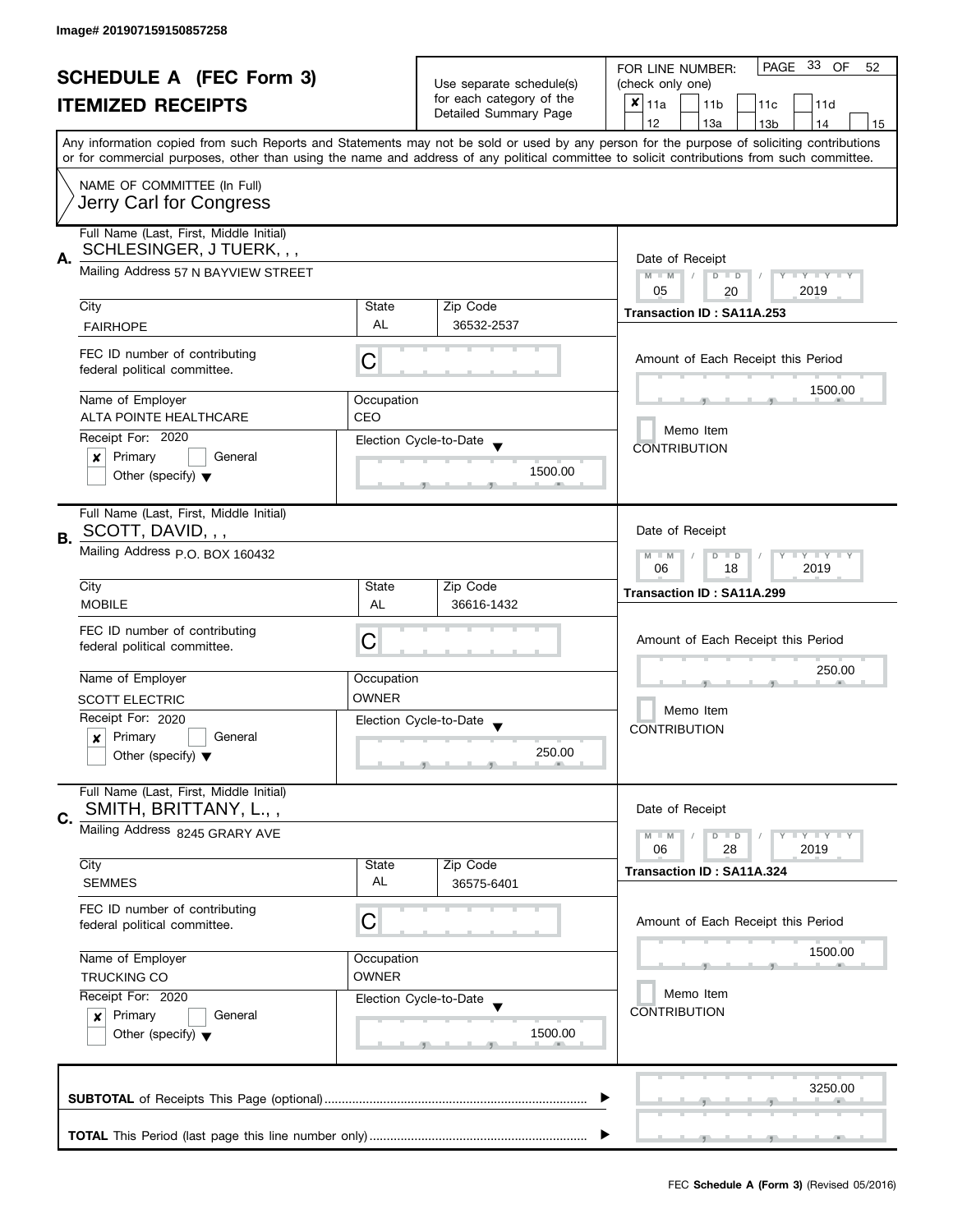| <b>SCHEDULE A (FEC Form 3)</b><br><b>ITEMIZED RECEIPTS</b><br>Any information copied from such Reports and Statements may not be sold or used by any person for the purpose of soliciting contributions<br>or for commercial purposes, other than using the name and address of any political committee to solicit contributions from such committee. |                                                                                                     |                                                               | Use separate schedule(s)<br>for each category of the<br>Detailed Summary Page | PAGE 34 OF<br>FOR LINE NUMBER:<br>52<br>(check only one)<br>$x _{11a}$<br>11 <sub>b</sub><br>11c<br>11d |  |  |  |  |
|-------------------------------------------------------------------------------------------------------------------------------------------------------------------------------------------------------------------------------------------------------------------------------------------------------------------------------------------------------|-----------------------------------------------------------------------------------------------------|---------------------------------------------------------------|-------------------------------------------------------------------------------|---------------------------------------------------------------------------------------------------------|--|--|--|--|
|                                                                                                                                                                                                                                                                                                                                                       |                                                                                                     |                                                               |                                                                               | 12<br>13a<br>13 <sub>b</sub><br>14<br>15                                                                |  |  |  |  |
|                                                                                                                                                                                                                                                                                                                                                       | NAME OF COMMITTEE (In Full)<br>Jerry Carl for Congress                                              |                                                               |                                                                               |                                                                                                         |  |  |  |  |
| А.                                                                                                                                                                                                                                                                                                                                                    | Full Name (Last, First, Middle Initial)<br>SPRIGGS, KEVIN, , ,<br>Mailing Address 23 SIGNAL HILL RD |                                                               |                                                                               | Date of Receipt<br>Y TY TY TY<br>$M - M$<br>$D$ $D$                                                     |  |  |  |  |
|                                                                                                                                                                                                                                                                                                                                                       |                                                                                                     |                                                               |                                                                               | 2019<br>06<br>21                                                                                        |  |  |  |  |
|                                                                                                                                                                                                                                                                                                                                                       | City<br><b>SPANISH FORT</b>                                                                         | State<br>AL                                                   | Zip Code<br>36527-3139                                                        | <b>Transaction ID: SA11A.287</b>                                                                        |  |  |  |  |
|                                                                                                                                                                                                                                                                                                                                                       | FEC ID number of contributing<br>federal political committee.                                       | С                                                             |                                                                               | Amount of Each Receipt this Period                                                                      |  |  |  |  |
|                                                                                                                                                                                                                                                                                                                                                       | Name of Employer                                                                                    | Occupation                                                    |                                                                               | 2800.00                                                                                                 |  |  |  |  |
|                                                                                                                                                                                                                                                                                                                                                       | SPRIGGS ENTERPRISES, INC.                                                                           | CEO                                                           |                                                                               | Memo Item                                                                                               |  |  |  |  |
|                                                                                                                                                                                                                                                                                                                                                       | Receipt For: 2020                                                                                   |                                                               | Election Cycle-to-Date                                                        | <b>CONTRIBUTION</b>                                                                                     |  |  |  |  |
|                                                                                                                                                                                                                                                                                                                                                       | Primary<br>General<br>×<br>Other (specify) $\blacktriangledown$                                     |                                                               | 2800.00                                                                       |                                                                                                         |  |  |  |  |
| В.                                                                                                                                                                                                                                                                                                                                                    | Full Name (Last, First, Middle Initial)<br>STEVENS, DONNA, , ,                                      |                                                               |                                                                               | Date of Receipt                                                                                         |  |  |  |  |
|                                                                                                                                                                                                                                                                                                                                                       | Mailing Address 1817 ASBURY LANE                                                                    | $Y - Y - Y - Y - Y$<br>$M - M$<br>$D$ $D$<br>04<br>28<br>2019 |                                                                               |                                                                                                         |  |  |  |  |
|                                                                                                                                                                                                                                                                                                                                                       | City                                                                                                | State                                                         | Zip Code                                                                      | Transaction ID: SA11A.226                                                                               |  |  |  |  |
|                                                                                                                                                                                                                                                                                                                                                       | <b>DEER PARK</b>                                                                                    | <b>TX</b>                                                     | 77536-3656                                                                    |                                                                                                         |  |  |  |  |
|                                                                                                                                                                                                                                                                                                                                                       | FEC ID number of contributing<br>federal political committee.                                       | С                                                             |                                                                               | Amount of Each Receipt this Period                                                                      |  |  |  |  |
|                                                                                                                                                                                                                                                                                                                                                       | Name of Employer                                                                                    | Occupation                                                    |                                                                               | 25.00<br>Memo Item<br><b>CONTRIBUTION</b>                                                               |  |  |  |  |
|                                                                                                                                                                                                                                                                                                                                                       | <b>RETIRED</b>                                                                                      | <b>RETIRED</b>                                                |                                                                               |                                                                                                         |  |  |  |  |
|                                                                                                                                                                                                                                                                                                                                                       | Receipt For: 2020                                                                                   |                                                               | Election Cycle-to-Date<br>$\overline{\phantom{a}}$                            |                                                                                                         |  |  |  |  |
|                                                                                                                                                                                                                                                                                                                                                       | Primary<br>General<br>$\boldsymbol{x}$<br>Other (specify) $\blacktriangledown$                      |                                                               | 225.00                                                                        |                                                                                                         |  |  |  |  |
| C.                                                                                                                                                                                                                                                                                                                                                    | Full Name (Last, First, Middle Initial)<br>STIMPSON, BEN, C., , JR.                                 |                                                               |                                                                               | Date of Receipt                                                                                         |  |  |  |  |
|                                                                                                                                                                                                                                                                                                                                                       | Mailing Address 4050 COUNTRY CLUB RD                                                                |                                                               |                                                                               | Y TY TY TY<br>$M - M$<br>$D$ $D$<br>2019<br>04<br>19                                                    |  |  |  |  |
|                                                                                                                                                                                                                                                                                                                                                       | City<br><b>MOBILE</b>                                                                               | State<br>AL                                                   | Zip Code<br>36608-2349                                                        | <b>Transaction ID: SA11A.201</b>                                                                        |  |  |  |  |
|                                                                                                                                                                                                                                                                                                                                                       | FEC ID number of contributing<br>federal political committee.                                       | C                                                             |                                                                               | Amount of Each Receipt this Period                                                                      |  |  |  |  |
|                                                                                                                                                                                                                                                                                                                                                       | Name of Employer<br><b>CANFOR</b>                                                                   | Occupation<br><b>OFFICER</b>                                  |                                                                               | 250.00                                                                                                  |  |  |  |  |
|                                                                                                                                                                                                                                                                                                                                                       | Receipt For: 2020<br>Primary<br>General<br>$\boldsymbol{x}$<br>Other (specify) $\blacktriangledown$ |                                                               | Election Cycle-to-Date<br>250.00                                              | Memo Item<br><b>CONTRIBUTION</b>                                                                        |  |  |  |  |
|                                                                                                                                                                                                                                                                                                                                                       |                                                                                                     |                                                               |                                                                               | 3075.00                                                                                                 |  |  |  |  |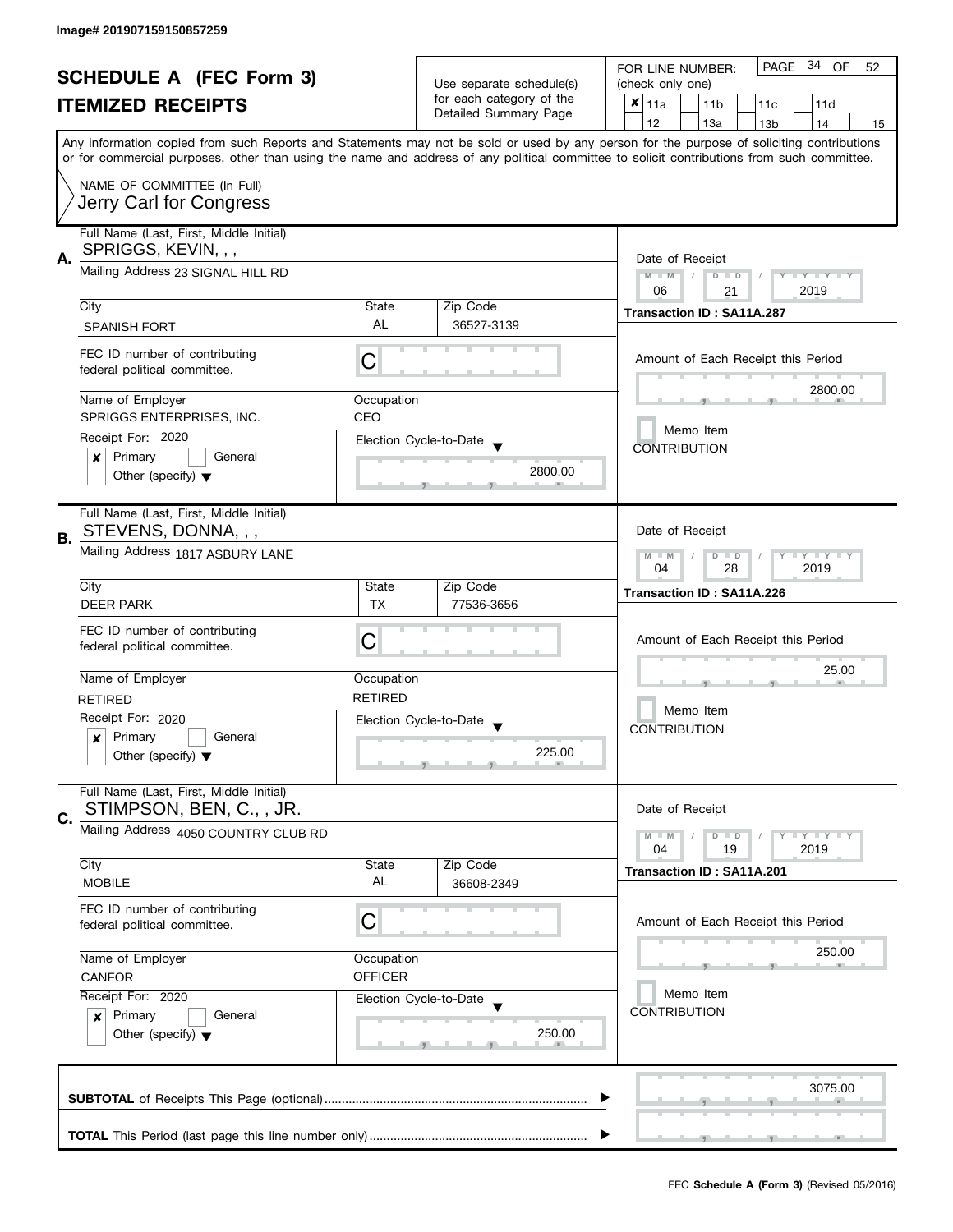| <b>SCHEDULE A (FEC Form 3)</b> |                                                     |                                                   |                          | PAGE 35 OF<br>FOR LINE NUMBER:<br>52                                                                                                       |  |  |  |  |  |  |
|--------------------------------|-----------------------------------------------------|---------------------------------------------------|--------------------------|--------------------------------------------------------------------------------------------------------------------------------------------|--|--|--|--|--|--|
| <b>ITEMIZED RECEIPTS</b>       |                                                     |                                                   | Use separate schedule(s) | (check only one)                                                                                                                           |  |  |  |  |  |  |
|                                |                                                     |                                                   | for each category of the | $x _{11a}$<br>11 <sub>b</sub><br>11c<br>11d                                                                                                |  |  |  |  |  |  |
|                                |                                                     |                                                   | Detailed Summary Page    | 12<br>13a<br>14<br>13 <sub>b</sub><br>15                                                                                                   |  |  |  |  |  |  |
|                                |                                                     |                                                   |                          | Any information copied from such Reports and Statements may not be sold or used by any person for the purpose of soliciting contributions  |  |  |  |  |  |  |
|                                |                                                     |                                                   |                          | or for commercial purposes, other than using the name and address of any political committee to solicit contributions from such committee. |  |  |  |  |  |  |
|                                | NAME OF COMMITTEE (In Full)                         |                                                   |                          |                                                                                                                                            |  |  |  |  |  |  |
|                                | Jerry Carl for Congress                             |                                                   |                          |                                                                                                                                            |  |  |  |  |  |  |
|                                |                                                     |                                                   |                          |                                                                                                                                            |  |  |  |  |  |  |
|                                | Full Name (Last, First, Middle Initial)             |                                                   |                          |                                                                                                                                            |  |  |  |  |  |  |
| А.                             | STRINGER, SHANE, , ,                                | Date of Receipt                                   |                          |                                                                                                                                            |  |  |  |  |  |  |
|                                | Mailing Address 18830 S MOBILE ST                   |                                                   |                          | $M - M$<br>$D$ $D$<br>Y TY TY TY                                                                                                           |  |  |  |  |  |  |
|                                |                                                     |                                                   |                          | 06<br>2019<br>28                                                                                                                           |  |  |  |  |  |  |
|                                | City                                                | State                                             | Zip Code                 | Transaction ID: SA11A.326                                                                                                                  |  |  |  |  |  |  |
|                                | <b>CITRONELLE</b>                                   | AL                                                | 36522-2424               |                                                                                                                                            |  |  |  |  |  |  |
|                                |                                                     |                                                   |                          |                                                                                                                                            |  |  |  |  |  |  |
|                                | FEC ID number of contributing                       | С                                                 |                          | Amount of Each Receipt this Period                                                                                                         |  |  |  |  |  |  |
|                                | federal political committee.                        |                                                   |                          |                                                                                                                                            |  |  |  |  |  |  |
|                                | Name of Employer                                    | Occupation                                        |                          | 250.00                                                                                                                                     |  |  |  |  |  |  |
|                                | MOBILE COUNTY SHERIFF DEPARTMENT                    | <b>OFFICER</b>                                    |                          |                                                                                                                                            |  |  |  |  |  |  |
|                                | Receipt For: 2020                                   |                                                   | Election Cycle-to-Date   | Memo Item                                                                                                                                  |  |  |  |  |  |  |
|                                | Primary<br>General<br>x                             |                                                   |                          | <b>CONTRIBUTION</b>                                                                                                                        |  |  |  |  |  |  |
|                                | Other (specify) $\blacktriangledown$                |                                                   | 250.00                   |                                                                                                                                            |  |  |  |  |  |  |
|                                |                                                     |                                                   |                          |                                                                                                                                            |  |  |  |  |  |  |
|                                | Full Name (Last, First, Middle Initial)             |                                                   |                          |                                                                                                                                            |  |  |  |  |  |  |
|                                | SUMMERSGILL, JOE, L.,,                              |                                                   |                          | Date of Receipt                                                                                                                            |  |  |  |  |  |  |
| <b>B.</b>                      |                                                     |                                                   |                          |                                                                                                                                            |  |  |  |  |  |  |
|                                | Mailing Address 10332 PARKER STATION CT             | Y LY LY<br>$M - M$<br>$D$ $D$<br>28<br>2019<br>06 |                          |                                                                                                                                            |  |  |  |  |  |  |
|                                | City                                                | State                                             | Zip Code                 |                                                                                                                                            |  |  |  |  |  |  |
|                                | <b>THEODORE</b>                                     | AL                                                | 36582-6404               | Transaction ID: SA11A.321                                                                                                                  |  |  |  |  |  |  |
|                                |                                                     |                                                   |                          |                                                                                                                                            |  |  |  |  |  |  |
|                                | FEC ID number of contributing                       | C                                                 |                          | Amount of Each Receipt this Period                                                                                                         |  |  |  |  |  |  |
|                                | federal political committee.                        |                                                   |                          | 250.00                                                                                                                                     |  |  |  |  |  |  |
|                                | Name of Employer                                    | Occupation                                        |                          |                                                                                                                                            |  |  |  |  |  |  |
|                                | <b>MOBILE COUNTY WATER</b>                          | <b>DIRECTOR</b>                                   |                          | Memo Item                                                                                                                                  |  |  |  |  |  |  |
|                                | Receipt For: 2020                                   |                                                   |                          |                                                                                                                                            |  |  |  |  |  |  |
|                                | Primary<br>General<br>$\boldsymbol{x}$              |                                                   | Election Cycle-to-Date   | <b>CONTRIBUTION</b>                                                                                                                        |  |  |  |  |  |  |
|                                | Other (specify) $\blacktriangledown$                |                                                   | 250.00                   |                                                                                                                                            |  |  |  |  |  |  |
|                                |                                                     |                                                   |                          |                                                                                                                                            |  |  |  |  |  |  |
|                                | Full Name (Last, First, Middle Initial)             |                                                   |                          |                                                                                                                                            |  |  |  |  |  |  |
|                                | WATTS, LORNE, , ,                                   |                                                   |                          | Date of Receipt                                                                                                                            |  |  |  |  |  |  |
| C.                             | Mailing Address 7037 WOODLEA DR S                   |                                                   |                          |                                                                                                                                            |  |  |  |  |  |  |
|                                |                                                     |                                                   |                          | $M - M$<br>T Y T Y T Y<br>$D$ $D$<br>04<br>2019<br>11                                                                                      |  |  |  |  |  |  |
|                                | City                                                | State                                             | Zip Code                 | <b>Transaction ID: SA11A.194</b>                                                                                                           |  |  |  |  |  |  |
|                                | <b>MOBILE</b>                                       | AL                                                | 36695-3029               |                                                                                                                                            |  |  |  |  |  |  |
|                                | FEC ID number of contributing                       |                                                   |                          |                                                                                                                                            |  |  |  |  |  |  |
|                                | federal political committee.                        | C                                                 |                          | Amount of Each Receipt this Period                                                                                                         |  |  |  |  |  |  |
|                                |                                                     |                                                   |                          |                                                                                                                                            |  |  |  |  |  |  |
|                                | Name of Employer                                    | Occupation                                        |                          | 500.00                                                                                                                                     |  |  |  |  |  |  |
|                                | <b>CORPORAL</b><br>MOBILE COUNTY SHERIFF DEPARTMENT |                                                   |                          |                                                                                                                                            |  |  |  |  |  |  |
|                                | Receipt For: 2020                                   |                                                   | Election Cycle-to-Date   | Memo Item                                                                                                                                  |  |  |  |  |  |  |
|                                | Primary<br>General<br>$\boldsymbol{x}$              |                                                   |                          | <b>CONTRIBUTION</b>                                                                                                                        |  |  |  |  |  |  |
|                                | Other (specify) $\blacktriangledown$                |                                                   | 500.00                   |                                                                                                                                            |  |  |  |  |  |  |
|                                |                                                     |                                                   |                          |                                                                                                                                            |  |  |  |  |  |  |
|                                |                                                     |                                                   |                          |                                                                                                                                            |  |  |  |  |  |  |
|                                |                                                     |                                                   |                          | 1000.00                                                                                                                                    |  |  |  |  |  |  |
|                                |                                                     |                                                   |                          |                                                                                                                                            |  |  |  |  |  |  |
|                                |                                                     |                                                   |                          |                                                                                                                                            |  |  |  |  |  |  |
|                                |                                                     |                                                   |                          |                                                                                                                                            |  |  |  |  |  |  |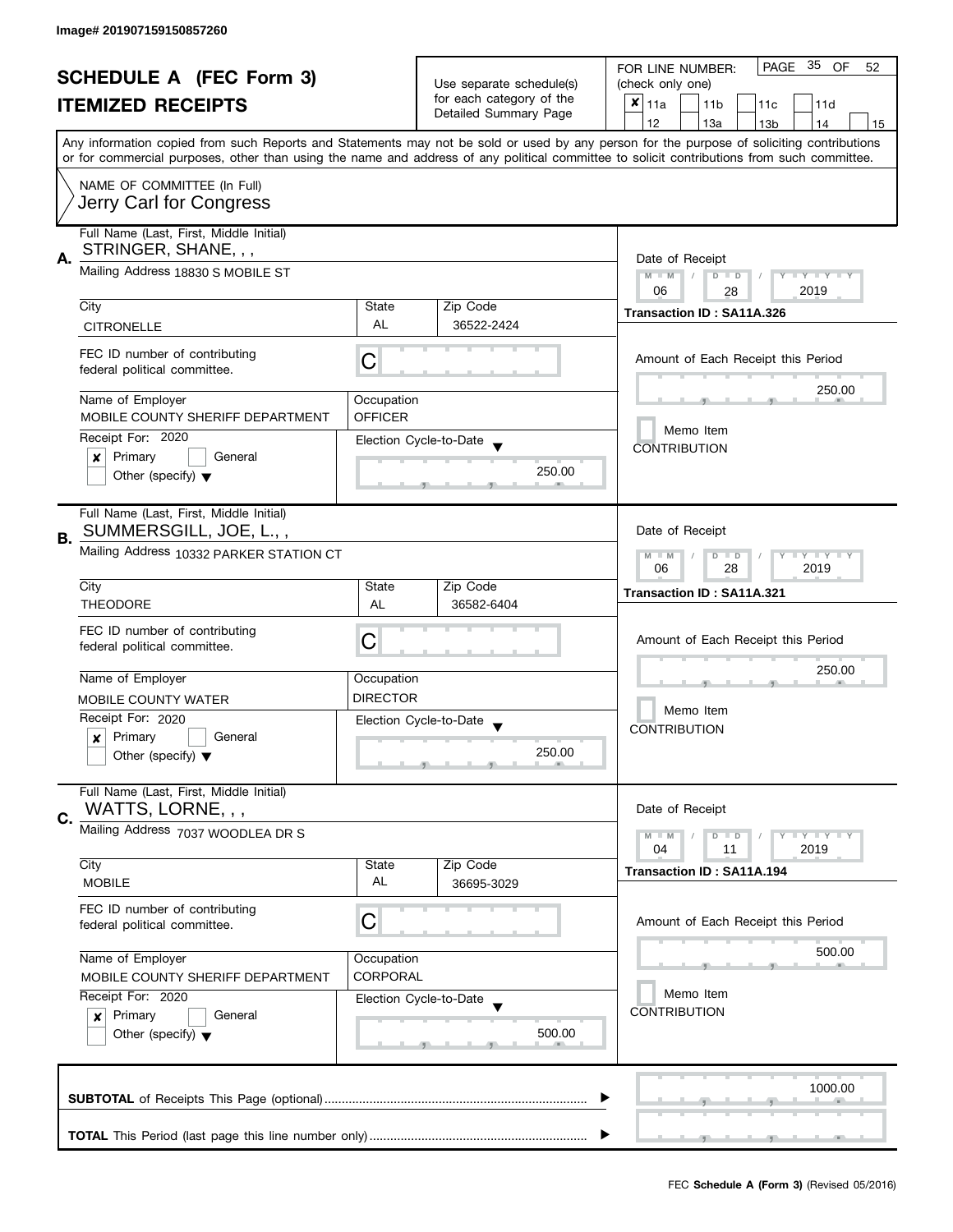| <b>SCHEDULE A (FEC Form 3)</b><br><b>ITEMIZED RECEIPTS</b> |                                                                          | Use separate schedule(s)<br>for each category of the<br>Detailed Summary Page | PAGE 36 OF<br>FOR LINE NUMBER:<br>52<br>(check only one)<br>$\pmb{\times}$<br>11a<br>11 <sub>b</sub><br>11c<br>11d |                                                                                                                                                                                                                                                                                         |  |  |  |  |  |
|------------------------------------------------------------|--------------------------------------------------------------------------|-------------------------------------------------------------------------------|--------------------------------------------------------------------------------------------------------------------|-----------------------------------------------------------------------------------------------------------------------------------------------------------------------------------------------------------------------------------------------------------------------------------------|--|--|--|--|--|
|                                                            |                                                                          |                                                                               |                                                                                                                    | 12<br>13a<br>13 <sub>b</sub><br>14<br>15                                                                                                                                                                                                                                                |  |  |  |  |  |
|                                                            |                                                                          |                                                                               |                                                                                                                    | Any information copied from such Reports and Statements may not be sold or used by any person for the purpose of soliciting contributions<br>or for commercial purposes, other than using the name and address of any political committee to solicit contributions from such committee. |  |  |  |  |  |
|                                                            | NAME OF COMMITTEE (In Full)<br>Jerry Carl for Congress                   |                                                                               |                                                                                                                    |                                                                                                                                                                                                                                                                                         |  |  |  |  |  |
| А.                                                         | Full Name (Last, First, Middle Initial)<br>WEAVIL, RICHARD, H.,,         |                                                                               |                                                                                                                    |                                                                                                                                                                                                                                                                                         |  |  |  |  |  |
|                                                            | Mailing Address 1410 DAUPHIN STREET                                      | Date of Receipt<br>$M - M$<br>Y TY TY TY<br>$D$ $D$                           |                                                                                                                    |                                                                                                                                                                                                                                                                                         |  |  |  |  |  |
|                                                            | City                                                                     | State                                                                         | Zip Code                                                                                                           | 2019<br>06<br>28<br>Transaction ID: SA11A.318                                                                                                                                                                                                                                           |  |  |  |  |  |
|                                                            | <b>MOBILE</b>                                                            | AL                                                                            | 36604-2124                                                                                                         |                                                                                                                                                                                                                                                                                         |  |  |  |  |  |
|                                                            | FEC ID number of contributing<br>federal political committee.            | C                                                                             |                                                                                                                    | Amount of Each Receipt this Period                                                                                                                                                                                                                                                      |  |  |  |  |  |
|                                                            | Name of Employer                                                         | Occupation                                                                    |                                                                                                                    | 250.00                                                                                                                                                                                                                                                                                  |  |  |  |  |  |
|                                                            | <b>WEAVIL REALTY</b>                                                     | <b>OWNER</b>                                                                  |                                                                                                                    | Memo Item                                                                                                                                                                                                                                                                               |  |  |  |  |  |
|                                                            | Receipt For: 2020<br>Primary<br>General<br>x                             |                                                                               | Election Cycle-to-Date                                                                                             | <b>CONTRIBUTION</b>                                                                                                                                                                                                                                                                     |  |  |  |  |  |
|                                                            | Other (specify) $\blacktriangledown$                                     |                                                                               | 250.00                                                                                                             |                                                                                                                                                                                                                                                                                         |  |  |  |  |  |
| В.                                                         | Full Name (Last, First, Middle Initial)<br>WHITE-SPUNNER, BLACKSHER, , , |                                                                               |                                                                                                                    | Date of Receipt                                                                                                                                                                                                                                                                         |  |  |  |  |  |
|                                                            | Mailing Address P.O. BOX 7475                                            | $T - Y = T - Y$<br>$M - M$<br>$D$ $D$<br>28<br>2019<br>06                     |                                                                                                                    |                                                                                                                                                                                                                                                                                         |  |  |  |  |  |
|                                                            | City                                                                     | State                                                                         | Zip Code                                                                                                           | Transaction ID: SA11A.302                                                                                                                                                                                                                                                               |  |  |  |  |  |
|                                                            | <b>MOBILE</b>                                                            | AL                                                                            | 36670-0475                                                                                                         |                                                                                                                                                                                                                                                                                         |  |  |  |  |  |
|                                                            | FEC ID number of contributing<br>federal political committee.            | С                                                                             |                                                                                                                    | Amount of Each Receipt this Period<br>2800.00<br>Memo Item<br><b>CONTRIBUTION</b>                                                                                                                                                                                                       |  |  |  |  |  |
|                                                            | Name of Employer                                                         | Occupation                                                                    |                                                                                                                    |                                                                                                                                                                                                                                                                                         |  |  |  |  |  |
|                                                            | WHITE-SPUNNER & ASSOCIATES                                               | <b>REAL ESTATE</b>                                                            |                                                                                                                    |                                                                                                                                                                                                                                                                                         |  |  |  |  |  |
|                                                            | Receipt For: 2020<br>Primary<br>General                                  |                                                                               | Election Cycle-to-Date<br>$\overline{\phantom{a}}$                                                                 |                                                                                                                                                                                                                                                                                         |  |  |  |  |  |
|                                                            | Other (specify) $\blacktriangledown$<br>x<br><b>RUNOFF</b>               |                                                                               | 8200.00                                                                                                            | <b>SEE REDESIGNATION</b>                                                                                                                                                                                                                                                                |  |  |  |  |  |
|                                                            | Full Name (Last, First, Middle Initial)<br>WHITE-SPUNNER, BLACKSHER, , , |                                                                               |                                                                                                                    | Date of Receipt                                                                                                                                                                                                                                                                         |  |  |  |  |  |
| C.                                                         | Mailing Address P.O. BOX 7475                                            |                                                                               |                                                                                                                    | $T - Y = T - Y$<br>$M - M$<br>$D$ $D$                                                                                                                                                                                                                                                   |  |  |  |  |  |
|                                                            | City                                                                     | State                                                                         | Zip Code                                                                                                           | 2019<br>06<br>28                                                                                                                                                                                                                                                                        |  |  |  |  |  |
|                                                            | <b>MOBILE</b>                                                            | AL                                                                            | 36670-0475                                                                                                         | Transaction ID: SA11A.303                                                                                                                                                                                                                                                               |  |  |  |  |  |
|                                                            | FEC ID number of contributing<br>federal political committee.            | C                                                                             |                                                                                                                    | Amount of Each Receipt this Period                                                                                                                                                                                                                                                      |  |  |  |  |  |
|                                                            | Name of Employer<br>WHITE-SPUNNER & ASSOCIATES                           | Occupation<br><b>REAL ESTATE</b>                                              |                                                                                                                    | 2600.00                                                                                                                                                                                                                                                                                 |  |  |  |  |  |
|                                                            | Receipt For: 2020                                                        |                                                                               | Election Cycle-to-Date                                                                                             | ×<br>Memo Item                                                                                                                                                                                                                                                                          |  |  |  |  |  |
|                                                            | Primary<br>x<br>General<br>Other (specify) $\blacktriangledown$          |                                                                               | 8200.00                                                                                                            | <b>CONTRIBUTION</b><br>REDESIGNATION FROM RUNOFF                                                                                                                                                                                                                                        |  |  |  |  |  |
|                                                            |                                                                          |                                                                               |                                                                                                                    | 3050.00                                                                                                                                                                                                                                                                                 |  |  |  |  |  |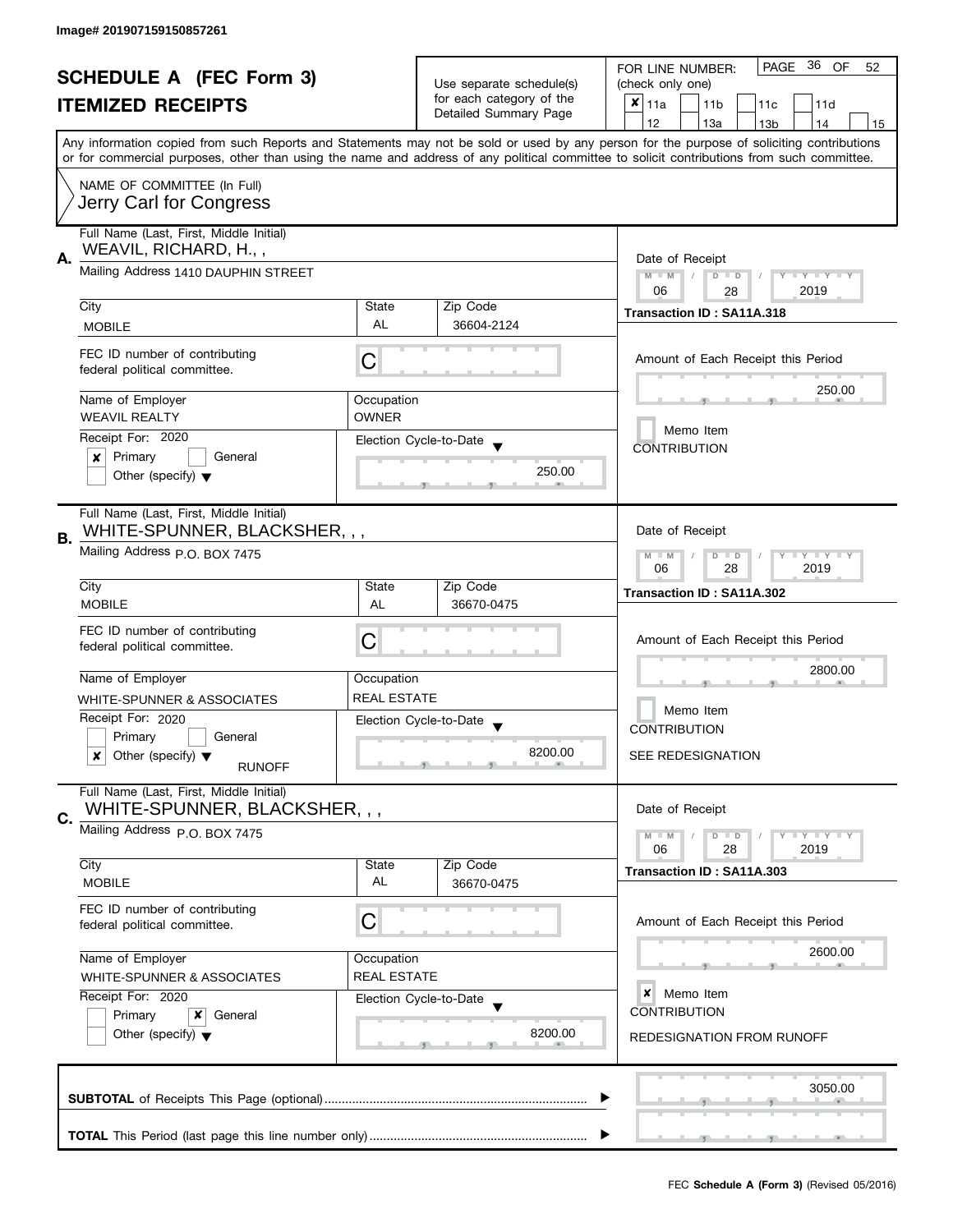| <b>SCHEDULE A (FEC Form 3)</b> |                                                               |                    |                                                   | PAGE 37 OF<br>52<br>FOR LINE NUMBER:                                                                                                                                                                                                                                                    |  |  |  |  |  |  |
|--------------------------------|---------------------------------------------------------------|--------------------|---------------------------------------------------|-----------------------------------------------------------------------------------------------------------------------------------------------------------------------------------------------------------------------------------------------------------------------------------------|--|--|--|--|--|--|
| <b>ITEMIZED RECEIPTS</b>       |                                                               |                    | Use separate schedule(s)                          | (check only one)                                                                                                                                                                                                                                                                        |  |  |  |  |  |  |
|                                |                                                               |                    | for each category of the<br>Detailed Summary Page | X<br>11a<br>11 <sub>b</sub><br>11c<br>11d                                                                                                                                                                                                                                               |  |  |  |  |  |  |
|                                |                                                               |                    |                                                   | 12<br>13a<br>13 <sub>b</sub><br>14<br>15                                                                                                                                                                                                                                                |  |  |  |  |  |  |
|                                |                                                               |                    |                                                   | Any information copied from such Reports and Statements may not be sold or used by any person for the purpose of soliciting contributions<br>or for commercial purposes, other than using the name and address of any political committee to solicit contributions from such committee. |  |  |  |  |  |  |
|                                | NAME OF COMMITTEE (In Full)                                   |                    |                                                   |                                                                                                                                                                                                                                                                                         |  |  |  |  |  |  |
|                                | Jerry Carl for Congress                                       |                    |                                                   |                                                                                                                                                                                                                                                                                         |  |  |  |  |  |  |
|                                | Full Name (Last, First, Middle Initial)                       |                    |                                                   |                                                                                                                                                                                                                                                                                         |  |  |  |  |  |  |
| А.                             | WHITE-SPUNNER, BLACKSHER, , ,                                 |                    |                                                   | Date of Receipt                                                                                                                                                                                                                                                                         |  |  |  |  |  |  |
|                                | Mailing Address P.O. BOX 7475                                 |                    |                                                   | $M - M$<br>$Y + Y + Y$<br>$D$ $D$                                                                                                                                                                                                                                                       |  |  |  |  |  |  |
|                                |                                                               |                    |                                                   | 2019<br>06<br>28                                                                                                                                                                                                                                                                        |  |  |  |  |  |  |
|                                | City                                                          | State              | Zip Code                                          | Transaction ID: SA11A.333                                                                                                                                                                                                                                                               |  |  |  |  |  |  |
|                                | <b>MOBILE</b>                                                 | AL                 | 36670-0475                                        |                                                                                                                                                                                                                                                                                         |  |  |  |  |  |  |
|                                | FEC ID number of contributing<br>federal political committee. | C                  |                                                   | Amount of Each Receipt this Period                                                                                                                                                                                                                                                      |  |  |  |  |  |  |
|                                |                                                               |                    |                                                   |                                                                                                                                                                                                                                                                                         |  |  |  |  |  |  |
|                                | Name of Employer                                              | Occupation         |                                                   | – 2600.00                                                                                                                                                                                                                                                                               |  |  |  |  |  |  |
|                                | WHITE-SPUNNER & ASSOCIATES                                    | <b>REAL ESTATE</b> |                                                   |                                                                                                                                                                                                                                                                                         |  |  |  |  |  |  |
|                                | Receipt For: 2020                                             |                    | Election Cycle-to-Date                            | $\boldsymbol{x}$<br>Memo Item                                                                                                                                                                                                                                                           |  |  |  |  |  |  |
|                                | Primary<br>General                                            |                    |                                                   | <b>CONTRIBUTION</b>                                                                                                                                                                                                                                                                     |  |  |  |  |  |  |
|                                | x<br>Other (specify) $\blacktriangledown$                     |                    | 8200.00                                           | <b>REDESIGNATION TO GENERAL</b>                                                                                                                                                                                                                                                         |  |  |  |  |  |  |
|                                | <b>RUNOFF</b>                                                 |                    |                                                   |                                                                                                                                                                                                                                                                                         |  |  |  |  |  |  |
|                                | Full Name (Last, First, Middle Initial)                       |                    |                                                   |                                                                                                                                                                                                                                                                                         |  |  |  |  |  |  |
| <b>B.</b>                      | YOUNG, DIRK, , ,                                              |                    |                                                   | Date of Receipt                                                                                                                                                                                                                                                                         |  |  |  |  |  |  |
|                                | Mailing Address 201 WEST LEE STREET                           |                    |                                                   | $\bot$ $\gamma$ $\bot$ $\gamma$ $\bot$ $\gamma$<br>$M - M$<br>$D$ $D$                                                                                                                                                                                                                   |  |  |  |  |  |  |
|                                |                                                               | 2019<br>06<br>28   |                                                   |                                                                                                                                                                                                                                                                                         |  |  |  |  |  |  |
|                                | City                                                          | State              | Zip Code                                          | Transaction ID: SA11A.353                                                                                                                                                                                                                                                               |  |  |  |  |  |  |
|                                | <b>CHICKASAW</b>                                              | AL                 | 36611-1426                                        |                                                                                                                                                                                                                                                                                         |  |  |  |  |  |  |
|                                | FEC ID number of contributing                                 |                    |                                                   |                                                                                                                                                                                                                                                                                         |  |  |  |  |  |  |
|                                | federal political committee.                                  | C                  |                                                   | Amount of Each Receipt this Period                                                                                                                                                                                                                                                      |  |  |  |  |  |  |
|                                |                                                               |                    |                                                   |                                                                                                                                                                                                                                                                                         |  |  |  |  |  |  |
|                                | Name of Employer                                              | Occupation         |                                                   | 500.00<br>Memo Item                                                                                                                                                                                                                                                                     |  |  |  |  |  |  |
|                                | <b>HURRICANE TECH</b>                                         | CEO                |                                                   |                                                                                                                                                                                                                                                                                         |  |  |  |  |  |  |
|                                | Receipt For: 2020                                             |                    | Election Cycle-to-Date                            |                                                                                                                                                                                                                                                                                         |  |  |  |  |  |  |
|                                | $x$ Primary<br>General                                        |                    |                                                   | <b>CONTRIBUTION</b>                                                                                                                                                                                                                                                                     |  |  |  |  |  |  |
|                                | Other (specify) $\blacktriangledown$                          |                    | 500.00                                            |                                                                                                                                                                                                                                                                                         |  |  |  |  |  |  |
|                                |                                                               |                    |                                                   |                                                                                                                                                                                                                                                                                         |  |  |  |  |  |  |
|                                | Full Name (Last, First, Middle Initial)                       |                    |                                                   |                                                                                                                                                                                                                                                                                         |  |  |  |  |  |  |
| C.                             |                                                               |                    |                                                   | Date of Receipt                                                                                                                                                                                                                                                                         |  |  |  |  |  |  |
|                                | Mailing Address                                               |                    |                                                   | $Y - Y - Y - Y$<br>D<br>$\Box$                                                                                                                                                                                                                                                          |  |  |  |  |  |  |
|                                |                                                               |                    |                                                   |                                                                                                                                                                                                                                                                                         |  |  |  |  |  |  |
|                                | City                                                          | State              | Zip Code                                          |                                                                                                                                                                                                                                                                                         |  |  |  |  |  |  |
|                                |                                                               |                    |                                                   |                                                                                                                                                                                                                                                                                         |  |  |  |  |  |  |
|                                | FEC ID number of contributing                                 |                    |                                                   |                                                                                                                                                                                                                                                                                         |  |  |  |  |  |  |
|                                | C<br>federal political committee.                             |                    |                                                   | Amount of Each Receipt this Period                                                                                                                                                                                                                                                      |  |  |  |  |  |  |
| Name of Employer               |                                                               |                    |                                                   |                                                                                                                                                                                                                                                                                         |  |  |  |  |  |  |
|                                |                                                               | Occupation         |                                                   |                                                                                                                                                                                                                                                                                         |  |  |  |  |  |  |
|                                | Receipt For:                                                  |                    |                                                   |                                                                                                                                                                                                                                                                                         |  |  |  |  |  |  |
|                                |                                                               |                    | Election Cycle-to-Date                            | Memo Item                                                                                                                                                                                                                                                                               |  |  |  |  |  |  |
|                                | Primary<br>General                                            |                    |                                                   |                                                                                                                                                                                                                                                                                         |  |  |  |  |  |  |
|                                | Other (specify) $\blacktriangledown$                          |                    |                                                   |                                                                                                                                                                                                                                                                                         |  |  |  |  |  |  |
|                                |                                                               |                    |                                                   |                                                                                                                                                                                                                                                                                         |  |  |  |  |  |  |
|                                |                                                               |                    |                                                   |                                                                                                                                                                                                                                                                                         |  |  |  |  |  |  |
|                                |                                                               |                    |                                                   | 500.00                                                                                                                                                                                                                                                                                  |  |  |  |  |  |  |
|                                |                                                               |                    |                                                   |                                                                                                                                                                                                                                                                                         |  |  |  |  |  |  |
|                                |                                                               |                    |                                                   | 102375.00                                                                                                                                                                                                                                                                               |  |  |  |  |  |  |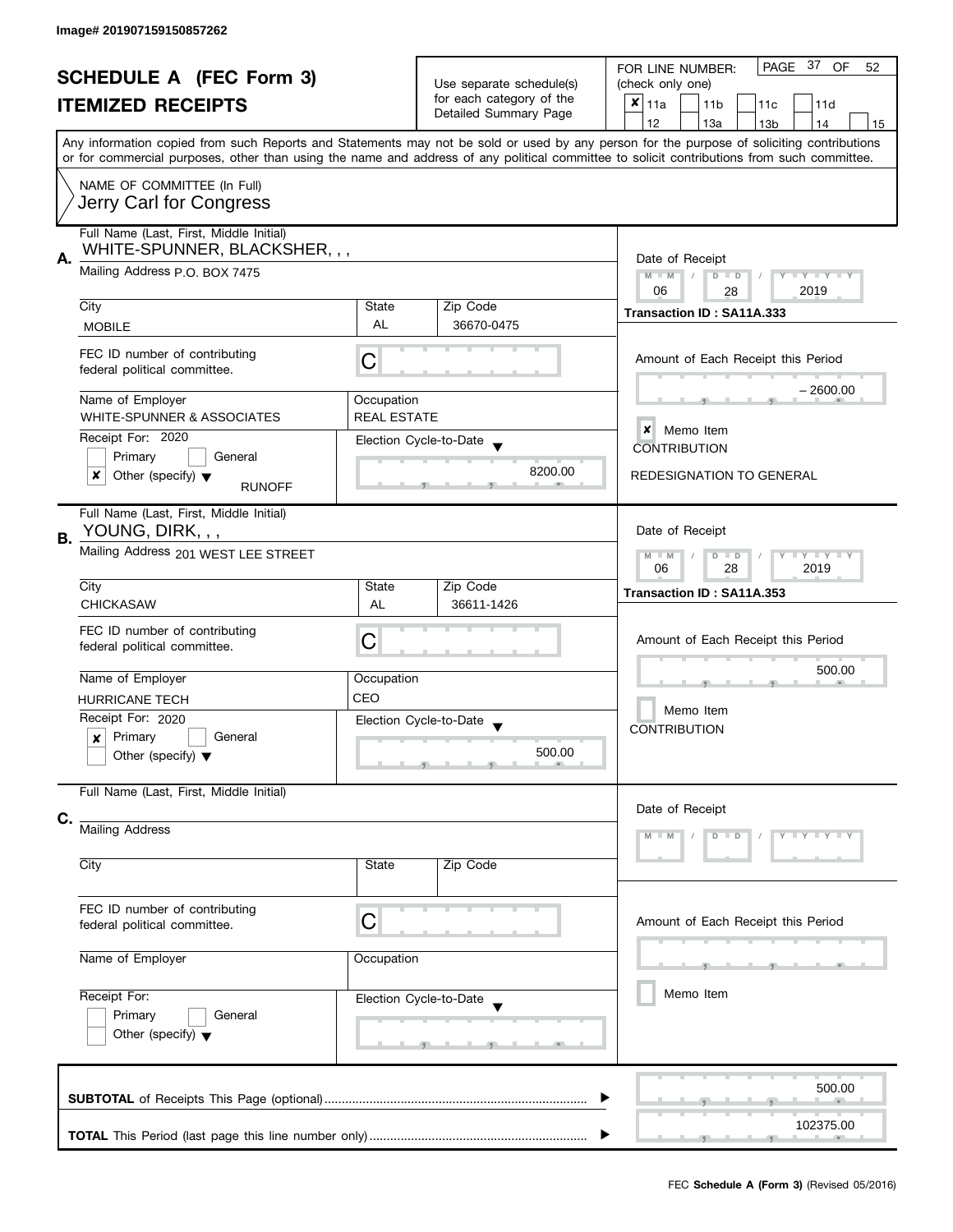| <b>SCHEDULE A (FEC Form 3)</b><br><b>ITEMIZED RECEIPTS</b><br>Any information copied from such Reports and Statements may not be sold or used by any person for the purpose of soliciting contributions |                                                                                                                                                 | Use separate schedule(s)<br>for each category of the<br>Detailed Summary Page | PAGE 38<br>OF<br>52<br>FOR LINE NUMBER:<br>(check only one)<br>$x _{11c}$<br>11a<br>11 <sub>b</sub><br>11d<br>12<br>13a<br>13 <sub>b</sub><br>14<br>15 |                                                                                                                                            |  |  |  |
|---------------------------------------------------------------------------------------------------------------------------------------------------------------------------------------------------------|-------------------------------------------------------------------------------------------------------------------------------------------------|-------------------------------------------------------------------------------|--------------------------------------------------------------------------------------------------------------------------------------------------------|--------------------------------------------------------------------------------------------------------------------------------------------|--|--|--|
|                                                                                                                                                                                                         | NAME OF COMMITTEE (In Full)<br>Jerry Carl for Congress                                                                                          |                                                                               |                                                                                                                                                        | or for commercial purposes, other than using the name and address of any political committee to solicit contributions from such committee. |  |  |  |
| А.                                                                                                                                                                                                      | Full Name (Last, First, Middle Initial)<br>DAVID VOLKERT & ASSOCIATES, INC. POLITICAL ACTION COMMITTEE<br>Mailing Address 11 NORTH WATER STREET |                                                                               |                                                                                                                                                        | Date of Receipt<br>$M - M$<br>$\sqrt{ }$<br>$D$ $D$<br>$Y - Y - Y - Y - Y$                                                                 |  |  |  |
|                                                                                                                                                                                                         | <b>SUITE 18290</b><br>City<br><b>MOBILE</b>                                                                                                     | State<br>AL                                                                   | Zip Code<br>36602-5018                                                                                                                                 | 06<br>2019<br>21<br>Transaction ID: SA11C.290                                                                                              |  |  |  |
|                                                                                                                                                                                                         | FEC ID number of contributing<br>federal political committee.                                                                                   | C                                                                             | C00368902                                                                                                                                              | Amount of Each Receipt this Period                                                                                                         |  |  |  |
|                                                                                                                                                                                                         | Name of Employer                                                                                                                                | Occupation                                                                    |                                                                                                                                                        | 1000.00<br>Memo Item                                                                                                                       |  |  |  |
|                                                                                                                                                                                                         | Receipt For: 2020<br>Primary<br>General<br>X<br>Other (specify) $\blacktriangledown$                                                            |                                                                               | Election Cycle-to-Date<br>1000.00                                                                                                                      | <b>CONTRIBUTION</b>                                                                                                                        |  |  |  |
| В.                                                                                                                                                                                                      | Full Name (Last, First, Middle Initial)<br><b>Mailing Address</b>                                                                               |                                                                               |                                                                                                                                                        | Date of Receipt<br>$Y - Y - Y - Y$<br>$D$ $D$<br>$M - M$                                                                                   |  |  |  |
|                                                                                                                                                                                                         | City                                                                                                                                            | State                                                                         | Zip Code                                                                                                                                               |                                                                                                                                            |  |  |  |
|                                                                                                                                                                                                         | FEC ID number of contributing<br>federal political committee.                                                                                   | C                                                                             |                                                                                                                                                        | Amount of Each Receipt this Period                                                                                                         |  |  |  |
|                                                                                                                                                                                                         | Name of Employer<br>Receipt For:<br>Primary<br>General<br>Other (specify) $\blacktriangledown$                                                  | Occupation                                                                    | Election Cycle-to-Date<br><b>The Contract Contract Contract</b><br><b>The Contract Contract Contract</b>                                               | Memo Item                                                                                                                                  |  |  |  |
| C.                                                                                                                                                                                                      | Full Name (Last, First, Middle Initial)                                                                                                         |                                                                               |                                                                                                                                                        | Date of Receipt                                                                                                                            |  |  |  |
|                                                                                                                                                                                                         | Mailing Address<br>City                                                                                                                         | State                                                                         | Zip Code                                                                                                                                               |                                                                                                                                            |  |  |  |
|                                                                                                                                                                                                         | FEC ID number of contributing<br>C<br>federal political committee.                                                                              |                                                                               |                                                                                                                                                        | Amount of Each Receipt this Period                                                                                                         |  |  |  |
| Name of Employer<br>Occupation                                                                                                                                                                          |                                                                                                                                                 |                                                                               |                                                                                                                                                        |                                                                                                                                            |  |  |  |
|                                                                                                                                                                                                         | Receipt For:<br>Primary<br>General<br>Other (specify) $\blacktriangledown$                                                                      |                                                                               | Election Cycle-to-Date                                                                                                                                 | Memo Item                                                                                                                                  |  |  |  |
|                                                                                                                                                                                                         |                                                                                                                                                 |                                                                               |                                                                                                                                                        | 1000.00                                                                                                                                    |  |  |  |
|                                                                                                                                                                                                         |                                                                                                                                                 |                                                                               |                                                                                                                                                        | 1000.00                                                                                                                                    |  |  |  |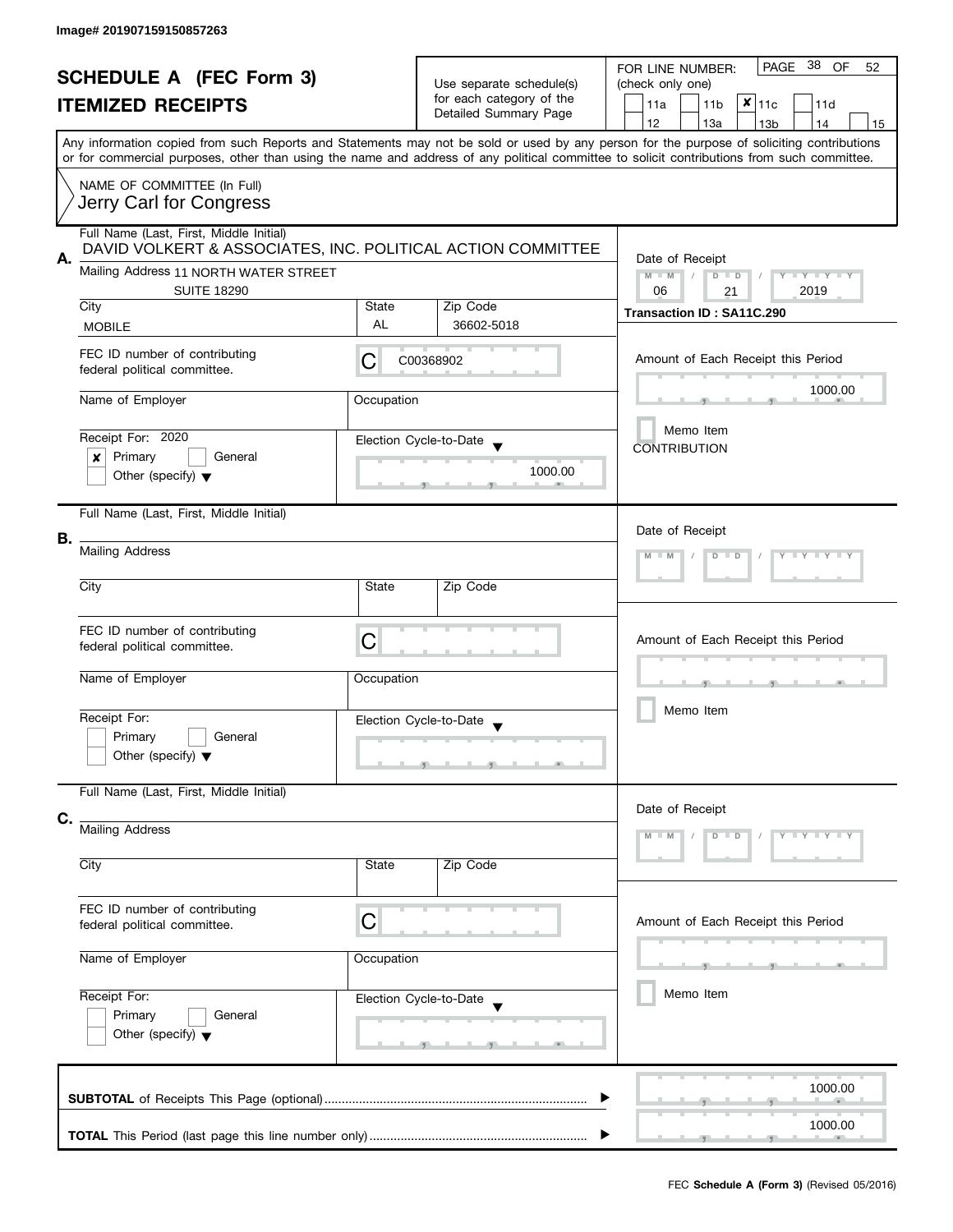| <b>SCHEDULE A (FEC Form 3)</b> |                                                               |            | PAGE 39 OF<br>FOR LINE NUMBER:<br>52              |                                                                                                                                                                                                                                                                                         |  |  |  |  |  |  |  |
|--------------------------------|---------------------------------------------------------------|------------|---------------------------------------------------|-----------------------------------------------------------------------------------------------------------------------------------------------------------------------------------------------------------------------------------------------------------------------------------------|--|--|--|--|--|--|--|
| <b>ITEMIZED RECEIPTS</b>       |                                                               |            | Use separate schedule(s)                          | (check only one)                                                                                                                                                                                                                                                                        |  |  |  |  |  |  |  |
|                                |                                                               |            | for each category of the                          | $x _{11d}$<br>11a<br>11 <sub>b</sub><br>11c                                                                                                                                                                                                                                             |  |  |  |  |  |  |  |
|                                |                                                               |            | Detailed Summary Page                             | 12<br>13a<br>13 <sub>b</sub><br>14<br>15                                                                                                                                                                                                                                                |  |  |  |  |  |  |  |
|                                |                                                               |            |                                                   | Any information copied from such Reports and Statements may not be sold or used by any person for the purpose of soliciting contributions<br>or for commercial purposes, other than using the name and address of any political committee to solicit contributions from such committee. |  |  |  |  |  |  |  |
|                                | NAME OF COMMITTEE (In Full)                                   |            |                                                   |                                                                                                                                                                                                                                                                                         |  |  |  |  |  |  |  |
|                                | Jerry Carl for Congress                                       |            |                                                   |                                                                                                                                                                                                                                                                                         |  |  |  |  |  |  |  |
|                                | Full Name (Last, First, Middle Initial)                       |            |                                                   |                                                                                                                                                                                                                                                                                         |  |  |  |  |  |  |  |
| А.                             | Carl, Jerry, Lee, , Jr                                        |            |                                                   | Date of Receipt                                                                                                                                                                                                                                                                         |  |  |  |  |  |  |  |
|                                | Mailing Address PO Box 852138                                 |            | Y FY FY FY<br>$M - M$<br>$D$ $D$<br>06            |                                                                                                                                                                                                                                                                                         |  |  |  |  |  |  |  |
|                                | City                                                          | State      | Zip Code                                          | 2019<br>24                                                                                                                                                                                                                                                                              |  |  |  |  |  |  |  |
|                                | Mobile                                                        | AL         | 36685                                             | Transaction ID: D190205                                                                                                                                                                                                                                                                 |  |  |  |  |  |  |  |
|                                | FEC ID number of contributing<br>federal political committee. | С          | H0AL01055                                         | Amount of Each Receipt this Period                                                                                                                                                                                                                                                      |  |  |  |  |  |  |  |
|                                | Name of Employer                                              | Occupation |                                                   | 1655.50                                                                                                                                                                                                                                                                                 |  |  |  |  |  |  |  |
|                                |                                                               |            |                                                   |                                                                                                                                                                                                                                                                                         |  |  |  |  |  |  |  |
|                                | Receipt For: 2020                                             |            | Election Cycle-to-Date                            | Memo Item                                                                                                                                                                                                                                                                               |  |  |  |  |  |  |  |
|                                | Primary<br>General<br>×                                       |            |                                                   | <b>ABC Signs</b>                                                                                                                                                                                                                                                                        |  |  |  |  |  |  |  |
|                                | Other (specify) $\blacktriangledown$                          |            | -90                                               |                                                                                                                                                                                                                                                                                         |  |  |  |  |  |  |  |
|                                | Full Name (Last, First, Middle Initial)                       |            |                                                   |                                                                                                                                                                                                                                                                                         |  |  |  |  |  |  |  |
|                                |                                                               |            |                                                   | Date of Receipt                                                                                                                                                                                                                                                                         |  |  |  |  |  |  |  |
| В.                             | <b>Mailing Address</b>                                        |            |                                                   | $Y - Y - Y - Y - Y$<br>$D$ $D$                                                                                                                                                                                                                                                          |  |  |  |  |  |  |  |
|                                |                                                               |            |                                                   |                                                                                                                                                                                                                                                                                         |  |  |  |  |  |  |  |
|                                | City                                                          | State      | Zip Code                                          |                                                                                                                                                                                                                                                                                         |  |  |  |  |  |  |  |
|                                | FEC ID number of contributing                                 |            |                                                   |                                                                                                                                                                                                                                                                                         |  |  |  |  |  |  |  |
|                                | federal political committee.                                  | С          |                                                   | Amount of Each Receipt this Period                                                                                                                                                                                                                                                      |  |  |  |  |  |  |  |
|                                | Name of Employer                                              | Occupation |                                                   |                                                                                                                                                                                                                                                                                         |  |  |  |  |  |  |  |
|                                |                                                               |            |                                                   | ___                                                                                                                                                                                                                                                                                     |  |  |  |  |  |  |  |
|                                | Receipt For:                                                  |            | Election Cycle-to-Date<br>$\overline{\mathbf{v}}$ | Memo Item                                                                                                                                                                                                                                                                               |  |  |  |  |  |  |  |
|                                | Primary<br>General                                            |            |                                                   |                                                                                                                                                                                                                                                                                         |  |  |  |  |  |  |  |
|                                | Other (specify) $\blacktriangledown$                          |            |                                                   |                                                                                                                                                                                                                                                                                         |  |  |  |  |  |  |  |
|                                | Full Name (Last, First, Middle Initial)                       |            |                                                   |                                                                                                                                                                                                                                                                                         |  |  |  |  |  |  |  |
|                                |                                                               |            |                                                   | Date of Receipt                                                                                                                                                                                                                                                                         |  |  |  |  |  |  |  |
| C.                             | <b>Mailing Address</b>                                        |            |                                                   | Y T Y T Y T Y<br>$M - M$<br>D                                                                                                                                                                                                                                                           |  |  |  |  |  |  |  |
|                                |                                                               |            |                                                   |                                                                                                                                                                                                                                                                                         |  |  |  |  |  |  |  |
|                                | City                                                          | State      | Zip Code                                          |                                                                                                                                                                                                                                                                                         |  |  |  |  |  |  |  |
|                                | FEC ID number of contributing                                 | C          |                                                   | Amount of Each Receipt this Period                                                                                                                                                                                                                                                      |  |  |  |  |  |  |  |
|                                | federal political committee.                                  |            |                                                   |                                                                                                                                                                                                                                                                                         |  |  |  |  |  |  |  |
|                                | Name of Employer                                              | Occupation |                                                   |                                                                                                                                                                                                                                                                                         |  |  |  |  |  |  |  |
|                                | Receipt For:                                                  |            | Election Cycle-to-Date                            | Memo Item                                                                                                                                                                                                                                                                               |  |  |  |  |  |  |  |
|                                | Primary<br>General                                            |            |                                                   |                                                                                                                                                                                                                                                                                         |  |  |  |  |  |  |  |
|                                | Other (specify) $\blacktriangledown$                          |            |                                                   |                                                                                                                                                                                                                                                                                         |  |  |  |  |  |  |  |
|                                |                                                               |            |                                                   |                                                                                                                                                                                                                                                                                         |  |  |  |  |  |  |  |
|                                |                                                               |            |                                                   | 1655.50                                                                                                                                                                                                                                                                                 |  |  |  |  |  |  |  |
|                                |                                                               |            |                                                   |                                                                                                                                                                                                                                                                                         |  |  |  |  |  |  |  |
|                                |                                                               |            |                                                   | 1655.50                                                                                                                                                                                                                                                                                 |  |  |  |  |  |  |  |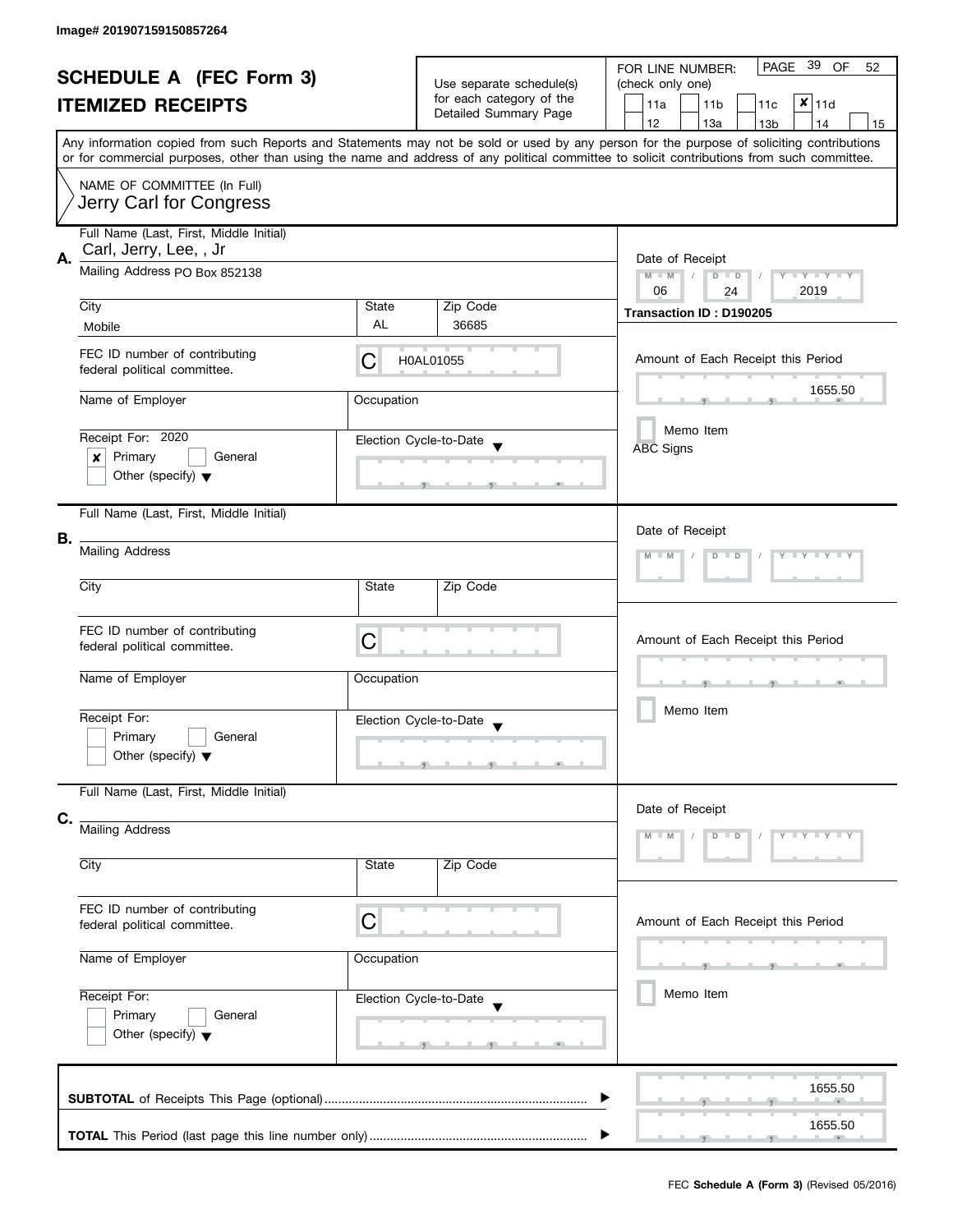| <b>SCHEDULE A (FEC Form 3)</b><br><b>ITEMIZED RECEIPTS</b> |                                                                                                                                                                                                                                                                                         |                        | Use separate schedule(s)<br>for each category of the |                                    | PAGE 40 OF<br>FOR LINE NUMBER:<br>52<br>(check only one)<br>11a<br>11 <sub>b</sub><br>11c<br>11d |                                                   |                                  |  |                 |      |                 |    |
|------------------------------------------------------------|-----------------------------------------------------------------------------------------------------------------------------------------------------------------------------------------------------------------------------------------------------------------------------------------|------------------------|------------------------------------------------------|------------------------------------|--------------------------------------------------------------------------------------------------|---------------------------------------------------|----------------------------------|--|-----------------|------|-----------------|----|
|                                                            |                                                                                                                                                                                                                                                                                         |                        | Detailed Summary Page                                |                                    | 12                                                                                               | $\pmb{\times}$                                    | 13a                              |  | 13 <sub>b</sub> |      | 14              | 15 |
|                                                            | Any information copied from such Reports and Statements may not be sold or used by any person for the purpose of soliciting contributions<br>or for commercial purposes, other than using the name and address of any political committee to solicit contributions from such committee. |                        |                                                      |                                    |                                                                                                  |                                                   |                                  |  |                 |      |                 |    |
|                                                            | NAME OF COMMITTEE (In Full)<br>Jerry Carl for Congress                                                                                                                                                                                                                                  |                        |                                                      |                                    |                                                                                                  |                                                   |                                  |  |                 |      |                 |    |
| А.                                                         | Full Name (Last, First, Middle Initial)<br>Carl, Jerry, Lee, , Jr                                                                                                                                                                                                                       |                        |                                                      |                                    |                                                                                                  |                                                   |                                  |  |                 |      |                 |    |
|                                                            | Mailing Address PO Box 852138                                                                                                                                                                                                                                                           |                        |                                                      |                                    |                                                                                                  |                                                   | Date of Receipt<br>$D$ $D$<br>28 |  |                 | 2019 | Y I Y I Y I Y   |    |
|                                                            | City<br>Mobile                                                                                                                                                                                                                                                                          | State<br>AL            | Zip Code<br>36685                                    |                                    | <b>Transaction ID: L1005</b>                                                                     |                                                   |                                  |  |                 |      |                 |    |
|                                                            | FEC ID number of contributing<br>federal political committee.                                                                                                                                                                                                                           | C                      | C00697789                                            |                                    | Amount of Each Receipt this Period                                                               |                                                   |                                  |  |                 |      |                 |    |
|                                                            | Name of Employer                                                                                                                                                                                                                                                                        | Occupation             |                                                      |                                    |                                                                                                  |                                                   |                                  |  |                 |      | 105000.00       |    |
|                                                            | Receipt For: 2020<br>Primary<br>General<br>x<br>Other (specify) $\blacktriangledown$                                                                                                                                                                                                    | Election Cycle-to-Date |                                                      | Loan from Candidate                |                                                                                                  | Memo Item                                         |                                  |  |                 |      |                 |    |
|                                                            | Full Name (Last, First, Middle Initial)                                                                                                                                                                                                                                                 |                        |                                                      |                                    |                                                                                                  |                                                   |                                  |  |                 |      |                 |    |
| В.                                                         | <b>Mailing Address</b>                                                                                                                                                                                                                                                                  |                        |                                                      |                                    |                                                                                                  | Date of Receipt<br>$Y - Y - Y - Y - Y$<br>$D$ $D$ |                                  |  |                 |      |                 |    |
|                                                            | City                                                                                                                                                                                                                                                                                    | State                  | Zip Code                                             |                                    |                                                                                                  |                                                   |                                  |  |                 |      |                 |    |
|                                                            | FEC ID number of contributing<br>federal political committee.                                                                                                                                                                                                                           | С                      |                                                      | Amount of Each Receipt this Period |                                                                                                  |                                                   |                                  |  |                 |      |                 |    |
|                                                            | Name of Employer                                                                                                                                                                                                                                                                        | Occupation             |                                                      |                                    | <b>ALC: NO</b>                                                                                   |                                                   |                                  |  |                 |      |                 |    |
|                                                            | Receipt For:<br>Primary<br>General<br>Other (specify) $\blacktriangledown$                                                                                                                                                                                                              | Election Cycle-to-Date |                                                      |                                    |                                                                                                  | Memo Item                                         |                                  |  |                 |      |                 |    |
|                                                            | Full Name (Last, First, Middle Initial)                                                                                                                                                                                                                                                 |                        |                                                      |                                    |                                                                                                  |                                                   |                                  |  |                 |      |                 |    |
| C.                                                         | <b>Mailing Address</b>                                                                                                                                                                                                                                                                  |                        |                                                      |                                    | Date of Receipt                                                                                  |                                                   | $D$ $D$                          |  |                 |      | $Y - Y - Y - Y$ |    |
|                                                            | City                                                                                                                                                                                                                                                                                    | State                  |                                                      |                                    |                                                                                                  |                                                   |                                  |  |                 |      |                 |    |
|                                                            | FEC ID number of contributing<br>federal political committee.                                                                                                                                                                                                                           | C                      |                                                      | Amount of Each Receipt this Period |                                                                                                  |                                                   |                                  |  |                 |      |                 |    |
|                                                            | Name of Employer                                                                                                                                                                                                                                                                        | Occupation             |                                                      |                                    |                                                                                                  |                                                   |                                  |  |                 |      |                 |    |
|                                                            | Receipt For:<br>Primary<br>General<br>Other (specify) $\blacktriangledown$                                                                                                                                                                                                              | Election Cycle-to-Date |                                                      |                                    |                                                                                                  | Memo Item                                         |                                  |  |                 |      |                 |    |
|                                                            |                                                                                                                                                                                                                                                                                         |                        |                                                      |                                    |                                                                                                  |                                                   |                                  |  |                 |      | 105000.00       |    |
|                                                            |                                                                                                                                                                                                                                                                                         |                        |                                                      |                                    |                                                                                                  |                                                   |                                  |  |                 |      | 105000.00       |    |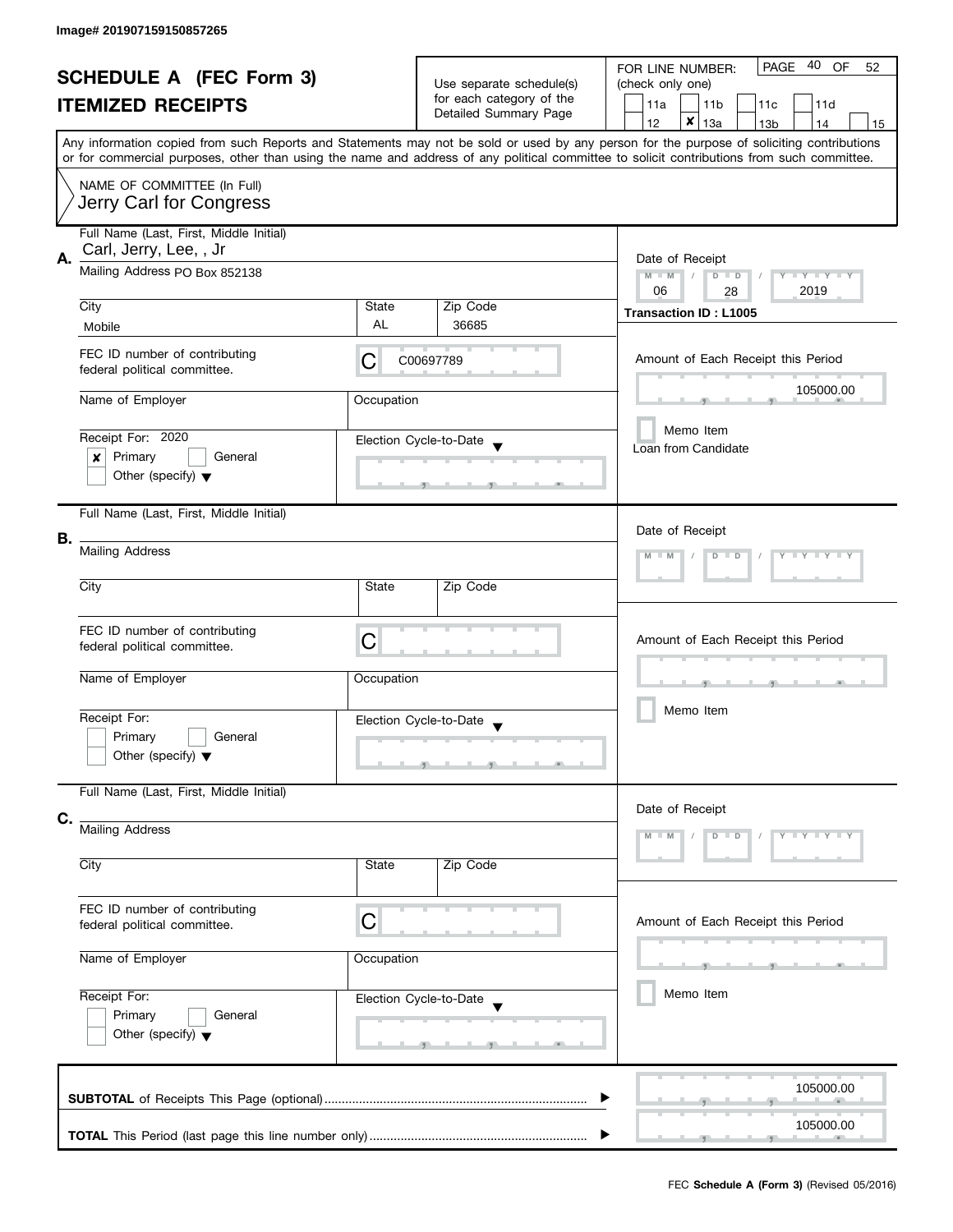| Any information copied from such Reports and Statements may not be sold or used by any person for the purpose of soliciting contributions<br>or for commercial purposes, other than using the name and address of any political committee to solicit contributions from such committee.<br>NAME OF COMMITTEE (In Full)<br>Jerry Carl for Congress<br>Full Name (Last, First, Middle Initial)<br>Date of Disbursement<br>$A.$ SULLIVAN, DAVID, , ,<br>$M - M$<br>$D$ $D$<br>05<br>22<br>Mailing Address 763 GRAND BOULEVARD<br>Zip Code<br>City<br>State<br><b>FEC Identification Number</b><br>AL<br><b>CHICKASAW</b><br>36611<br>Purpose of Disbursement<br>TRAVEL<br>C<br>002<br>Candidate Name<br>Amount of Each Disbursement this Period<br>Category/<br>Type<br>Disbursement For: 2020<br>Office Sought:<br>House<br>Primary<br>General<br>Senate<br>$\boldsymbol{\mathsf{x}}$<br><b>Transaction ID: SB17.I37</b><br>Other (specify) $\blacktriangledown$<br>President<br>Memo Item<br>State:<br>District:<br>Full Name (Last, First, Middle Initial)<br>WEIDLICH, ZACH, , ,<br>Date of Disbursement<br><b>B.</b><br>$\overline{\phantom{a}}$ D<br>Y<br>M<br>M<br>D<br>Mailing Address 763 GRAND BOULEVARD<br>22<br>05<br>City<br>Zip Code<br>State<br>FEC Identification Number<br>AL<br><b>CHICKASAW</b><br>36611<br>Purpose of Disbursement<br>С<br>TRAVEL<br>002<br>Candidate Name<br>Amount of Each Disbursement this Period<br>Category/ | 52<br>PAGE 41 OF<br>19a<br>19b<br>21<br>20 <sub>c</sub> |
|-----------------------------------------------------------------------------------------------------------------------------------------------------------------------------------------------------------------------------------------------------------------------------------------------------------------------------------------------------------------------------------------------------------------------------------------------------------------------------------------------------------------------------------------------------------------------------------------------------------------------------------------------------------------------------------------------------------------------------------------------------------------------------------------------------------------------------------------------------------------------------------------------------------------------------------------------------------------------------------------------------------------------------------------------------------------------------------------------------------------------------------------------------------------------------------------------------------------------------------------------------------------------------------------------------------------------------------------------------------------------------------------------------------------------------------------------------|---------------------------------------------------------|
|                                                                                                                                                                                                                                                                                                                                                                                                                                                                                                                                                                                                                                                                                                                                                                                                                                                                                                                                                                                                                                                                                                                                                                                                                                                                                                                                                                                                                                                     |                                                         |
|                                                                                                                                                                                                                                                                                                                                                                                                                                                                                                                                                                                                                                                                                                                                                                                                                                                                                                                                                                                                                                                                                                                                                                                                                                                                                                                                                                                                                                                     | $Y - Y - Y - Y + Y$<br>2019                             |
|                                                                                                                                                                                                                                                                                                                                                                                                                                                                                                                                                                                                                                                                                                                                                                                                                                                                                                                                                                                                                                                                                                                                                                                                                                                                                                                                                                                                                                                     |                                                         |
|                                                                                                                                                                                                                                                                                                                                                                                                                                                                                                                                                                                                                                                                                                                                                                                                                                                                                                                                                                                                                                                                                                                                                                                                                                                                                                                                                                                                                                                     |                                                         |
|                                                                                                                                                                                                                                                                                                                                                                                                                                                                                                                                                                                                                                                                                                                                                                                                                                                                                                                                                                                                                                                                                                                                                                                                                                                                                                                                                                                                                                                     |                                                         |
|                                                                                                                                                                                                                                                                                                                                                                                                                                                                                                                                                                                                                                                                                                                                                                                                                                                                                                                                                                                                                                                                                                                                                                                                                                                                                                                                                                                                                                                     | 96.30<br>REIMBURSE TRAVEL EXP                           |
|                                                                                                                                                                                                                                                                                                                                                                                                                                                                                                                                                                                                                                                                                                                                                                                                                                                                                                                                                                                                                                                                                                                                                                                                                                                                                                                                                                                                                                                     | $Y'$ $Y'$ $Y$                                           |
|                                                                                                                                                                                                                                                                                                                                                                                                                                                                                                                                                                                                                                                                                                                                                                                                                                                                                                                                                                                                                                                                                                                                                                                                                                                                                                                                                                                                                                                     | 2019                                                    |
|                                                                                                                                                                                                                                                                                                                                                                                                                                                                                                                                                                                                                                                                                                                                                                                                                                                                                                                                                                                                                                                                                                                                                                                                                                                                                                                                                                                                                                                     |                                                         |
| Type                                                                                                                                                                                                                                                                                                                                                                                                                                                                                                                                                                                                                                                                                                                                                                                                                                                                                                                                                                                                                                                                                                                                                                                                                                                                                                                                                                                                                                                |                                                         |
| Disbursement For: 2020<br>Office Sought:<br>House<br><u>_____</u><br>Primary<br>General<br>Senate<br>$\boldsymbol{x}$<br>Transaction ID: SB17.I38<br>Other (specify) $\blacktriangledown$<br>President<br>Memo Item REIMBURSE TRAVEL EXPENSE<br>State:<br>District:                                                                                                                                                                                                                                                                                                                                                                                                                                                                                                                                                                                                                                                                                                                                                                                                                                                                                                                                                                                                                                                                                                                                                                                 | 100.44<br><b>Brita Alberta</b>                          |
| Full Name (Last, First, Middle Initial)<br>Date of Disbursement<br>$C.$ WEIDLICH, ZACH, , ,                                                                                                                                                                                                                                                                                                                                                                                                                                                                                                                                                                                                                                                                                                                                                                                                                                                                                                                                                                                                                                                                                                                                                                                                                                                                                                                                                         |                                                         |
| $^{\circ}$ D<br>D<br>M<br>M<br>Mailing Address 763 GRAND BOULEVARD<br>07<br>06                                                                                                                                                                                                                                                                                                                                                                                                                                                                                                                                                                                                                                                                                                                                                                                                                                                                                                                                                                                                                                                                                                                                                                                                                                                                                                                                                                      | $Y = Y$<br>2019                                         |
| City<br>Zip Code<br>State<br><b>FEC Identification Number</b><br><b>CHICKASAW</b><br>AL<br>36611<br>Purpose of Disbursement                                                                                                                                                                                                                                                                                                                                                                                                                                                                                                                                                                                                                                                                                                                                                                                                                                                                                                                                                                                                                                                                                                                                                                                                                                                                                                                         |                                                         |
| С<br><b>TRAVEL</b><br>002<br>Candidate Name<br>Amount of Each Disbursement this Period<br>Category/                                                                                                                                                                                                                                                                                                                                                                                                                                                                                                                                                                                                                                                                                                                                                                                                                                                                                                                                                                                                                                                                                                                                                                                                                                                                                                                                                 |                                                         |
| Type<br>Office Sought:<br>Disbursement For: 2020<br>House<br>Primary<br>General<br>Senate<br>$\pmb{\times}$<br>Transaction ID: SB17.I41<br>Other (specify)<br>President                                                                                                                                                                                                                                                                                                                                                                                                                                                                                                                                                                                                                                                                                                                                                                                                                                                                                                                                                                                                                                                                                                                                                                                                                                                                             | 153.58                                                  |
| Memo Item<br>State:<br>District:                                                                                                                                                                                                                                                                                                                                                                                                                                                                                                                                                                                                                                                                                                                                                                                                                                                                                                                                                                                                                                                                                                                                                                                                                                                                                                                                                                                                                    |                                                         |
|                                                                                                                                                                                                                                                                                                                                                                                                                                                                                                                                                                                                                                                                                                                                                                                                                                                                                                                                                                                                                                                                                                                                                                                                                                                                                                                                                                                                                                                     | 350.32                                                  |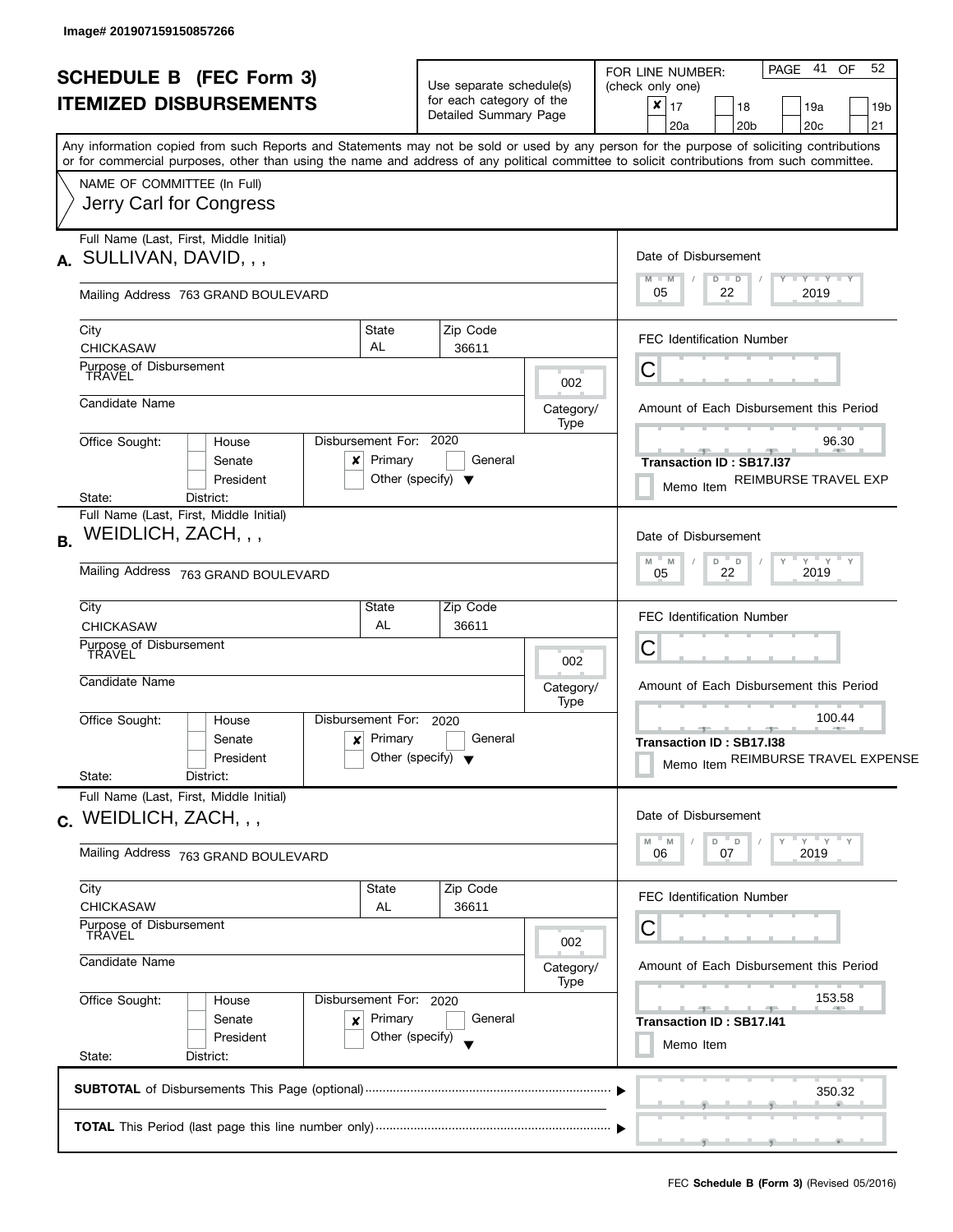| <b>SCHEDULE B (FEC Form 3)</b>                    |                                                                                                                                                                                                                                                                                         |                                   | Use separate schedule(s)<br>for each category of the    |  |                          | PAGE 42 OF<br>52<br>FOR LINE NUMBER:<br>(check only one)                                                                                                                                                                                                                                       |  |  |  |
|---------------------------------------------------|-----------------------------------------------------------------------------------------------------------------------------------------------------------------------------------------------------------------------------------------------------------------------------------------|-----------------------------------|---------------------------------------------------------|--|--------------------------|------------------------------------------------------------------------------------------------------------------------------------------------------------------------------------------------------------------------------------------------------------------------------------------------|--|--|--|
|                                                   | <b>ITEMIZED DISBURSEMENTS</b>                                                                                                                                                                                                                                                           |                                   | Detailed Summary Page                                   |  |                          | $\pmb{\times}$<br>17<br>18<br>19a<br>19b<br>20 <sub>c</sub><br>21<br>20a<br>20 <sub>b</sub>                                                                                                                                                                                                    |  |  |  |
|                                                   | Any information copied from such Reports and Statements may not be sold or used by any person for the purpose of soliciting contributions<br>or for commercial purposes, other than using the name and address of any political committee to solicit contributions from such committee. |                                   |                                                         |  |                          |                                                                                                                                                                                                                                                                                                |  |  |  |
|                                                   | NAME OF COMMITTEE (In Full)                                                                                                                                                                                                                                                             |                                   |                                                         |  |                          |                                                                                                                                                                                                                                                                                                |  |  |  |
|                                                   | Jerry Carl for Congress                                                                                                                                                                                                                                                                 |                                   |                                                         |  |                          |                                                                                                                                                                                                                                                                                                |  |  |  |
| А.                                                | Full Name (Last, First, Middle Initial)<br>WEIDLICH, ZACH, , ,                                                                                                                                                                                                                          |                                   |                                                         |  |                          | Date of Disbursement                                                                                                                                                                                                                                                                           |  |  |  |
|                                                   | Mailing Address 763 GRAND BOULEVARD                                                                                                                                                                                                                                                     |                                   |                                                         |  |                          | $T$ $Y$ $T$ $Y$ $T$ $Y$<br>$M - M$<br>$D$ $D$<br>06<br>21<br>2019                                                                                                                                                                                                                              |  |  |  |
|                                                   | City<br><b>CHICKASAW</b>                                                                                                                                                                                                                                                                | State<br>AL                       | Zip Code<br>36611                                       |  |                          | <b>FEC Identification Number</b>                                                                                                                                                                                                                                                               |  |  |  |
|                                                   | Purpose of Disbursement<br>TRAVEL                                                                                                                                                                                                                                                       |                                   |                                                         |  | 002                      | Ĉ                                                                                                                                                                                                                                                                                              |  |  |  |
|                                                   | Candidate Name                                                                                                                                                                                                                                                                          |                                   |                                                         |  | Category/<br>Type        | Amount of Each Disbursement this Period                                                                                                                                                                                                                                                        |  |  |  |
|                                                   | Office Sought:<br>House<br>Senate<br>x<br>President                                                                                                                                                                                                                                     | Disbursement For: 2020<br>Primary | General<br>Other (specify) $\blacktriangledown$         |  |                          | 148.14<br><b>Transaction ID: SB17.142</b><br>Memo Item                                                                                                                                                                                                                                         |  |  |  |
|                                                   | State:<br>District:<br>Full Name (Last, First, Middle Initial)                                                                                                                                                                                                                          |                                   |                                                         |  |                          |                                                                                                                                                                                                                                                                                                |  |  |  |
| <b>B.</b>                                         | WEIDLICH, ZACH, , ,                                                                                                                                                                                                                                                                     |                                   |                                                         |  |                          | Date of Disbursement<br>$Y$ $Y$ $Y$<br>$M$ $-$<br>D<br>M<br>$\mathsf D$                                                                                                                                                                                                                        |  |  |  |
|                                                   | Mailing Address 763 GRAND BOULEVARD                                                                                                                                                                                                                                                     |                                   |                                                         |  |                          | 31<br>2019<br>05                                                                                                                                                                                                                                                                               |  |  |  |
|                                                   | City<br><b>CHICKASAW</b>                                                                                                                                                                                                                                                                | State<br>AL                       | Zip Code<br>36611                                       |  |                          | <b>FEC Identification Number</b>                                                                                                                                                                                                                                                               |  |  |  |
|                                                   | Purpose of Disbursement<br>PAYROLL                                                                                                                                                                                                                                                      |                                   |                                                         |  |                          | С                                                                                                                                                                                                                                                                                              |  |  |  |
|                                                   | Candidate Name                                                                                                                                                                                                                                                                          |                                   | Category/                                               |  |                          | Amount of Each Disbursement this Period                                                                                                                                                                                                                                                        |  |  |  |
|                                                   |                                                                                                                                                                                                                                                                                         |                                   | Type                                                    |  |                          | 2042.14                                                                                                                                                                                                                                                                                        |  |  |  |
|                                                   | Office Sought:<br>House<br>Senate<br>$\boldsymbol{x}$<br>President                                                                                                                                                                                                                      | Disbursement For:<br>Primary      | 2020<br>General<br>Other (specify) $\blacktriangledown$ |  |                          | <u>and the state of the state of the state of the state of the state of the state of the state of the state of the state of the state of the state of the state of the state of the state of the state of the state of the state</u><br><b>AND IN</b><br>Transaction ID: SB17.I53<br>Memo Item |  |  |  |
|                                                   | State:<br>District:<br>Full Name (Last, First, Middle Initial)                                                                                                                                                                                                                          |                                   |                                                         |  |                          |                                                                                                                                                                                                                                                                                                |  |  |  |
|                                                   | c. WEIDLICH, ZACH, , ,                                                                                                                                                                                                                                                                  |                                   |                                                         |  |                          | Date of Disbursement                                                                                                                                                                                                                                                                           |  |  |  |
|                                                   | Mailing Address 763 GRAND BOULEVARD                                                                                                                                                                                                                                                     |                                   |                                                         |  |                          | $Y'$ $Y'$<br>M<br>M<br>D<br>$\mathsf D$<br>2019<br>06<br>28                                                                                                                                                                                                                                    |  |  |  |
|                                                   | City<br><b>CHICKASAW</b>                                                                                                                                                                                                                                                                | State<br>AL                       | Zip Code<br>36611                                       |  |                          | <b>FEC Identification Number</b>                                                                                                                                                                                                                                                               |  |  |  |
|                                                   | Purpose of Disbursement<br>PAYROLL<br>Candidate Name                                                                                                                                                                                                                                    |                                   |                                                         |  |                          | С                                                                                                                                                                                                                                                                                              |  |  |  |
|                                                   |                                                                                                                                                                                                                                                                                         |                                   |                                                         |  | 001<br>Category/<br>Type | Amount of Each Disbursement this Period                                                                                                                                                                                                                                                        |  |  |  |
| Office Sought:<br>Disbursement For: 2020<br>House |                                                                                                                                                                                                                                                                                         |                                   |                                                         |  |                          | 2042.14                                                                                                                                                                                                                                                                                        |  |  |  |
|                                                   | Senate<br>×<br>President                                                                                                                                                                                                                                                                | Primary<br>Other (specify)        | General                                                 |  |                          | <b>Transaction ID: SB17.154</b><br>Memo Item                                                                                                                                                                                                                                                   |  |  |  |
|                                                   | State:<br>District:                                                                                                                                                                                                                                                                     |                                   |                                                         |  |                          |                                                                                                                                                                                                                                                                                                |  |  |  |
|                                                   |                                                                                                                                                                                                                                                                                         |                                   |                                                         |  |                          | 4232.42                                                                                                                                                                                                                                                                                        |  |  |  |
|                                                   |                                                                                                                                                                                                                                                                                         |                                   |                                                         |  |                          |                                                                                                                                                                                                                                                                                                |  |  |  |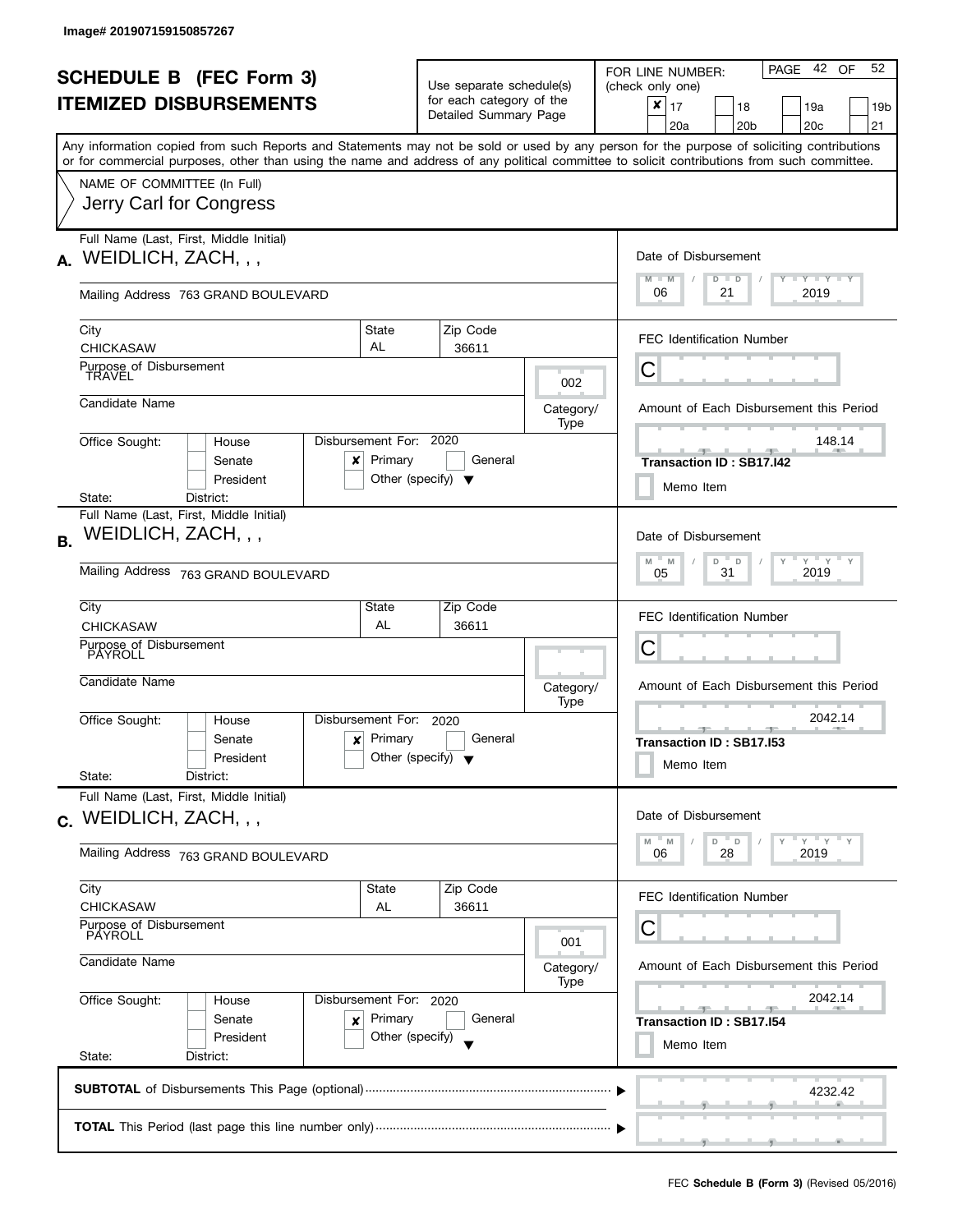| <b>SCHEDULE B (FEC Form 3)</b><br><b>ITEMIZED DISBURSEMENTS</b><br>Any information copied from such Reports and Statements may not be sold or used by any person for the purpose of soliciting contributions<br>or for commercial purposes, other than using the name and address of any political committee to solicit contributions from such committee. |                                                                                                                    |                                                 | Use separate schedule(s)<br>for each category of the<br>Detailed Summary Page |                          | 52<br>PAGE 43<br>OF<br>FOR LINE NUMBER:<br>(check only one)<br>$\pmb{\times}$<br>17<br>18<br>19a<br>19b<br>20 <sub>b</sub><br>20 <sub>c</sub><br>21<br>20a |
|------------------------------------------------------------------------------------------------------------------------------------------------------------------------------------------------------------------------------------------------------------------------------------------------------------------------------------------------------------|--------------------------------------------------------------------------------------------------------------------|-------------------------------------------------|-------------------------------------------------------------------------------|--------------------------|------------------------------------------------------------------------------------------------------------------------------------------------------------|
|                                                                                                                                                                                                                                                                                                                                                            | NAME OF COMMITTEE (In Full)<br>Jerry Carl for Congress                                                             |                                                 |                                                                               |                          |                                                                                                                                                            |
|                                                                                                                                                                                                                                                                                                                                                            | Full Name (Last, First, Middle Initial)<br>A. ABC Signs<br>Mailing Address 5851 Larue Steiner Rd                   |                                                 |                                                                               |                          | Date of Disbursement<br>$M - M$<br>$\bot$ $\gamma$ $\bot$ $\gamma$ $\bot$ $\gamma$<br>$D$ $D$<br>07<br>24<br>2019                                          |
|                                                                                                                                                                                                                                                                                                                                                            | State<br>City<br>AL<br>Theodore<br>Purpose of Disbursement                                                         |                                                 | Zip Code<br>36582                                                             |                          | <b>FEC Identification Number</b>                                                                                                                           |
|                                                                                                                                                                                                                                                                                                                                                            | Signs<br>Candidate Name                                                                                            |                                                 |                                                                               | 004<br>Category/<br>Type | Ĉ<br>Amount of Each Disbursement this Period                                                                                                               |
|                                                                                                                                                                                                                                                                                                                                                            | Disbursement For: 2020<br>Office Sought:<br>House<br>Senate<br>x<br>President<br>District:<br>State:               | Primary<br>Other (specify) $\blacktriangledown$ | General                                                                       |                          | 1655.50<br><b>All Additional Properties</b><br>一<br>$-1$<br>Transaction ID: E190204<br>Memo Item                                                           |
| <b>B.</b>                                                                                                                                                                                                                                                                                                                                                  | Full Name (Last, First, Middle Initial)<br>Anedot<br><b>Mailing Address</b><br>1920 McKinney Ave                   |                                                 |                                                                               |                          | Date of Disbursement<br>$Y$ $Y$ $Y$<br>$M - M$<br>$D$ $D$<br>Y<br>$\mathsf{Y}$<br>2019<br>30<br>06                                                         |
|                                                                                                                                                                                                                                                                                                                                                            | 7th Floor<br>City<br>State<br>Dallas<br>Purpose of Disbursement<br><b>Credit Card Processing Fees</b>              | <b>TX</b>                                       | Zip Code<br>75201                                                             | 001                      | <b>FEC Identification Number</b><br>С                                                                                                                      |
|                                                                                                                                                                                                                                                                                                                                                            | Candidate Name<br>Disbursement For:<br>Office Sought:<br>House<br>Senate<br>x<br>President                         | Primary<br>Other (specify) $\blacktriangledown$ | 2020<br>General                                                               | Category/<br>Type        | Amount of Each Disbursement this Period<br>679.93<br>Transaction ID: E190201<br>Memo Item                                                                  |
|                                                                                                                                                                                                                                                                                                                                                            | State:<br>District:<br>Full Name (Last, First, Middle Initial)<br>c. CMDI<br>Mailing Address 1593 SPRING HILL ROAD |                                                 |                                                                               |                          | Date of Disbursement<br>$Y + Y + Y$<br>$-M$<br>$D$ $D$<br>M<br>09<br>2019<br>05                                                                            |
|                                                                                                                                                                                                                                                                                                                                                            | City<br>State<br><b>VIENNA</b><br>Purpose of Disbursement<br>DATA PROCESSING SERVICES<br>Candidate Name            | VA                                              | Zip Code<br>22182                                                             | 001<br>Category/<br>Type | FEC Identification Number<br>С<br>Amount of Each Disbursement this Period                                                                                  |
|                                                                                                                                                                                                                                                                                                                                                            | Office Sought:<br>Disbursement For: 2020<br>House<br>Senate<br>×<br>President<br>State:<br>District:               | Primary<br>Other (specify)                      | General                                                                       |                          | 900.00<br><b>All Contracts</b><br>Transaction ID: SB17.I34<br>Memo Item                                                                                    |
|                                                                                                                                                                                                                                                                                                                                                            |                                                                                                                    | 3235.43                                         |                                                                               |                          |                                                                                                                                                            |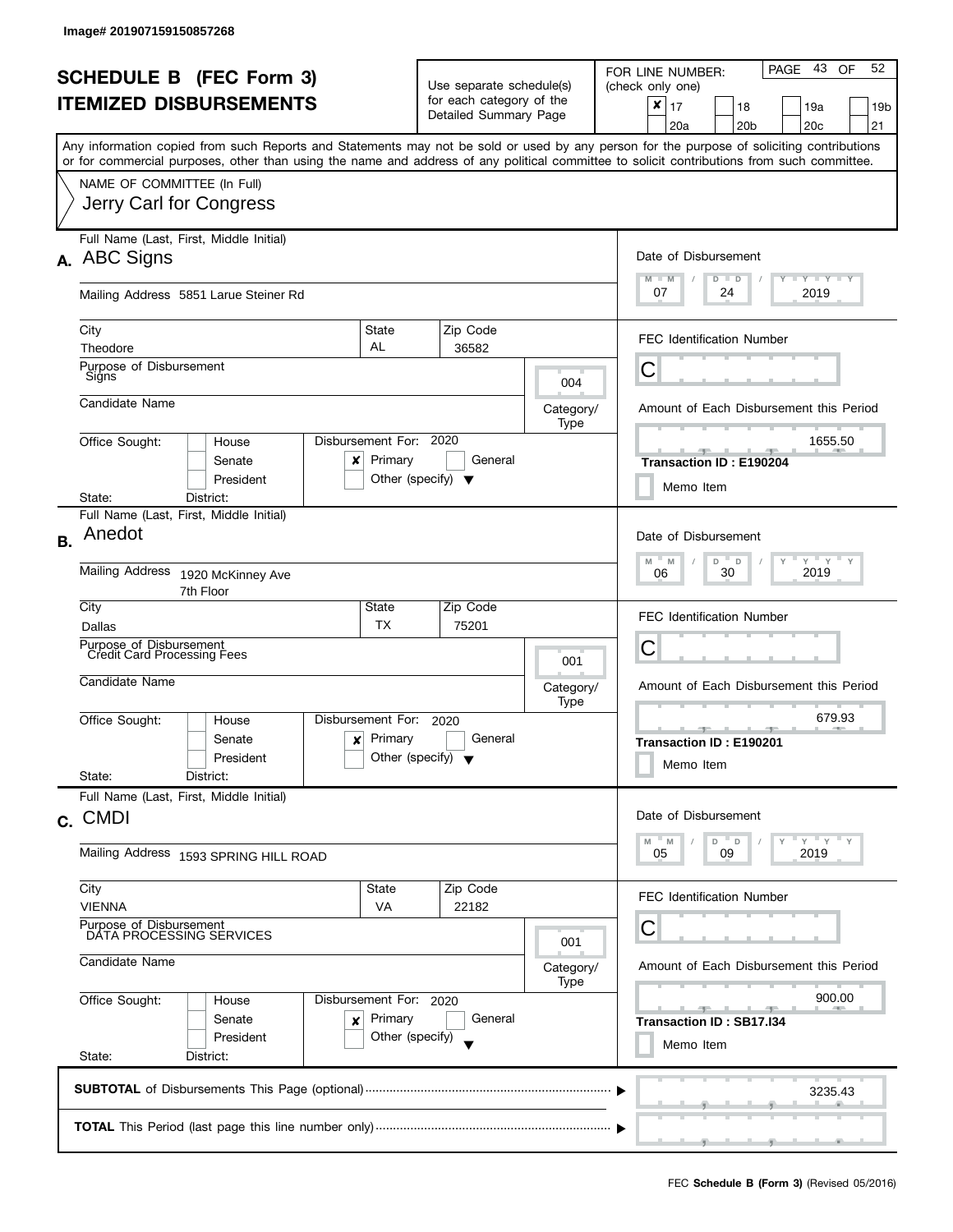|                                                                            |                                                                                                                                            |                            |                                                   |                   | PAGE 44<br>52<br>OF<br>FOR LINE NUMBER:                            |  |  |  |
|----------------------------------------------------------------------------|--------------------------------------------------------------------------------------------------------------------------------------------|----------------------------|---------------------------------------------------|-------------------|--------------------------------------------------------------------|--|--|--|
| <b>SCHEDULE B (FEC Form 3)</b><br><b>ITEMIZED DISBURSEMENTS</b>            |                                                                                                                                            |                            | Use separate schedule(s)                          |                   | (check only one)                                                   |  |  |  |
|                                                                            |                                                                                                                                            |                            | for each category of the<br>Detailed Summary Page |                   | ×<br>17<br>18<br>19a<br>19b                                        |  |  |  |
|                                                                            | Any information copied from such Reports and Statements may not be sold or used by any person for the purpose of soliciting contributions  |                            |                                                   |                   | 20 <sub>b</sub><br>20c<br>21<br>20a                                |  |  |  |
|                                                                            | or for commercial purposes, other than using the name and address of any political committee to solicit contributions from such committee. |                            |                                                   |                   |                                                                    |  |  |  |
|                                                                            | NAME OF COMMITTEE (In Full)                                                                                                                |                            |                                                   |                   |                                                                    |  |  |  |
|                                                                            | Jerry Carl for Congress                                                                                                                    |                            |                                                   |                   |                                                                    |  |  |  |
|                                                                            | Full Name (Last, First, Middle Initial)                                                                                                    |                            |                                                   |                   |                                                                    |  |  |  |
|                                                                            | A. CMDI                                                                                                                                    |                            |                                                   |                   | Date of Disbursement                                               |  |  |  |
|                                                                            |                                                                                                                                            |                            |                                                   |                   | $M - M$<br>Y TY TY TY<br>$D$ $D$                                   |  |  |  |
|                                                                            | Mailing Address 1593 SPRING HILL ROAD                                                                                                      |                            |                                                   |                   | 06<br>12<br>2019                                                   |  |  |  |
|                                                                            | City                                                                                                                                       | State                      | Zip Code                                          |                   | <b>FEC Identification Number</b>                                   |  |  |  |
|                                                                            | <b>VIENNA</b>                                                                                                                              | <b>VA</b>                  | 22182                                             |                   |                                                                    |  |  |  |
|                                                                            | Purpose of Disbursement<br>DATA PROCESSING SERVICES                                                                                        |                            |                                                   | 001               | С                                                                  |  |  |  |
|                                                                            | Candidate Name                                                                                                                             |                            |                                                   | Category/         | Amount of Each Disbursement this Period                            |  |  |  |
|                                                                            |                                                                                                                                            |                            |                                                   | Type              |                                                                    |  |  |  |
|                                                                            | Office Sought:<br>House                                                                                                                    | Disbursement For:          | 2020                                              |                   | 900.00                                                             |  |  |  |
|                                                                            | Senate<br>x<br>President                                                                                                                   | Primary                    | General<br>Other (specify) $\blacktriangledown$   |                   | <b>Transaction ID: SB17.140</b>                                    |  |  |  |
|                                                                            | State:<br>District:                                                                                                                        |                            |                                                   |                   | Memo Item                                                          |  |  |  |
|                                                                            | Full Name (Last, First, Middle Initial)                                                                                                    |                            |                                                   |                   |                                                                    |  |  |  |
| <b>B.</b>                                                                  | <b>EBW DEVELOPMENT</b>                                                                                                                     |                            |                                                   |                   | Date of Disbursement                                               |  |  |  |
|                                                                            | Mailing Address 3260 BANKHEAD AVENUE                                                                                                       |                            |                                                   |                   | $Y = Y - Y$<br>D<br>$\mathsf D$<br>Y<br>M<br>M<br>2019<br>15<br>05 |  |  |  |
|                                                                            |                                                                                                                                            |                            |                                                   |                   |                                                                    |  |  |  |
|                                                                            | City<br><b>MONTGOMERY</b>                                                                                                                  | State<br>AL                | Zip Code<br>36106                                 |                   | <b>FEC Identification Number</b>                                   |  |  |  |
|                                                                            | Purpose of Disbursement<br>POLITICAL STRATEGY CONSULTING                                                                                   |                            |                                                   |                   | С                                                                  |  |  |  |
|                                                                            |                                                                                                                                            |                            |                                                   | 001               |                                                                    |  |  |  |
|                                                                            | Candidate Name                                                                                                                             |                            |                                                   | Category/         | Amount of Each Disbursement this Period                            |  |  |  |
|                                                                            | Office Sought:<br>House                                                                                                                    | Disbursement For:          | 2020                                              | Type              | 5000.00                                                            |  |  |  |
|                                                                            | Senate<br>x                                                                                                                                | Primary                    | General                                           |                   | $-1$<br>Transaction ID: SB17.151                                   |  |  |  |
|                                                                            | President                                                                                                                                  |                            | Other (specify) $\blacktriangledown$              |                   | Memo Item                                                          |  |  |  |
|                                                                            | State:<br>District:<br>Full Name (Last, First, Middle Initial)                                                                             |                            |                                                   |                   |                                                                    |  |  |  |
|                                                                            | c. EBW DEVELOPMENT                                                                                                                         |                            |                                                   |                   | Date of Disbursement                                               |  |  |  |
|                                                                            |                                                                                                                                            |                            |                                                   |                   | ≡ү = γ = γ<br>M<br>D<br>$^-$ D<br>- M                              |  |  |  |
|                                                                            | Mailing Address 3260 BANKHEAD AVENUE                                                                                                       |                            |                                                   |                   | 2019<br>06<br>07                                                   |  |  |  |
|                                                                            | City                                                                                                                                       | State                      | Zip Code                                          |                   |                                                                    |  |  |  |
|                                                                            | <b>MONTGOMERY</b>                                                                                                                          | AL                         | 36106                                             |                   | FEC Identification Number                                          |  |  |  |
| Purpose of Disbursement<br>POLITICAL STRATEGY CONSULTING<br>Candidate Name |                                                                                                                                            |                            |                                                   |                   | С                                                                  |  |  |  |
|                                                                            |                                                                                                                                            |                            |                                                   |                   | Amount of Each Disbursement this Period                            |  |  |  |
|                                                                            |                                                                                                                                            |                            |                                                   | Category/<br>Type |                                                                    |  |  |  |
|                                                                            | Office Sought:<br>House                                                                                                                    | Disbursement For: 2020     |                                                   |                   | 5859.65                                                            |  |  |  |
|                                                                            | Senate<br>×<br>President                                                                                                                   | Primary<br>Other (specify) | General                                           |                   | Transaction ID: SB17.152                                           |  |  |  |
|                                                                            | State:<br>District:                                                                                                                        |                            |                                                   |                   | Memo Item                                                          |  |  |  |
|                                                                            |                                                                                                                                            |                            |                                                   |                   |                                                                    |  |  |  |
|                                                                            |                                                                                                                                            |                            |                                                   |                   | 11759.65                                                           |  |  |  |
|                                                                            |                                                                                                                                            |                            |                                                   |                   |                                                                    |  |  |  |
|                                                                            |                                                                                                                                            |                            |                                                   |                   |                                                                    |  |  |  |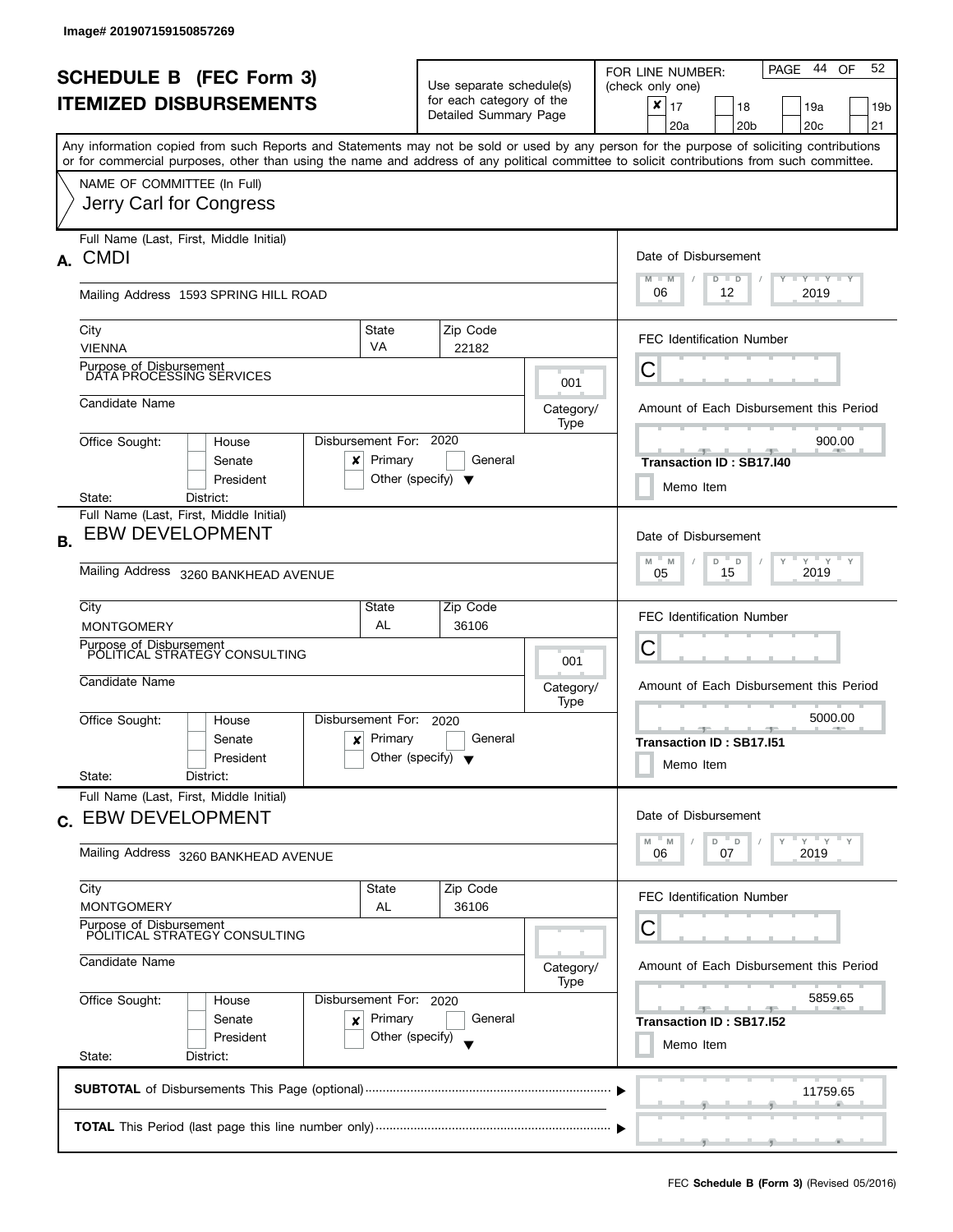|                                |                                                                                                                                            |                                      |                                                                    |                          |             | - 45<br>52                                                                                          |  |  |  |
|--------------------------------|--------------------------------------------------------------------------------------------------------------------------------------------|--------------------------------------|--------------------------------------------------------------------|--------------------------|-------------|-----------------------------------------------------------------------------------------------------|--|--|--|
| <b>SCHEDULE B (FEC Form 3)</b> |                                                                                                                                            |                                      | Use separate schedule(s)                                           |                          |             | PAGE<br>OF<br>FOR LINE NUMBER:<br>(check only one)                                                  |  |  |  |
| <b>ITEMIZED DISBURSEMENTS</b>  |                                                                                                                                            |                                      |                                                                    | for each category of the |             | $\pmb{\times}$<br>17<br>18<br>19a<br>19b                                                            |  |  |  |
|                                |                                                                                                                                            |                                      | Detailed Summary Page                                              |                          |             | 20 <sub>c</sub><br>20a<br>20 <sub>b</sub><br>21                                                     |  |  |  |
|                                | Any information copied from such Reports and Statements may not be sold or used by any person for the purpose of soliciting contributions  |                                      |                                                                    |                          |             |                                                                                                     |  |  |  |
|                                | or for commercial purposes, other than using the name and address of any political committee to solicit contributions from such committee. |                                      |                                                                    |                          |             |                                                                                                     |  |  |  |
|                                | NAME OF COMMITTEE (In Full)                                                                                                                |                                      |                                                                    |                          |             |                                                                                                     |  |  |  |
|                                | Jerry Carl for Congress                                                                                                                    |                                      |                                                                    |                          |             |                                                                                                     |  |  |  |
|                                |                                                                                                                                            |                                      |                                                                    |                          |             |                                                                                                     |  |  |  |
|                                | Full Name (Last, First, Middle Initial)<br>Intuit, Inc.                                                                                    |                                      |                                                                    |                          |             | Date of Disbursement                                                                                |  |  |  |
| А.                             |                                                                                                                                            |                                      |                                                                    |                          |             | $\mathbf{I}$ $\mathbf{Y}$ $\mathbf{I}$ $\mathbf{Y}$ $\mathbf{I}$ $\mathbf{Y}$<br>$M - M$<br>$D$ $D$ |  |  |  |
|                                | Mailing Address 2700 Coast Ave                                                                                                             |                                      |                                                                    |                          |             | 06<br>30<br>2019                                                                                    |  |  |  |
|                                |                                                                                                                                            |                                      |                                                                    |                          |             |                                                                                                     |  |  |  |
|                                | City                                                                                                                                       | State<br>CA                          |                                                                    | Zip Code                 |             | <b>FEC Identification Number</b>                                                                    |  |  |  |
|                                | <b>Mountain View</b><br>Purpose of Disbursement                                                                                            |                                      |                                                                    | 94043                    |             |                                                                                                     |  |  |  |
|                                | Direct Deposit Fee                                                                                                                         |                                      |                                                                    |                          | 001         | Ĉ                                                                                                   |  |  |  |
|                                | Candidate Name                                                                                                                             |                                      |                                                                    |                          | Category/   | Amount of Each Disbursement this Period                                                             |  |  |  |
|                                |                                                                                                                                            |                                      |                                                                    |                          | Type        |                                                                                                     |  |  |  |
|                                | Office Sought:<br>House                                                                                                                    | Disbursement For: 2020               |                                                                    |                          |             | 3.50                                                                                                |  |  |  |
|                                | Senate<br>x                                                                                                                                | Primary                              |                                                                    | General                  |             | <b>Transaction ID: E190203</b>                                                                      |  |  |  |
|                                | President<br>State:<br>District:                                                                                                           | Other (specify) $\blacktriangledown$ |                                                                    |                          |             | Memo Item                                                                                           |  |  |  |
|                                | Full Name (Last, First, Middle Initial)                                                                                                    |                                      |                                                                    |                          |             |                                                                                                     |  |  |  |
| В.                             | <b>STRATEGIC IMPACT</b>                                                                                                                    |                                      |                                                                    |                          |             | Date of Disbursement                                                                                |  |  |  |
|                                |                                                                                                                                            |                                      |                                                                    |                          |             | $Y$ $Y$ $Y$<br>M<br>D<br>D<br>M                                                                     |  |  |  |
|                                | Mailing Address 333 West Vine Street                                                                                                       |                                      |                                                                    |                          |             | 2019<br>17<br>04                                                                                    |  |  |  |
|                                | Suite 300                                                                                                                                  |                                      |                                                                    |                          |             |                                                                                                     |  |  |  |
|                                | City                                                                                                                                       | State<br>KY.                         |                                                                    | Zip Code<br>40507        |             | <b>FEC Identification Number</b>                                                                    |  |  |  |
|                                | Lexington<br>Purpose of Disbursement                                                                                                       |                                      |                                                                    |                          |             | С                                                                                                   |  |  |  |
|                                | POLITICAL STRATEGY CONSULTANTS                                                                                                             |                                      | 001<br>Category/                                                   |                          |             |                                                                                                     |  |  |  |
|                                | Candidate Name                                                                                                                             |                                      |                                                                    |                          |             | Amount of Each Disbursement this Period                                                             |  |  |  |
|                                |                                                                                                                                            |                                      | Type                                                               |                          |             |                                                                                                     |  |  |  |
|                                | Office Sought:<br>House                                                                                                                    | Disbursement For:                    | 2020<br>Primary<br>General<br>Other (specify) $\blacktriangledown$ |                          |             | 2500.00<br><b>STATE</b>                                                                             |  |  |  |
|                                | Senate<br>$\boldsymbol{x}$<br>President                                                                                                    |                                      |                                                                    |                          |             | Transaction ID: E190202                                                                             |  |  |  |
|                                | State:<br>District:                                                                                                                        |                                      |                                                                    |                          |             | Memo Item                                                                                           |  |  |  |
|                                | Full Name (Last, First, Middle Initial)                                                                                                    |                                      |                                                                    |                          |             |                                                                                                     |  |  |  |
|                                | c. STRATEGIC IMPACT                                                                                                                        |                                      |                                                                    |                          |             | Date of Disbursement                                                                                |  |  |  |
|                                |                                                                                                                                            |                                      |                                                                    |                          |             | $Y = Y$<br>D<br>D<br>M<br>M                                                                         |  |  |  |
|                                | Mailing Address 333 WEST VINE STREET                                                                                                       |                                      |                                                                    |                          |             | 2019<br>05<br>24                                                                                    |  |  |  |
|                                | SUITE 300<br>City                                                                                                                          | State                                |                                                                    | Zip Code                 |             |                                                                                                     |  |  |  |
|                                | <b>LEXINGTON</b>                                                                                                                           | KY                                   |                                                                    | 40507                    |             | <b>FEC Identification Number</b>                                                                    |  |  |  |
|                                | Purpose of Disbursement                                                                                                                    |                                      |                                                                    |                          |             | Ü                                                                                                   |  |  |  |
|                                | POLITICAL STRATEGY CONSULTING<br>Candidate Name<br>Office Sought:<br>Disbursement For: 2020<br>House                                       |                                      |                                                                    |                          | 001         |                                                                                                     |  |  |  |
|                                |                                                                                                                                            |                                      |                                                                    |                          | Category/   | Amount of Each Disbursement this Period                                                             |  |  |  |
|                                |                                                                                                                                            |                                      |                                                                    |                          | <b>Type</b> | 10722.74                                                                                            |  |  |  |
|                                |                                                                                                                                            |                                      |                                                                    | General                  |             | $-$                                                                                                 |  |  |  |
|                                | Primary<br>Senate<br>×<br>President                                                                                                        |                                      |                                                                    |                          |             | Transaction ID: SB17.I39                                                                            |  |  |  |
|                                | Other (specify)<br>State:<br>District:                                                                                                     |                                      |                                                                    |                          |             | Memo Item                                                                                           |  |  |  |
|                                |                                                                                                                                            |                                      |                                                                    |                          |             |                                                                                                     |  |  |  |
|                                |                                                                                                                                            |                                      |                                                                    |                          |             | 13226.24                                                                                            |  |  |  |
|                                |                                                                                                                                            |                                      |                                                                    |                          |             |                                                                                                     |  |  |  |
|                                |                                                                                                                                            |                                      |                                                                    |                          |             |                                                                                                     |  |  |  |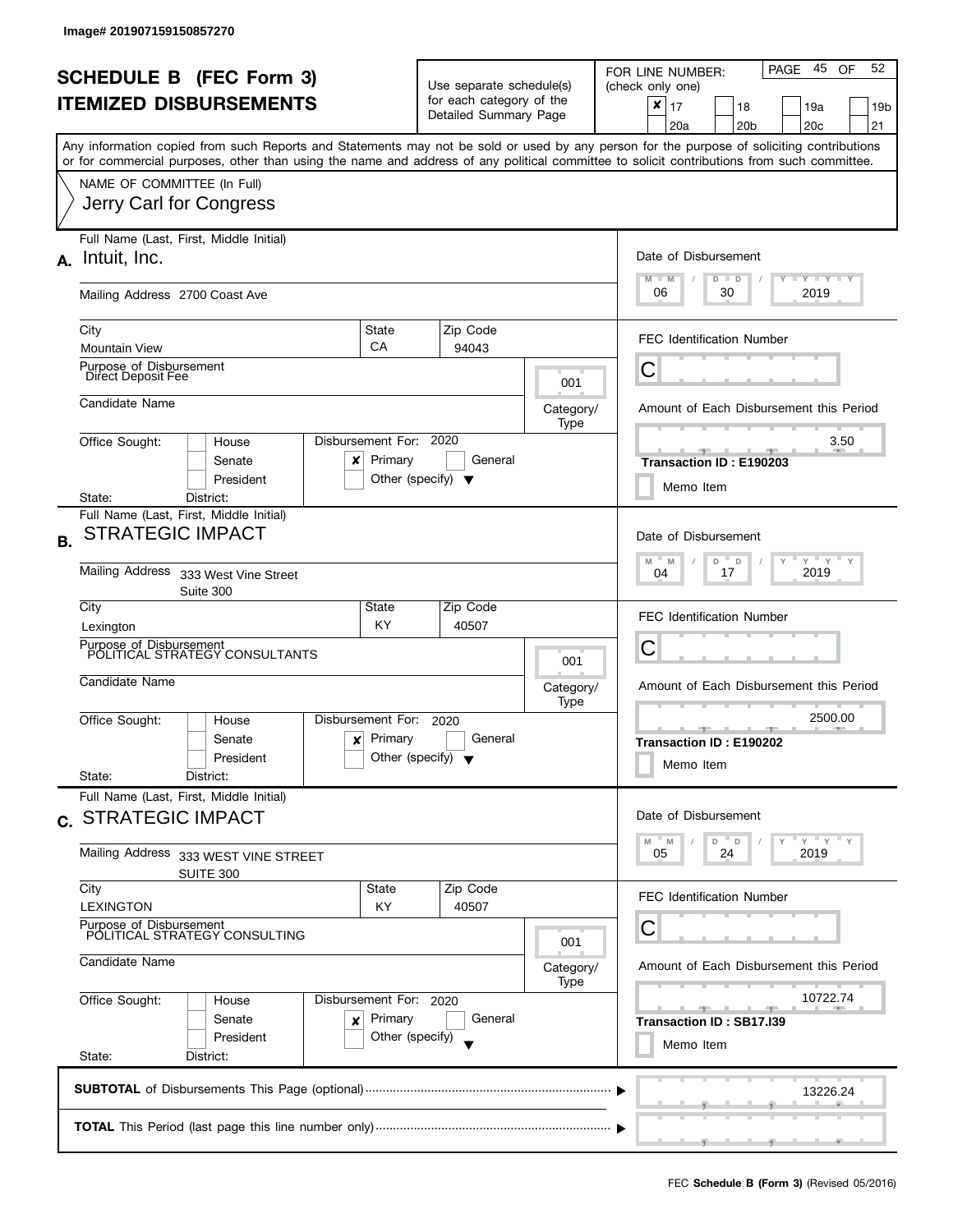| <b>SCHEDULE B</b> (FEC Form 3)<br><b>ITEMIZED DISBURSEMENTS</b> |                                                                                                                                                                                                      |                                                         | Use separate schedule(s)<br>for each category of the<br>Detailed Summary Page |                                                  | PAGE 46<br>52<br>OF<br>FOR LINE NUMBER:<br>(check only one)<br>x<br>17<br>18<br>19a<br>19b<br>20 <sub>c</sub><br>21<br>20a<br>20 <sub>b</sub> |  |  |  |  |
|-----------------------------------------------------------------|------------------------------------------------------------------------------------------------------------------------------------------------------------------------------------------------------|---------------------------------------------------------|-------------------------------------------------------------------------------|--------------------------------------------------|-----------------------------------------------------------------------------------------------------------------------------------------------|--|--|--|--|
|                                                                 | Any information copied from such Reports and Statements may not be sold or used by any person for the purpose of soliciting contributions                                                            |                                                         |                                                                               |                                                  |                                                                                                                                               |  |  |  |  |
|                                                                 | or for commercial purposes, other than using the name and address of any political committee to solicit contributions from such committee.<br>NAME OF COMMITTEE (In Full)<br>Jerry Carl for Congress |                                                         |                                                                               |                                                  |                                                                                                                                               |  |  |  |  |
|                                                                 | Full Name (Last, First, Middle Initial)<br>A. STRATEGIC IMPACT                                                                                                                                       |                                                         |                                                                               |                                                  | Date of Disbursement<br>$T$ $Y$ $Y$ $Y$ $Y$<br>$M - M$<br>$D$ $D$                                                                             |  |  |  |  |
|                                                                 | Mailing Address 333 WEST VINE STREET<br>SUITE 300                                                                                                                                                    |                                                         |                                                                               |                                                  | 05<br>2019<br>15                                                                                                                              |  |  |  |  |
|                                                                 | City<br><b>LEXINGTON</b>                                                                                                                                                                             | State<br><b>KY</b>                                      | Zip Code<br>40507                                                             |                                                  | <b>FEC Identification Number</b>                                                                                                              |  |  |  |  |
|                                                                 | Purpose of Disbursement<br>POLITICAL STRATEGY CONSULTING                                                                                                                                             |                                                         |                                                                               |                                                  | С                                                                                                                                             |  |  |  |  |
|                                                                 | Candidate Name                                                                                                                                                                                       |                                                         |                                                                               | Category/<br>Type                                | Amount of Each Disbursement this Period                                                                                                       |  |  |  |  |
|                                                                 | Disbursement For: 2020<br>Office Sought:<br>House<br>Senate<br>x<br>President                                                                                                                        | 2500.00<br><b>Transaction ID: SB17.148</b><br>Memo Item |                                                                               |                                                  |                                                                                                                                               |  |  |  |  |
| <b>B.</b>                                                       | District:<br>State:<br>Full Name (Last, First, Middle Initial)<br><b>STRATEGIC IMPACT</b>                                                                                                            |                                                         |                                                                               |                                                  | Date of Disbursement<br>$-\gamma + \gamma + \gamma$<br>M<br>$-M$<br>D<br>$\mathbb D$<br>Y                                                     |  |  |  |  |
|                                                                 | Mailing Address 333 WEST VINE STREET<br>SUITE 300                                                                                                                                                    |                                                         |                                                                               |                                                  | 2019<br>04<br>06                                                                                                                              |  |  |  |  |
|                                                                 | City<br><b>LEXINGTON</b>                                                                                                                                                                             | State<br><b>KY</b>                                      | Zip Code<br>40507                                                             |                                                  | <b>FEC Identification Number</b>                                                                                                              |  |  |  |  |
|                                                                 | Purpose of Disbursement<br>POLITICAL STRATEGY CONSULTING                                                                                                                                             |                                                         |                                                                               |                                                  | Ĉ                                                                                                                                             |  |  |  |  |
|                                                                 | Candidate Name                                                                                                                                                                                       |                                                         |                                                                               | Category/<br>Type                                | Amount of Each Disbursement this Period                                                                                                       |  |  |  |  |
|                                                                 | Disbursement For:<br>Office Sought:<br>House<br>Senate<br>$\mathbf{x}$<br>President<br>State:<br>District:                                                                                           |                                                         | 2500.00<br>$-1$<br><b>Transaction ID: SB17.I49</b><br>Memo Item               |                                                  |                                                                                                                                               |  |  |  |  |
|                                                                 | Full Name (Last, First, Middle Initial)<br>c. STRATEGIC IMPACT                                                                                                                                       |                                                         |                                                                               |                                                  | Date of Disbursement                                                                                                                          |  |  |  |  |
|                                                                 | Mailing Address 333 WEST VINE STREET<br>SUITE 300                                                                                                                                                    |                                                         |                                                                               |                                                  | $Y = Y + Y$<br>M<br>D<br>$\Box$<br>M<br>07<br>2019<br>06                                                                                      |  |  |  |  |
|                                                                 | City<br><b>LEXINGTON</b>                                                                                                                                                                             | State<br>KY                                             | Zip Code<br>40507                                                             |                                                  | <b>FEC Identification Number</b>                                                                                                              |  |  |  |  |
|                                                                 | Purpose of Disbursement<br>POLITICAL STRATEGY CONSULTING                                                                                                                                             |                                                         |                                                                               | 001                                              | Ĉ<br>Amount of Each Disbursement this Period                                                                                                  |  |  |  |  |
|                                                                 | Candidate Name                                                                                                                                                                                       |                                                         |                                                                               | Category/<br>Type                                |                                                                                                                                               |  |  |  |  |
|                                                                 | Office Sought:<br>House<br>Senate<br>x<br>President<br>State:<br>District:                                                                                                                           | Disbursement For: 2020<br>Primary<br>Other (specify)    |                                                                               | 1530.55<br>Transaction ID: SB17.150<br>Memo Item |                                                                                                                                               |  |  |  |  |
|                                                                 |                                                                                                                                                                                                      |                                                         |                                                                               |                                                  | 6530.55                                                                                                                                       |  |  |  |  |
|                                                                 |                                                                                                                                                                                                      |                                                         |                                                                               |                                                  |                                                                                                                                               |  |  |  |  |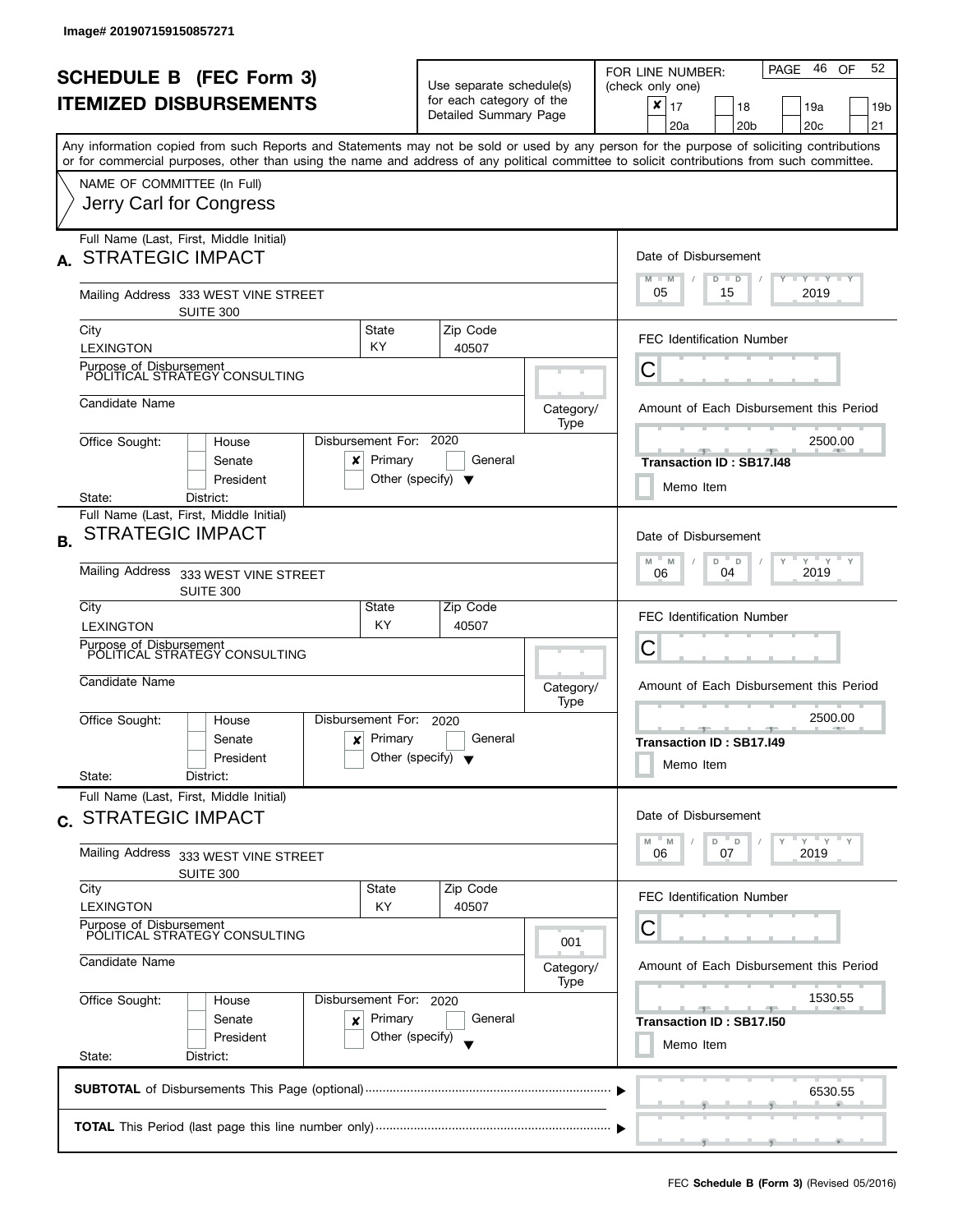| <b>SCHEDULE B</b> (FEC Form 3)<br><b>ITEMIZED DISBURSEMENTS</b><br>Any information copied from such Reports and Statements may not be sold or used by any person for the purpose of soliciting contributions |                                                                                                           |                                                                                                                                                                                                                                                                                                        | Use separate schedule(s)<br>for each category of the<br>Detailed Summary Page |                   | 52<br>PAGE 47 OF<br>FOR LINE NUMBER:<br>(check only one)<br>$\boldsymbol{x}$<br>17<br>18<br>19a<br>19 <sub>b</sub><br>20c<br>20a<br>20 <sub>b</sub><br>21 |  |  |  |
|--------------------------------------------------------------------------------------------------------------------------------------------------------------------------------------------------------------|-----------------------------------------------------------------------------------------------------------|--------------------------------------------------------------------------------------------------------------------------------------------------------------------------------------------------------------------------------------------------------------------------------------------------------|-------------------------------------------------------------------------------|-------------------|-----------------------------------------------------------------------------------------------------------------------------------------------------------|--|--|--|
| or for commercial purposes, other than using the name and address of any political committee to solicit contributions from such committee.<br>NAME OF COMMITTEE (In Full)<br>Jerry Carl for Congress         |                                                                                                           |                                                                                                                                                                                                                                                                                                        |                                                                               |                   |                                                                                                                                                           |  |  |  |
| A.                                                                                                                                                                                                           | Full Name (Last, First, Middle Initial)<br>THE PROSPER GROUP<br>Mailing Address 150 WEST MARKET ST.       |                                                                                                                                                                                                                                                                                                        |                                                                               |                   | Date of Disbursement<br>Y TY TY TY<br>$M - M$<br>$D$ $D$<br>04<br>2019<br>17                                                                              |  |  |  |
|                                                                                                                                                                                                              | <b>SUITE 500</b><br>City<br><b>INDIANAPOLIS</b>                                                           | Zip Code<br>State<br>IN<br>46204                                                                                                                                                                                                                                                                       |                                                                               |                   | <b>FEC Identification Number</b>                                                                                                                          |  |  |  |
|                                                                                                                                                                                                              | Purpose of Disbursement<br>WEBSITE SETUP                                                                  |                                                                                                                                                                                                                                                                                                        |                                                                               | 001               | С                                                                                                                                                         |  |  |  |
|                                                                                                                                                                                                              | Candidate Name                                                                                            |                                                                                                                                                                                                                                                                                                        |                                                                               | Category/<br>Type | Amount of Each Disbursement this Period                                                                                                                   |  |  |  |
|                                                                                                                                                                                                              | Disbursement For: 2020<br>Office Sought:<br>House<br>Senate<br>x<br>President<br>District:<br>State:      | 2135.00<br>Transaction ID: SB17.I30<br>Memo Item                                                                                                                                                                                                                                                       |                                                                               |                   |                                                                                                                                                           |  |  |  |
| Β.                                                                                                                                                                                                           | Full Name (Last, First, Middle Initial)<br>THE PROSPER GROUP                                              |                                                                                                                                                                                                                                                                                                        |                                                                               |                   | Date of Disbursement<br>$Y$ $Y$ $Y$ $Y$<br>M<br>M<br>D<br>$\mathsf D$                                                                                     |  |  |  |
|                                                                                                                                                                                                              | Mailing Address<br>150 WEST MARKET ST.<br><b>SUITE 500</b>                                                |                                                                                                                                                                                                                                                                                                        |                                                                               |                   | 2019<br>17<br>04                                                                                                                                          |  |  |  |
|                                                                                                                                                                                                              | City<br><b>INDIANAPOLIS</b>                                                                               | State<br>IN                                                                                                                                                                                                                                                                                            | Zip Code<br>46204                                                             |                   | <b>FEC Identification Number</b>                                                                                                                          |  |  |  |
|                                                                                                                                                                                                              | Purpose of Disbursement<br><b>WEBSITE SETUP</b>                                                           |                                                                                                                                                                                                                                                                                                        |                                                                               | 001               | С                                                                                                                                                         |  |  |  |
|                                                                                                                                                                                                              | Candidate Name                                                                                            |                                                                                                                                                                                                                                                                                                        |                                                                               | Category/<br>Type | Amount of Each Disbursement this Period                                                                                                                   |  |  |  |
|                                                                                                                                                                                                              | Disbursement For:<br>Office Sought:<br>House<br>$x$ Primary<br>Senate<br>President<br>State:<br>District: | 10500.00<br>Transaction ID: SB17.131<br>Memo Item                                                                                                                                                                                                                                                      |                                                                               |                   |                                                                                                                                                           |  |  |  |
|                                                                                                                                                                                                              | Full Name (Last, First, Middle Initial)<br>c. THE PROSPER GROUP                                           |                                                                                                                                                                                                                                                                                                        |                                                                               |                   | Date of Disbursement<br>" γ " γ " γ<br>D<br>$\Box$<br>M<br>M                                                                                              |  |  |  |
|                                                                                                                                                                                                              | Mailing Address 150 WEST MARKET ST.<br><b>SUITE 500</b>                                                   |                                                                                                                                                                                                                                                                                                        |                                                                               |                   | 2019<br>05<br>01                                                                                                                                          |  |  |  |
|                                                                                                                                                                                                              | City<br><b>INDIANAPOLIS</b>                                                                               | State<br>IN                                                                                                                                                                                                                                                                                            | Zip Code<br>46204                                                             |                   | <b>FEC Identification Number</b>                                                                                                                          |  |  |  |
|                                                                                                                                                                                                              | Purpose of Disbursement<br>WEBSITE SETUP                                                                  |                                                                                                                                                                                                                                                                                                        |                                                                               | 001               | U<br>Amount of Each Disbursement this Period                                                                                                              |  |  |  |
|                                                                                                                                                                                                              | Candidate Name                                                                                            |                                                                                                                                                                                                                                                                                                        |                                                                               | Category/<br>Type |                                                                                                                                                           |  |  |  |
|                                                                                                                                                                                                              | Office Sought:<br>Disbursement For: 2020<br>House<br>Senate<br>×<br>President<br>State:<br>District:      | 41.63<br><u> 1950 - Jan 1950 - Jan 1950 - Jan 1950 - Jan 1950 - Jan 1950 - Jan 1950 - Jan 1950 - Jan 1950 - Jan 1950 - Jan 1950 - Jan 1950 - Jan 1950 - Jan 1950 - Jan 1950 - Jan 1950 - Jan 1950 - Jan 1950 - Jan 1950 - Jan 1950 - Jan </u><br><b>AND A</b><br>Transaction ID: SB17.I33<br>Memo Item |                                                                               |                   |                                                                                                                                                           |  |  |  |
|                                                                                                                                                                                                              |                                                                                                           |                                                                                                                                                                                                                                                                                                        |                                                                               |                   | 12676.63                                                                                                                                                  |  |  |  |
|                                                                                                                                                                                                              |                                                                                                           |                                                                                                                                                                                                                                                                                                        |                                                                               |                   | ويتقرب المستلمسي والمتناسب والمستر                                                                                                                        |  |  |  |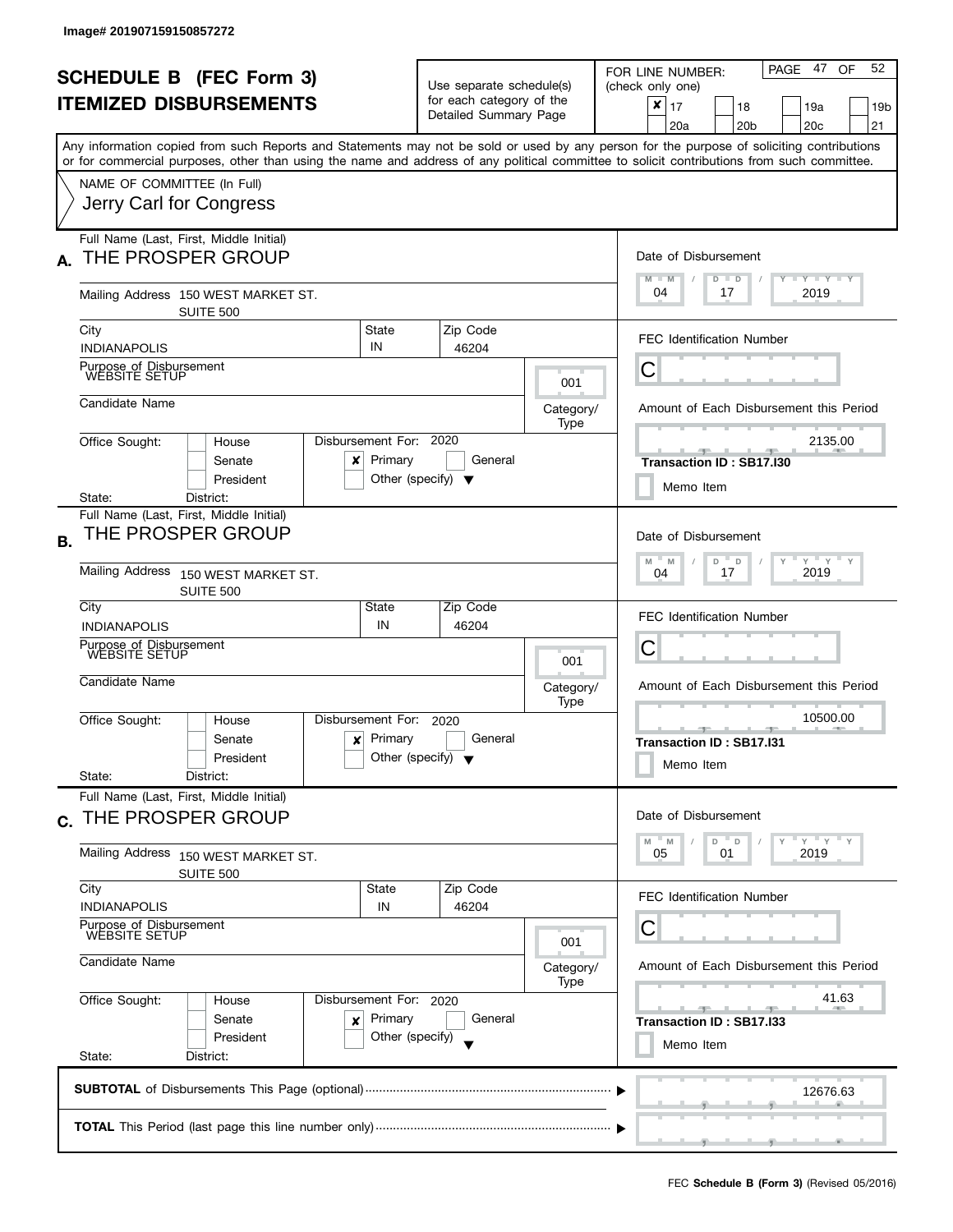| <b>SCHEDULE B (FEC Form 3)</b><br><b>ITEMIZED DISBURSEMENTS</b> |                                                                                                                                            |                                                                      | Use separate schedule(s)<br>for each category of the |                                                                                                                                                                                                                                                                                                        | -48<br>52<br>PAGE<br><b>OF</b><br>FOR LINE NUMBER:<br>(check only one)<br>$\boldsymbol{x}$<br>17<br>18<br>19a<br>19 <sub>b</sub>          |  |  |  |  |  |
|-----------------------------------------------------------------|--------------------------------------------------------------------------------------------------------------------------------------------|----------------------------------------------------------------------|------------------------------------------------------|--------------------------------------------------------------------------------------------------------------------------------------------------------------------------------------------------------------------------------------------------------------------------------------------------------|-------------------------------------------------------------------------------------------------------------------------------------------|--|--|--|--|--|
|                                                                 |                                                                                                                                            |                                                                      | Detailed Summary Page                                |                                                                                                                                                                                                                                                                                                        | 20 <sub>b</sub><br>20 <sub>c</sub><br>21<br>20a                                                                                           |  |  |  |  |  |
|                                                                 | or for commercial purposes, other than using the name and address of any political committee to solicit contributions from such committee. |                                                                      |                                                      |                                                                                                                                                                                                                                                                                                        | Any information copied from such Reports and Statements may not be sold or used by any person for the purpose of soliciting contributions |  |  |  |  |  |
|                                                                 | NAME OF COMMITTEE (In Full)<br>Jerry Carl for Congress                                                                                     |                                                                      |                                                      |                                                                                                                                                                                                                                                                                                        |                                                                                                                                           |  |  |  |  |  |
| А.                                                              | Full Name (Last, First, Middle Initial)<br>THE PROSPER GROUP                                                                               |                                                                      | Date of Disbursement                                 |                                                                                                                                                                                                                                                                                                        |                                                                                                                                           |  |  |  |  |  |
|                                                                 | Mailing Address 150 WEST MARKET ST.                                                                                                        |                                                                      |                                                      |                                                                                                                                                                                                                                                                                                        | $T - Y - T - Y - T - Y$<br>$M - M$<br>$D$ $D$<br>05<br>2019<br>16                                                                         |  |  |  |  |  |
|                                                                 | SUITE 500                                                                                                                                  |                                                                      |                                                      |                                                                                                                                                                                                                                                                                                        |                                                                                                                                           |  |  |  |  |  |
|                                                                 | City<br><b>INDIANAPOLIS</b>                                                                                                                | State<br>IN                                                          | Zip Code<br>46204                                    |                                                                                                                                                                                                                                                                                                        | <b>FEC Identification Number</b>                                                                                                          |  |  |  |  |  |
|                                                                 | Purpose of Disbursement<br>WEBSITE SETUP                                                                                                   |                                                                      | 001                                                  |                                                                                                                                                                                                                                                                                                        | C                                                                                                                                         |  |  |  |  |  |
|                                                                 | Candidate Name                                                                                                                             |                                                                      |                                                      | Category/<br>Type                                                                                                                                                                                                                                                                                      | Amount of Each Disbursement this Period                                                                                                   |  |  |  |  |  |
|                                                                 | Disbursement For:<br>Office Sought:<br>House<br>Senate<br>x<br>President                                                                   | 133.95<br>Transaction ID: SB17.I35                                   |                                                      |                                                                                                                                                                                                                                                                                                        |                                                                                                                                           |  |  |  |  |  |
| <b>B.</b>                                                       | District:<br>State:<br>Full Name (Last, First, Middle Initial)<br>THE PROSPER GROUP<br><b>Mailing Address</b><br>150 WEST MARKET ST.       |                                                                      |                                                      |                                                                                                                                                                                                                                                                                                        | Memo Item<br>Date of Disbursement<br>$Y$ $Y$ $Y$<br>M<br>D<br>M<br>D<br>22<br>2019<br>05<br><b>FEC Identification Number</b>              |  |  |  |  |  |
|                                                                 | SUITE 500<br>City<br><b>INDIANAPOLIS</b>                                                                                                   | State<br>IN                                                          | Zip Code<br>46204                                    |                                                                                                                                                                                                                                                                                                        |                                                                                                                                           |  |  |  |  |  |
|                                                                 | Purpose of Disbursement<br>WEBSITE SETUP                                                                                                   | 001                                                                  |                                                      |                                                                                                                                                                                                                                                                                                        | С                                                                                                                                         |  |  |  |  |  |
|                                                                 | Candidate Name                                                                                                                             |                                                                      |                                                      | Category/<br>Type                                                                                                                                                                                                                                                                                      | Amount of Each Disbursement this Period                                                                                                   |  |  |  |  |  |
|                                                                 | Office Sought:<br>House<br>Senate<br>$\boldsymbol{x}$<br>President<br>State:<br>District:                                                  | Disbursement For:<br>Primary<br>Other (specify) $\blacktriangledown$ | General                                              | 35.00<br><u> grad al grad al grad al grad al grad al grad al grad al grad al grad al grad al grad al grad al grad al grad al grad al grad al grad al grad al grad al grad al grad al grad al grad al grad al grad al grad al grad al grad</u><br><b>AND A</b><br>Transaction ID: SB17.I36<br>Memo Item |                                                                                                                                           |  |  |  |  |  |
| C.                                                              | Full Name (Last, First, Middle Initial)<br>THE PROSPER GROUP                                                                               |                                                                      |                                                      |                                                                                                                                                                                                                                                                                                        | Date of Disbursement                                                                                                                      |  |  |  |  |  |
|                                                                 | Mailing Address 150 WEST MARKET ST.<br>SUITE 500                                                                                           |                                                                      |                                                      |                                                                                                                                                                                                                                                                                                        | $Y = Y$<br>M<br>D<br>$\mathsf D$<br>M<br>2019<br>06<br>07                                                                                 |  |  |  |  |  |
|                                                                 | City<br><b>INDIANAPOLIS</b>                                                                                                                | State<br>IN                                                          | Zip Code<br>46204                                    |                                                                                                                                                                                                                                                                                                        | <b>FEC Identification Number</b>                                                                                                          |  |  |  |  |  |
|                                                                 | Purpose of Disbursement<br><b>WEBSITE SETUP</b>                                                                                            |                                                                      | 001                                                  | С                                                                                                                                                                                                                                                                                                      |                                                                                                                                           |  |  |  |  |  |
|                                                                 | Candidate Name                                                                                                                             |                                                                      |                                                      | Category/<br>Type                                                                                                                                                                                                                                                                                      | Amount of Each Disbursement this Period<br>130.55<br>Transaction ID: SB17.I43                                                             |  |  |  |  |  |
|                                                                 | Office Sought:<br>House<br>Senate<br>×                                                                                                     | Disbursement For: 2020<br>Primary                                    | General                                              |                                                                                                                                                                                                                                                                                                        |                                                                                                                                           |  |  |  |  |  |
|                                                                 | President<br>State:<br>District:                                                                                                           | Other (specify)                                                      |                                                      |                                                                                                                                                                                                                                                                                                        | Memo Item                                                                                                                                 |  |  |  |  |  |
|                                                                 |                                                                                                                                            |                                                                      |                                                      |                                                                                                                                                                                                                                                                                                        | 299.50                                                                                                                                    |  |  |  |  |  |
|                                                                 |                                                                                                                                            |                                                                      |                                                      |                                                                                                                                                                                                                                                                                                        |                                                                                                                                           |  |  |  |  |  |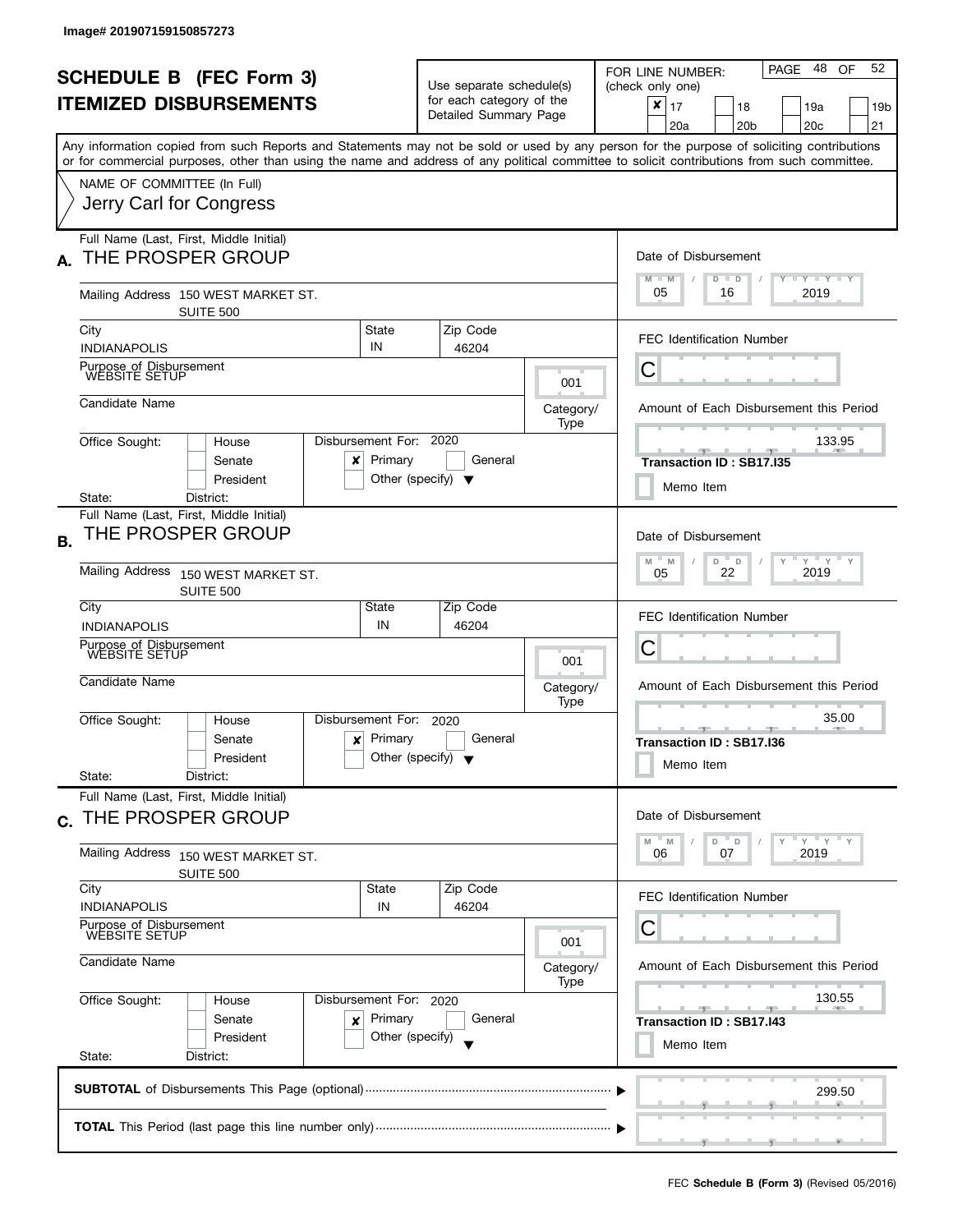| <b>SCHEDULE B (FEC Form 3)</b><br><b>ITEMIZED DISBURSEMENTS</b> |                                                                                                                                            |                                                    | Use separate schedule(s)<br>for each category of the<br>Detailed Summary Page |                   | PAGE 49<br>52<br>OF<br>FOR LINE NUMBER:<br>(check only one)<br>$\pmb{\times}$<br>17<br>18<br>19a<br>19 <sub>b</sub>                                                                          |  |  |  |  |
|-----------------------------------------------------------------|--------------------------------------------------------------------------------------------------------------------------------------------|----------------------------------------------------|-------------------------------------------------------------------------------|-------------------|----------------------------------------------------------------------------------------------------------------------------------------------------------------------------------------------|--|--|--|--|
|                                                                 | or for commercial purposes, other than using the name and address of any political committee to solicit contributions from such committee. |                                                    |                                                                               |                   | 20a<br>20 <sub>b</sub><br>20 <sub>c</sub><br>21<br>Any information copied from such Reports and Statements may not be sold or used by any person for the purpose of soliciting contributions |  |  |  |  |
|                                                                 | NAME OF COMMITTEE (In Full)<br>Jerry Carl for Congress                                                                                     |                                                    |                                                                               |                   |                                                                                                                                                                                              |  |  |  |  |
| А.                                                              | Full Name (Last, First, Middle Initial)<br>THE PROSPER GROUP                                                                               |                                                    | Date of Disbursement<br>$M - M$<br>$T - Y = T - Y$<br>$D$ $D$                 |                   |                                                                                                                                                                                              |  |  |  |  |
|                                                                 | Mailing Address 150 WEST MARKET ST.<br><b>SUITE 500</b>                                                                                    |                                                    |                                                                               |                   | 06<br>21<br>2019                                                                                                                                                                             |  |  |  |  |
|                                                                 | City<br><b>INDIANAPOLIS</b>                                                                                                                | State<br>IN                                        | Zip Code<br>46204                                                             |                   | <b>FEC Identification Number</b>                                                                                                                                                             |  |  |  |  |
|                                                                 | Purpose of Disbursement<br>WEBSITE SETUP                                                                                                   |                                                    |                                                                               | 001               | C                                                                                                                                                                                            |  |  |  |  |
|                                                                 | Candidate Name                                                                                                                             |                                                    |                                                                               | Category/<br>Type | Amount of Each Disbursement this Period                                                                                                                                                      |  |  |  |  |
|                                                                 | Disbursement For: 2020<br>Office Sought:<br>House<br>Senate<br>x<br>President                                                              |                                                    | 80.00<br><u>.</u><br>$-1$<br><b>Transaction ID: SB17.144</b><br>Memo Item     |                   |                                                                                                                                                                                              |  |  |  |  |
|                                                                 | State:<br>District:<br>Full Name (Last, First, Middle Initial)                                                                             |                                                    |                                                                               |                   |                                                                                                                                                                                              |  |  |  |  |
| В.                                                              |                                                                                                                                            | Date of Disbursement<br>$Y$ $Y$ $Y$<br>D<br>$\Box$ |                                                                               |                   |                                                                                                                                                                                              |  |  |  |  |
|                                                                 | <b>Mailing Address</b>                                                                                                                     |                                                    |                                                                               |                   |                                                                                                                                                                                              |  |  |  |  |
|                                                                 | City                                                                                                                                       | State                                              | Zip Code                                                                      |                   | <b>FEC Identification Number</b>                                                                                                                                                             |  |  |  |  |
|                                                                 | Purpose of Disbursement                                                                                                                    |                                                    |                                                                               |                   | C                                                                                                                                                                                            |  |  |  |  |
|                                                                 | Candidate Name                                                                                                                             |                                                    |                                                                               | Category/<br>Type | Amount of Each Disbursement this Period                                                                                                                                                      |  |  |  |  |
|                                                                 | Office Sought:<br>House<br>Senate<br>President                                                                                             | Disbursement For:<br>Primary                       | General<br>Other (specify) $\blacktriangledown$                               |                   | - 1 -<br>Memo Item                                                                                                                                                                           |  |  |  |  |
|                                                                 | State:<br>District:<br>Full Name (Last, First, Middle Initial)                                                                             |                                                    |                                                                               |                   |                                                                                                                                                                                              |  |  |  |  |
| C.                                                              |                                                                                                                                            |                                                    |                                                                               |                   | Date of Disbursement                                                                                                                                                                         |  |  |  |  |
|                                                                 | <b>Mailing Address</b>                                                                                                                     |                                                    |                                                                               |                   | D<br>D                                                                                                                                                                                       |  |  |  |  |
|                                                                 | City                                                                                                                                       | State                                              | Zip Code                                                                      |                   | FEC Identification Number                                                                                                                                                                    |  |  |  |  |
|                                                                 | Purpose of Disbursement                                                                                                                    |                                                    |                                                                               |                   | С                                                                                                                                                                                            |  |  |  |  |
|                                                                 | Candidate Name                                                                                                                             |                                                    |                                                                               | Category/<br>Type | Amount of Each Disbursement this Period                                                                                                                                                      |  |  |  |  |
|                                                                 | Office Sought:<br>House<br>Senate                                                                                                          | Disbursement For:<br>Primary                       | General                                                                       |                   |                                                                                                                                                                                              |  |  |  |  |
|                                                                 | President<br>State:<br>District:                                                                                                           | Other (specify)                                    |                                                                               |                   | Memo Item                                                                                                                                                                                    |  |  |  |  |
|                                                                 |                                                                                                                                            |                                                    |                                                                               |                   | 80.00                                                                                                                                                                                        |  |  |  |  |
|                                                                 |                                                                                                                                            | 52390.74                                           |                                                                               |                   |                                                                                                                                                                                              |  |  |  |  |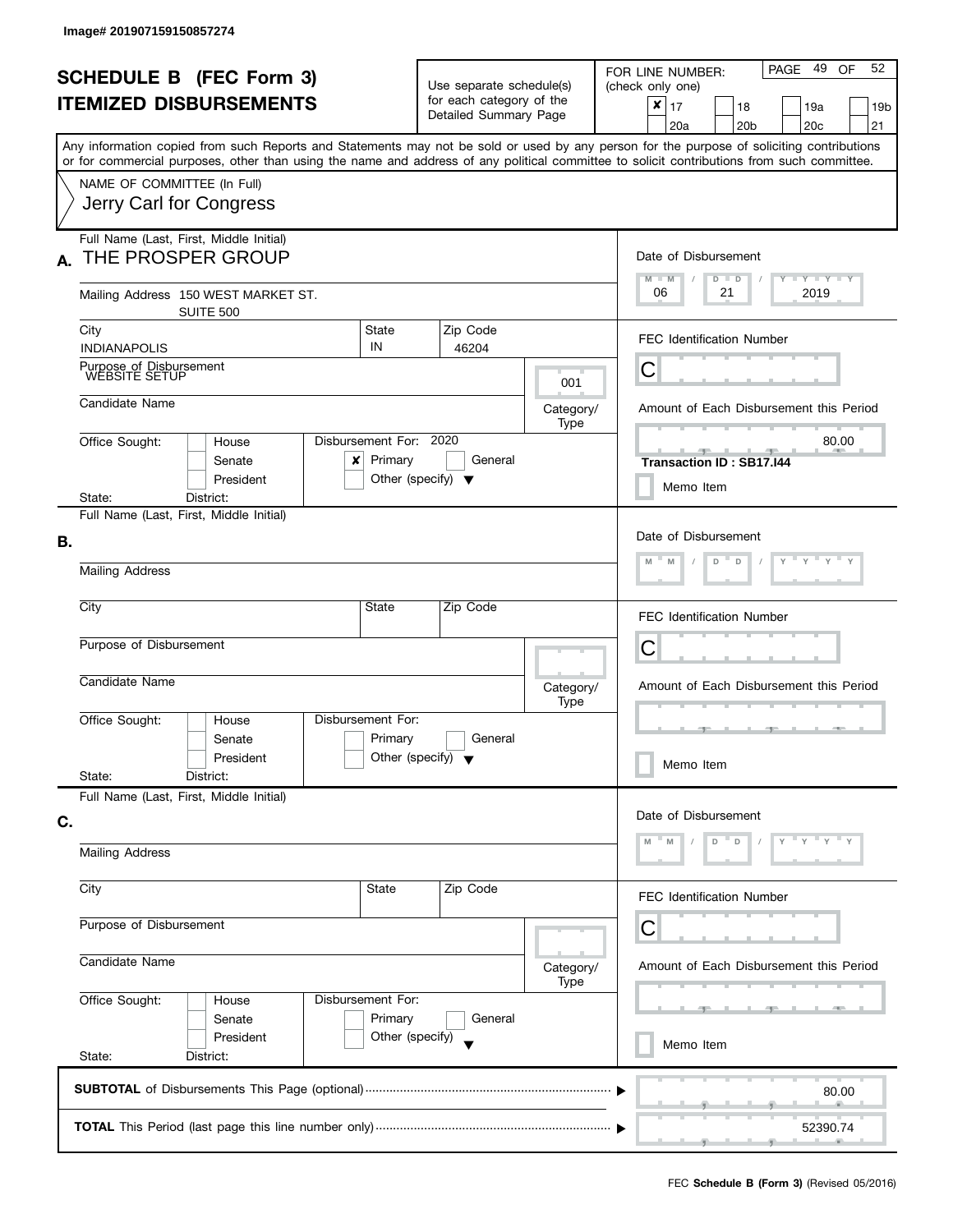$\mathbf{I}$ 

|                                                                               |                            |                                                                               | 52<br>PAGE<br>50<br>OF                                               |  |  |  |  |  |
|-------------------------------------------------------------------------------|----------------------------|-------------------------------------------------------------------------------|----------------------------------------------------------------------|--|--|--|--|--|
| <b>SCHEDULE C</b> (FEC Form 3)<br><b>LOANS</b>                                |                            | Use separate schedule(s)<br>for each category of the<br>Detailed Summary Page | FOR LINE NUMBER:<br>∣×<br>(check only one)<br>13a<br>13 <sub>b</sub> |  |  |  |  |  |
| NAME OF COMMITTEE (In Full)<br>Jerry Carl for Congress                        |                            |                                                                               | <b>Transaction ID: 10</b>                                            |  |  |  |  |  |
| LOAN SOURCE Full Name (Last, First, Middle Initial)<br>Carl, Jerry, Lee, , Jr |                            | Memo Item                                                                     | Election: 2020<br>Primary Bank Loan<br>x<br>General                  |  |  |  |  |  |
| Mailing Address<br>PO Box 852138                                              |                            |                                                                               | Other (specify) $\blacktriangledown$                                 |  |  |  |  |  |
| City<br>Mobile                                                                | State<br>AL                | ZIP Code<br>36685                                                             | Personal Funds of the Candidate                                      |  |  |  |  |  |
| Original Amount of Loan<br>200000.00                                          | Cumulative Payment To Date | 0.00                                                                          | Balance Outstanding at Close of This Period<br>200000.00             |  |  |  |  |  |
| <b>TERMS</b><br>Date Incurred                                                 |                            | Interest Rate<br>Date Due<br>(If none, enter 0)                               | Secured:                                                             |  |  |  |  |  |
| $D_{29}D$<br>ž019<br>$^{M}03^{M}$<br>Υ                                        | D<br>D                     | None Y<br>Y                                                                   | 5.75<br>×<br>$%$ (apr)<br>Yes<br><b>No</b><br>40                     |  |  |  |  |  |
| List All Endorsers or Guarantors (if any) to Loan Source                      |                            |                                                                               |                                                                      |  |  |  |  |  |
| 1. Full Name (Last, First, Middle Initial)                                    |                            | Name of Employer                                                              |                                                                      |  |  |  |  |  |
| <b>Mailing Address</b>                                                        |                            | Occupation                                                                    |                                                                      |  |  |  |  |  |
| City                                                                          | State<br>ZIP Code          | Amount<br>Guaranteed<br>Outstanding:                                          |                                                                      |  |  |  |  |  |
| 2. Full Name (Last, First, Middle Initial)                                    |                            | Name of Employer                                                              |                                                                      |  |  |  |  |  |
| <b>Mailing Address</b>                                                        |                            | Occupation                                                                    |                                                                      |  |  |  |  |  |
| City                                                                          | State<br>ZIP Code          | Amount<br>Guaranteed<br>Outstanding:                                          |                                                                      |  |  |  |  |  |
| 3. Full Name (Last, First, Middle Initial)                                    |                            | Name of Employer                                                              |                                                                      |  |  |  |  |  |
| Mailing Address                                                               |                            | Occupation                                                                    |                                                                      |  |  |  |  |  |
| City                                                                          | State<br>ZIP Code          | Amount<br>Guaranteed<br>Outstanding:                                          |                                                                      |  |  |  |  |  |
| 4. Full Name (Last, First, Middle Initial)                                    |                            | Name of Employer                                                              |                                                                      |  |  |  |  |  |
| <b>Mailing Address</b>                                                        |                            | Occupation                                                                    |                                                                      |  |  |  |  |  |
| City                                                                          | ZIP Code<br>State          | Amount<br>Guaranteed<br>Outstanding:                                          |                                                                      |  |  |  |  |  |
|                                                                               |                            |                                                                               | 200000.00                                                            |  |  |  |  |  |

**Carry outstanding balance only to LINE 3, Schedule D, for this line. If no Schedule D, carry forward to appropriate line of Summary.**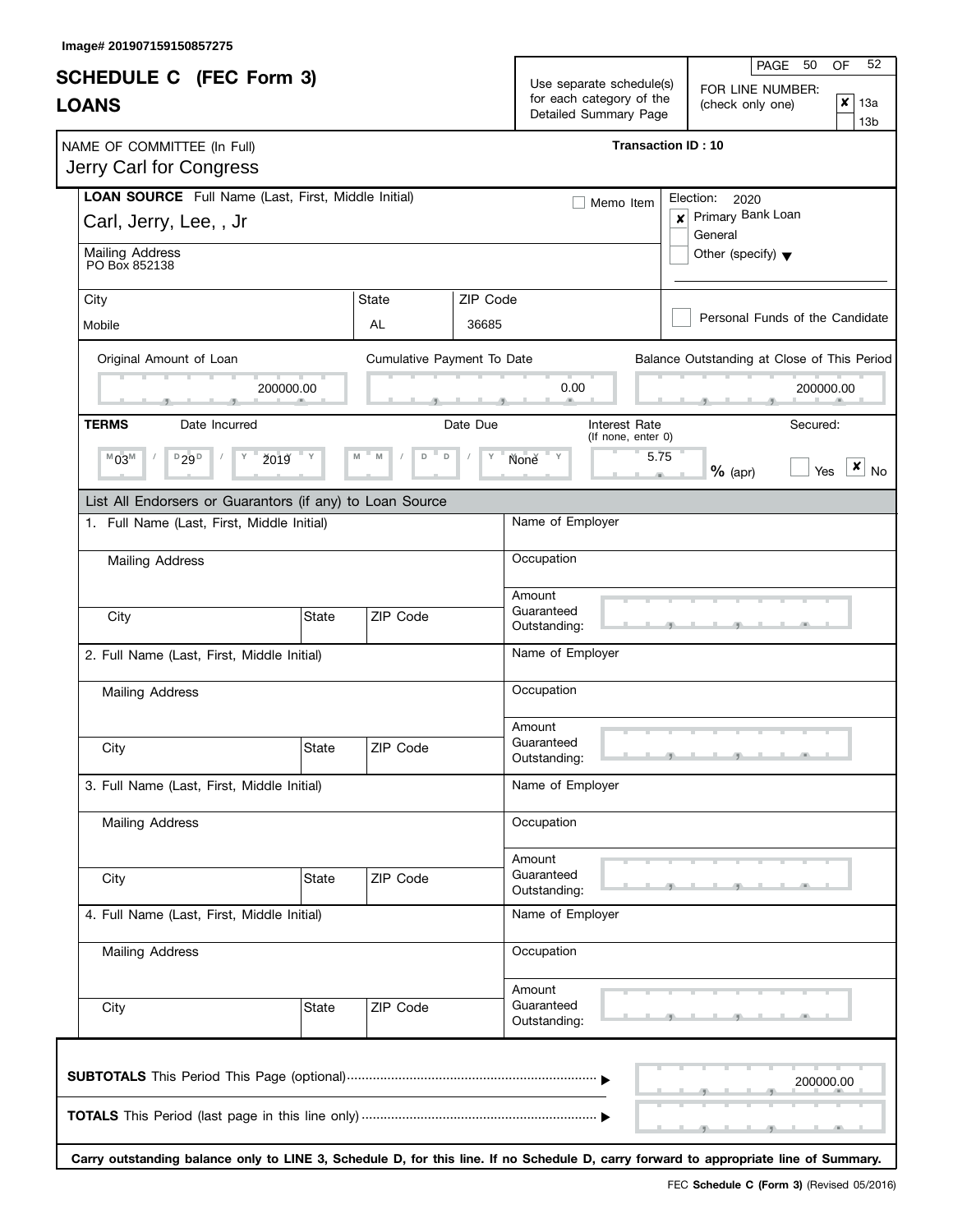|                                                                                                        |                                            |                            |                   |                                                                               | 52<br>PAGE<br>-51<br>OF                                                                                                              |  |  |  |  |
|--------------------------------------------------------------------------------------------------------|--------------------------------------------|----------------------------|-------------------|-------------------------------------------------------------------------------|--------------------------------------------------------------------------------------------------------------------------------------|--|--|--|--|
| <b>SCHEDULE C</b> (FEC Form 3)<br><b>LOANS</b>                                                         |                                            |                            |                   | Use separate schedule(s)<br>for each category of the<br>Detailed Summary Page | FOR LINE NUMBER:<br>∣×<br>(check only one)<br>13a<br>13 <sub>b</sub>                                                                 |  |  |  |  |
| NAME OF COMMITTEE (In Full)<br>Jerry Carl for Congress                                                 |                                            |                            |                   |                                                                               | <b>Transaction ID: L1006</b>                                                                                                         |  |  |  |  |
| LOAN SOURCE Full Name (Last, First, Middle Initial)<br>Carl, Jerry, Lee, , Jr                          |                                            |                            |                   | Memo Item                                                                     | Election: 2020<br>Primary<br>$\mathsf{x}$<br>General                                                                                 |  |  |  |  |
| <b>Mailing Address</b><br>PO Box 852138                                                                |                                            |                            |                   | Other (specify) $\blacktriangledown$                                          |                                                                                                                                      |  |  |  |  |
| City<br>Mobile                                                                                         |                                            | State<br>AL                | ZIP Code<br>36685 |                                                                               | x<br>Personal Funds of the Candidate                                                                                                 |  |  |  |  |
| Original Amount of Loan                                                                                | 105000.00                                  | Cumulative Payment To Date |                   | 0.00                                                                          | Balance Outstanding at Close of This Period<br>105000.00                                                                             |  |  |  |  |
| <b>TERMS</b><br>Date Incurred<br>$D_{28}D$<br>ž019<br>$^{\mathbb{M}}06^{\mathbb{M}}$<br>Υ              |                                            | D<br>D                     | Date Due<br>Y     | Interest Rate<br>(If none, enter 0)<br>None Y                                 | Secured:<br>0.00<br>×<br>$%$ (apr)<br>Yes<br><b>No</b><br>$\sim$                                                                     |  |  |  |  |
| List All Endorsers or Guarantors (if any) to Loan Source<br>1. Full Name (Last, First, Middle Initial) |                                            |                            |                   | Name of Employer                                                              |                                                                                                                                      |  |  |  |  |
| <b>Mailing Address</b>                                                                                 |                                            |                            |                   | Occupation<br>Amount                                                          |                                                                                                                                      |  |  |  |  |
| City                                                                                                   | State                                      | ZIP Code                   |                   | Guaranteed<br>Outstanding:                                                    |                                                                                                                                      |  |  |  |  |
|                                                                                                        | 2. Full Name (Last, First, Middle Initial) |                            |                   | Name of Employer                                                              |                                                                                                                                      |  |  |  |  |
| <b>Mailing Address</b>                                                                                 |                                            |                            |                   | Occupation<br>Amount                                                          |                                                                                                                                      |  |  |  |  |
| City                                                                                                   | State                                      | ZIP Code                   |                   | Guaranteed<br>Outstanding:                                                    |                                                                                                                                      |  |  |  |  |
| 3. Full Name (Last, First, Middle Initial)                                                             |                                            |                            |                   | Name of Employer                                                              |                                                                                                                                      |  |  |  |  |
| <b>Mailing Address</b>                                                                                 |                                            |                            |                   | Occupation                                                                    |                                                                                                                                      |  |  |  |  |
| City                                                                                                   | State                                      | ZIP Code                   |                   | Amount<br>Guaranteed<br>Outstanding:                                          |                                                                                                                                      |  |  |  |  |
| 4. Full Name (Last, First, Middle Initial)                                                             |                                            |                            |                   | Name of Employer                                                              |                                                                                                                                      |  |  |  |  |
| Mailing Address                                                                                        |                                            |                            |                   | Occupation                                                                    |                                                                                                                                      |  |  |  |  |
| City                                                                                                   | State                                      | ZIP Code                   |                   | Amount<br>Guaranteed<br>Outstanding:                                          |                                                                                                                                      |  |  |  |  |
|                                                                                                        |                                            |                            |                   |                                                                               | 105000.00                                                                                                                            |  |  |  |  |
|                                                                                                        |                                            |                            |                   |                                                                               | 305000.00                                                                                                                            |  |  |  |  |
|                                                                                                        |                                            |                            |                   |                                                                               | Carry outstanding balance only to LINE 3, Schedule D, for this line. If no Schedule D, carry forward to appropriate line of Summary. |  |  |  |  |